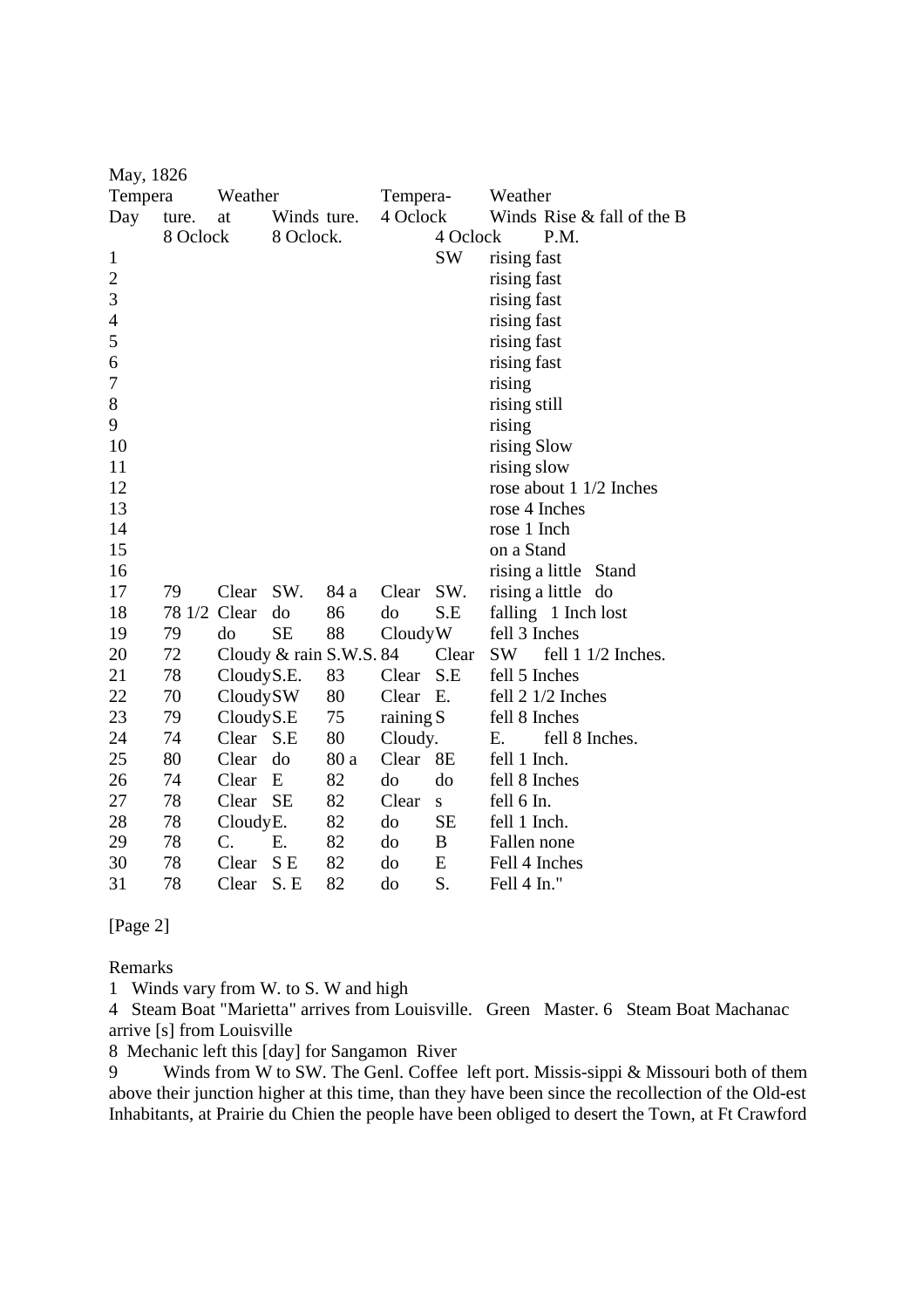the Troops have been obliged to evacuate the Cantonment and go into Tents some distance back of the Fort. The Missouri has washed away, entirely, the Trading Establishment of a Mr Choteau at the mouth of Kansas (or a little below.) The 1st Regiment on the Missouri have been also obliged to leave their Garrison. Steam Boat Ceolo returned from Prairie du Chien & departed to the Mouth of Ohio Steam Boat Macanac [Mechanic] De-parted for the Illinois River & Sangamo Bay

10 Steam Boat[s] Sciotoe & Lawrance arrived from Prarie du Chien & S[t.] Peters The 1st Regiment arrived from Fort At-kinson and Encamped at Bell fontain 10th May 1826 Steam Boat Lawrance arrived from the St Peters River & Falls of St Antoney

11 Steam Boat Lawrence departed & "Elclipse" arrived from Flor-ence. Lawrence departed.

12 Steam Boat P[lough] Boy arrivd from Louisville, departed again The river wants 20 Inches of being up to the door of Genl Clarks Stable. Steam boat Coosa arrived from Mo-bile. Mechanic arrived from Sangamon.

13 Steam boat Mechanic arrvd from Sangamon river. "Marrietta" arrived from Louisville

14 Steam Boat Scioto arrivd. Genl Brown arrivd. Scioto depard 3 Kickapoos arrived from

West. One Chief & Two men

15 Genl. Brown departed. 13 Shawnoses men & 1 squaw arrived. Paul Osage Interpreter left here for the Osage

17 Steam Boat "Marietta" departed for Louisville J. B

18 Kickapoos that arrived on 14th left this [day] Council today with Shawonese, respecting their losses sustained from Whites

21 Steam Boats "Tuscumbia" from "Florence" Liberator N. 0 & Eclipse fever river arrivd

23 Steam Boat "Tuscumbia" depard for Orleans. Plough Boy arrd [from] Louisville Shawnese departed for White River

24 Steam Boat Liberator for Orleans Struck a rock & sank P[lough] Boy departed for Louisville 7 Kickapoos (arrivd) (3 Women 1 man & 3 children)

- 26 Steam Boat Lawrence arrivd from Louisville
- 27 Steam Boat Lawrence departed for Louisville Steam Boat Eclipse departed for St. Peters
- 28 The river at 8 o'clock this morning is rising a little
- 29 From every apperance, (the drift), the river has commenced rising again
- 30 Steam Boat Marietta arrivd from Louisville
- 31 The S & Eas[t]wardly winds blow at night generally for 10 days past.

[Page 3]

June, 1826

Date Temper at 8 oClock Weather Wind Temper at 4 oClock Weather Wind Rise of the river

| $\mathbf{1}$   | 77 | S.E.<br>Fair | 88 | <b>SE</b><br>Fair                | Fell 4 Inches          |
|----------------|----|--------------|----|----------------------------------|------------------------|
| 2              | 80 | Clear S.E    | 86 | CloudyE                          | Fell 6 Inches.         |
| 3              | 80 | CloudyS.     | 78 | rain<br>W.                       | Fell 4 Inches          |
| $\overline{4}$ | 78 | Raining      | S  | rain<br>78                       | Fell 6 Inches.<br>SE - |
| 6              | 79 | CloudyS.E.   | 76 | CloudyS.                         | Fell 4 Inches.         |
|                | 76 | CloudyS.E.   | 79 | Raind S                          | Fell 2 Inches          |
| 7              | 81 | Clear S.E.   | 86 | CloudyS                          | Rose 2 Inches          |
| 8              | 80 | Clear<br>S.W | 89 | Clear<br>$\overline{\mathbf{s}}$ | Rose 1 Inch            |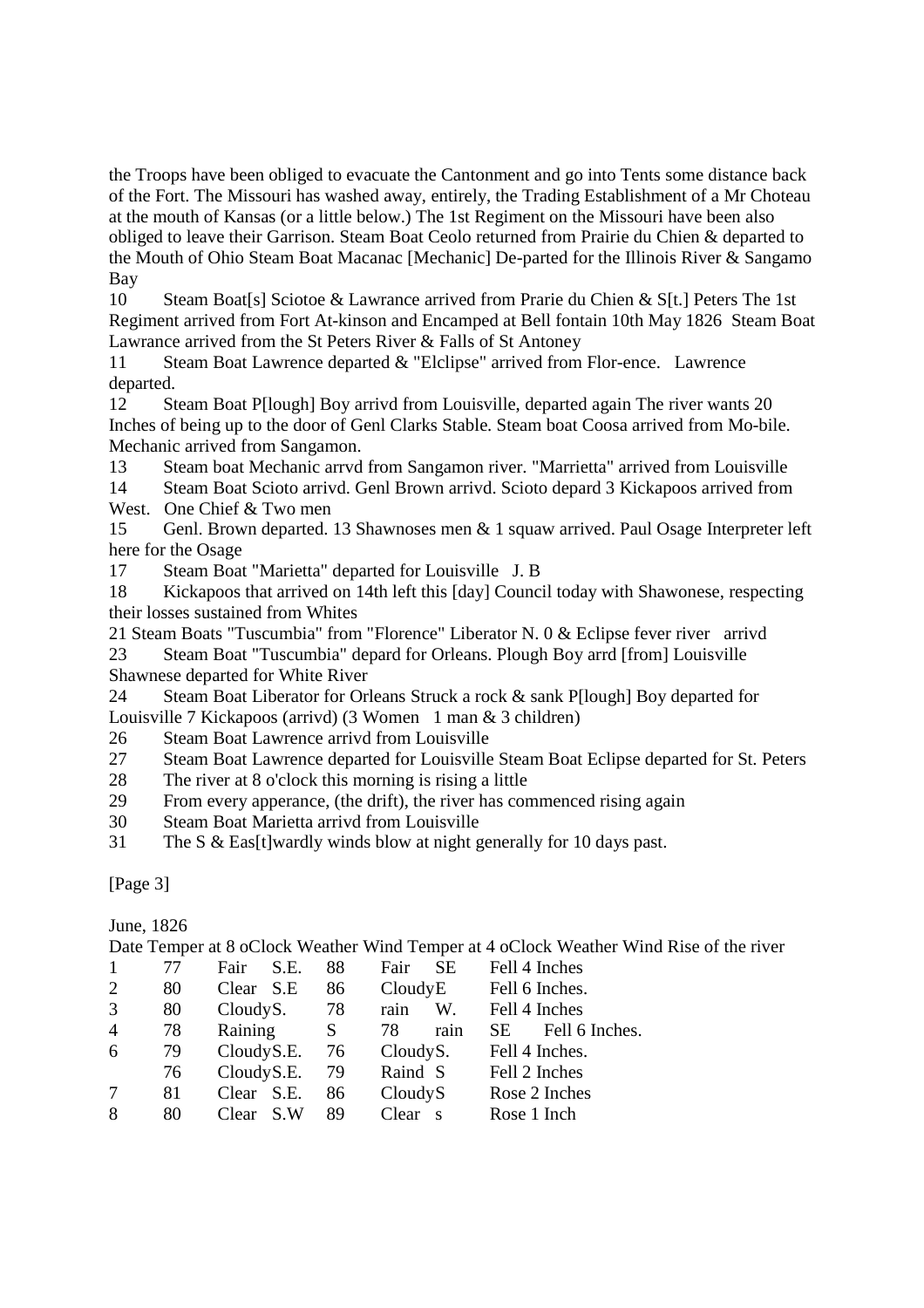| 9  | 82 | Clear<br><b>SW</b> | 90   | Clear s     | On a Stand                  |               |
|----|----|--------------------|------|-------------|-----------------------------|---------------|
| 10 | 82 | Clear sw           | 84   | Cloudysw    | fell 4 Inches               |               |
| 11 | 74 | Cloudysw           | 80   | Cloudysw    | fell 4 Inches               |               |
| 12 | 75 | Cloudysw           | 76a. |             | $CloudyS.B.$ fell 2 Inches. |               |
| 13 | 68 | $CloudyN.E.$ 74    |      | CloudySE    | fell 4 Inches               |               |
| 14 | 72 | Clear N.E.         | 85   | Clear E.    | fell 4 Inches               |               |
| 15 | 80 | Cloudy after rain  |      | SW<br>86    | Clear E                     | fell 3 Inches |
| 16 | 82 | Clear E            | 87   | Clear S     | fell 4 Inches               |               |
| 17 | 78 | CloudyN.E          | 87   | Clear S.    | fell none                   |               |
| 18 | 83 | Clear S.W.         | 86   | Clear S.E   | fell 3 Inches               |               |
| 19 | 82 | Clear SW           | 86   | Clear S.    | fell 8 In.                  |               |
| 20 | 83 | Clear S.           | 88   | Clear s.    | fell 4.                     |               |
| 21 | 80 | Cloudyw            | 82   | Cloudysw.   | fell 2 Inches               |               |
| 22 | 85 | Clear s.           | 86   | Clear sw.   | fell none                   |               |
| 23 | 80 | Clear<br>E         | 87   | Clear SE.   | on a stand                  |               |
| 24 | 80 | Clear<br>S.E       | 86   | SW<br>Clear | fell 4 Inches               |               |
| 25 | 70 | SW.<br>Clear       | 85   | Clear SW    | fell 2 Inch                 |               |
| 26 | 67 | Clear NE           | 82   | Clear SW    | fell 1 Inch                 |               |
| 27 | 67 | CloudyNE           | 82   | $Clear$ E   | fell 2 Inches               |               |
| 28 | 80 | Clear E.           | 78   | Cloudy rain | SW<br>fell 4                |               |
| 29 | 73 | CloudyE.           | 79   | Clear W     | fell 1 Inch                 |               |
| 30 | 81 | Clear SE           | 78   | Cloudyw     | fell 4                      |               |

#### [Page 4]

- 1 Steam, Boat "Marietta" departed for Louisville
- 2 Express departed for White River
- 3 Showers of rain this Evening from the West
- 5 Steam Boats Ploughboy & Indiana arrived from Louisville
- 6 Great quantity of drift running this morning. Liberator depd for Orleans
- 7 Steam boat Sciota arrivd from St. Peters. Ploughboy deprd for Louisville
- 8 Sciota depd for Louisville. Genl Brown arrivd from Orleans. Indiana departed.
- 9 13 Shawnese arrived
- 10 Cool morng
- 11 Steam Boat Lawrence arrived from Louisville cool night
- 12 Very cool night Wind N. & E
- 13 Cool do do Steam boat Lawrence departed for Louisville
- 14 Cool night. Eclipse arrivd from St. Peters
- 15 Nights cool, winds from N. E.
- 16 Nights very cool winds from N. E.
- 17 Steam Boat "Eclipse" depard for St Peters
- 18 Genl Brown departed for N Orleans
- 21 Tolerably high winds this morning. Shawnese departed.
- 22 Missourie arrived from Arkansas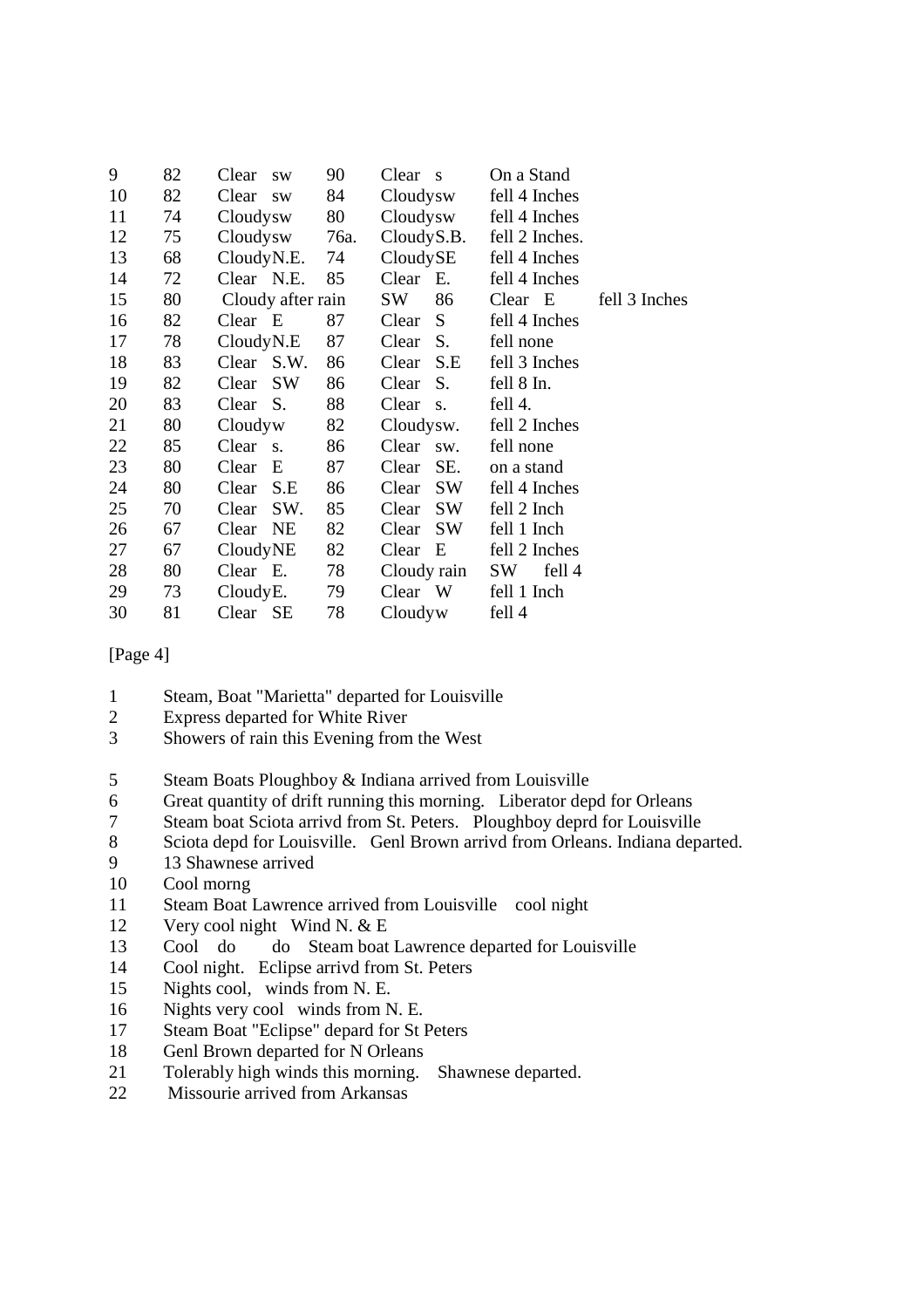22 Steam boat Pittsburgh from Louisville, left same day Mrs Lewis & 7 other Shawnie Indians arrvd<br>25 Steam

Steam boats Helen McGregor & Plough boy from Orl. & Louis-ville

26 Nights very cool particularly towards day light. Plough boy departed

27 This morning, early, very cool, high winds S. B. Mechanic, Louisv[ille]

28 Very hard rain this Evening with severe claps of thunder. Helen McGregor depar'd.

Orleans

29 High wind. Mechanic departed for Louisville 30 Emigrating Kickapoos arrived from the East of the Mississippi

30 Cool nights

[Page 5]

July, 1826

|                |    |             |                                           |    |            |             |                | Date Temper at 8 oClock Weather Wind Temper at 4 oClock Weather Wind Rise of the river |
|----------------|----|-------------|-------------------------------------------|----|------------|-------------|----------------|----------------------------------------------------------------------------------------|
| 1              | 78 | cloudy S.E. |                                           | 80 | Clear S.   |             | fell 4 Inches. |                                                                                        |
| $\overline{c}$ | 80 | clear S.E.  |                                           | 82 | Cloudysw.  |             | fell 1 Inch.   |                                                                                        |
| 3              | 78 | CloudyS.W.  |                                           | 80 |            | rain Cloudy | SW.            | fell 1 Inch.                                                                           |
|                |    |             | T. Jefferson & J. Adams deptd. this Life. |    |            |             |                |                                                                                        |
| 4              | 71 | rain        | W                                         | 77 | rain       | W           | rising slow    |                                                                                        |
| 5th            | 79 | clear       | S.E                                       | 82 | Clear      | <b>SW</b>   | rose 3 Inches  |                                                                                        |
| 6              | 80 | Clear       | S.E                                       | 82 | Clear      | <b>SE</b>   | rose 4 Inches  |                                                                                        |
| 7              | 81 | Clear       | <sub>S</sub>                              | 82 | CloudySW.  |             | rose 8 Inches  |                                                                                        |
| 8              | 76 |             | Cloudy, rain E                            |    | 82         | Cloudyw     |                | $fell[?]$ 4 Inch                                                                       |
| 9              | 78 | Clear E     |                                           | 86 | Clear sw.  |             | falling        |                                                                                        |
| 10             | 79 | CloudyE     |                                           | 84 | Cloudysw   |             | falling        |                                                                                        |
| 11             | 80 | Clear E     |                                           | 86 | C Rain     |             | <b>SE</b>      | rising a little                                                                        |
| 12             | 89 | Clear       | E                                         | 82 | CloudyS.E. |             | falling        |                                                                                        |
| 13             | 78 | Clear       | <b>SW</b>                                 | 82 | Clear SW   |             | do             |                                                                                        |
| 14             | 69 | Rain        | <b>SW</b>                                 | 80 | rain       | <b>NE</b>   | do             |                                                                                        |
| 15             | 80 | ditto       | S.W                                       | 82 | clear      | <b>SW</b>   | do             |                                                                                        |
| 16             |    | Rain        |                                           |    | Clear      |             | do             |                                                                                        |
| 17             | 78 | Rail        |                                           | 84 | Clear      |             | do             |                                                                                        |
| 18             | 76 | Clear       |                                           | 84 | Clear      |             | do             |                                                                                        |
| 19             | 80 | Clear       |                                           | 87 | Clear      |             | do             |                                                                                        |
| 20             | 87 | Clear       |                                           | 92 | Clear      |             | do             |                                                                                        |
| 21             | 85 | Cloudy      |                                           | 88 | Clear      |             |                | The river upto this date ha3                                                           |
| 22             | 85 | Clear       |                                           | 87 | Clear      |             |                | fallen 11 Feet from high                                                               |
| 23             | 74 | Clear       | NE                                        | 82 | Clear      | E           |                | water the highest mark this season                                                     |
| 24             | 70 | Clear NE    |                                           | 76 | Clear      | <b>NE</b>   |                | fallen 13 Feet.                                                                        |
| 25             | 71 | cloudy E    |                                           | 74 | clear      | E           |                |                                                                                        |
| 26             | 72 | Clear N.E   |                                           | 73 | Clear      |             | falling        |                                                                                        |
| 27             | 70 | Clear       | NE                                        | 74 | Clear      | NE.         |                |                                                                                        |
| 28             | 70 | Clear       | <b>SE</b>                                 | 84 | Clear      | S.E.        |                |                                                                                        |
| 29             | 70 | Clear       |                                           | 85 | Clear      |             |                |                                                                                        |
| 30             | 73 | Clear       | S W                                       | 85 | Clear      | <b>SW</b>   |                |                                                                                        |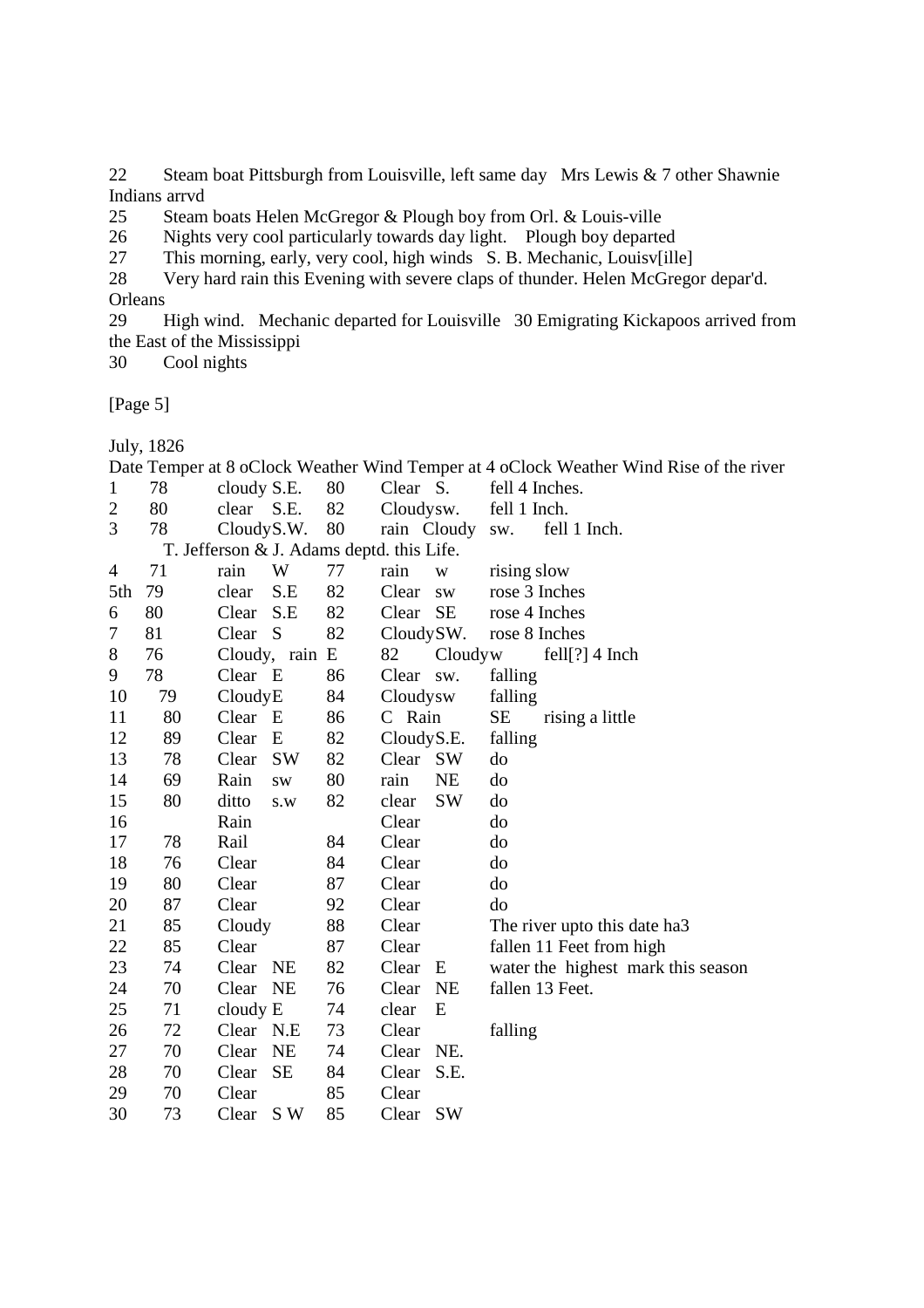[Page 6]

- 1 very cool nights wind from N. E. Steam boat Liberator from Orleans, in 10 days
- 2 Steam boat Lawrence from Louisville
- 3 Steam Boat "Eclipse" from Lake Pepin.
- 4 Steam boat Lawrence departed for Louisville Rainy Thunder & lightning
- 6 Steam Boat Liberator departed for N Orleans.
- 8 Steam boat Pittsburg arri [ve] d from Louisville
- 9 (ploug[h] boy from Louisville) "Genl Hamilton" from Louis-ville
- 10 "Genl Hamilton" & Plough boy departd for Louisvil[l]e
- 11 Steam boat "Virginia" arrived from Louisville
- 12 Steam boat Virginia departed
- 13 Steam boat Magnet from Louisville Col Lewis & party pas-sengers Col Lewis & 8 Shawnese arrived
- 14 Steam Boat Magnet departed, very Cool
- 16 Col Alexander departed (for the world of Spirits).
- 20 Steam boats Brown, Lawrence, Muskinghum & Decatur ar-rived
- 21 Lawrence departed
- 22 Muskinghum for Fever river, Decatur for Orleans. 90 Shawnes arrivd on business relative to their Lands 140 Socks arrived on business concerning the contemplated War between the Osages and Delawares, (I believe)
- 23 Nights cold.
- 24 Last night & this morning cold.
- 25 nights & mornings cold.
- 26 Last night cool Winds from the N. Socs left this [day] for their nation
- 27 "Eclipse" depard for Orleans. Cool Nights
- 29 Steam Boat Muskingum arrivd from Lower Rapids 31 Light showers this morning early.

[Page 7]

August, 1826

Date Temper at 8 oClock Weather Wind Temper at 4 oClock Weather Wind Rise of the river

|                | 75 | Clear SW           | 85 | S.E<br>clear       | on a stand     |
|----------------|----|--------------------|----|--------------------|----------------|
| 2d             | 75 | cloudy E           | 79 | CloudySW           | rose 7 Inches. |
| 3rd            | 77 | cloudy S.E.        | 78 | W<br>do            | rose 7 Inches  |
| $\overline{4}$ | 74 | CloudySW           | 77 | W<br>Clear         | rose 9 Inches. |
| 5              | 72 | Bab<br>W           | 78 | CloudyW.           | rose 8 Inches  |
| 6              | 74 | <b>SW</b><br>Clear | 79 | <b>SW</b><br>Clear | falling        |
| 7              | 67 | Clear              | 78 | <b>SE</b><br>Clear | fell 7 Inches  |
| 8              | 65 | Clear              | 79 | S.W<br>Clear       | fell 10 Inches |
| 9              | 67 | <b>SW</b><br>Clear | 79 | <b>SW</b><br>Clear | fell 7 Inches. |
| 10             | 68 | <b>SE</b><br>Clear | 82 | <b>SE</b><br>Clear | falling        |
| 11             | 69 | SW.<br>Clear       | 84 | <b>SW</b><br>Clear | falling.       |
| 12             | 78 | CloudySW.          | 85 | Clear              | falling        |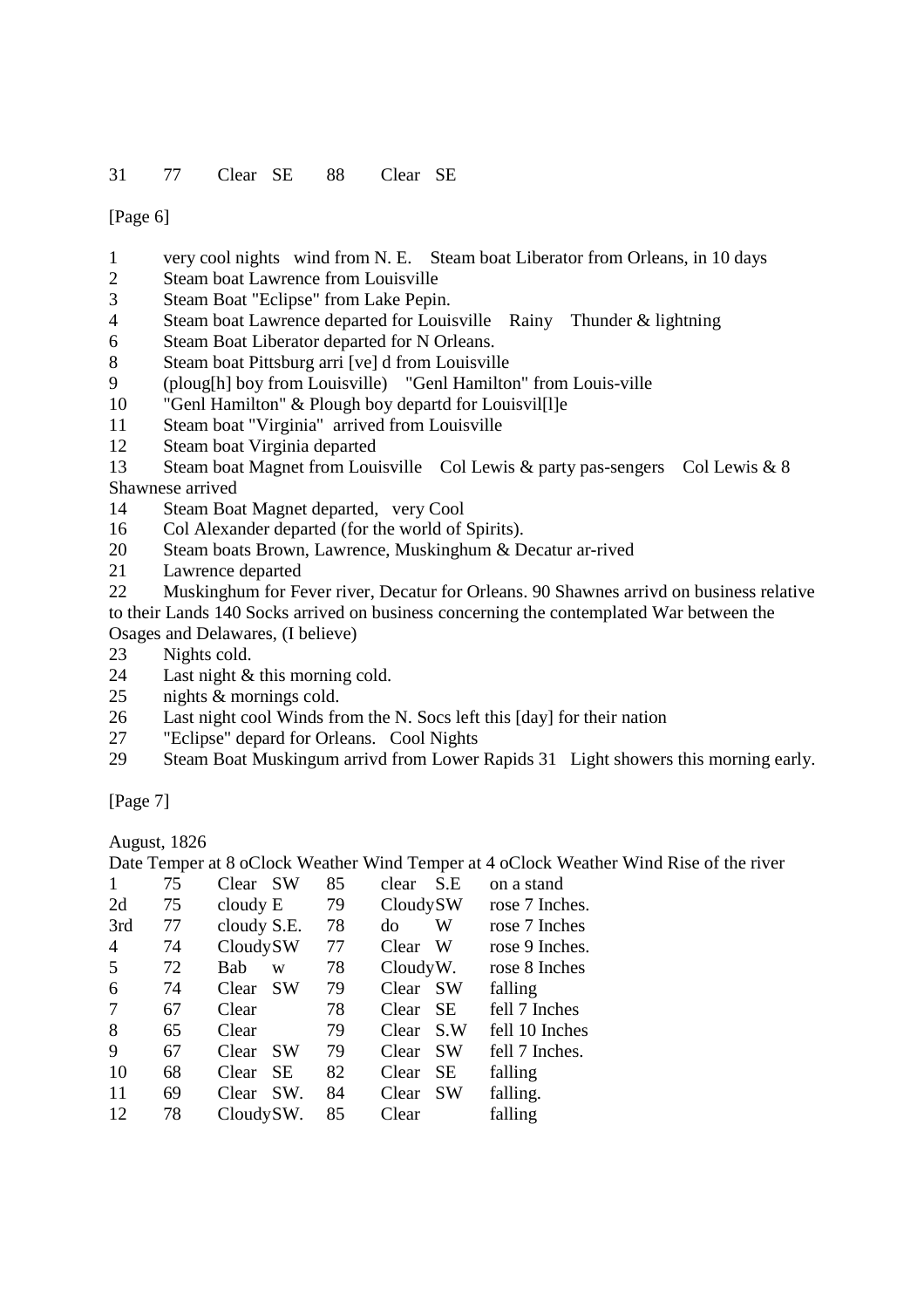| 13 | 84 | Clear      | SE        | 87 | Clear    | SE        | falling         |
|----|----|------------|-----------|----|----------|-----------|-----------------|
| 14 | 84 | Clear      | SE.       | 89 | Clear    | SW        | do              |
| 15 | 84 | Clear      | SW.       | 88 | CloudySE |           | falling         |
| 16 | 89 | Clear      | S.        | 88 | Clear    | <b>SE</b> | falling         |
| 17 | 80 | Clear      | <b>SW</b> | 87 | Clear    | SE        | do              |
| 18 | 76 | Clear      | <b>SI</b> | 86 | Rain     | <b>SW</b> | do              |
| 19 | 75 | CloudySW   |           | 86 | Clear    | S.E       | do              |
| 20 | 74 | Clear N.E. |           | 84 | Clear    | SE        | do              |
| 21 | 72 | Clear      | NE        | 83 | CloudySW |           | falling         |
| 22 | 70 | CloudyNE   |           | 84 | do       | do        | falling         |
| 23 | 74 | Clear NW   |           | 86 | do       | d         | falling         |
| 24 | 78 | CloudySW   |           | 86 | Clear    | Do        | falling         |
| 25 | 78 | do         | SЕ        | 82 | SЕ       | do        | do              |
| 26 | 80 | Clear      | SЕ        | 82 | SW       | rain      | rising a little |
| 27 | 70 | cloudy NE  |           | 80 | W        | Clear     | do              |
| 28 | 68 | Clear      | <b>NE</b> | 81 | W        |           | do              |
| 29 | 74 | Clear      | E         | 83 | SW       | do        | do              |
| 30 | 71 | Clear      | E         | 82 | SW       |           | do              |
| 31 | 69 | Clear      | E         | 84 | SЕ       |           | do              |

### [Page 8]

- 2 Steam Boat Dolphin arrived "erroneous"
- 6 Steam Boats Liberator & huntress arrived<br>
7 Nights & mornings cool Col Lewis & par
- Nights & mornings cool Col Lewis & party departed.
- 8 do Liberator departed 90 Shawnese departed.
- 9 do
- 16 At 12 Oclock the Thermometer stood @ 92
- 17 Steam Boat Decatur arrivd.
- 20 Last night a material change in weather (much cooler)<br>29 The Kickapoo Prophet & his followers arrived
- The Kickapoo Prophet & his followers arrived

# [Page 9]

September, 1826

Date Temper at 8 oClock Weather Wind Temper at 4 oClock Weather Wind Rise of the river

|                | 78 | fair<br>S.E  |    | 83       | SE        | on a Stand. |                  |
|----------------|----|--------------|----|----------|-----------|-------------|------------------|
| $\overline{2}$ | 76 | Cloudy-      | W. |          | 80        | SW          | falling a little |
| 3              | 77 | CloudySW     | 82 | Clear    | SE        | do          |                  |
| $\overline{4}$ | 78 | Clear SE.    | 82 | Clear SE |           | do          |                  |
| 5              | 76 | Clear SW     | 83 | Clear SE |           | do          |                  |
| 6              | 70 | Clear NW.    | 84 | Clear    | - SE      | do          |                  |
|                | 68 | -81<br>Clear | 83 | Clear    | <b>SW</b> | do          |                  |
| 8              | 76 | -SW<br>Clear |    | Clear    |           | do          |                  |
| 9              | 75 | SW<br>clear  |    | do       |           | do          |                  |
| 10             | 74 | clear<br>SW  |    | do       |           | do          |                  |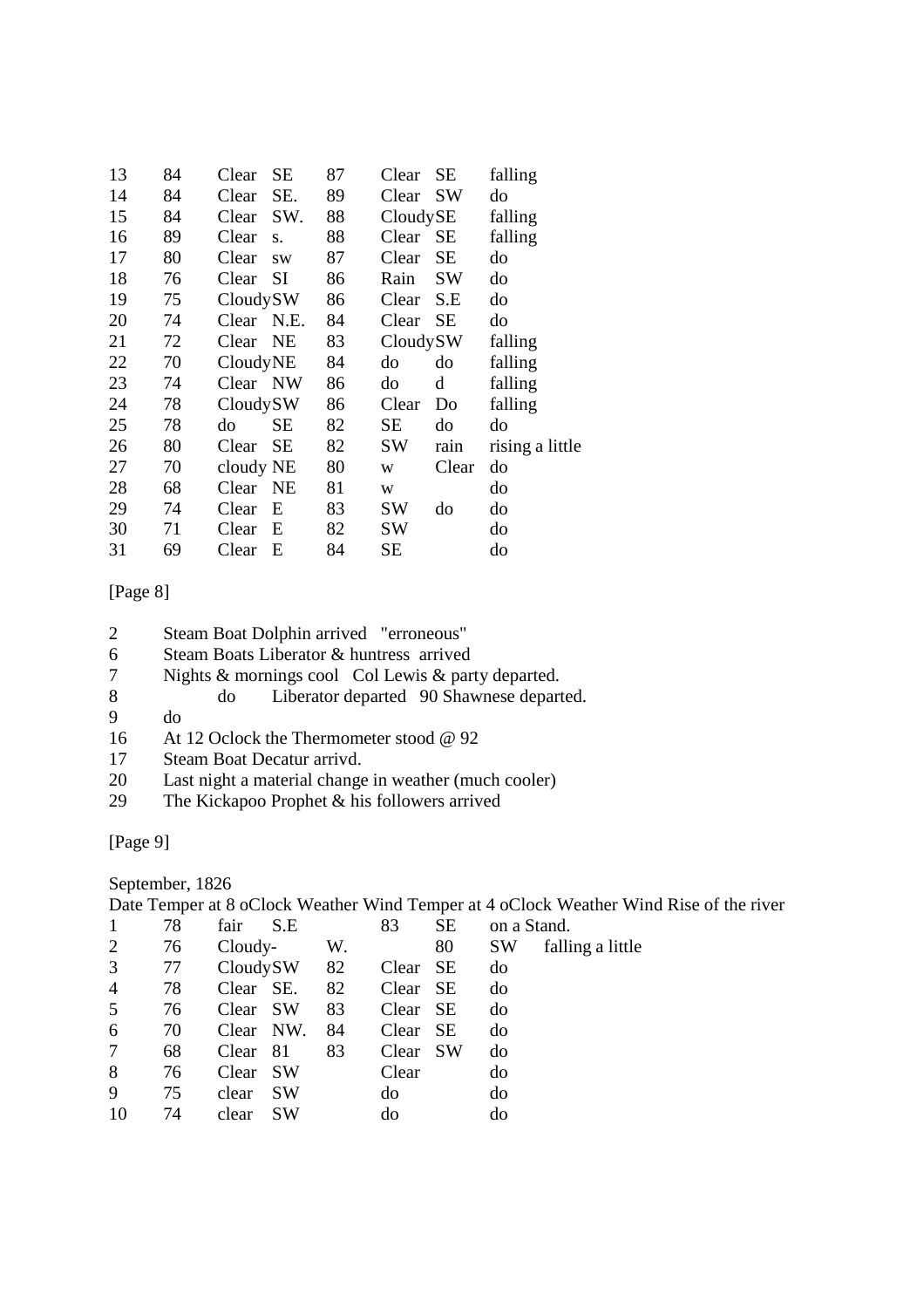| 11 | 78 | Clear        | <b>SW</b>        |    | do                 |           | do            |                                    |    |
|----|----|--------------|------------------|----|--------------------|-----------|---------------|------------------------------------|----|
| 12 | 76 | Clear        | SW               | 74 | Rain               | SE        | do            |                                    |    |
| 13 | 74 | Cloudy $& R$ |                  | S  | 74                 | rain      | W             | do                                 |    |
| 14 | 76 | Cloudy R     |                  | W  | 74                 | rain      | SЕ            | do                                 |    |
| 15 | 72 | Cloudy R     |                  | NW | 68                 | CloudyNE  |               | do                                 | do |
| 16 | 72 | CloudyNW     |                  | 62 | Cloudy1            |           | do            | do                                 |    |
| 17 | 72 | do           |                  |    | do                 |           | rising        |                                    |    |
| 18 |    | do           |                  |    | 11                 |           | raised % foot |                                    |    |
| 19 | 61 | Clear        | N <sub>3</sub>   |    | $\pmb{\mathsf{H}}$ |           | do VA         | "                                  |    |
| 20 | 64 | do           | NE               |    | $\pmb{\mathsf{H}}$ |           | do 1 foot     |                                    |    |
| 21 | 66 | Clear        | S                |    | $\pmb{\mathsf{H}}$ |           | do 6 In.      |                                    |    |
| 22 | 70 |              | Cloudy Cloudy S  |    | 70                 | CloudyS   |               | $^{\prime\prime}$<br>$\frac{d}{d}$ |    |
| 23 | 62 | Clear NE     |                  | 68 | Clear              | <b>SW</b> | fall 2 Inches |                                    |    |
| 24 | 61 | Clear        | <b>NE</b>        | 66 | Clear              | E         | fall 9        | "                                  |    |
| 25 | 62 |              | Cloudy $&$ fog N |    |                    | do        |               | fall 10"                           |    |
| 26 | 61 | do           | NE               | 64 | do                 | W         | falling 8     |                                    |    |
| 27 | 68 | Clear        | <b>NE</b>        | 54 | Clear & cold       |           |               | N.W. falling 6                     |    |
| 28 | 48 | do           | <b>NW</b>        | 56 | Clew-              | W         | falling 3     |                                    |    |
| 29 | 54 | do           | S                | 65 | do                 | S         | falling       |                                    |    |
| 30 | 60 | do           | S                | 67 | do                 | SE        | Rising son;   | e                                  |    |

### [Page 10]

- 3 Winds very high Huntress departed for Orleans.
- 10 Shawonee Chief and 7 men arrived others Depart
- 11 Potawatomy Chief Sanachwan & 7 men arrive
- 12 Cap[tain] Ruland arrives Wind high from W & Hard rain Piankashaws 5 arrive
- 13 Rain or mist last night & today until [?]
- 15 13 Kickapoos & 2 Shawenes arrive
- 16 4 Shawones & 3 Delewares arrive
- 19 8 Delawares arrive from Illinois
- 20 80 Osages arrive with their Agent to Council
- 21 5 Peorias & 5 Piankashaws arrive

22 "Miami" a Steam Boat arrived from Col. Croghan & Sanford set out 3 Kickapoos arrive from Illinois

23 [Miami] departed for Kaskaskias arrd Light winds from S. W. The Kaskaskias arrive The whole remnant of that great Nation consists at this time of 31 Soles—15 men mixed, 10 women, 6 children

- 24 Steam Boat Brown departs for New Orleans
- 25 35 Delawars arrive with Chief Anderson hd[?l Comme [?] & Swanox[?]
- 26 6 Indians arrive from the Eastward
- 27 Delawars arrive had a talk in Council house
- 28 Indian Council Commences
- 29 3 potowatomies & 4 Kickapoos arrive Steam boat arrives
- 30 20 Shawones arrive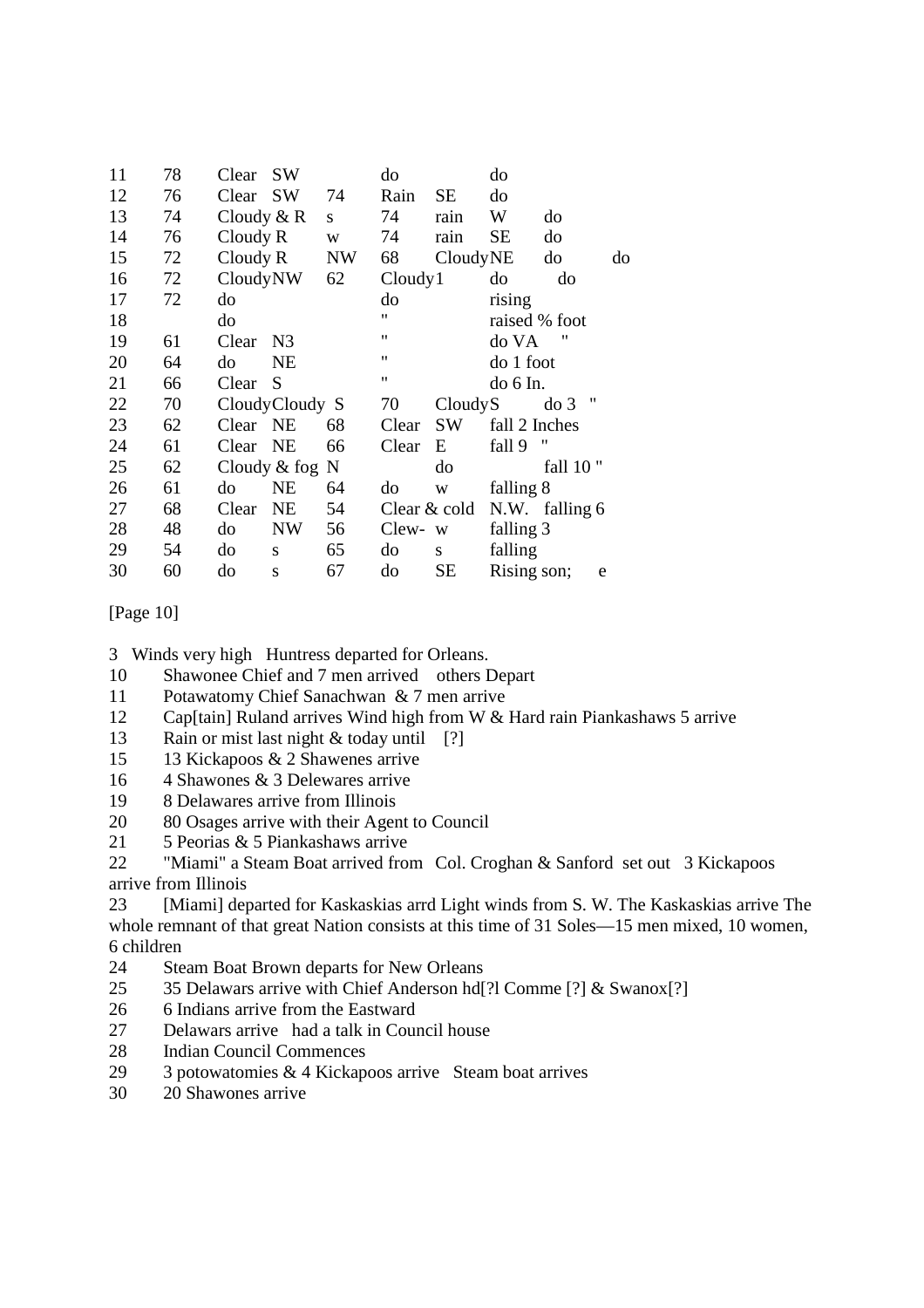[Page 11]

## October, 1826

Date Temper at 8 oClock Weather Wind Temper at 4 oClock Weather Wind Rise of the river

| $\mathbf{1}$   | 70 | Cloudy  | <b>SW</b> | 75 | Clear   | <b>SW</b> | Rose about $2\frac{1}{2}$ |
|----------------|----|---------|-----------|----|---------|-----------|---------------------------|
| $\overline{2}$ | 66 | Clear   | S         |    | Clear   |           | Rose [about] 1 ft         |
| 3              |    | [Clear] |           |    | [Clear] |           | Rose [about] 0.6          |
| $\overline{4}$ |    | [Clear] |           |    | [Clear] |           |                           |
| 5              |    | [Clear] |           |    | [Clear] |           | falling a little          |
| 6              |    | [Clear] |           |    | [Clear] |           |                           |
| 7              |    | [Clear] |           |    | [Clear] |           |                           |
| 8              |    | [Clear] |           |    | [Clear] |           |                           |
| 9              |    | [Clear] |           |    | [Clear] |           |                           |
| 10             |    | [Clear] |           |    | [Clear] |           |                           |
| 11             |    | [Clear] |           |    | [Clear] |           |                           |
| 12             |    | [Clear] |           |    | [Clear] |           |                           |
| 13             | 66 | [Clear] | <b>SW</b> | 72 | Cloudy  | <b>SW</b> | falling a little          |
| 14             | 68 | Rain    | S         |    |         |           |                           |
| 15             | 67 | Clear   | S         | 70 | Clear   | <b>SW</b> | Indian op                 |
| 16             |    | Clear   | <b>SW</b> |    |         | <b>SW</b> | Gen Clark [XXX] out       |

# [Page 12]

## & Remarks

| 1  | first and continue to rise                             |
|----|--------------------------------------------------------|
| 2  | [first and] currently                                  |
| 3  | do                                                     |
| 4  | do                                                     |
| 5  | do                                                     |
| 6  | do                                                     |
| 7  | concluded the Indian Treaty of friendship between them |
| 8  |                                                        |
| 9  |                                                        |
| 10 |                                                        |
| 11 | Steam Book answered from Louisville                    |
| 12 |                                                        |
| 13 | comence rainy after night                              |
| 14 | raised moderately all last night                       |
| 15 | several tribes let out                                 |
| 16 | & Chawtaws & Chickasaws [XXXXXX] by Col. O. [XXXXX]    |

Steam Boat Liberator Depart for New Orleans Several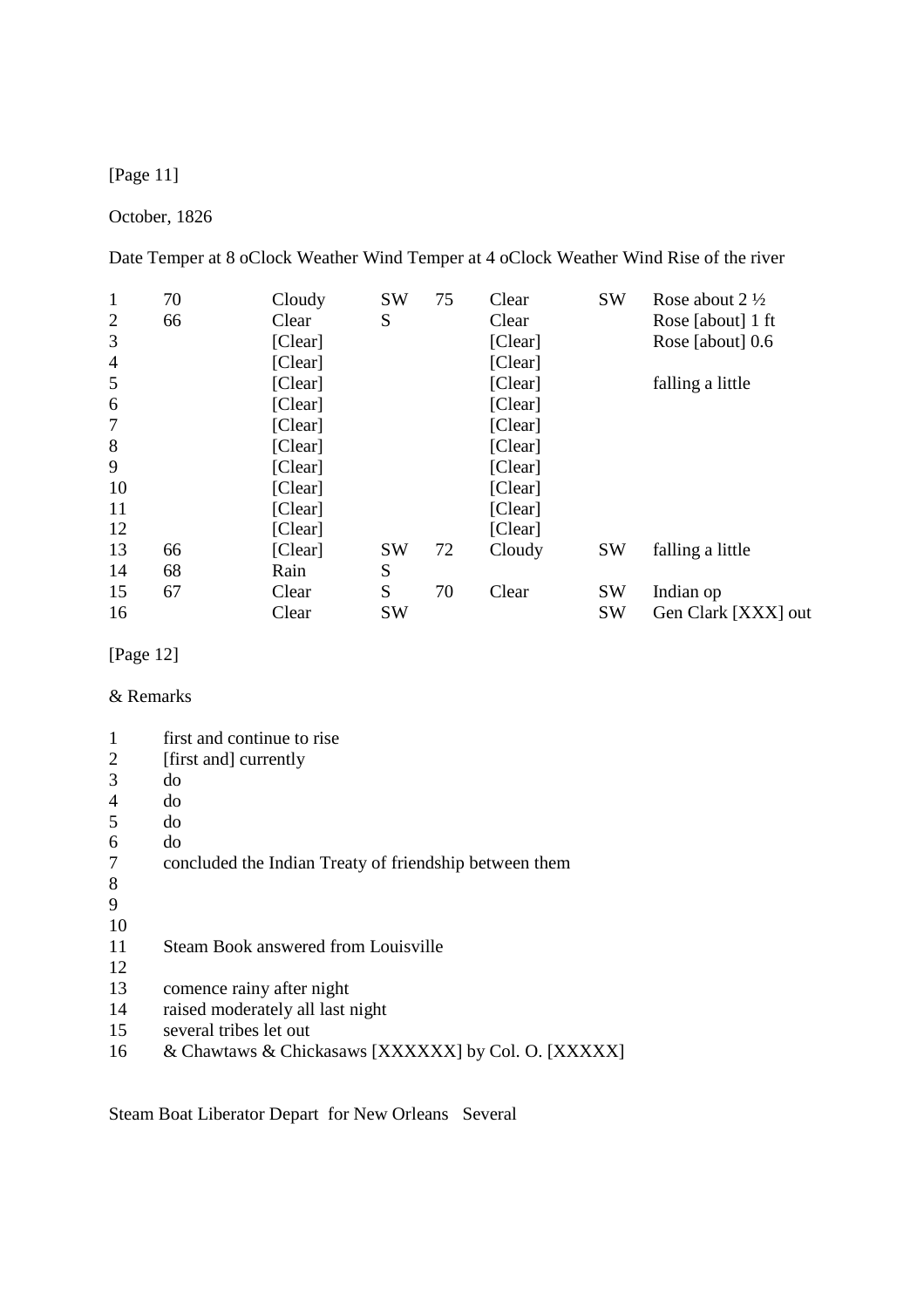pasingers Councili[n]g do do do

do Concluded the Indian Treaty of friendship between them Virginia Steam Boat arrived from Louisville Comence raining after night The Delawar[es], Shawones Kickapoos Weeaus Piankashaws set out on their return home from the Council

Rained moderately all last night Some of the Scattering Tribes set out The 93 Osages Set out Indians of several tribes Set out

16 Gen Clark Set out to Chacktaws & Chickasews accompd by Col. 0 Fallon The "Diary" entries up to this date, and subsequently, were made by several persons, including William Clark, but for the period of Clark's absence on the mission in Mississippi (October 16-Decem-ber 14, 1826) the ruled pages with dates and headings prepared, are otherwise blank. These empty sections have been omitted.

[Page 15]

December, 1826

|       |    |        |           |     |         |           | Date Temper at 8 oClock Weather Wind Temper at 4 oClock Weather Wind Rise of the river |
|-------|----|--------|-----------|-----|---------|-----------|----------------------------------------------------------------------------------------|
| 25    | 42 | Cloudy | W         | 46  | Cloudy  | W         | Snows a little                                                                         |
| 26    | 32 | Snow   | West      | 25  | Cloudy  | N.W.      | Blustering a little                                                                    |
| 27    | 22 | Clear  | West      | -28 | Clear   | W         | Cold few seen in the                                                                   |
| river |    |        |           |     |         |           |                                                                                        |
| 28    | 23 | Cloudy | NW        | 33  | [Clear] | W         | Cold ice increase                                                                      |
| 29    | 24 | do     | <b>NW</b> | 22  | [Clear] | <b>NW</b> | [Cold] do                                                                              |
| 30    | 28 | Cloudy | W         | 24  | [Clear] | W         | [Cold] do Snow                                                                         |
| 31    | 24 | Clear  | <b>NW</b> | 10  | [Clear] | N.W       | do                                                                                     |

[Page 16]

Genl Clark returned from State of Mississippi. S. Boat Magnet arrives to day do 2 Cherokees arrive Mr. Rogers & S. B. departed. Ferdinand Risque arrives

[Page 17 & 18]

January, 1827

|              |    |                                 |  |                             |    | Temp. Date at Weather 1827 8 oClock Wind Temp, at | Weather 4 oClock                                                      |
|--------------|----|---------------------------------|--|-----------------------------|----|---------------------------------------------------|-----------------------------------------------------------------------|
|              |    | Wind Rise $&$ fall of the River |  |                             |    |                                                   |                                                                       |
| $\mathbf{1}$ | 18 |                                 |  |                             |    |                                                   | Clear Calm $20$ Cloudy N.E. fallen about a foot last night of the 1st |
| 2            | 18 |                                 |  |                             |    | CloudySE 38 Clear North fallen Some Ice running   |                                                                       |
| 3            |    |                                 |  | 36 " S.W. 26 CloudyNorth *' | 11 |                                                   |                                                                       |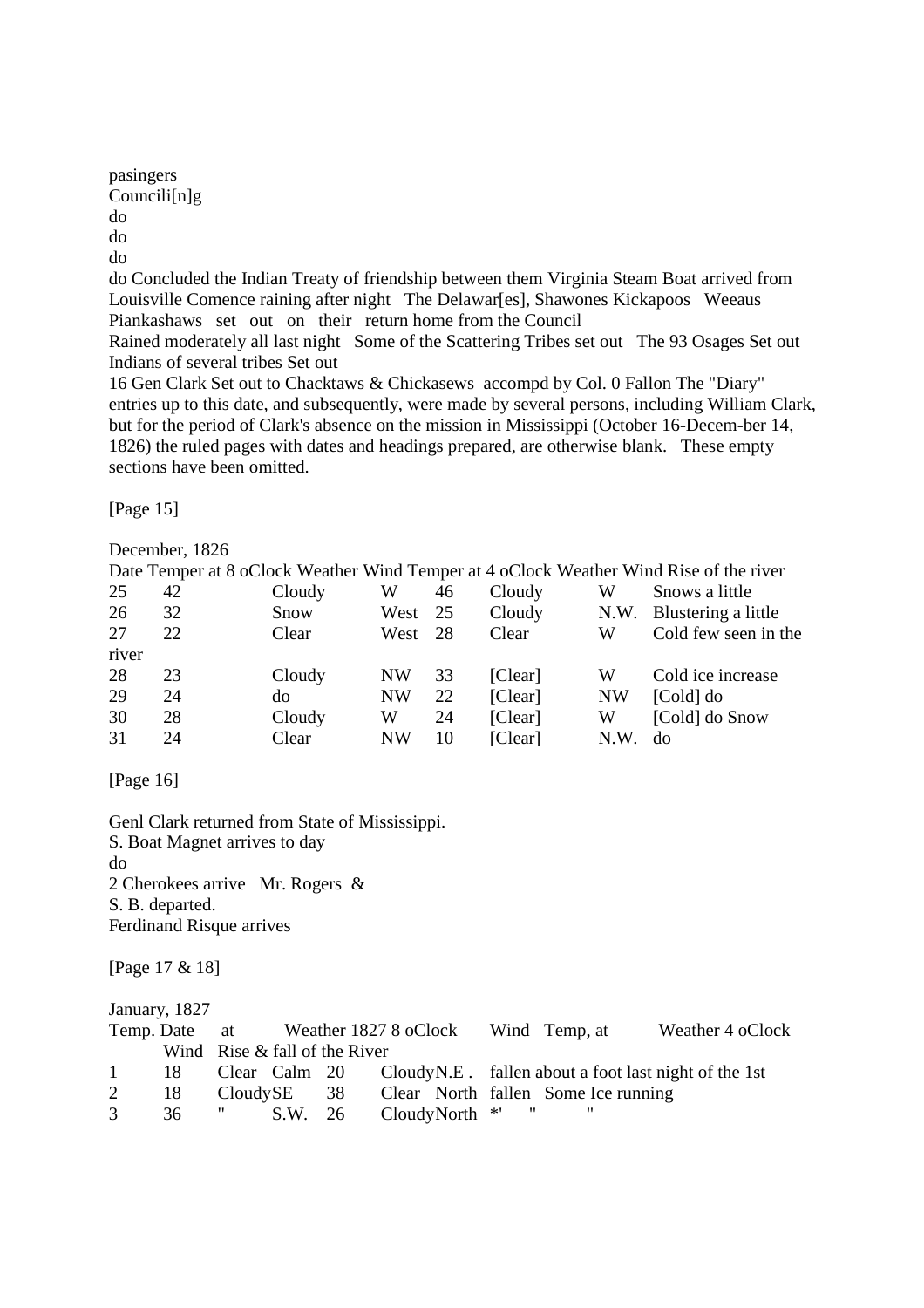4 29 " SW.ly 33 clear N Stand " 5 30 Clear N 38 " Calm " " " 6 30 Clear Calm 44 " " Rising a little "<br>7 31 Clear " 47 " " " " " " 7 31 Clear " 47 " '' " " " 8 39 " " 55 " " " 9 48 " " 59 Clear " " 10 51 " " 62 Cloudy" 11 34 Cloudy snows S.W. 58 Snow do 11 Snow all day & part of the night fall a little no ice running this Morning Snow 12inches Deep 12 13 36 39 Cloudy & snows.Cloudy NW N.W. 56 Clear S 14 34 Clear W 59 " S.W. River clear of ice<br>
IS 25 Cloudy N 21 " West Learning IS 25 Cloudy N. 21 " West Ice running. 16 12 " West 12 Cloudy & snow West " 17 10 Snows S.W 15 Clear North Ice running thick 18 18 Clear West 18 West River rise about 3 feet and Closed last night 19 26 " Calm 16 " " River rise a little 20 14 Cloudy East 18 Cloudy S.W. Snowed in the evening 21 29 Cloudy SE 22 Clear SE 22 35 Clear S 45 " S.W. 23 54 " S. 48 Cloudy Calm river rise a little 24 48 " Calm 47 Clear " do do 25 42 Cloudy " 48 " " do do 26 40 " " do do about 14 Inches 27 39 Clear SE 42 Clear S do do River begins to Break rose Several Inches 28 37 Cloudy NE 40 Cloudy NE River Broke & Ice move [si down & Lodges on the Island 29 38}4 Cloudy River Clear of running Ice with much on the Shores & Islands 30 40 Cloudy rises some 31 37 Clear S.W River rose several inches 21 Capt. Patrick Ford S. agent for the Ioways died last night at Dr. [Taffens?] 31 Military Ball [Page 19] February, 1827 Date Temper at 8 oClock Weather Wind Temper at 4 oClock Weather Wind Rise of the river 1 36 1/2 Cloudy NE 40 Clear Calm River closed (opposite the Big-Mound North of St. Louis rise3 a little 2 45 rain Calm 43 rain SE River running with Ice do

|                | 45 | Snow NW    | 26 1/2 |           | do.                                    | 11 | "   | do |
|----------------|----|------------|--------|-----------|----------------------------------------|----|-----|----|
| 4              | 44 | do         | 42     | fine rain | do                                     | "  |     |    |
| 5 <sup>5</sup> | 40 | CloudyNE   |        |           |                                        | do | -11 |    |
| 6              | 41 | Clear Calm |        | Clear     | do                                     | "  |     |    |
| 7              | 37 | SW<br>do   |        |           | Clear Calm River clear, rises a little |    |     |    |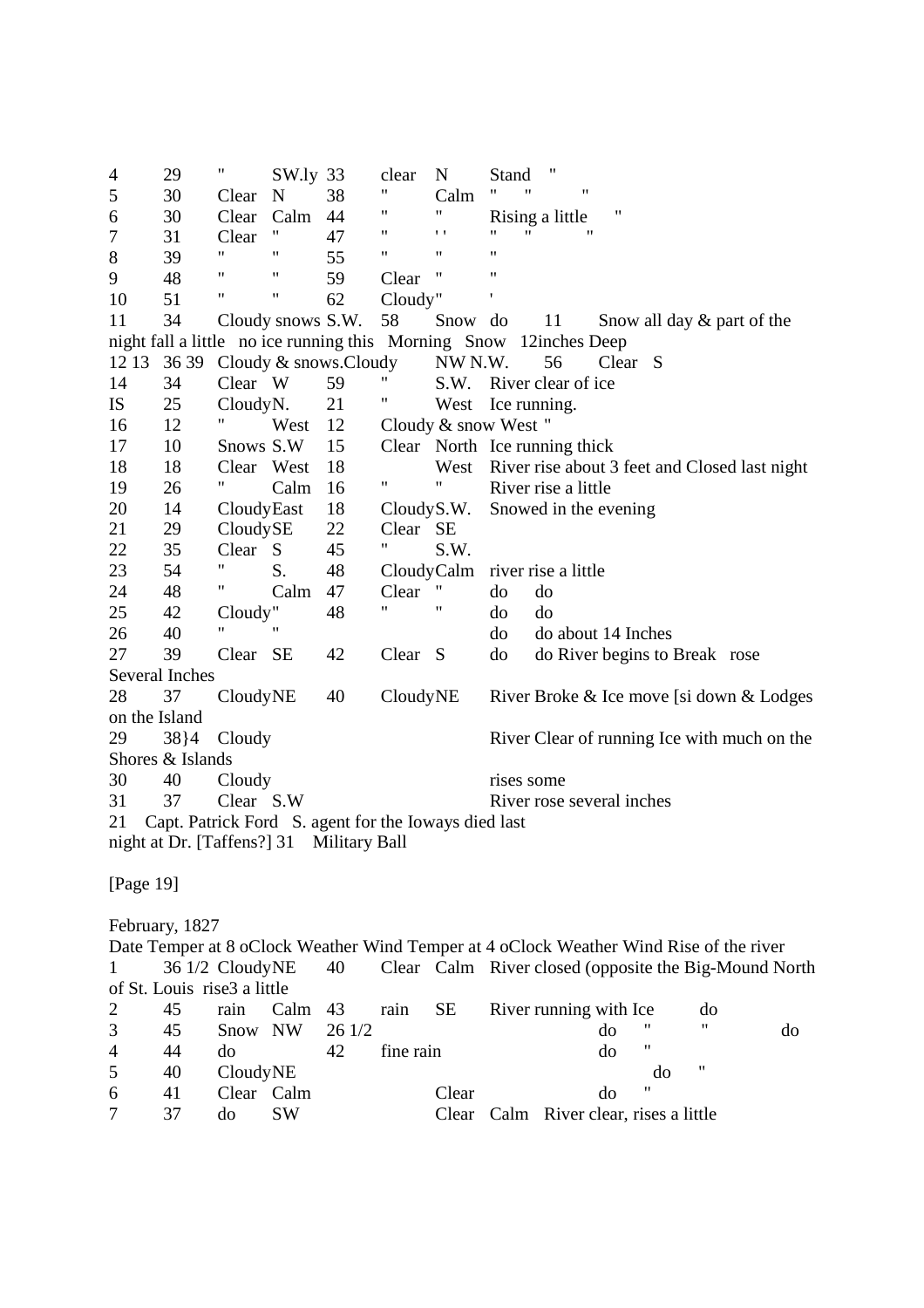| 8    | 48            | do              | Calm      |                   |                                                 |                    |                      |    | Clear Calm Ice commenced running last night    |               |    |                        |
|------|---------------|-----------------|-----------|-------------------|-------------------------------------------------|--------------------|----------------------|----|------------------------------------------------|---------------|----|------------------------|
| 9    | 49            | Cloudy          |           | 42                |                                                 | SE                 |                      |    | River running with ice—rained some last        |               |    |                        |
|      |               |                 |           |                   | night—(at 4 p m.)—river clear of ice $&$ rising |                    |                      |    |                                                |               |    |                        |
| 10   |               | 57 1/2 Clear NW |           | 47                | Clear                                           | W                  |                      |    | River clear of ice $&$ rises fast              |               |    |                        |
| 11   | 52            | Clear           | W. hard   |                   | 45                                              | do                 | NE                   | do | do                                             |               |    | " Rose into the Spring |
| 12   | 32            | Clear           | NE        | 58                | do                                              | SW                 | do                   | do | " falls one foot                               |               |    |                        |
| 13   | 54            | CloudySW        |           |                   |                                                 |                    | do                   | do |                                                | do            |    |                        |
| 14   | 40            |                 |           |                   | Clear Calm 46 1/2 Cloudy                        |                    |                      | do | do                                             | "             | 11 |                        |
| 15   | 62            | "               | SE        | 55                | Clear                                           |                    |                      | do |                                                | do falls fast |    |                        |
| 16   | 62            | 11              | "         | 61 1/2            | Ħ                                               | <b>SW</b>          | do                   | do | do do                                          |               |    |                        |
| 17   | 62 1/2        | Ħ               | Calm      | 65                | Ħ                                               | Calm               | do                   |    | do do do                                       |               |    |                        |
| 18   | Ħ             | 11              | 11        | $^{\prime\prime}$ | $\pmb{\mathsf{H}}$                              | 11                 | do                   |    | do do do                                       |               |    |                        |
| 19   | $58^{\wedge}$ | 11              | 11        | 54                | $\pmb{\mathsf{H}}$                              | 11                 | (River falls)        |    |                                                |               |    |                        |
| 20   | 55            | 11              | <b>SE</b> | 62                | $\pmb{\mathsf{H}}$                              | $\pmb{\mathsf{u}}$ | River falls a little |    |                                                |               |    |                        |
| 21   | 65            | "               | S. hard " |                   | rain                                            | <b>SW</b>          | do                   |    |                                                |               |    |                        |
| 22   | 53 1/2        | CloudyCalm      |           | 60                | Clear                                           | Calm               | do                   |    |                                                |               |    |                        |
| 23   | 61            | Clear           |           | 68                | rain                                            |                    | do                   |    |                                                |               |    |                        |
| 24   | 71            |                 |           | Hard S.W.by S     |                                                 |                    |                      |    | 72 1/2 Clear hard SWbyS River rise[s] a little |               |    |                        |
| 25   | 46            | CloudyNW        |           | 50                | CloudyNW                                        |                    |                      |    | $ditto$ —about 2 feet (at 4 p m)—riverrising   |               |    |                        |
| fast |               |                 |           |                   |                                                 |                    |                      |    |                                                |               |    |                        |
| 26   | 42            |                 | <b>NE</b> | 54                | Clear NE                                        |                    |                      |    | ditto about 2 1/2 Feet                         |               |    |                        |
| 27   | 63            | Clear           | <b>SW</b> |                   | 72 1/2 CloudySW                                 |                    | do                   |    | $1/2$ foot                                     |               |    |                        |
| 28   | 34            | CloudySW        |           | 38                | do                                              | W                  | fall about 9 Ins.    |    |                                                |               |    |                        |

[Page 20]

- 3 Hailed all last night wind high from W at 4 p m wind not so high
- 4 Some Snow this morning and rain in the evening<br>5 some Ice rained last night
- some Ice rained last night
- 6 some ice—Snow melting
- 10 Wind high Kickapoo "profit" speak
- 11 N. Ball [?] at camp. Horse Boat Sinks today
- 12 Steem boat Prlough Boy arrives from Kaskaskia at Day<br>
<sup>13</sup> " " departed for Louisville (Dance)
- 13 " " " " departed for Louisville (Dance)
- 17 a beautiful day
- 18 On this day George R. Clark son of Genl Clark when Hunting with Henry (a yellow

fellow)—by accident was wounded under the right eye—by the discharge of Henry's gun 3 miles out

- 19 George thought better
- 20 Steam Boat Cleopatra arrives from Louisville in 5 days
- 21 George Better S B "Genl Hamilton" arrives
- 22 Steam Boat Cleopatra started for Louisville.
- 23 Steam Boat Muskingum & Genl Hamilton arrive from New Orleans
- 24 Thundered. Lightened & Rained all Last night. Steam boat Hamilton start [s] to N. 0.
- 25 Steam Boat Muskingum starts for N. 0.
- 26 Steam. Boat "America" arrive[s] from Pittsburgh (George better)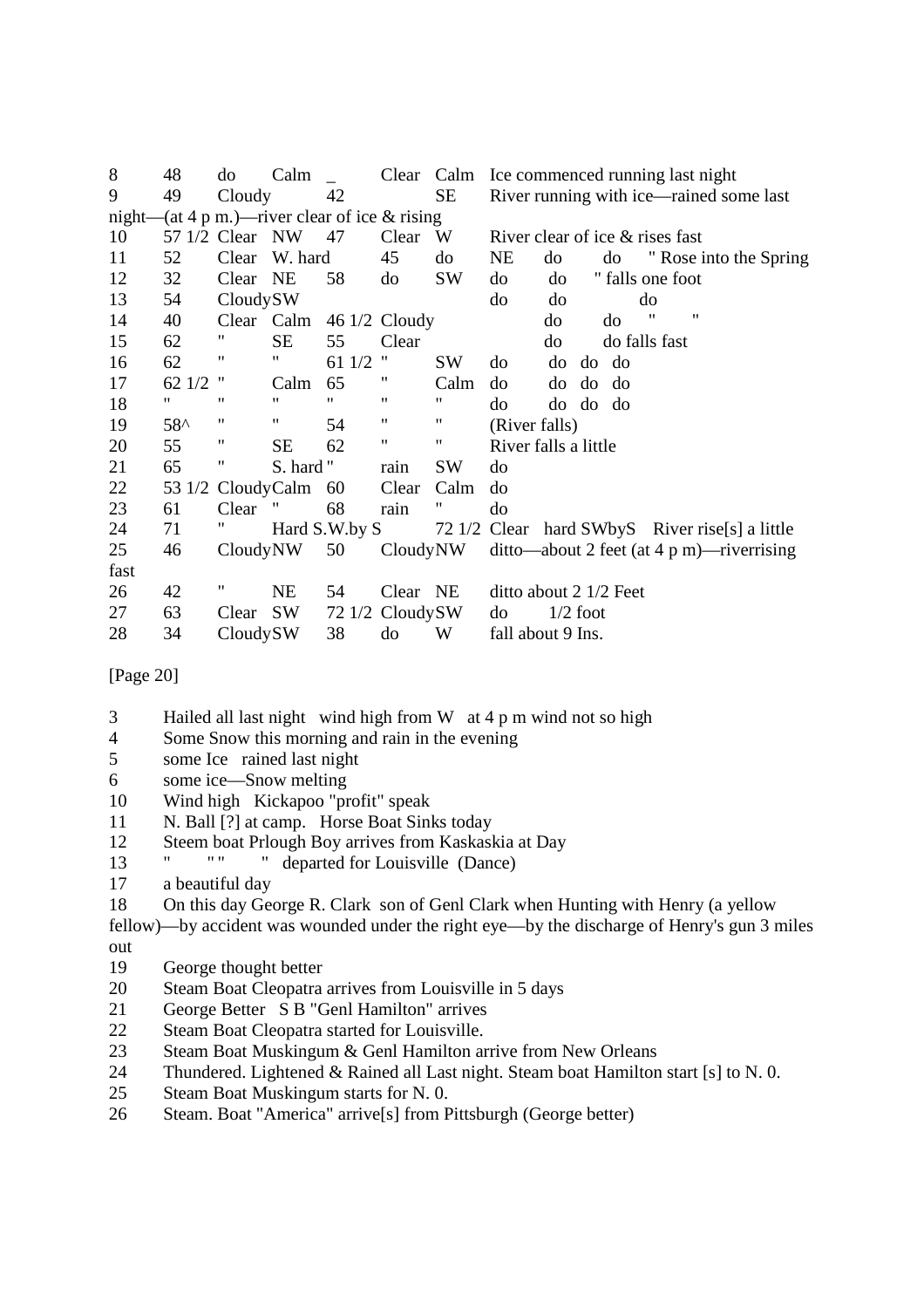- 27 (rains a little)<br>28 (Cold) Dohe
- (Cold) Dohertys apt. arrives

[Page 21]

March, 1827

Date Temper at 8 oClock Weather Wind Temper at 4 oClock Weather Wind Rise & fall of the river

| $\mathbf{1}$   | $36\frac{1}{2}$ | Clear    | N                           | 46              | Clear                  |             | river fallen 6 inches                       |
|----------------|-----------------|----------|-----------------------------|-----------------|------------------------|-------------|---------------------------------------------|
| $\overline{2}$ | 52              | [Clear]  | calm                        | 46              | Cloudy                 | S.E.        | [river fallen 6 inches]                     |
| 3              | 44              | [Clear]  | SW <sub></sub>              | 55              | Clear                  | <b>SW</b>   | [river fallen] 4 inches                     |
| $\overline{4}$ | 60              | Clear    | calm                        |                 |                        |             | [river fallen]                              |
| 5              | 56 1/2          | Cloudy   | SW                          |                 |                        |             | [river] rise                                |
| 6              | 66              | Clear    | SW                          |                 |                        |             | [river] rise a little                       |
| $\tau$         |                 | Clear    |                             |                 | Clear                  |             | [river] falling                             |
| $8\,$          | 55 1/2          | [Clear]  | [SW]                        | 75              |                        |             | [Clear] high wind S.E. [river falling] fast |
| 9              | 40 1/2          | [Clear]  | calm                        | 52              | [Clear]                | S.W.        | [river falling fast]                        |
| 10             | 66              | [Clear]  | calm                        | 62              | [Clear]                |             | [S.W.] [river falling fast]                 |
| 11             | 54              | [Clear]  | <b>SW</b>                   |                 |                        |             | [river falling fast]                        |
| 12             | 64              | [Clear]  | calm                        | 46              | SW windy<br>Clear      |             | [river falling fast]                        |
| 13             | 50              | [Clear]  | $\lceil \text{calm} \rceil$ | 46              | [Clear]                | <b>NW</b>   | [river falling fast]                        |
| 14             | 41              | Cloudy   | <b>NW</b>                   | 44              | [Clear] very high wind |             |                                             |
| 15             | 56              | Clear    | SW <sub></sub>              | 49              | [Clear]                | SW          | river rises a little                        |
| 16             | 55 1/2          | [Clear]  | [SW]                        | 68              | [Clear]                | [SW]        | [river] on a stand                          |
| 17             | 46              | Rain     | ${\bf E}$                   | 49              | Rain                   | E           | river falls a little                        |
| 18             | 38              | Snow     | NE                          | 42              | Cloudy                 | NE          | [river] rise a little                       |
| 19             | $45\frac{1}{2}$ | Clear    | E                           | 53 1/2          | Clear                  | S           | [river rise a little]                       |
| 20             | 48              | Clear    | calm                        | 69              | [Clear]                | calm        | [river rise a little]                       |
| 21             | 72              | [Clear]  | ${\bf S}$                   | [69]            | [Clear]                |             | [calm] [river rise a little]                |
| 22             | 76              | [Clear]  | S                           | $74\frac{1}{2}$ | [Clear]                |             | [calm] [river rise a little]                |
| 23             | 69              | [Clear]  | SW                          | 55 1/2          |                        |             | [river rise a little]                       |
| 24             | 64              | [Clear]  | SW                          | $62\frac{1}{2}$ |                        |             | [Clear] SW high wind [river rise a little]  |
| 25             |                 |          |                             |                 |                        |             | warm day                                    |
| 26             | 66              | Cloudy   | W                           | 62              | rain                   |             |                                             |
| 27             | 41 1/2          | [cloudy] | SW                          | $37\frac{1}{2}$ | snow                   | $\mathbf N$ | high wind & cold                            |
| 28             | 40              | [cloudy] | N                           | 48              | clear                  | W           | river rise a little                         |
| 29             | 56              | Clear    | W                           | 56              | [Clear]                | [W]         | [river rise a little]                       |
| 30             | 66              | [Clear]  | SW                          | 64              | [Clear]                | SW          | [river rise a little]                       |
| 31             | 64              | [Clear]  | calm                        | 64              | [Clear]                | <b>SW</b>   |                                             |

[Page 22]

1 Snow fell last night 4 inches S. B. Plough boy arrives from Louis [ville] S B America departs for N. 0.

2 S. B. Indiana arrives from N. 0.<br>4 (George considerably better)

(George considerably better)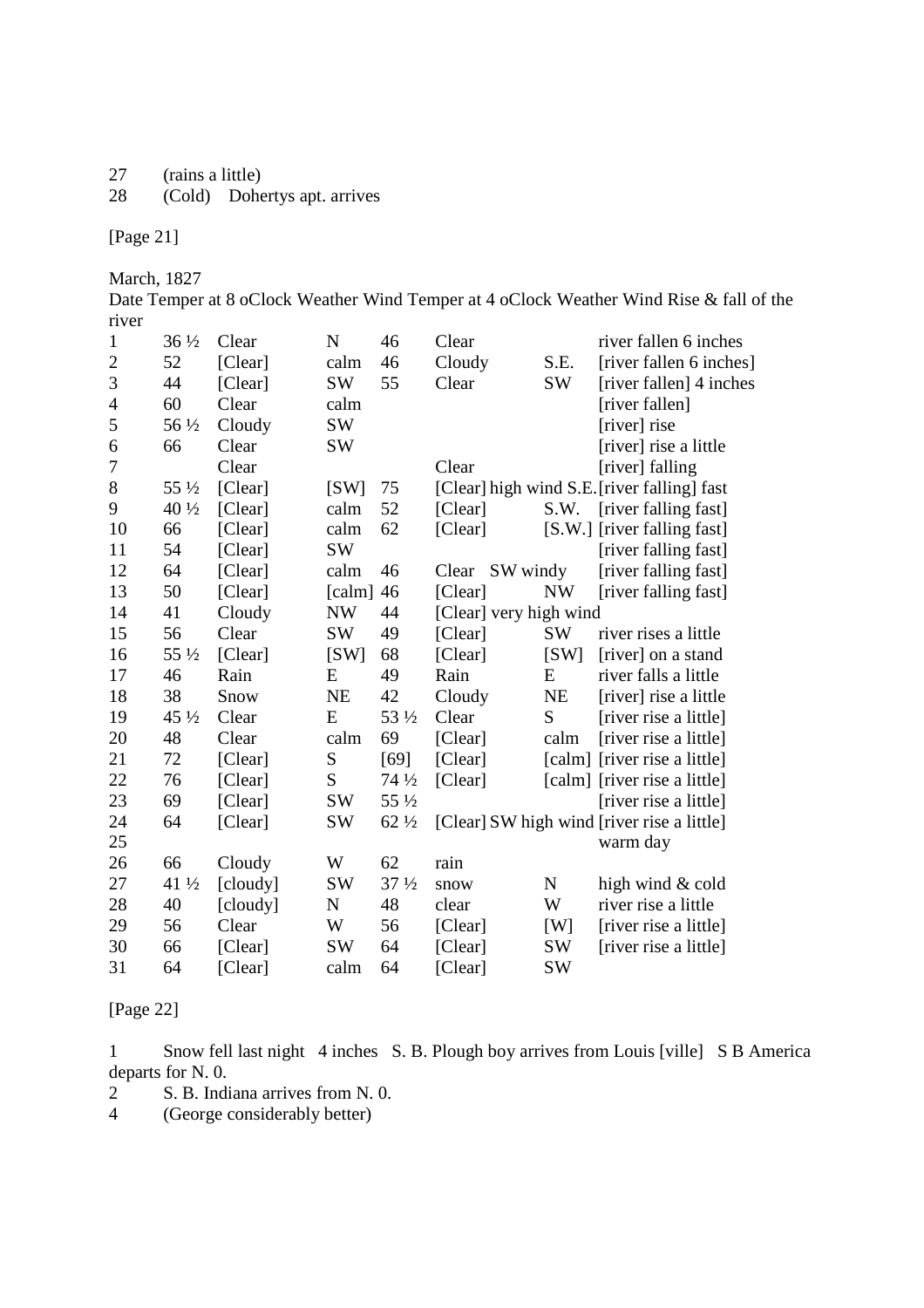- 5 S. B. Indiana starts for St Genevieve
- 6 (at 11 A. M. rain & Hail for one hour—wind high)
- 7 S. B. Indiana arrives from St Genevieve
- 8 (rained a little last night S B. Indiana start[s] for Fever River Cleopatra arrives from Louisville
- 10 S B Cleopatra starts for Louisville
- 11 S. B. Scioto arrived from Cincinnatti Last night
- 12 (Rain some last night) (at 1 oclock p. m. high wind S. W. at 12 oclock wind from N. W.
- high) S. B. Shamrock arrives from Louis [ville]
- 13 S. B. Scioto departs
- 14 (Some snow fell last night) wind high
- 15 S. B. Plough-boy arrives from Louisville froze Col o Fallon mard Washington (Bullet Shot)
- 16 S. B. Plough Boy departs S. B. Liberator departs
- 17 S. B. Velocipede arrives from Pittsburgh. S. B. Liberator de-parts The Velocipede arrives from Pittsburgh
- 18 Cold day Some Indians arrive (S. B. start for Fever river) warm weather.
- 23 SB Clopatra arrives from Louisville S. B. Indiana from rapids below fever river (party)
- 24 S B Clopatra departs for Louisville
- 25 S Bts. America & Hamilton arive from N. 0. & S. B. Mexico from Louisville
- 26 SB Indianastarts for Fever river
- 27 (Wind changeable at 4 p. m.) SB Mexico starts
- 29 SB. America departs for N. O.
- 30 S. B . Plough Boy arrives from Louisville
- 31 S B, , Plough boy starts for Louisville (Mr & Miss Risque start)

[Page 23]

April, 1827

Date Temper at 8 oClock Weather Wind Temper at 4 oClock Weather Wind Rise of the rive 1 Clear Clear Clear warm day— River rising<br>2 64 " SW 66 " S.W. " " " " 2 64 " SW 66 " S.W. " " " " 3 64 " " rain SE " " " " 4 75 " " 74 cloudy " " " " 5 56 Cloudyw 70 Warmrain last night River rises fast 6 64 Clear SW 60 Clear River rises fast 7 74 " Calm River raising fast 8 68 " S 74 Cloudy SE do do do do 9 73 " SW 75 Clear SW " " " 10 81 " SW If tt tt 11 59 Cloudy w rain 12 51 " SB (wind high) 11 It tt 13 70 Clear W 78 " SW " " " (good friday) 14 82 " S 75 K u u 15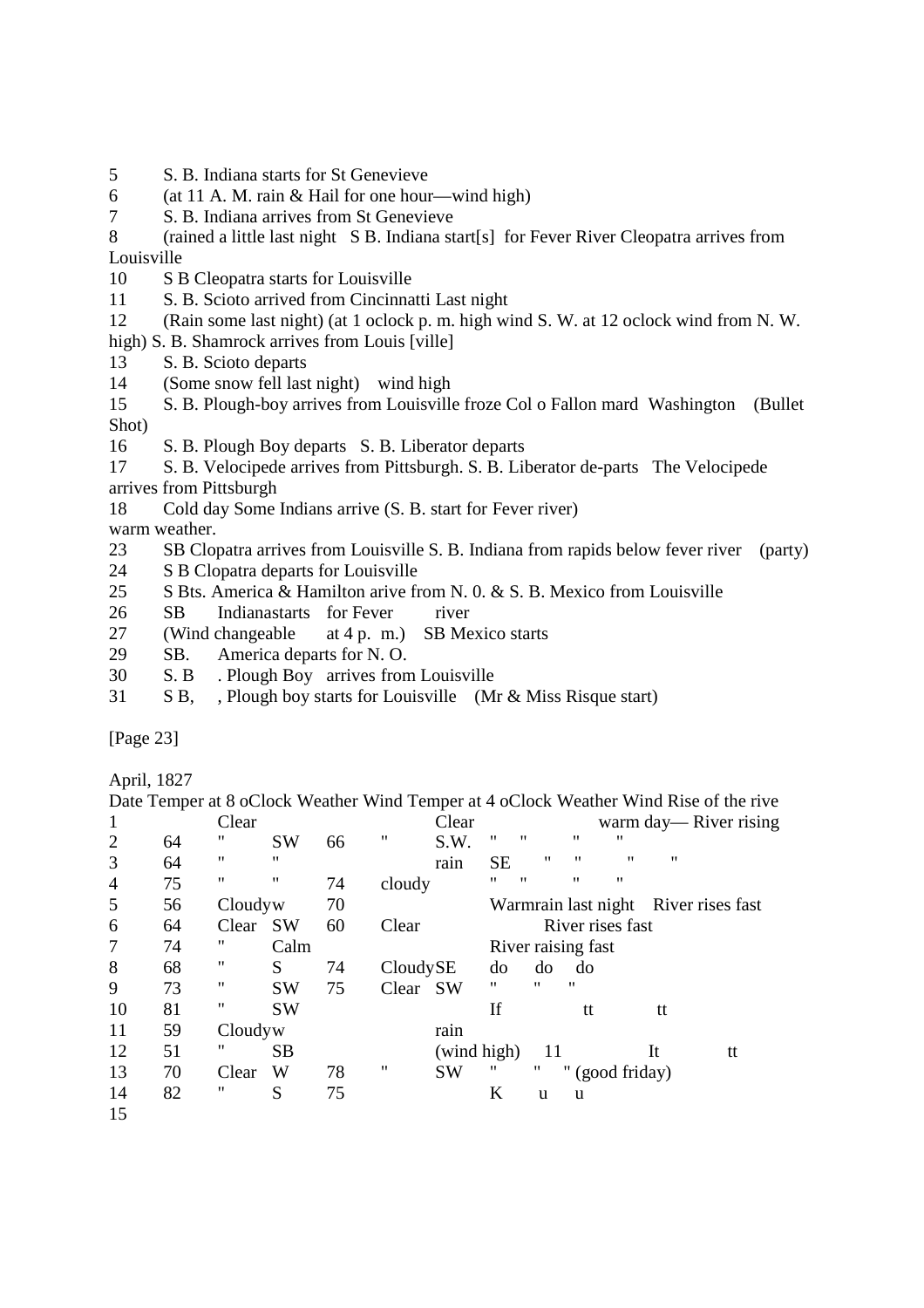| 16 | 73 | $^{\prime\prime}$ | $^{\prime \prime}$ | 62 | $^{\prime\prime}$ | $^{\dagger}$ | river on a stand       |                   |
|----|----|-------------------|--------------------|----|-------------------|--------------|------------------------|-------------------|
| 17 | 68 | $^{\prime\prime}$ | S.E                | 68 | $^{\prime\prime}$ |              | $^{\prime\prime}$<br>" | "                 |
| 18 | 58 | Cloudy"           |                    | 63 | $^{\prime\prime}$ |              | river rising           |                   |
| 19 | 68 | $^{\prime\prime}$ | <b>SW</b>          |    |                   |              |                        |                   |
| 20 | 80 | Clear             | warm               |    | rain              | S            |                        |                   |
| 21 | 66 | "                 | S.W                | 70 | Clear             | <b>SE</b>    | river on a stand       |                   |
| 22 | 59 | 11                | <b>NE</b>          |    |                   |              |                        |                   |
| 23 | 67 | CloudySW          |                    | 57 | Cloudy            |              | rain last night        |                   |
| 24 | 81 | "                 | SЕ                 |    | Clear             |              |                        |                   |
| 25 | 69 | Clear             | <b>SW</b>          |    | Cloudy            |              |                        |                   |
| 26 | 61 | Cloudy"           |                    | 65 | Clear             |              |                        | rain this morning |
| 27 | 68 | rain              | <b>SE</b>          | 62 | rain              | <b>SE</b>    | river raising          |                   |
| 28 | 66 | Clear             | "                  | 64 | Clear             | <b>SW</b>    | river raising          |                   |
| 29 | 60 | Clear             | N                  |    |                   |              | River rises fast       |                   |
| 30 | 75 | Clear             | SW                 |    |                   |              | "<br>11                |                   |

[Page 24]

- 1 2 Kickapoos start for the village of the Prophet
- 2 5 Kickapoos start for White river & 5 for the village of Prophet Mr. Sanford starts
- 3 S B Lawrence arrives from Louisville
- 5 at 5 p. m. wind high. S W. S. B. Lawrence starts for Louisville
- 6 arrivals from upper Missi[ssi]ppi
- 7 Mr. Henry Gratiot & others arrive from Fever River
- 8 Steam Boat Muskingum arrives in 3 1/2 days from, Louisville S. B. Cleopatra from Louisville
- 9 S Boats Plough boy & Mechanic from Louisville & New Orleans
- 10 S B. " " started at 8 last night for Louisville S B Liberator arrives from N. 0.
- 11 S. B. Cleopatra started yesterday for Louisville S. B. Mus-kingum starts for [omission]
- 12 some ice running in river. 48 Sacs start.
- 13 S B Mexico from Louisville & S B Mechanic start for Fever [River]
- 14 Saturday before Easter
- 15 Arrived S. Bts Oregon—Lexington from Louisville & S. B.
- Jubilee from N. 0. Indiana from Fever river
- 16 " " " Shamrock from Fever river—depart S. Bts
- Liberator for N. 0. & Mexico for St. Peters
- 17 " " " (yesterday) Pilot from Louisville—Started
- 4 keels up the Missouri river loaded with sol-diers
- 18 (Shawnees) arrive from Kaskaskias S. B. Indiana starts up for fever river—S B Oregon starts for Franklin
- 19 S. B. Shamrock starts up for fever river
- 21 S B Plough boy arrives from Louisville
- 22 " " Hercules arrives. S B Ploughboy starts for Louisville-Capt Ruland starts—S. B. Clapatria arrives
- 23 rain this day at 12—S. B. Mechanic arrives from fever river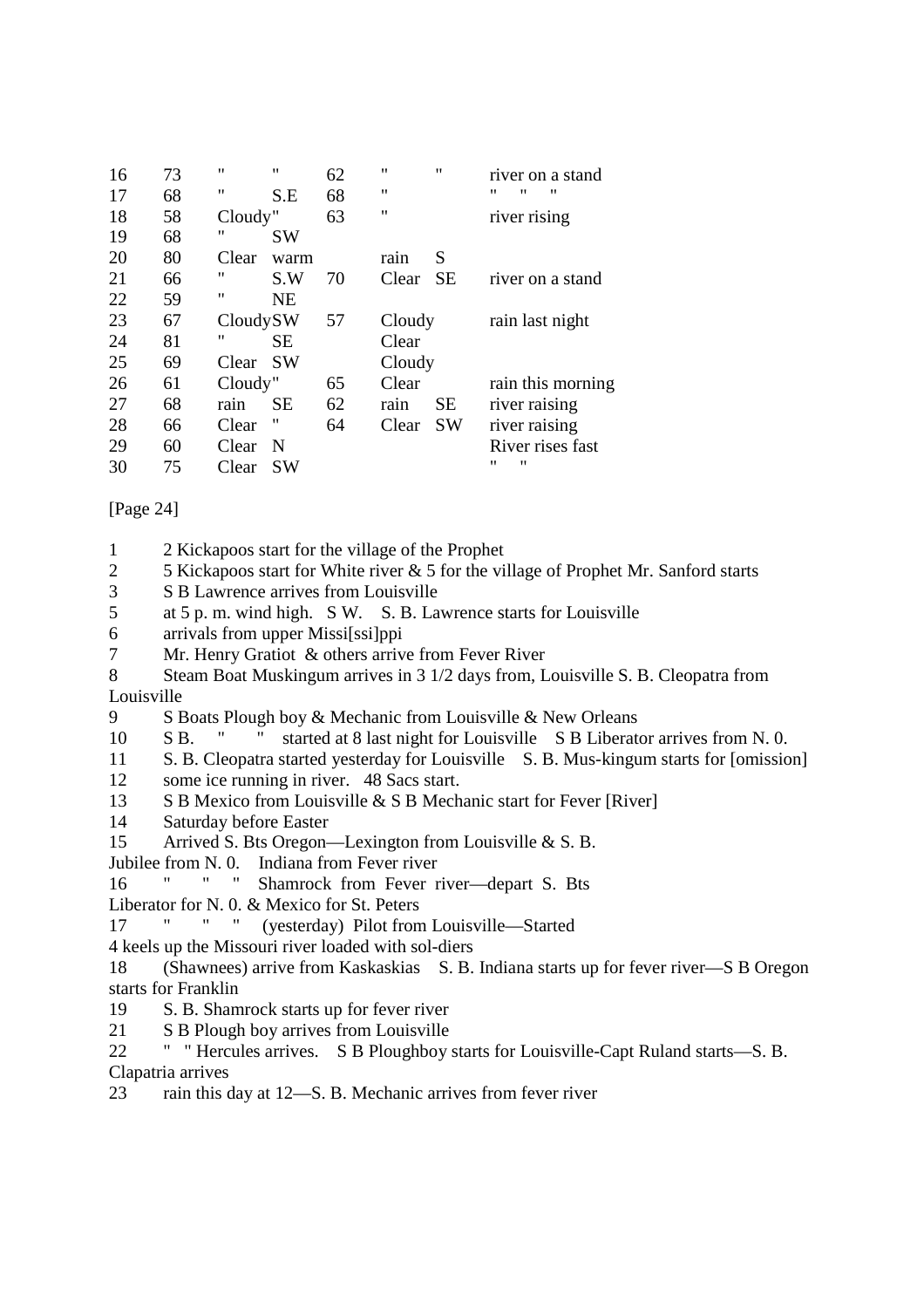24 S Bt. Cleopatra & Jubilee start for Louisville—S B Hamilton arrives from Fever river S B America arrives

25 S Bt. Hamilton starts for N. Orleans.

- 26 S Bts Muskingum from Fever river & Mexico arrive from the rapids
- 27 SB America arrives
- 28 S. B. America starts

29 4 Iraquas arrive from Rocky Mountains (at 6 p. m.) 10 Osages arrive (bro't in from country where they were secreted), who Mr. Renard—Mr. Delanney  $\⊂>$  co. were about to take to Europe, without the knowledge or consent of Supt. or Agt.—Mr. Renard declares he had nothing to do with the above affair but says Mr. Menard is concerned—M L & F S Tessons & Paul Louise are concerned

[Page 25]

Note. Mississippi & Missouri both of them above their junction higher at this time, thou they have been since the recollection of the oldest Inhabitants, at Prairie du Chien the people have been obliged to desert the Town at Fort Crawford the Troops have been obliged to evacuate the Cantonment and go into Tents some distance back of the Fort. The Missouri has washed away, entirely, the Trading Establishment of a new Choteau at the mouth of Kansas or a little below.

The 1<sup>st</sup> Regiment on the Missouri have been also obliged to leave their Garrison.

Note. The 1<sup>st</sup> Regiment arrived from Fort Atkinson and encamped at Bell Fountain 10<sup>th</sup> May 1826

Note. Steam Boat Cato returned from Prairie de Chien & departed to the mouth of Ohio

Note. Steam Boat Macanau departed for the Illinois River & [XXXXXX] Bay

Note. Steam Boat Lawrence arrives from the St. Peters River & Falls of [XXXXX]

Note. 12<sup>th</sup> the river wants 20 inches of being up to the door of Genl. Clarks Stable. Steam Boat Cosa arrived from Mobile. Michanic arrived from Sangamon.

Note.  $14<sup>th</sup>$  3 Kickapoos arrived from West. One Chief & two men

15<sup>th</sup> 13 [XXXXXXXX] men & 1 [XXXXX] arrived. Paul Osage Interpreter left him for the Osage

18. Kickapoos that arrived on 14<sup>th</sup> left this council to day with [XXXXXXX], respecting their [XXXX] [XXXXXX] from whites

23. [XXXXXX] departed for White River

24. 7 Kickapoos arrived (3 women, 1 man & 3 children)

27. Steam Boat Eclipse departed for St. Peters

[Page 26]

June 9. 13 Shawnees arrived

[June] 21. Shawnees departed

[June 21]. 22 Missouri arrive from Arkansas

[June] 22. Mrs. Lewis & 7 other Shawnee Indians arrived

[June] 29. 30 Emigrating Kickapoos arrived from the East of the Mississippi

July 13. Col. Lewis & 8 Shawnees arrived

July 22d. 90 Shawnees arrived on business relative to their lands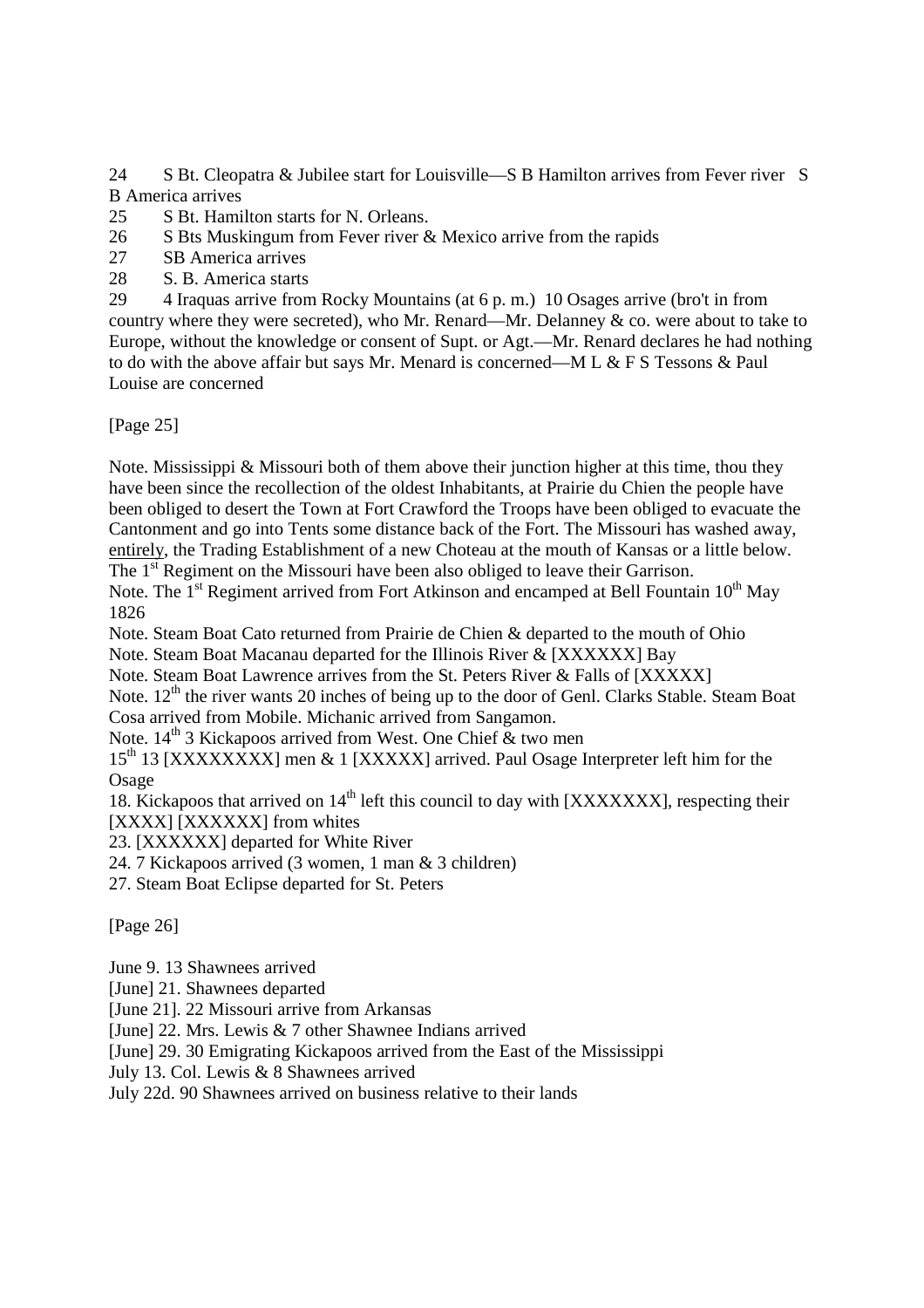[July 22] 140 Socks arrived on business concerning the Contemplative War between the Osages and Delawares (I believe)

[July] 26. Socs left this for their nation

Augt 7. Col. Lewis & party departed

Augt 8. 90 Shawnee departed

[Aug] 29. The Kickapoo prophet & his followers arrived

Sept 10. Shawnee Chief and 7 men arrive then depart

[Sept] 11 Potawatomy Chief [XXXXXXX] & 7 men arrive

[Sept] 12 [XXXXXXXXX] 5 arrive

[Sept] 15 13 Kickapoo & 2 Shawnees arrive

[Sept] 16 4 Shawnees & 3 Delawares arrive

[Sept] 19 8 Delaware arrive from Illinois

[Sept] 20 80 Osage arrive to council

[Sept] 21 5 Peorias & 5 Piankeshaws arrive

[Sept] 22 3 Kickapoos arrive from Illinois

[Sept] 23 The Kaskaskias arrive the whole remnant of that great Nation currently at this time of

31 soles – 15 men, 10 women, 6 children

Oct. 1 Steam Boat Liberator depart for New Orleans several passengers

[Page 27]

October 13. The Delaware, Shawnee, Kickapoo, [XXXXXX], Piankeshaw set out on their [XXXXX] home from the council

14<sup>th</sup>. Some of the [XXXXXXX] Tribes set out. The 93 Osages set out.

[Page 29]

May, 1827

Date Temper at 8 oClock Weather Wind Temper at 4 oClock Weather Wind Rise & fall of the river

| $\mathbf{1}$   | 68 | Clear             |             | <b>SW</b>                   |            | Cloudy     |               |                  | river raising fast   |    |                  |    |
|----------------|----|-------------------|-------------|-----------------------------|------------|------------|---------------|------------------|----------------------|----|------------------|----|
| $\overline{2}$ | 72 | [Clear]           |             | E                           |            |            |               |                  | [river raising fast] |    |                  |    |
| 3              | 60 | [Clear]           |             | calm                        |            | Clear calm |               |                  | [river raising fast] |    |                  |    |
| $\overline{4}$ | 75 | [Clear]           |             | $\lceil \text{calm} \rceil$ |            |            |               |                  | [river raising fast] |    |                  |    |
| 5              | "  |                   |             |                             | Clear Calm |            |               |                  | 66                   | E  | Clear            | NE |
| 6              | 56 | 11                | W           | 58                          | CloudyNW   |            |               |                  |                      |    |                  |    |
| $\overline{7}$ | 57 | "                 | S           | 62                          | Clear W    |            | river falling |                  |                      |    |                  |    |
| 8              | 62 | 11                |             |                             |            |            | 11            | "                | river on a stand     |    |                  |    |
| 9              |    | $^{\prime\prime}$ |             |                             |            |            | rain          | <b>SE</b>        |                      |    |                  |    |
| 10             | 68 | rain              | E           |                             | cloudy     |            |               |                  |                      |    |                  |    |
| 11             | 68 | "                 | <b>SW</b>   | 72                          | Clear SW   |            |               |                  |                      |    |                  |    |
| 12             | 70 | clear             | calm        |                             |            |            | river fall    |                  |                      |    |                  |    |
| 13             |    |                   | cloudy S.SE |                             |            |            | rain          |                  |                      | do | falling a little |    |
| 14             | 68 | "                 | <b>SW</b>   |                             |            |            | river fall    |                  |                      |    |                  |    |
| 15             | 72 | 11                | S           |                             | clear      |            |               | do fall a little |                      |    |                  |    |
| 16             | 64 |                   |             |                             |            |            |               |                  |                      |    |                  |    |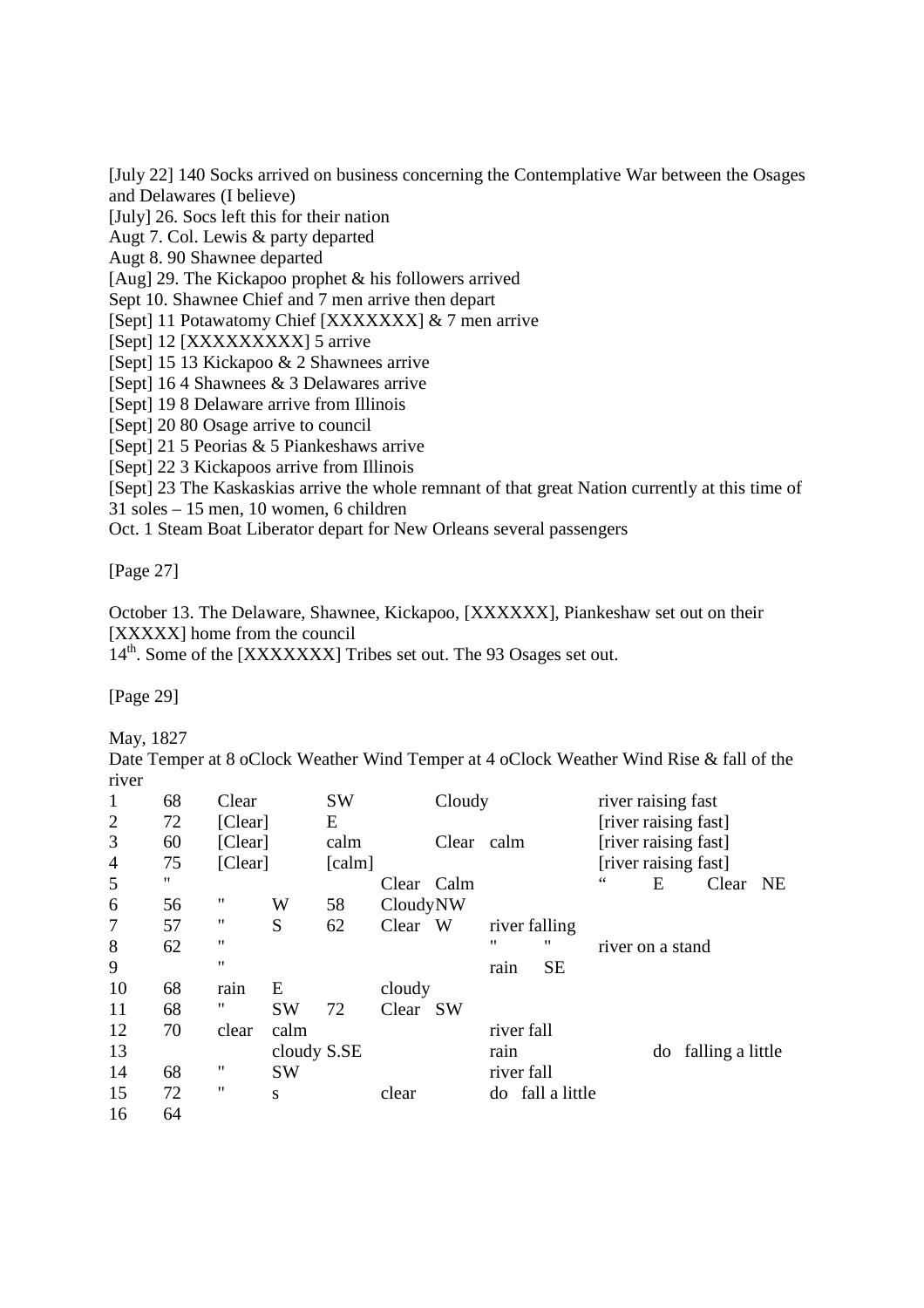| 17 | 69  | Clear            | calm |           |    |                 |
|----|-----|------------------|------|-----------|----|-----------------|
| 18 | 72  |                  |      |           |    |                 |
| 19 |     |                  |      |           |    |                 |
| 20 |     |                  |      |           |    |                 |
| 21 |     |                  |      |           |    |                 |
| 22 | 67  |                  |      |           |    |                 |
| 23 |     |                  |      |           |    |                 |
| 24 |     |                  |      |           |    |                 |
| 25 |     |                  |      |           |    |                 |
| 26 | 74  |                  |      |           |    |                 |
| 27 |     |                  |      |           |    |                 |
| 28 | hot |                  |      |           |    |                 |
| 29 |     | [hot] river fell |      |           |    |                 |
| 30 | 68  | [Clear]          |      | S         | 78 | [river] falling |
| 31 | 73  | [Clear]          |      | <b>SW</b> |    |                 |

[Page 30]

- 1 SB Pilot arrive from Fever river last night SB Oregonfrom Franklin
- 2 S. B. Commerce starts for Louisville SB Oregon starts also
- 3 SB Shamrock arrived last night from Fever river
- 4 at dark in the evening Capt. Ruland arrives in the S B Plough-boy from Louisville with funds for Indn Dept — SB Shamrock starts
- 5 S. B. Ploughboy starts
- 6 S. B Mexico returned down R[iver] S. B. Cleopatra arrives from Louisville
- 7 S. B. Cleopatra starts for Louisville T W Bullit starts
- 8 S. B. [omission] & Hercules arrive
- 9 SB Bellvidere arrives
- 10 " " " departs S B Liberator arrives from N.O.
- 11 Kisho & other Kickapoos (20) arrive from White river
- 12 30 Weas & Miamis are still camped over river
- 13 12 Kansas (men & women) arrive from their towns Steam Boat Phenix arrived from Louisville
- 14 35 Shawnees arrive.
- 15 Steam Boat Shamrock arrived from Fever River last night
- 16 20 Kickapoos start S Bts Commerce Phoenix & Jubilee arrive Part of the Troops arrive from Council Bluffs
- 17 S. B. Plough-boy arrived Jas Kennerly & Jno Dougherty arrived yesterday.
- 18 SB Plough boy departs Mr Boilvin U. S. Indn Agt. Died
- 19 S. Bts. Hercules Velocipede & Scioto arrive Hugh King executed for murder of Martin Green
- 20 S. B. Cleopatra arrives
- 21 Lorenzo Dow arrived the day before yesterday
- 22 Genl Clark starts for Paducah in Steam Boat Cleopatra
- 25 S Bts Phoenix & America arrive
- 26 S. B. Indiana starts for Fever river S. B. Phoenix starts for Louisville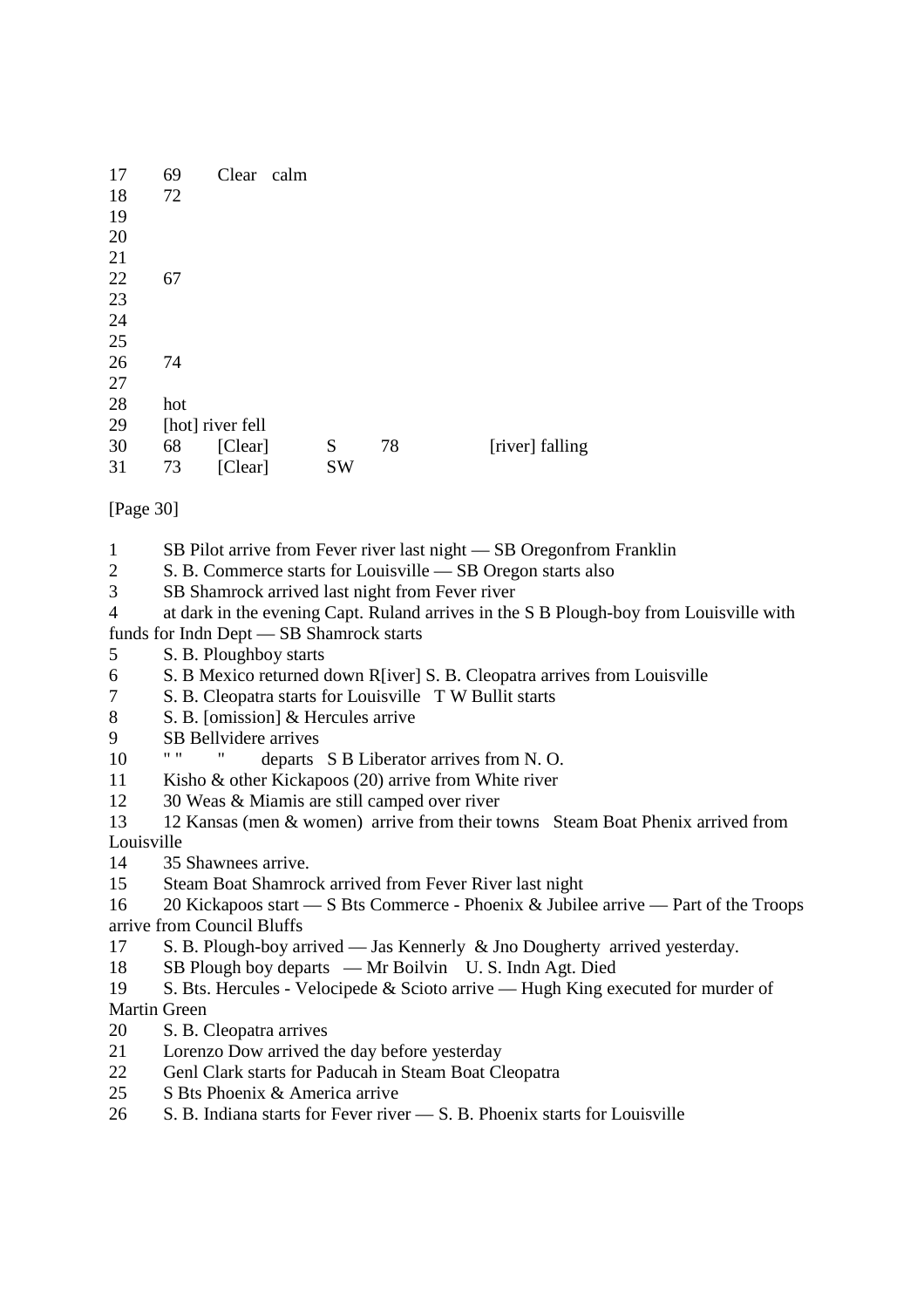- 27 S. B. Belvidere arrives<br>29 S. B. Hercules arrives
- 29 S. B. Hercules arrives Genl Clark arrives from Paducah<br>30 SB Lawrence arrives
- SB Lawrence arrives

31 SB America starts — SB Belvidere arrives A Shane Interpreter arrives with 3 Senacas 1 Shawnee & 1 Ottoe Indian The Shawnee is one who went to view Lou[isville?]

[Page 31]

| June, 1827 |  |
|------------|--|
|------------|--|

|                | Temp.           |                    |             | Temp.            |                    |                   |                                                                           |
|----------------|-----------------|--------------------|-------------|------------------|--------------------|-------------------|---------------------------------------------------------------------------|
| Date           | at              | Weather            |             | Wind at          |                    | Weather           | Wind Eise & fall of river                                                 |
|                | 8 O.C.          |                    |             | 4 O.'C           |                    |                   |                                                                           |
| 1              | 68              | Clear              | NW          | 71               | Clear              | SW                | river falling                                                             |
| $\overline{c}$ | 67              | clear              | <b>NE</b>   |                  |                    |                   | river on a stand                                                          |
| 3              |                 |                    |             | 86               | 11                 |                   | calm very warm "-filling                                                  |
| $\overline{4}$ | $70\frac{1}{2}$ | $^{\prime\prime}$  | calm        | 81               | 11                 |                   | 11<br>rising 3 ft                                                         |
| 5              | 75              | 11                 | 11          | 78               | 11                 | 11                | $\pmb{\mathsf{H}}$<br>$1\frac{1}{2}$ ft                                   |
| 6              | 74              | $\pmb{\mathsf{H}}$ | <b>SE</b>   | $\mathbf{H}$     | $\pmb{\mathsf{H}}$ | 11                | $\pmb{\mathsf{H}}$<br>raise 1 foot                                        |
| 7              | 78              | 11                 | calm        | 84               | 11                 |                   | (very warm) "<br>4 inches                                                 |
| $8\,$          | 80              | $\pmb{\mathsf{H}}$ | 11          | S4               | Cloudy"            |                   | Ħ<br>11<br>$\pmb{\mathsf{H}}$                                             |
| 9              |                 | 80 very warm rain  |             | E                |                    |                   | $\pmb{\mathsf{H}}$<br>$^{\prime\prime}$<br>a little                       |
| 10             | 66              | cloudy E           |             |                  |                    |                   | River rises fast about 1 ft.                                              |
| 11             | 80              | Ħ                  |             |                  |                    |                   | 11<br>11<br>11<br>11                                                      |
| 12             |                 | clear              | <b>SE</b>   |                  | Clear              |                   | $\zeta$ $\zeta$<br>$\zeta$ $\zeta$<br>$\zeta\,\zeta$<br>$2\frac{1}{2}$ ft |
| 13             | 82              | Ħ                  | calm        | 88               | rain at 7 o'c      |                   | $1$ ft<br>N                                                               |
| 14             | 78              | cloudy             |             |                  | 82                 | clear             | Π<br>π<br>calm (warm)<br>very little                                      |
| 15             | 84              | clear SW           |             |                  |                    |                   | 11<br>2 ft.                                                               |
| 16             | 78              | cloudy s           |             | 82               |                    |                   | "<br>" very little<br>in the evening falls                                |
| 17             | 64              | clear "            |             | very little wind |                    |                   | 11<br>fall about $2 \frac{1}{2}$ Inches                                   |
| 18             |                 | cloudy S           |             |                  |                    |                   | $1$ ft                                                                    |
| 19             |                 | clear              |             |                  |                    | cloudy $N$ (warm) | Ħ<br>Raised-from Missouri                                                 |
| 20             |                 | cloudy             |             |                  |                    |                   | 11<br>Raised little-from Missouri                                         |
| 21             |                 | Clear SW           |             |                  |                    |                   | 11<br>raise fast—since this morning 5 ft. in                              |
| heigth         |                 |                    |             |                  |                    |                   |                                                                           |
| 22             | 62              | clear              | $\mathbf N$ | 70               | clear              | <b>NE</b>         | raise in heigth $2 \frac{1}{2}$                                           |
| 23             | 65              | Ħ                  | <b>NE</b>   | 78               | 11                 |                   | river raise "<br>3 ft since yesterday                                     |
| morning        |                 |                    |             |                  |                    |                   |                                                                           |
| 24             | 68              | cloudy S           |             |                  |                    |                   |                                                                           |
| 25             | 69              | clear NE           |             | 75               | clear              |                   | $\pmb{\mathsf{H}}$<br>falls                                               |
| 26             | 74              | cloudy S           |             | 80               | 11                 | <b>SE</b>         | 11<br>do                                                                  |
| 27             | 79              | clear              | S           | 82               | 11                 |                   | $\pmb{\mathsf{H}}$<br>do                                                  |
| 28             | 79              | Ħ                  | <b>NE</b>   | 82               | Ħ                  | <b>NE</b>         | Ħ<br>do                                                                   |
| 29             | 80              |                    | E           | 84               |                    |                   | calm (very warm)                                                          |
| 30             | 82              | $\pmb{\mathsf{H}}$ |             | 84               |                    | Few drops of rain | $***$<br>M                                                                |

[Page 32]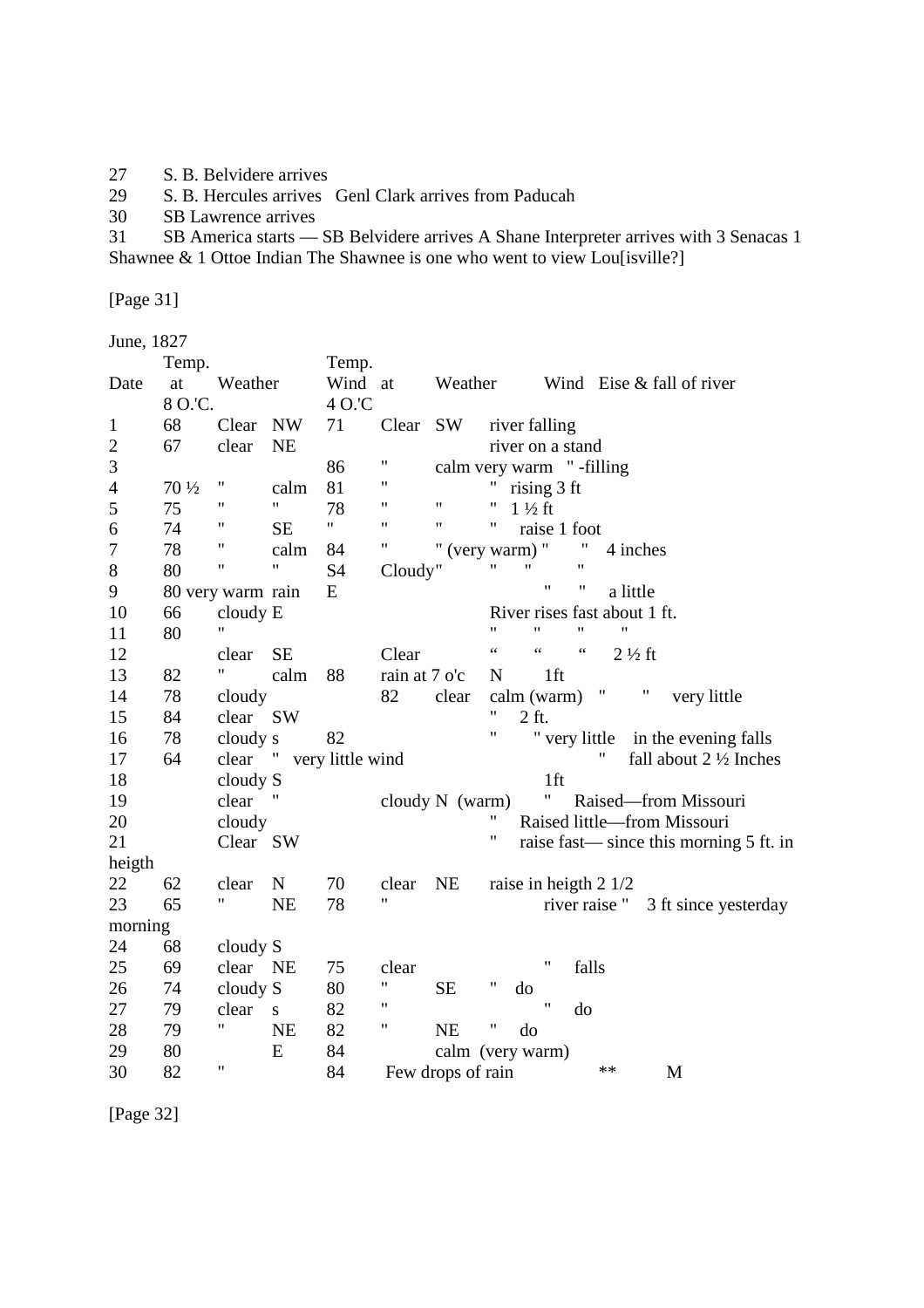1 18 Foxes arrive S. B. Plough Boy arrives from Louisville SB Lawrence departs

2 12 Kansas start for their homes Mettee with 6 Shawnees & Senecas arrive

3 Indiana & Plough boy start

4 Muskingum & Velocipede arrived last evening Mr Tilton arrives with 1 keel & 4 mackinaw boats loaded with peltries

5 Muskingum & Cleopatra start — SB Liberator arrives from N. 0.

6 Black Buffalo & family emigrants (5 Kickapoos) are over the river

8 Steam Boat with Col. Croghan arrives from Lemoin. Belvi-dere arrives on the 9th from Trinity at 3 ocl[oc]k this morning

9 Steam Boat Belvidere depd on the 10th for Louisville Steam B. Hercules from Louisville

10 S. Bt. Shamrock arrives — S. B. Indiana in port

12 S B Jubilee arrives from N. 0. 6 Shawnees from Kaskaskias emigrants arrive

13 S B Shamrock departs for Louisville Arrive 10 Weas & Miamis Emigrating from the

Wabash Depart the six Shawnees who came on the 12th—Arrive 3 Weas

14 S B Lawrence arrives with Col O'Fallon & George Arrive Penishia & party 8 in all— Kickapoos

15 S B Plough boy arrives 2 Kickapoos arrive 13 Weas & Miamies depart

16 Capt G. H. Kennerly Sub Agt arrives balance of Troops from Council Bluffs arrive 10 Kickapoos depart 11 Dela-wares Emigrating arrive

17 11 Delawares Emigrating depart

18 S. B. Plough boy arrived last night 12 Ioways arrive

21 S Bts Muskingum & Cleopatra in port Genl. Brown in Bar-racks

22 Very cold last night & this morning Ther [mometer] at 58° river still raising fast at 6 oclock Genl Brown arrives at St Louis

23 SB Cleopatra started yesterday.

24 S B Hercules arrives from Louisville Ohio river low 4 Delawares (Silversmith) arrive

25 at 8 p. m. S B Phoenix arrives from Louisville Capt. states Ohio river raising 80 Socks & Foxes arrive

26 10 Kickapoos arrive from Prophet 1 Delaware (Coin) arrives from Fish's Town

27 at 4 am S B America arrives from N. Orleans 4 Shawnees (Fish & 3 others arrive)

28 4 Delawares & 10 Kickapoos depart 5 Shawnees arrive 12 Ioways Departed

[Page 33]

July, 1827

Date Temper at 8 oClock Weather Wind Temper at 4 oClock Weather Wind [Rise of the river]

|                | 82  | Clear NE  |                     | 84 |          |              | Clear South River fall a few inches                         |
|----------------|-----|-----------|---------------------|----|----------|--------------|-------------------------------------------------------------|
| 2              | 81  |           | E                   | 89 | 11       | E            | "<br>"<br>,,                                                |
| 3              | 78  | $C\&R$ NE |                     | 87 | R        | <b>SW</b>    | $^{\prime\prime}$<br>$^{\prime\prime}$<br>"                 |
| $\overline{4}$ | 80  | Clear NE  |                     | 88 | Clear    | $^{\circ}$ S | $^{\prime\prime}$<br>$\mathbf{u}$<br>"<br>$^{\prime\prime}$ |
| 5              | 80  |           | Clear East 77       |    | Rainy SE |              | River falls a little                                        |
| 6              | -81 |           | rain all day $\&$ " |    | 82       | rain         | River rise a little                                         |
|                | 76  | Rain      | S                   | 84 | Cloudy"  |              | do rises several feet                                       |
| 8              | 76  |           | Cloud Calm 80       |    | Cloudy"  |              | do Several inches<br>do                                     |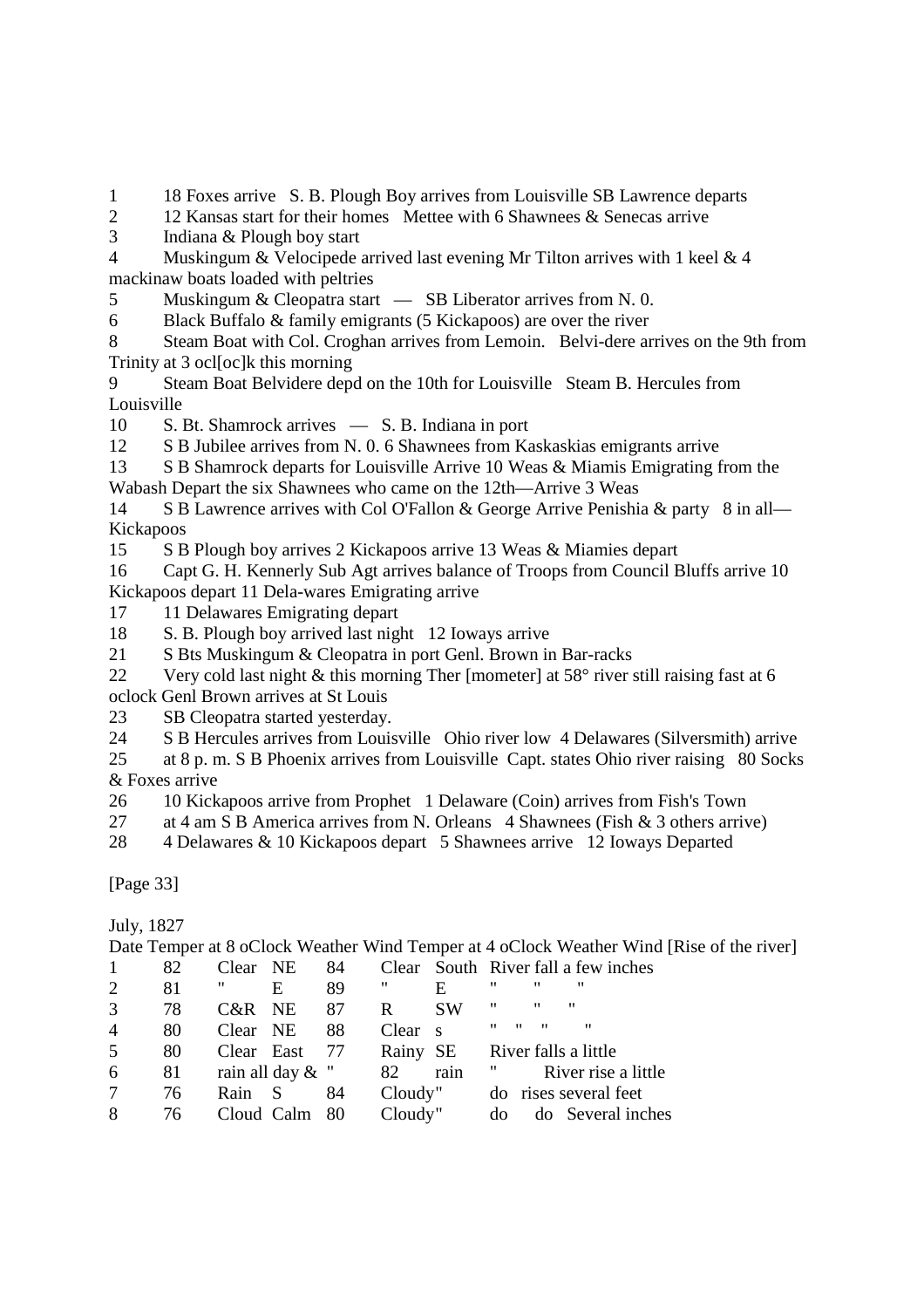| Q          | 76 | CloudySE                |                    |     |                    |                    | ditto            |                   | do                   | 11            | 11 |                                        |
|------------|----|-------------------------|--------------------|-----|--------------------|--------------------|------------------|-------------------|----------------------|---------------|----|----------------------------------------|
| 10         | 78 |                         | Clear Calm 82      |     | Clear              | $\pmb{\mathsf{H}}$ |                  | 11                | "                    | $^{\dagger}$  | 11 | 11                                     |
| 11         |    | 81 at 10 Cloudy o'clock |                    |     | SW                 | 85                 |                  | Cloudy            |                      | 11            | 11 | $\pmb{\mathsf{H}}$                     |
| 12         | 82 | Clear NE                |                    | 86  | Clear              | Calm               |                  |                   | river falls a little |               |    |                                        |
| 13         | 78 | Cloudycalm              |                    | 83  | clear              | NE very little "   |                  |                   |                      | rise a little |    |                                        |
| 14         | 76 | rain                    | <b>NE</b>          |     |                    |                    | "                | "                 | 11                   |               |    |                                        |
| 15         | 80 | clear                   | S                  | 84  | clear              | S                  | 11               | "                 | 11                   |               |    |                                        |
| 16         | 78 | clear                   | <b>NE</b>          | 81  | do                 | <b>SE</b>          | Ħ                | raising           |                      |               |    |                                        |
| 17         | 78 | CloudyW                 |                    | 83  | '*                 | W                  |                  |                   | River fall a little  |               |    |                                        |
| 18         | 76 | clear                   | <b>NE</b>          | 81  | 11                 | <b>NE</b>          | "                | "                 | 11                   |               |    |                                        |
| 19         | 80 | 11                      | <b>SW</b>          | 88  | 11                 | <b>SW</b>          | "                | $^{\prime\prime}$ | 11                   |               |    |                                        |
| 20         | 81 | 11                      | 11                 | 87  | "                  | <b>NE</b>          | $\bullet\bullet$ | i.                | $\mathbf{I}$         |               |    |                                        |
| 21         | 79 | cloudy N                |                    | 81  | $\pmb{\mathsf{H}}$ | 11                 | 11               |                   | falls fast           |               |    |                                        |
| 22         | 81 | clear                   | E                  | 88  | $\pmb{\mathsf{H}}$ | W                  | $\zeta$ $\zeta$  | $\zeta$ $\zeta$   | $\zeta$ $\zeta$      |               |    |                                        |
| 23         | 82 | 11                      | $\pmb{\mathsf{H}}$ | 89  | $\pmb{\mathsf{H}}$ |                    | 11               | 11                | a little             |               |    |                                        |
| 24         | 81 | "                       | N                  | 90  | π                  | <b>NW</b>          |                  |                   | Rising fast          |               |    |                                        |
| 25         | 81 | 11                      | W                  | 89  | clear              |                    |                  |                   |                      |               |    | W.N.W changes " rise about 5 ft. since |
| yesterday. |    |                         |                    |     |                    |                    |                  |                   |                      |               |    |                                        |
| 26         | 76 | 11                      | 11                 |     |                    |                    | "                | rising            |                      |               |    |                                        |
| 27         | 80 | 11                      | 11                 | 81  | clear              |                    | 11               |                   | raising fast         |               |    |                                        |
| 28         | 78 | 11                      | W                  |     |                    |                    | 11               | rose              |                      |               |    |                                        |
| 29         | 80 | 11                      | W                  |     |                    |                    | 11               |                   | raising fast         |               |    |                                        |
| 30         | 82 | 11                      | E                  | 86  | clear              | W very little      |                  |                   |                      | 11            | 11 |                                        |
| 31         | 82 | 11                      | 11                 | 89M |                    | E                  |                  |                   | river falling        |               |    |                                        |

[Page 34]

1 S. B. Plough boy—S. B. Phoenix & Lawrence arrive from Louisville S. B. Genl Wayne arrives at 2 oClock a. m.—St Bt America departs for New Orleans at 11 o C[lock]

2 S B Muskingdom starts for Louisville (at 1 o'clock Thermometer at 89)

3 Ioway Indians 12 set out S B. Lawrance departs down [Lo?]

4 S. B. Indiana arrives from Demoin. S. B. Phenix depd for Louisville

5 at 28 min pass 5 oClock A. M. a Shock of Earthquake. S. B. William Penn & S. B. Portland arrive [from] N 0

- 6 1 St Bt arrs & the Liberator arrive from N Orleans
- 7 SB Hercules arrives from Louisville
- 8 SB. Cleopatra arrives from Louisville
- 9 a Great rise in the Missouri river—Mississippi rising
- 10 Govr Cass arrives—at 1 oclock p. m. rain S. B. Cleopatra departs
- 11 Steam Boat Essex (Capt. Shrouds) arrives, first trip 5 days from. Louisville Kty.
- 12 S. Boat Velocipeed departs for Louisville. S B Jubilee arrives from N. Orleans
- 13 hard rain & wind this morning.
- 14 S. B. Hamilton departs for Jefferson Barracks One Fox arrives
- 15 S Bts Gl Hamilton—Essex & Indiana start up Mississippi with Troops [Fox] departs One Sock boy (lame) in town

16 Troops started yesterday against Winnebagoes 580 men under Genl. Atkinson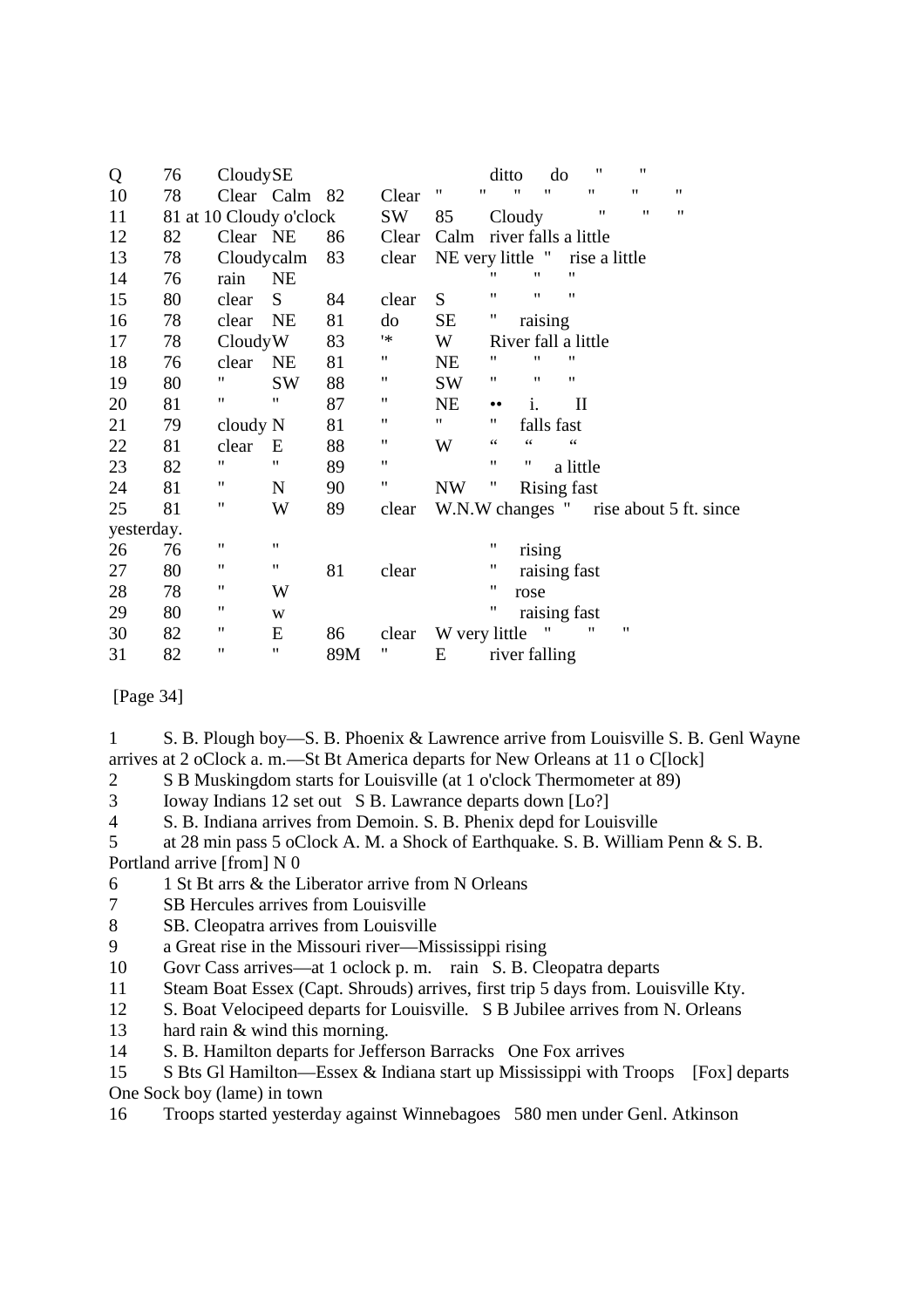- 17 SB Lawrence arrives from Louisville
- 18 18 Shawnees arrive from White river
- 19 S. B. Lawrence departs for Louisville 3 Socks arrive
- 20 S. Bt. Essex arrives from Rapids at 9 1/2 O'clock p. m.
- 21 S. Bt. Josephine arrives from Louisville 6 Shawnees arrive from Fish's Town
- 22 S. Bt. Essex starts for Louisville SB Hercules arrives from Louisville
- 23 18 Shawnees & 3 Socks Start

24 S. B. Josephine Deps for Fever River. S B. Hamilton Deps for N Orleans 10 Shawnees arrive from White River

- 25 S. Bt. America arrives from N. Orleans 3 Delawares arrive<br>27 S Bt Oregon arrived vesterday from N. Orleans
- S Bt Oregon arrived yesterday from N. Orleans

29 SB Indiana arrives from Lower Rapids on Mississippi 31 S. Bt. Hamilton starts for N. Orleans

[Page 35]

August, 1827

Temp. Temp.

Date Temper at 8 oClock Weather Wind Temper at 4 oClock Weather Wind Rise of the river 1 84 clear E 91 clear S river falling a little: it is within 4 feet of the highest [pointT]  $\&$  the highest of this year

| $\overline{2}$ | 81 1/2   |                    | Cloudy af. RainN.E.      |                    | 84                 | $^{\prime\prime}$        | W very little River falls fast            |
|----------------|----------|--------------------|--------------------------|--------------------|--------------------|--------------------------|-------------------------------------------|
| 3              | 83       | clear              | W                        | 89                 | 11                 |                          | 11<br>"<br>SW very little                 |
| $\overline{4}$ | 86       | 11                 | NW                       | 90                 | Ħ                  | E                        |                                           |
| 5              | 86       | W                  | $\pmb{\mathsf{H}}$<br>11 | $\pmb{\mathsf{H}}$ |                    |                          |                                           |
| 6              | 83       | $\pmb{\mathsf{H}}$ | <b>NE</b>                | 89                 | Ħ                  | <b>NW</b>                | 11<br>"<br>little                         |
| 7              | 78       | clear & cool       |                          | <b>NE</b>          | 86                 | warm                     | <b>NE</b>                                 |
| 8              | 79       | 11                 | <b>NW</b>                | 82                 | 11                 | <b>NE</b>                | river on a Stand                          |
| 9              | 81       | "                  | <b>NE</b>                | 88                 | cool               | E                        | η.<br>falls a little                      |
| 10             | 82       | clear              | warm                     | NW                 | 84                 | rain                     | N                                         |
| 11             | 82       |                    | cloudy af. Rain          | $^{\prime}$        |                    | $\mathbf{r}$             |                                           |
| 12             | 81       | fair               | <b>NE</b>                | 85                 | clear              | NE                       | River on a Stand                          |
| 13             | 86       | 11                 | E                        | 88                 | E                  |                          |                                           |
| 14             | $87\}$ £ | π                  | NE                       | 87 1/2             |                    | E                        | 11<br>fall.                               |
| 15             | 88       | $\pmb{\mathsf{H}}$ | SW                       | 89                 | cloudy S           |                          | Ħ<br>on a Stand                           |
| 16             | 84       | $\pmb{\mathsf{H}}$ | SE                       | 87                 | at 6 cloudy        |                          | (N.W hard<br>raise                        |
| thunder $&$    |          |                    | rain at night) lightning |                    |                    |                          |                                           |
| 17             | 80       | "                  | W                        | 84 1/2             |                    |                          | clear N very little river on a Stand wind |
| 18             | 82H      | 11                 | SW                       | 84                 | $cloudy$ W         |                          | river on a Stand                          |
| 19             | 84       | Ħ                  | W                        | Ħ                  | rain               |                          | SW high wind river falling                |
| 20             | 78       | 11                 | W                        | 74                 | $C.$ af. $R$       |                          | "<br>river falling                        |
| 21             | 68       | 11                 | NW                       | 74                 | 11                 | NE                       | $^{\prime\prime}$<br>"                    |
| 22             | 77       | 11                 | W                        | 76                 | $\pmb{\mathsf{H}}$ | <b>SW</b>                | river raising                             |
| 23             | 73       | $^{\prime\prime}$  | NW                       | 74                 | clear              | $\pmb{\mathsf{H}}$<br>11 |                                           |
| 24             | 72       | W                  | 80                       | 11                 | SW                 | river raises             |                                           |
| 25             | 74       | Ħ                  |                          | 11                 | 82                 | Ħ                        | "<br>W<br>raises                          |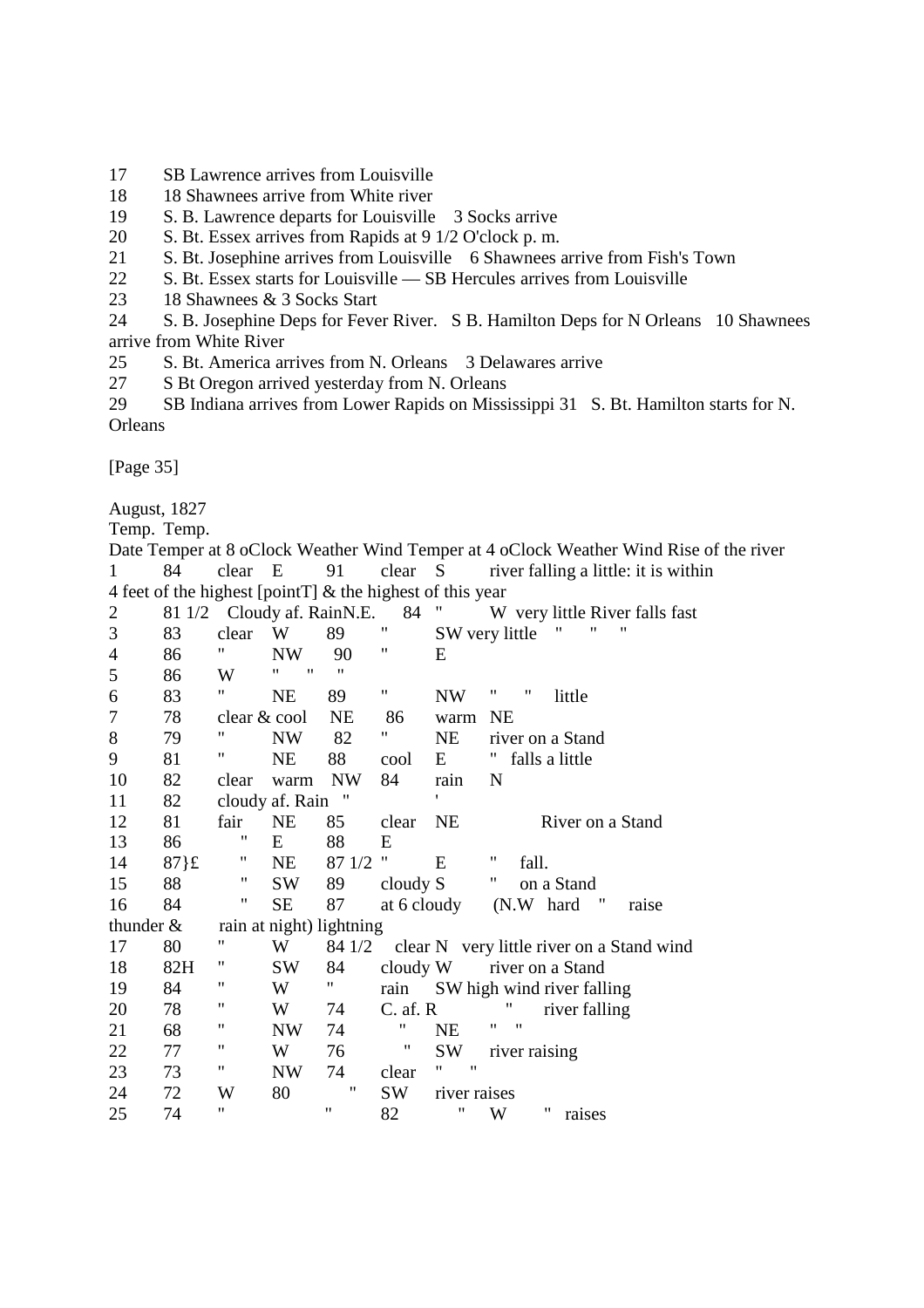| 26 | 73 | 11   | E            | 11 | $^{\prime\prime}$ | $^{\prime\prime}$ | ,, |    |     |
|----|----|------|--------------|----|-------------------|-------------------|----|----|-----|
| 27 | 73 | 11   | NE           | 83 | ,,                | <b>NE</b>         |    | "  | -11 |
| 28 | 74 | "    | E.           | 82 | E                 | "                 | ,, |    |     |
| 29 | 74 | Ħ    | N.E.         | 82 | $\mathbf{H}$      | N. E.             |    | 66 | ,,, |
| 30 | 72 | Rain | N.E.         | 82 | Rain              | N.E.              |    |    |     |
| 31 | 72 |      | Rain N.E. 72 |    | CloudyN.E         |                   |    |    |     |

[Page 36]

- 1 (at 5 p. m in the sun the thermometer stands at 112)
- 4 19 Delawares arrive from the Big Mackinaw Illinois
- 5 S. Bt. Essex arrives
- 6 S. Bt. Roverdeparts
- 6 & 7 125 Shawnees (Emigrating from Ohio) arrive
- $63$  " "  $\ldots$  " "
- 188 in all
- 25 arrive
- 213 in all
- 4 Senecas here Col. Baley Agriculturist arrives
- 7 Martins assemble in great numbers this morning Earth
- quake last night
- 11 Lieut. Bartlett & Cadet M. L Clark set out for West point
- 12 Edmond Clark (my Infant Son) died at 8% A. M. (10 mo.
- 3 days old)
- 13 very warm weather
- 14 S. Bt. Jubilee arrives from N. Orleans brings news that the Yellow fever had broken out
- 15 S Bt Josephine starts for Galena
- 16 S Bt Galena arrives on 14th from Galena rain Last night
- 17 S Bt " starts for
- 19 at one oclock Thermometer at 110 in the sun & at 84 with windows closed, in a room
- 21 very Cool last night
- 22 L. T Honore U. States' Interpre [te] r died (on 21st) S. B. Car of Commerce arrives from N. Orleans
- 25 S Bt Car of Commerce starts for N. 0.
- 27 S Bt Essex arrives
- 28 Steam Boat Essex departs for Louisville Kentucky
- 29 In Council with the Shawnees Nation of Indians
- 30 Council Continued

[Page 37]

September, 1827

Date Temper at 8 oClock Weather Wind Temper at 4 oClock Weather Wind Rise of the river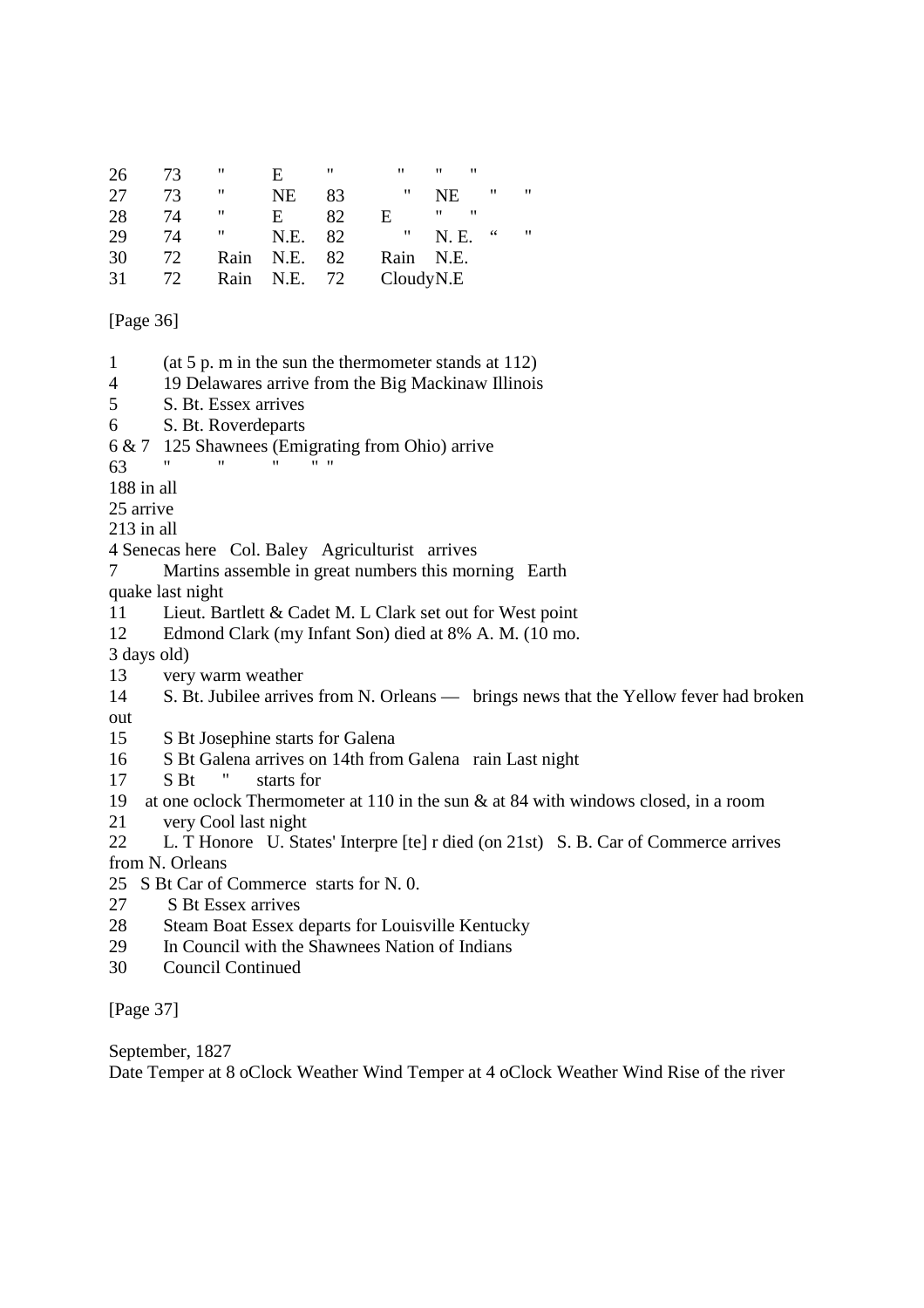[Page 38]

Deliver some annuities to Shawones S. B. Galena arrives from Galena. Rover arrives. S. B. Genl Hamilton starts for Orleans S. B. Hamilton departs for New Orleans. S. B. Galena departs for Fever River & Rover for mouth of Ohio.

Two families of the Shawanees Nation of Indians renounce their intention of emigrating to the Kansas, & set off in return to their former residence.

8 {Josephine arrives from Fever River) Party of the Shawanees sets out for the Kanzas.

9 S. B. Rover arrives from mouth Ohio, with Genl Gains on board. Liberator departs for N.

- $\overline{0}$ .
- 10 Genl Gains repairs to the Jefferson Barracks.
- 11 S. B. Rover leaves for mouth Ohio River
- 12 Genl Gains returns from Jefferson Barracks.
- 13 Genl Gains Still here. Indians go 6 miles on their way to Kanzas
- 14 S. B. Josephene starts for Priarie du Chein with Genl Gains on board
- 15 S. Bs. Rover & Essex arrive from mouth of River.
- 16 Col McKinny & Judge Delillia, Judge Lecuier Lillers arrives from Green Bay
- 17 S. B. Essex sets out for Louisville. Col Geo Croughn on board
- 19 Col McKenny, Count Lilliers, Judge Delillia & Mr. Kinzie go
- to Camp. Return S. B. Arragon arrives from Orleans
- 23 Rover leaves for Louisville & Jubilee for Orleans
- 24 S. B. Crusader departs for N. Orleans with Col McKinney on board
- 25 Comence coal fires in office
- 27 Steam Boat America leaves for Orleans. 27 [th] troops return
- from the Winabago Expedition
- 28 S. B. Rover arrives from Louisville Kty.
- 30 S. B. Rover leaves for mouth River.

[Page 39]

October, 1827

|                | Tem. |            | Tem.    |                     |         |        |                   |                             |
|----------------|------|------------|---------|---------------------|---------|--------|-------------------|-----------------------------|
| Date           | At   | Weather    | Wind At |                     | Weather |        |                   | Wind Rise $&$ fall of River |
|                | 8AM  |            | 4 P.M.  |                     |         |        |                   |                             |
| 1              | 68   | [Clear!]   | S.E.    | 72                  | Clear   | S.E    | River rising      |                             |
| 2              | 68   | CloudyS.B  | 72      | CloudyS.E           |         | "      | "                 |                             |
| 3              | 68   | Clear SE.  | 78      | "                   | S.E     |        | River falling     |                             |
| $\overline{4}$ | 70   | CloudyS.E. | 76      | "                   | S.E     | "      | "                 |                             |
| 5              | 76   | CloudyS.E  | 78      | "                   | S.E     | "      | $^{\prime\prime}$ |                             |
| 6              | 68   | Clear S.E  | 70      | $\,$ $\,$ $\,$ $\,$ | S.E     | "      |                   |                             |
| 7              | 66   | CloudyS.E  | 64      | Rain                | !E      | Sunday |                   |                             |
| 8              | 64   | E<br>Rain  | 64      | Rain                | E       |        | Rising            |                             |
| 9              | 60   | "<br>Ε     | 62      | Clear               | E       |        | $\ll$             |                             |
| 10             | 56   | E<br>Clear | 60      | CloudyS.E           |         |        | River on a rise   |                             |
| 11             | 56   | "<br>Ε     | 60      | "                   | S.E     | "      |                   |                             |
| 12             | 56   | "<br>S.E.  | 56      | Clear               | S.E     | "      | 11                |                             |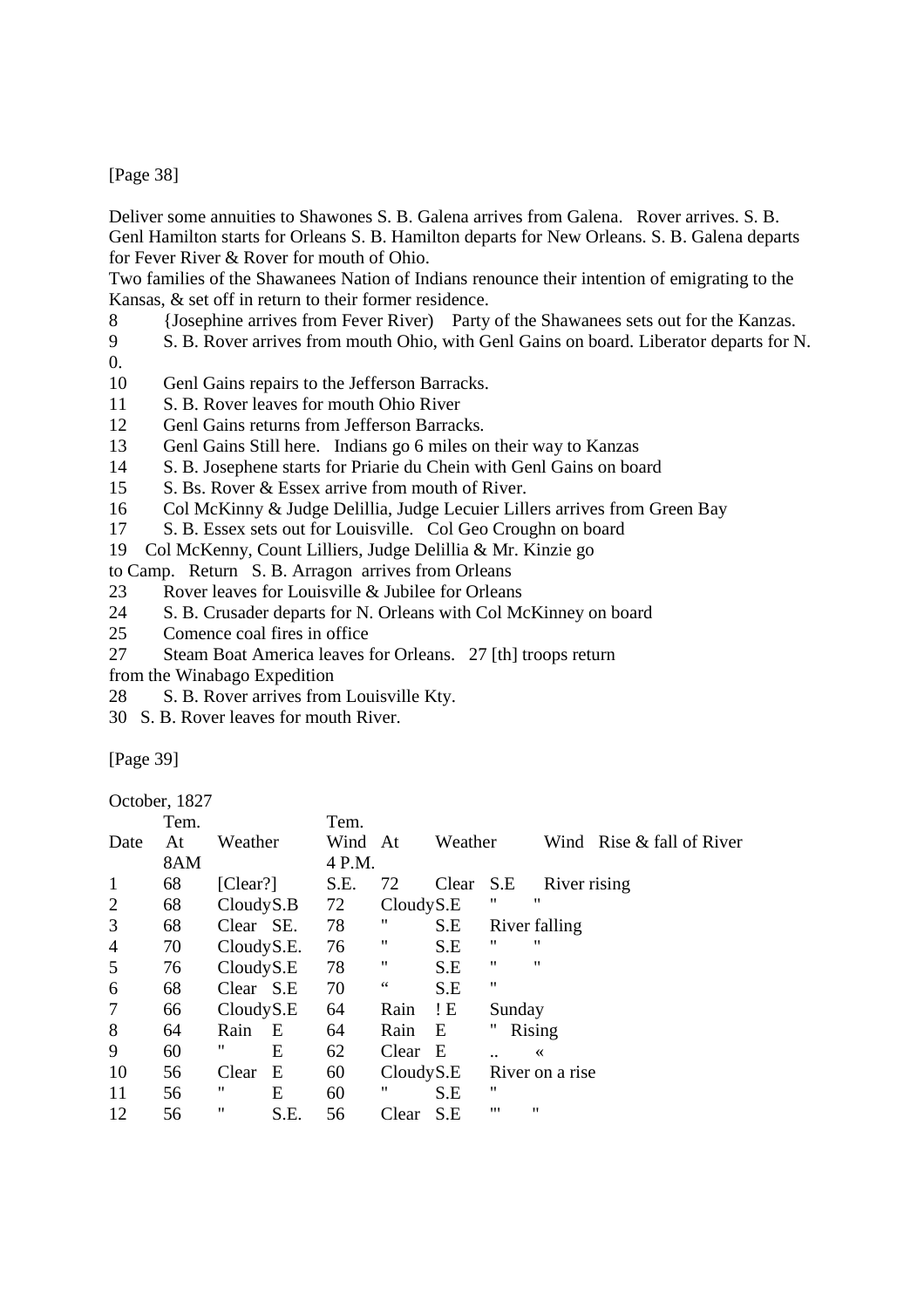| 13 | 52 | 11        | S.E.      | 62 | $^{\prime\prime}$ | S.E       | $^{\prime\prime}$  | "                   |        |
|----|----|-----------|-----------|----|-------------------|-----------|--------------------|---------------------|--------|
| 14 | 52 | 11        | S.E       | 60 | 11                | S.E       | 11                 | $^{\prime\prime}$   | Sunday |
| 15 | 60 | 11        | S.E       | 66 | $^{\prime\prime}$ | S.E       | $^{\prime\prime}$  |                     |        |
| 16 | 60 | 11        | S.E       | 64 | 11                | S.E       | $^{\prime\prime}$  | $\pmb{\mathsf{H}}$  |        |
| 17 | 56 |           | S.E       | 66 | $^{\prime\prime}$ | S.E       | $^{\prime\prime}$  | "                   |        |
| 18 | 64 | 11        | S.E       | 70 | 11                | S.E       |                    | River falling       |        |
| 19 | 66 | 11        | S.E       | 70 | CloudyE.          |           | 11                 | "                   |        |
| 20 | 66 | CloudyS.I |           | 68 | Rain              | E         |                    |                     |        |
| 21 | 60 | CloudySE  |           | 60 | Clear             | E         | Sunday             |                     |        |
| 22 | 58 | CloudySE  |           | 60 | 11                | E         | "                  |                     |        |
| 23 | 54 | Clear     | <b>SE</b> | 60 | $^{\prime\prime}$ | E         | $\pmb{\mathsf{H}}$ |                     |        |
| 24 | 64 | "         | SЕ        | 62 | $^{\prime\prime}$ | E         | $^{\prime\prime}$  | $\pmb{\mathsf{H}}$  |        |
| 25 | 52 | 11        | S.E       | 60 | $^{\prime\prime}$ | E         | "                  |                     |        |
| 26 | 50 | 11        | S.E       | 58 | $^{\prime\prime}$ | E         | $^{\prime\prime}$  |                     |        |
| 27 | 50 | 11        | S.E       | 54 | $^{\prime\prime}$ | E         | $^{\prime\prime}$  |                     |        |
| 28 | 48 | CloudyS.E |           | 54 | Rain              | E         | Sunday             |                     |        |
| 29 | 50 | "         | W         | 54 | "                 | <b>SW</b> |                    | <b>River Rising</b> |        |
| 30 | 42 | Clear     | S.W       | 54 | Clear             | SW        | $\zeta$ $\zeta$    |                     |        |
| 31 | 48 | "         | S.W       | 48 | "                 | S.W       | $^{\prime\prime}$  | $^{\prime\prime}$   |        |

## [Page 40]

- 1 Foggy morning
- 4 S.B . Rover arrives from Louisville at 12 OClock at night<br>5 S.B Gallena arrives from Fever River
- S.B . Gallena arrives from Fever River.
- 6 Count M. de Lillers leaves in the Stage for Louisville K

Genl A. & Col Morgan [arrive?] 8 S. B. Josephene arrives from P. du Chein with Genl. Gains on board

- 12 S. B. Josephene departs for Fever River & P. du Chein
- 13 Genl. Gains, Mr. Louns & Majr Carny leave for Cincinnati
- 14 S. B. Liberator arrives at night from Orleans.
- 16 Foggy morning S. B. Rover leaves for mouth River
- 17 4 Shawnee Indians (Runners) arriv'd last evening
- 18 S. B. Oragon arrives from, Orleans.
- 19 S. B. Liberator leaves for Orleans
- 21 S. B. Oragon leaves for Orleans
- 24 S. B. Jubilee arrives from Orleans. S. B. Indiana from F. River
- 25 9 Shawnees arrived. Note. Among those Indians now here, there are 7 Shawnees & 5 Cherokees.
- 28 S. Boats Jubilee & Josephene leave for Orleans
- 29 An exceedingly dark day followed at night by a light Snow

[Page 41]

| November, 1827 |      |         |         |         |
|----------------|------|---------|---------|---------|
| Date           | - at | Weather | Wind at | Weather |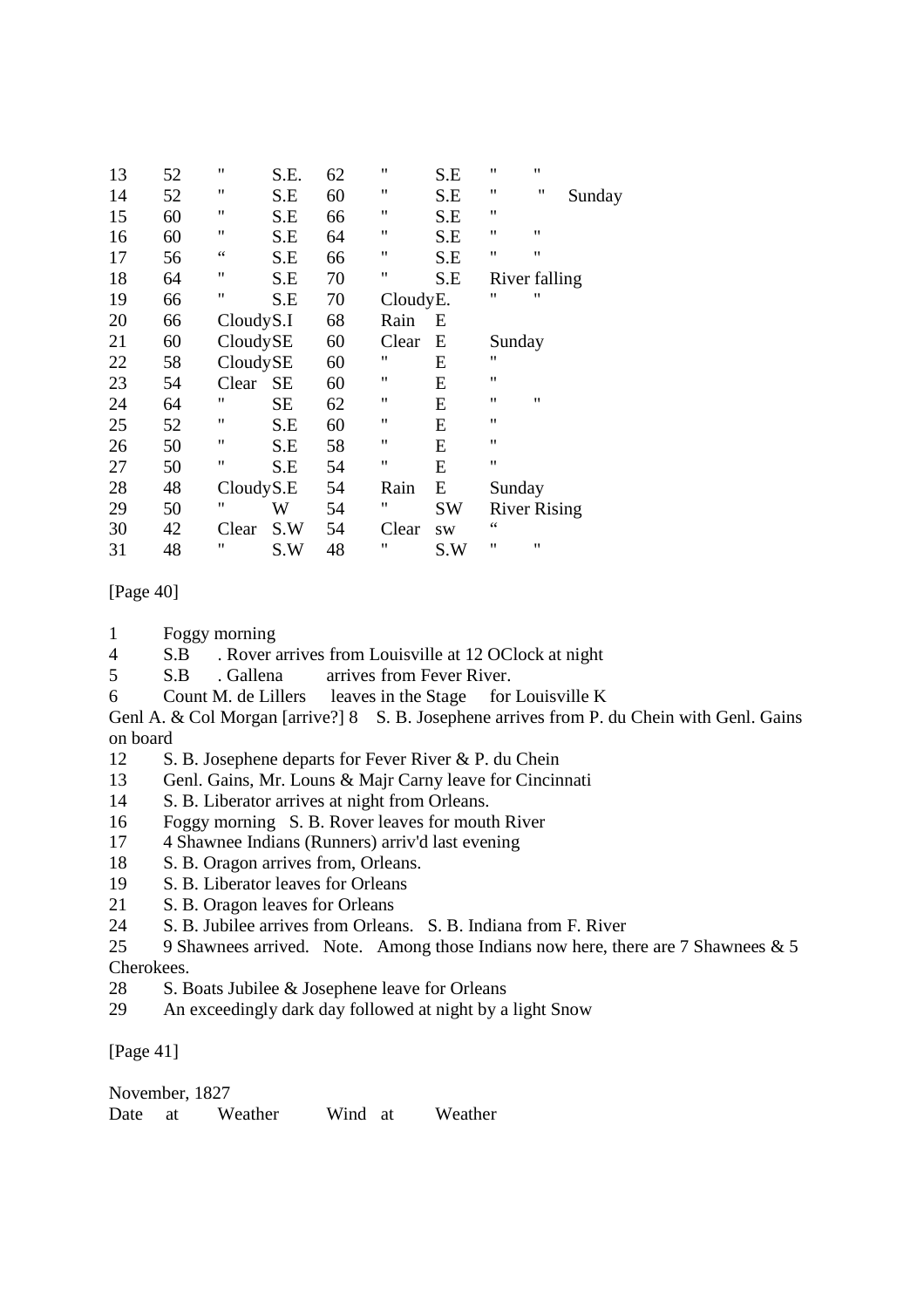|                | 8AM    |            |           | 4P.M |              |
|----------------|--------|------------|-----------|------|--------------|
| $\mathbf{1}$   | 48     | Clear      | S.E       | 48   | Clear        |
| 3              | 52     | CloudySE   |           | 48   | Cloudy       |
| 3              | 58     | Ħ          | <b>SE</b> | 64   | Ħ            |
| $\overline{4}$ | 48     | 11         | S.E       | 54   | 11           |
| 5              | 60     | Ħ          | S.E       | 54   | Ħ            |
| 6              | 60     | Rain       | E         | 60   | Rain         |
| 7              | 48     | CloudyE    |           | 60   | Clear        |
| 8              | 52     | Clear      | E         | 64   | 11           |
| 9              | 58     | Ħ          | E         | 62   | 11           |
| 10             | 58     | Ħ          |           | 60   | $^{\dagger}$ |
| 11             | 60     | Ħ          | S.E       | 60   | 11           |
| 12             | 60     | Ħ          | <b>SE</b> | 63   | Ħ            |
| 13             | 52     | CloudyS.E  |           | 56   | 11           |
| 14             | 48     | Smoky S.E. |           | 52   |              |
| 15             | 50     | Ħ          | S.E       | 60   | Smoky        |
| 16             | 58     | CloudySE   |           | 58   | Clear        |
| 17             | 50     | Clear      | E         | .52  | Ħ            |
| 18             | 48     | Rain       | E         | 48   | Rain         |
| 19             | 42     | CloudyS.W  |           | 40   | Cloudy       |
| 20             | 40     | Ħ          | S.W       | 40   | 11           |
| 21             | 37 1/2 | Clear      | S.W.      | 40   | Ħ            |
| 22             |        | Snow       | <b>SW</b> | 38   | Ħ            |
| 23             | 38     | CloudyN.E  |           | 48   | Clear        |
| 24             | 38     | Ħ          | N.E       | 38   | Cloudy       |
| 25             | 38     | Cold       | <b>NE</b> | 38   | 11           |
| 26             | 33     | Clear      | <b>NE</b> | 40   | Clear        |
| 27             | 40     | Rain       | N.E       | 40   | Cloudy       |
| 28             | 38     | Clear      | <b>NE</b> | 42   | Clear        |
| 29             | 37     | Clear      | <b>NE</b> | 40   | Clear        |
| 30             | 40     | Clear      | <b>NE</b> | 42   | Clear        |

[Page 42]

- 2 S. B. Plough Boy arrives from Louisville & \$ Louis packett from Gallena.
- 3 S. B. America from Orleans, also Cleopatria
- 5 Rain, accompanied with Thunder & Lightning.<br>
5 S. B. William Perm. leaves for New Orleans.
- S. B. William Perm, leaves for New Orleans.
- 8 S. B. General Hamilton leaves for Orleans
- 11 S. B. Shamrock & Velosipede from Louisville
- 13 S. B. Shamrock leaves for Louisville Kty. with "Mary Rad
- ford" & Jas Kennerly on board S. B. Velcipede leaves for

[Louisville, Kty.]

- 15 S. B. Essex arrives from Louisville
- 16 S. B. Tuscumbia arrives from Tennessee River
- 17 S. B. Origon arrives from, Orleans about 1 at night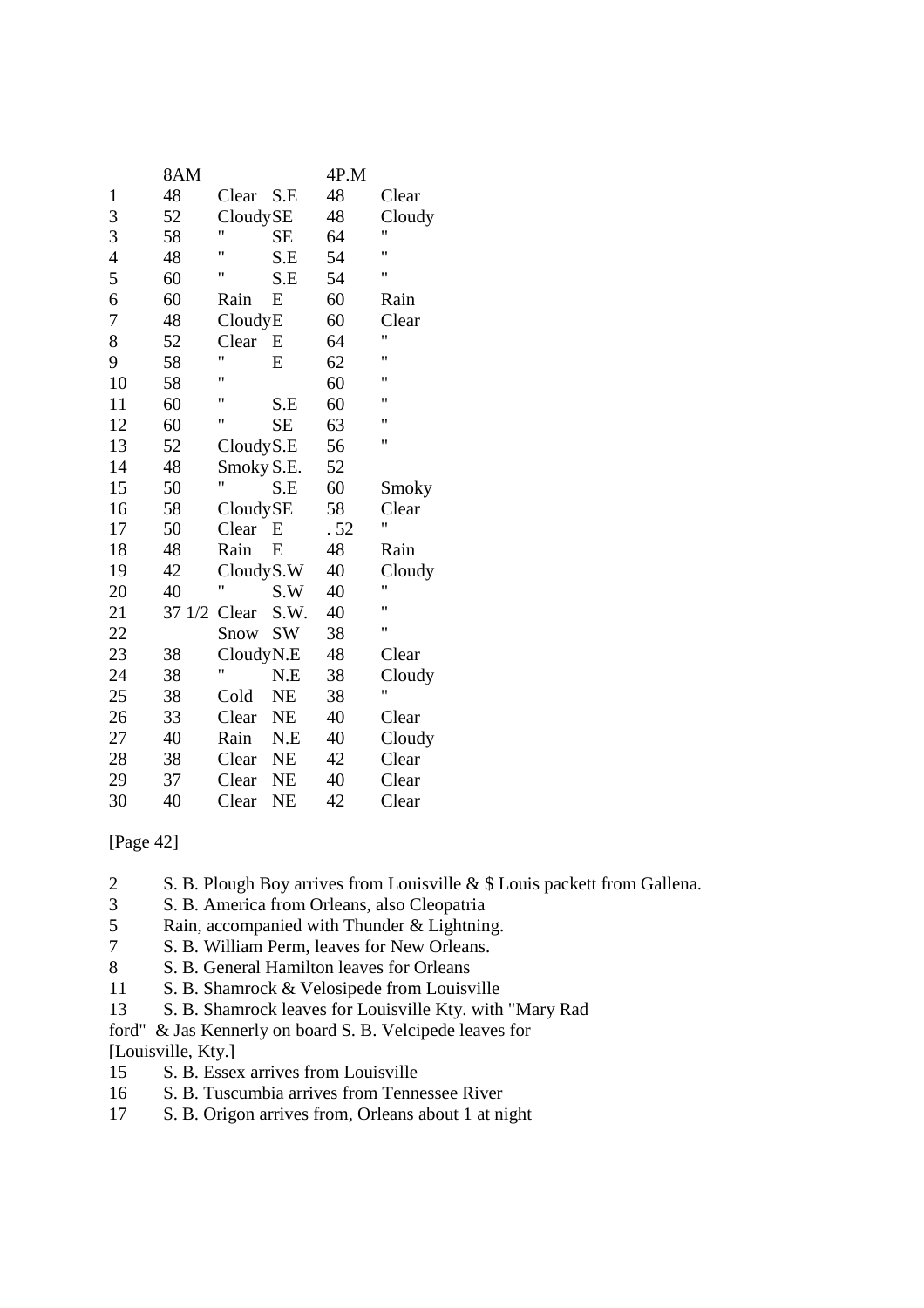- 18 S. B. Essex leaves for Louisville
- 19 S. B. Plough [Boy] arrives from Louisville<br>20 S. B. Gallena arrives from the Rapids
- S. B. Gallena arrives from the Rapids
- 21 S. B. Oragon leaves for Orleans (Osages start home)
- 22 S. Boats Cleopatra & Liberator arrive from Orleans
- 23 S. Bts. Cleopatra & Rover leaves for N. Orleans & Tuscumbia
- 24 S. B. Indiana arrives. Slight snow
- 26 S. B. Muskingum arrives from Louisville<br>27 A man found delald in one of the back Str
- A man found de[a]d in one of the back Streets this morning
- 30 S. B. Liberator leaves for Orleans & Muskingum for Louisville

[Page 43]

December, 1827

Date Temper at 8 oClock Weather Wind Temper at 4 oClock Weather Wind Rise of the river

| $\mathbf{1}$   | 42    | clear & cold |                                       | N.E    | 36              | Clear                     | <b>NE</b> | River falling                                   |
|----------------|-------|--------------|---------------------------------------|--------|-----------------|---------------------------|-----------|-------------------------------------------------|
| $\overline{c}$ | 46    | Clear NE     |                                       | 48     |                 |                           | Ħ         | $\mathbf{H}$                                    |
| 3              | 48    | CloudyNE     |                                       |        | 59 1/2 CloudyNE |                           | 11        |                                                 |
| 4              | 48    | Rain         | <b>NE</b>                             | 47     | Rain            | <b>NE</b>                 |           | <b>River Rising</b>                             |
| 5              | 48    | Rain         | <b>NE</b>                             | 48     | Rain            | <b>NW</b>                 |           | $^{\dagger}$                                    |
| 6              | 54    |              | Cloudy cool NW                        |        | 56              | Cool                      | <b>NW</b> | "                                               |
| 7              | 38    | CloudyNE     |                                       | 38     | Ħ               | <b>NW</b>                 | 11        |                                                 |
| $8\,$          | 36    | Sleet & rain |                                       | NE     |                 | 37 $1/2$ Cloudy & cold NW |           | ≪                                               |
| 9              | 38    | Cold rain    |                                       | NE     | 37 1/2 Cold     |                           | <b>NW</b> | 11<br>"<br>Sunday                               |
| 10             | 34    | Clear        | <b>NW</b>                             | 36     | Clear           | NW                        | 11        | 11                                              |
| 11             | 34    | Ħ            | <b>NW</b>                             | 40     | Clear           | NW                        |           | River falling                                   |
| 12             | 34    | 11           | <b>NE</b>                             | 40     | CloudyNW        |                           | "         | $^{\dagger}$                                    |
| 13             | 46    | Η            | <b>NE</b>                             | 44     | CloudyNW        |                           | 11        | $^{\dagger}$                                    |
| 14             | 46    | Cloudycalm   |                                       |        |                 | Calm                      |           | foggy Some mist last night & this morning       |
| 15             | 36    | Sleet        |                                       | 34     | Cloudy          |                           |           | Snow last night                                 |
| 16             | 34    | Cloudy"      |                                       | 34     | 11              |                           |           | River falling rapidly                           |
| 17             | 32    | Sleet        |                                       | 35M    | 11              |                           | **        | "                                               |
| 18             | 32    | Cloudy"      |                                       | 32     | "               |                           |           |                                                 |
| 19 20          | 32 32 | 66           |                                       | 32 36  |                 |                           |           | River rising River Rising 2 feet L[ast] night   |
|                |       |              |                                       |        |                 |                           |           |                                                 |
| 21             | 34    |              | Cloudy & rain S.SE                    |        | 34              |                           | 8.E       |                                                 |
| 22             | 36    |              | Cloudy mistyN.E                       |        | 34              | Rain                      | NE        | River has risen 6 feet.                         |
| 23             | 36    |              | NE                                    | 34     | Ħ               | Calm                      |           | River still on Rise                             |
| 24             | 36    | Rain         | Calm                                  | 34     | Rain            | Calm River Rising         |           |                                                 |
| 25             | 46    | Rain         | Ħ                                     | 47 1/2 | Ħ               | Ħ                         |           | River falling                                   |
| 26             | 48    |              | Foggy & mist "                        |        | 54              |                           |           | Cloudy $\&$ mist W<br>river Rises a little rain |
|                |       |              | alnight. River rises fast. Rained all |        |                 |                           |           |                                                 |
| 27             | 51    | Clear Calm   |                                       | 52     | Clear N.W.      |                           |           | the last night                                  |
| 28             | 40    | CloudyNE     |                                       | 40     | CloudyNW.       |                           |           | River rising fast                               |
| 29             | 40    |              | NE                                    | 38     | Clear           |                           | 11        | $^{\dagger}$<br>11                              |
| 30             | 40    | CloudyNE     |                                       | 40     | 11              | Calm                      | "         | "<br>Sunday                                     |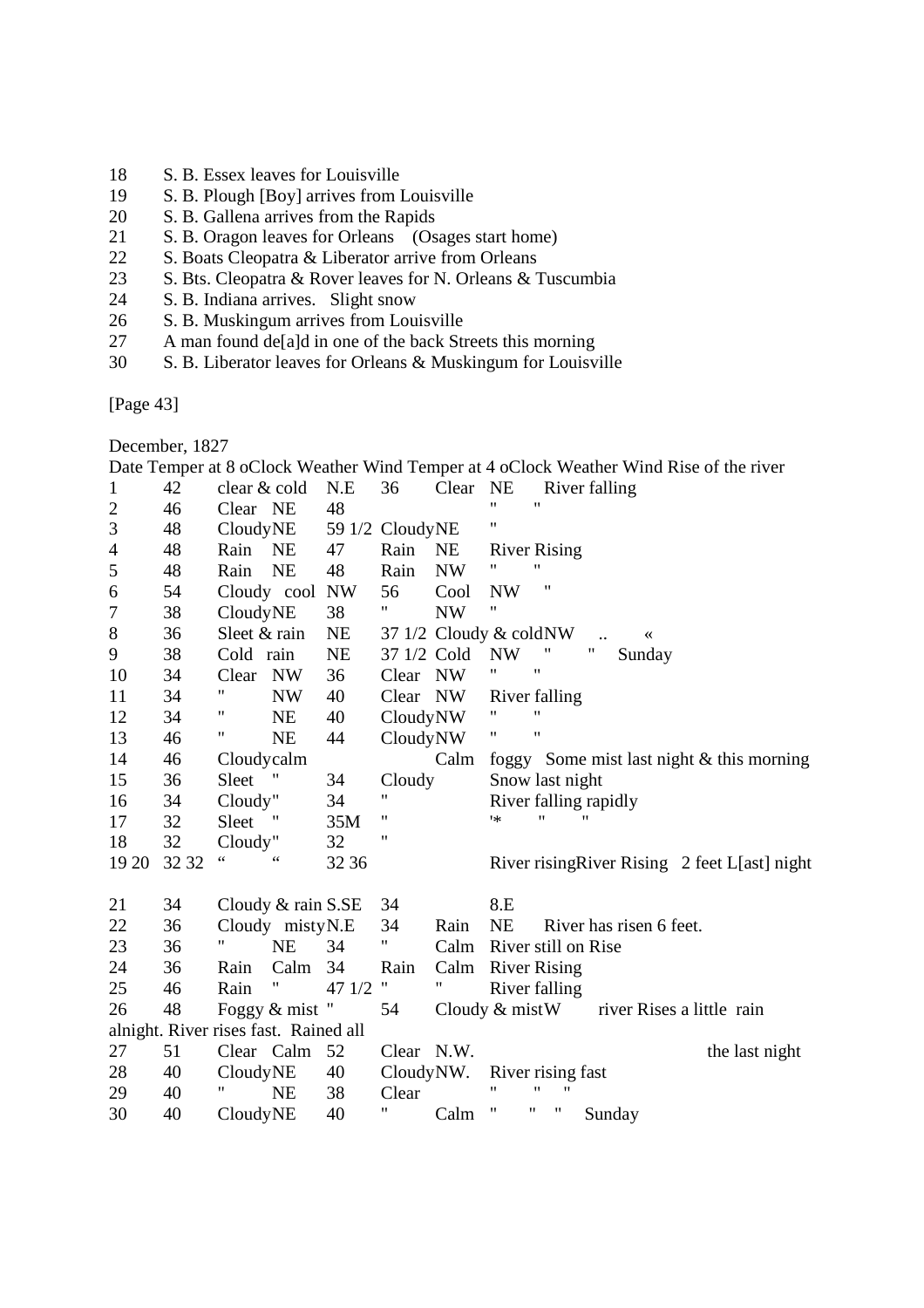[Page 44]

- 2 S. B. Shamrock arrives from Louisville
- 3 S. B. Velossipede arrives from Louisville
- 6 S. B. Shamrock leaves for Louisville. Jubilee arrives, a man

drowned from the Jubilee opposite town 9 S. Boats Rover, Plough Boy & Cleopatra arrive from Louisville.

Col W. Lady, & Miss H. P. arrive

- 10 S. B. Jubilee leaves for Orleans. P. Boy & Cleopatra for Louisville
- 11 S. B. Rover & Josephine leave for Louisville
- 12 Col. Boon arrives from the Kanzas agency
- 13 S. B. Genl Hamilton arrives from N. Orleans
- 15 (This morning attended with Sleet & cold weather) S. B. Rover leaves for Louisville Col

Boon leaves for the Kanzas Agency

- 16 Ice beginning to run in the River & continued freezing
- 17 A very rainy morning and freezing as it falls
- 18 S. B. Hercules from Orleans & Muskingum from Louisville arrived last night
- 19 S. B. Hercules leaves for Louisville Kty. G. R. Clark aboard
- 20 This morning thick Cloudy with some mist falling all day
- 21 Some rain last night & this morning continues to rain.
- 22 The sun shines this morning for the first time for one week.
- 23 A little Snow last night, this day threatens snow.
- 24 S. B. Plough Boy arrives from Louisville
- 25 Cloudy weather with some Rain
- 26 S. B. Orragon arrives from N. Orleans
- 27 [Augt Sick?] Wind to day with flying clouds
- 28 This morning threatens Snow. Wind Clouds & cold this evening
- 29 Still Cloudy & Cold this Evening clear. S. B. Oragon leaves for Orl[eans]
- 30 The morning of this day quite cold, this evening not so much so
- 31 Very fine weather, clear & warm to day

[Page 45]

JANUARY, 1828

| Tem. at 8       |      |                             | Tem. at 4 |                        |      |                    |                   |                   |                   |                           |
|-----------------|------|-----------------------------|-----------|------------------------|------|--------------------|-------------------|-------------------|-------------------|---------------------------|
| Date            | A.M. | Weather                     |           | Wind P.M. Weather      |      |                    |                   |                   |                   | Wind Rise & fall of River |
| $\mathbf{1}$    | 50   | Cloudys. 50                 |           | Cloudys. River falling |      |                    |                   |                   |                   |                           |
| 2               | 52   | Rain s                      | 58        | Clear Calm             |      |                    | "                 |                   |                   |                           |
| 3 <sup>1</sup>  | 50   | CloudyShifting              |           | 63                     | -11  |                    |                   | $^{\prime\prime}$ | $^{\prime\prime}$ |                           |
| $\overline{4}$  | 50   | Clear Calm 53 Cioudy S.W.   |           |                        |      | 11                 | $^{\prime\prime}$ |                   |                   |                           |
| $5\overline{)}$ | 54   | Foggy Calm 60               |           | π                      | Calm | $\pmb{\mathsf{H}}$ | $^{\prime\prime}$ |                   |                   |                           |
| 6               | 60   | Cloudy"                     | - 56      | Rain                   |      |                    |                   | Sunday            |                   |                           |
| $\tau$          | 42   | Cloudys.w $41$ Clear & cold |           |                        |      | S.W                |                   | "                 | $^{\prime\prime}$ |                           |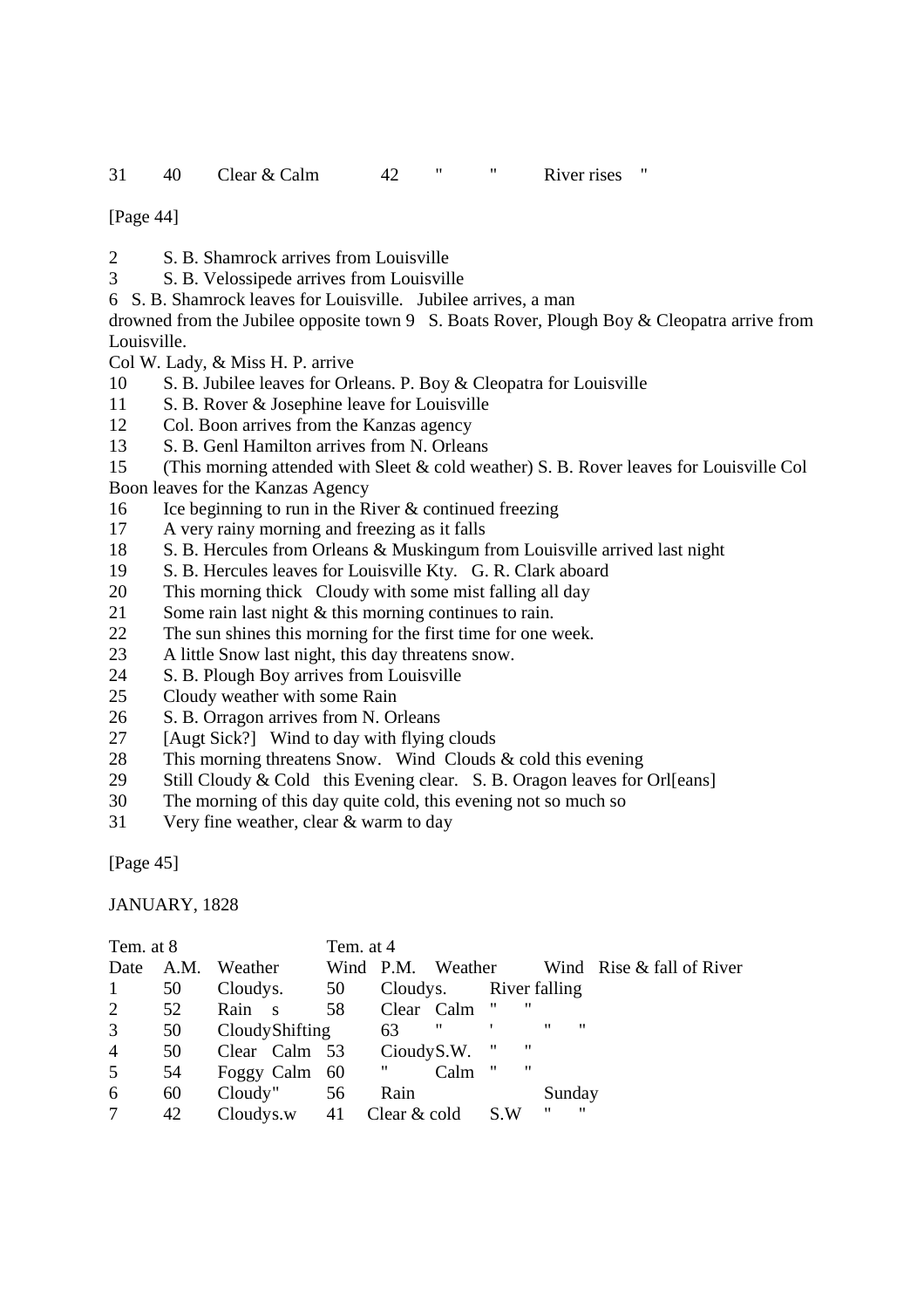| 8  | 32 | 11                 | 11                 | 32 | 11         |                    |                                         |
|----|----|--------------------|--------------------|----|------------|--------------------|-----------------------------------------|
| 9  | 32 | $\pmb{\mathsf{H}}$ | <b>SW</b>          | 40 | 11         | <b>SW</b>          | River rises 4 feet                      |
| 10 | 40 | Clear              | Calm               | 38 | Cloudysw   |                    | River falling                           |
| 11 | 50 | 11                 | 11                 | 48 | 11         | <b>SW</b>          | 11<br>"                                 |
| 12 | 40 | Rain               | E                  | 32 | Rain       | <b>SW</b>          | $^{\prime\prime}$<br>11                 |
| 13 | 40 | Clear              | Calm               |    |            |                    | $\pmb{\mathsf{H}}$<br>"<br>Sunday       |
| 14 | 30 | Cloudy"            |                    | 32 | CloudyN.E  |                    | River falling                           |
| 15 | 30 | 11                 | "                  | 30 | "          | N.E                | "<br>"                                  |
| 16 | 32 | 11                 | $\pmb{\mathsf{H}}$ | 38 | 11         | Calm               |                                         |
| 17 | 20 | Clear              | 11                 | 30 | Clear      | $\pmb{\mathsf{H}}$ | $^{\prime\prime}$<br>"                  |
| 18 | 40 | 11                 | 11                 | 42 | CloudyS.   |                    | River falling                           |
| 19 | 28 | 11                 | N.W                | 22 | Clear N.W  |                    |                                         |
| 20 | 32 | Ħ                  | <b>NW</b>          | 28 | Ħ          | <b>NW</b>          | $\pmb{\mathsf{H}}$<br>"<br>Sunday       |
| 21 | 20 | Ħ                  | N.W                | 28 | 11         |                    | 11                                      |
| 22 | 28 | CloudyCalm         |                    | 38 | CloudyCalm |                    | $^{\prime\prime}$                       |
| 23 | 30 | 11                 | 11                 | 32 | 11         | <b>NW</b>          | $^{\prime\prime}$<br>$^{\prime\prime}$  |
| 24 | 38 | $\pmb{\mathsf{H}}$ | 11                 | 52 | 11         | <b>NE</b>          | $^{\prime\prime}$<br>"                  |
| 25 | 52 | Clear              |                    | 59 | Clear      | Calm               | Very little Ice running                 |
| 26 | 38 | CloudyNE           |                    |    |            |                    | no Ice                                  |
| 27 | 30 | C.a.R W. SW hard   |                    |    | 28         | 11                 | "<br>"<br>W. hard                       |
| 28 | 20 | Clear Cling        |                    | 20 | 11         |                    | river raised 2 feet<br>Ice rung         |
| 29 | 30 | Cloudy"            |                    | 40 | Clear      | Calm               | $^{\prime\prime}$<br>11                 |
| 30 | 46 | Clear calm         |                    | 55 | Clear      | 11                 | 11<br>11                                |
| 31 | 50 | Cloudy"            |                    | 50 | CloudyE    |                    | $^{\prime\prime}$<br>$\pmb{\mathsf{H}}$ |

[Page 46]

1 This Day Cloudy & Warm

2 This Day Cloudy and same. Rain & warm in the morning

3 Flyigngn g Clouds to day with occasional Sunshine

4 Arrive A Woman three Children & a Man of the Menominee

Tribe 5 Foggy & very warm morning some Sun shine & very warm this evening.

7 This day Cold & Freezing Cloudy Morning, and Clear evening Beaver a female Indian of the Cherokee Nation arrives from Fort Meggs on her way to Arkansas.

8 This morning some Snow, the evening cold & Cloudy

9 S. B. Plough Boy leaves for Louisville & arrived Munday night

10 This morning Clear but the Evening Cloudy & like Rain

11 This morning Clear & Evening Cloudy & like for Snow

12 Dark rainy morning Still continues to rain.

13 This morning Clear & cold the Evening Cloudy & like Snow

14 Sleet this morning Ice running, still Cloudy cold, and freezing

15 Cloudy & Ice running, this Evening still Cloudy & like for Snow

16 S. B. Velossipede arrives Still cloudy & Ice running, ground covered with Snow about 2 Inch deep

17 Very cold morning & Ice running this Day Clear but very cold

18 Clear but cold morning, this Evening Cloudy & Cold ,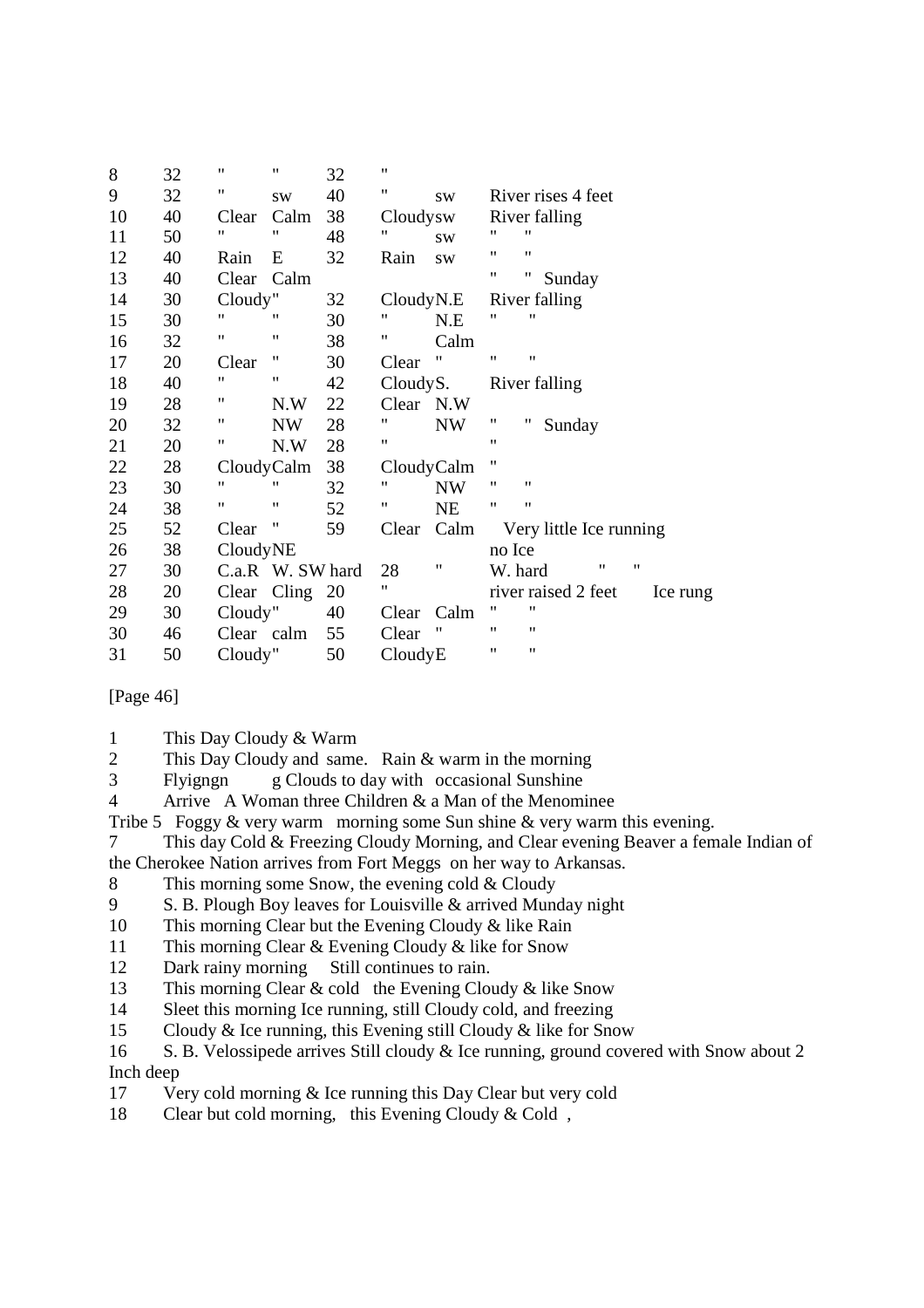- 19 S. B. Velossipede leaves Ice in the river this morning, the coldest day so far this winter
- 20 Cold & Ice running, thawing a little from 10 to 12 OClock
- 21 Cold weather still & Ice increasing in River which is falling

22 Cloudy, some hail last night, thawing this evening. Five Shawnees arrive from the Osage River (Fish & his party.)

- 23 Cloudy & like for Snow this morning. Still cold Ice & like for Snow
- 24 Ice still running Cloudy, & has the appearence of Rain this day

25 Some rain last night & this morning warm. Dined to day with the windows raised Black Feather & his party set out this morning for the Kanzas River.

- 26 No Ice this morning, but cloudy & raining
- 27 rained last night wind hard and Cold all Day & part of the night preceding
- 28 Some Ice Cloudy. S. B. Muskingum arrives from Louisville
- 29 Ice running this morning S. B. Jubilee arives from Orl. Last night Clear & Cold
- 30 Clear morning. Some Ice running. S. B. Muskingum leaves for Louisville
- 31 S. B. Jubilee leaves to day for Orleans Rain, but little Ice

[Page 47]

February, 1828

|                |    |          |                 |    |            |                   | Date Temper at 8 oClock Weather Wind Temper at 4 oClock Weather Wind Rise of the river |
|----------------|----|----------|-----------------|----|------------|-------------------|----------------------------------------------------------------------------------------|
| $\mathbf{1}$   | 56 |          | Foggy Calm 54   |    |            |                   | Rain East River rose about 2 feet, today                                               |
| $\mathbf{2}$   | 64 | Clear SB |                 | 64 | Clear      | E. Strong         | $\mathbf{u}_{\perp}$<br><b>Rising</b>                                                  |
| 3              | 50 | Smoky S. |                 | 55 | Clear Calm |                   | $\mathbf{u}_\perp$<br>Falling                                                          |
| $\overline{4}$ | 40 | Cloudys. |                 | 60 | CloudyS.   |                   | <b>River Rising</b>                                                                    |
| 5              | 46 |          | Calm            |    |            |                   | Clear South Rising Fast                                                                |
| 6              | 52 | Rain     | S               | 54 | Cloudy"    |                   | Ħ<br>11                                                                                |
| $\tau$         | 52 | Clear    | S.E             | 58 | Clear Calm |                   | $^{\dagger}$<br>11                                                                     |
| $8\,$          | 52 |          | S.E             | 62 | CloudyS.E  |                   | $\zeta$ $\zeta$<br>$\zeta$ $\zeta$                                                     |
| 9              | 50 | CloudyE  |                 | 50 | Snow $[?]$ |                   | <b>NE</b><br>Rise about 2 feet                                                         |
| 10             | 32 | Ħ        | N               | 40 | Clear N    |                   | River still rising.                                                                    |
| 11             | 42 | Clear    | N               | 52 | 11         | NE                | River rose 2 feet since Satrdy                                                         |
| 12             | 40 | 11       | <b>NE</b>       | 54 | Ħ          | E                 | $^{\prime\prime}$<br>rising                                                            |
| 13             | 42 | Ħ        | Calm            | 50 | CloudyNE   |                   | Falling                                                                                |
| 14             | 48 | Cloudy"  |                 | 50 | Smoky E    |                   | River rising                                                                           |
| 15             | 52 | Clear    | $^{\prime}$     | 58 | Clear Calm |                   | $^{\prime\prime}$<br>falling.                                                          |
| 16             | 50 | 11       | "               | 56 | 11         | $^{\prime\prime}$ | 11                                                                                     |
| 17             | 60 | Ħ        | South           | 62 | Cloudy"    |                   | River falling                                                                          |
| 18             | 42 | Rain     | West            | 40 |            | West              |                                                                                        |
| 19             | 42 | Clear    | Calm            | 50 | CloudyS    |                   | River fallen about 3 feet                                                              |
| 20             | 62 |          | CloudyBlustry68 |    |            |                   | Clear S. W. hard River still falling & very Rough                                      |
|                |    |          | to day.         |    |            |                   |                                                                                        |
| 21             | 60 | Π        | <b>SW</b>       | 46 |            |                   | CloudyNorth River falling.                                                             |
| 22             | 48 |          | Clear North     | 50 | Clear "    |                   | $\mathbf{I}$                                                                           |
| 23             | 40 | Cloudy"  |                 | 52 | CloudyN    |                   | 11                                                                                     |
| 24             | 38 |          | North           | 42 | Cloudy"    |                   | $\pmb{\mathsf{H}}$                                                                     |
| 25             | 38 | Clear    |                 | 42 | "          | 11                | 11                                                                                     |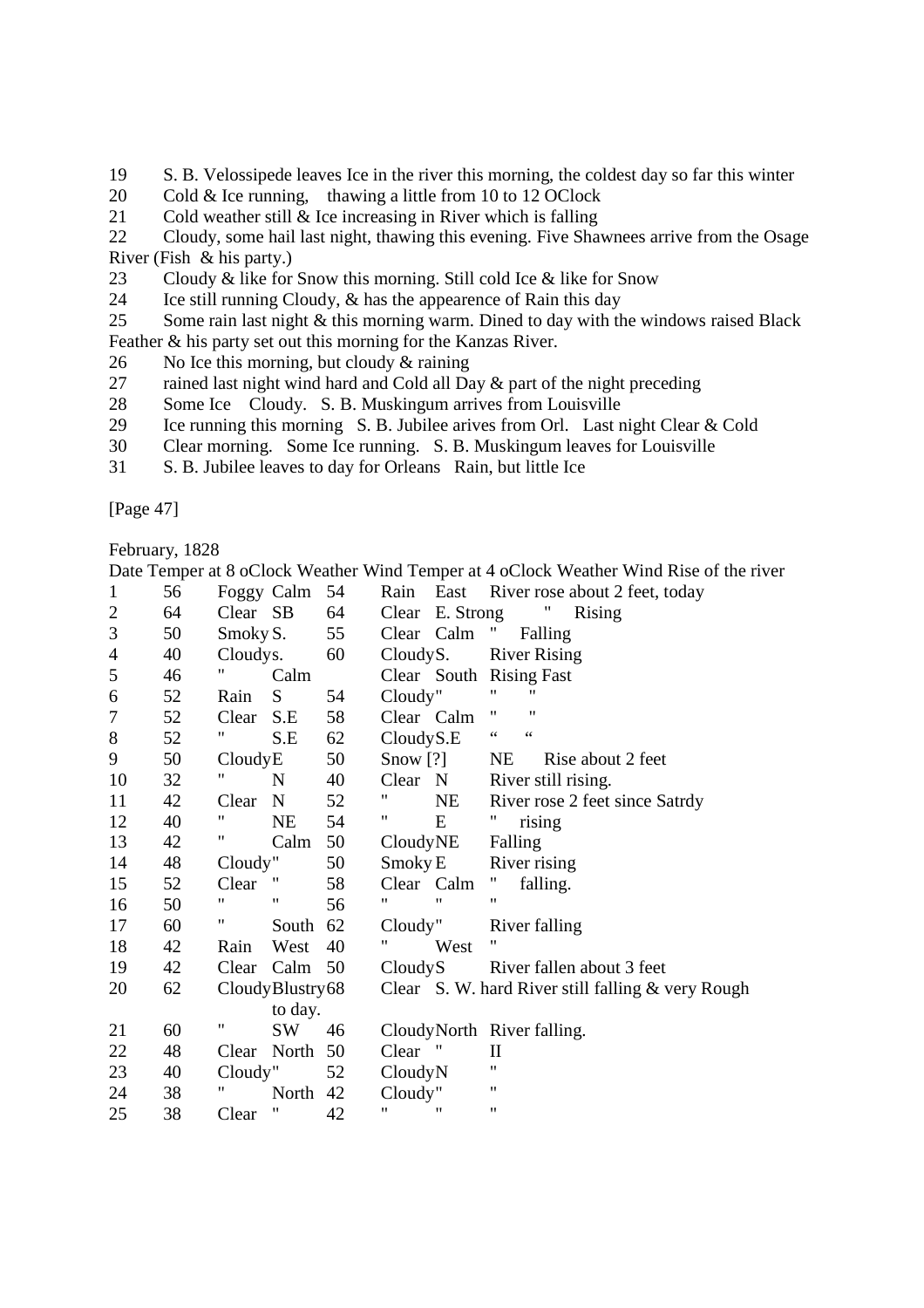|            | 26 42 Cloudy S.W 50 Rain s.w |                       |  |                                            |
|------------|------------------------------|-----------------------|--|--------------------------------------------|
| 27 30      |                              | Snow- s.w. 30 Clear N |  |                                            |
|            |                              |                       |  | 28 30 Clear N 30 Cloudy N River on a stand |
| Leaper     |                              |                       |  |                                            |
|            | 29 18 Clear N 34 Clear N     |                       |  |                                            |
| Leap Year. |                              |                       |  |                                            |

[Page 48]

1 Very little Ice running today. Parson Gideons died early this morng

2 Wind, hard & River very rough this morning, continues. Mr Bursro's leg taken off

3 Warm & Smoky. S. B. Liberator arrived last night from Orleans Clar & warm this Even

Chief Perry with Two men & two Squaws arrive from the Osage River

4 The forenoon warm, but the afternoon Cloudy and cold

5 Cold mornmg Sun Shine nearly all day. S. B. Plough Boy arrives Two Kickapoo Indians arrive

6 Very rainy morning. No rain this evening but cloudy S. B. Liberator leavs for 0. Two Shawanees leave on Board the Liberator for Kaskaskia

7 Clear morning. S. B. Plough Boy leaves for Louisville. Mr Busro died last evening Chief Perry and two Squaws leave here for the Osage river.

8 A fine clear morning. Cloudy this Evening and expect Snow

9 Some rain last night & this morning Cloudy Snow this evening.

- 10 A cold cloudy morning. S. B. Velossipede arrived yesterday. S. B. Josephine to day
- 11 A clear but cool morning. S. B. Origan from Orleans. Evening not very clear
- 12 not entirely clear this morning, clear evening & pleasant weather

13 clear morning this evening Cloudy & looks like Rain

14 A Cloudy, Smoky & damp morning S. B. Josephine Starts for Fever River & Oregon for **Orleans** 

15 A clear & pleasant morning & evening. S. B. Pilot arrived this morning from Louisville 4 Delawares Indians arrive 3 Men & 1 Squaw

16 Clear & temperate weather. S. B. Clopatra arrivefs] from Orleans. Pleasant evng

17 Very pleasant morning. S. B. Pilot leaves for Louisville, like rain this Even

18 Rain with some appearance sleet S. B. Plough [Boy] arrives from Louisville with J.

Kennerly on board 3 Kickapoo Indians arrive 4 Delawares & 1 Squaw depart

A clear morning but cloudy evening, three Kickapoo Indians depart

hard thunder Stormy & high wind.

Cold & much like snow. Snow. S. B. Velocipede leaves for Fever River

Beautiful morning Pleasant Weather & a considerable change Genl Clark attendd the Military Ball at Jefferson Barracks last evening. Rain

This day Cloudy & Wind blowing cold from the North S. B. Velossipede arrived last night from Louisville, Cold day S. Boats Jubilee & Lady Washington arrive last night the former from Orleans, latter from Pittsburg G. Packett, Louisville the Maryland from Pittsburg

S. B. Velossipede leaves for Louisville. Clear & Cold freezing fast

S. B. Illenois arrived last night. much like Snow S. B. Muskingum & Bolivar arrive. Lady Washington leaves. Very Cold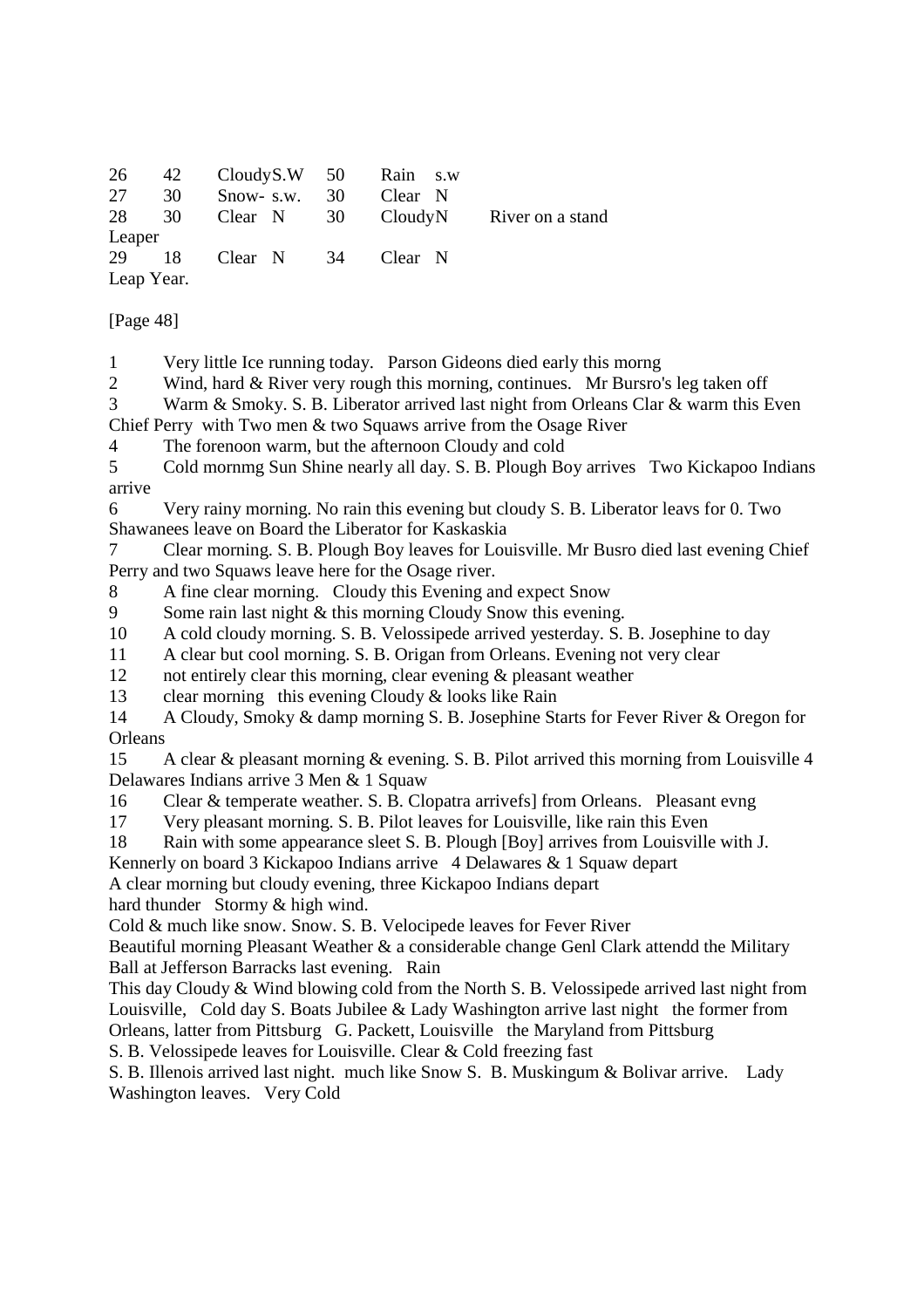[Page 49]

March, 1828

Date Temper at 8 oClock Weather Wind Temper at 4 oClock Weather Wind Rise of the river

| 18            | 48                             | CloudyN.B. |           | 46 | "          | <b>NE</b>    | "                                             |
|---------------|--------------------------------|------------|-----------|----|------------|--------------|-----------------------------------------------|
| 19            | 40                             | Clear      | E         | 60 | Clear Calm |              | "                                             |
| 20            | 50                             | 11         | Calm      | 62 | Cloudy"    |              | 11                                            |
| 21            | 50                             | Clear NE   |           | 60 | "          | "            | River " taken a considerable rise.            |
| 22            | 30                             | CloudyE    |           | 56 | "          | E            | River at a stand.                             |
| 23            | 42                             | Clear Calm |           | 58 | Clear      | <sup>S</sup> |                                               |
| 24            | 50                             | Clear      | N.W       | 60 | Clear      | Calm         | River utill Rising.                           |
| 25            | 58                             | 11         | Calm      | 60 | "          | E            |                                               |
| 26            | 60                             | Rain       | E         | 62 | Rain       | S.E          | River Rising.                                 |
| 27            | 52                             | Clear      | NE        | 54 | Clear      | <b>NE</b>    | "<br>"                                        |
| 28            | 58                             | 11         | <b>NE</b> | 60 | "          | <b>NE</b>    | ii<br>$\mathbf{ii}$                           |
| 29            | 50                             | CloudyN.W  |           | 40 | CloudyNE   |              | River rising just within the Banks on E. side |
|               | from the Missouri principally. |            |           |    |            |              |                                               |
| 30            | 43                             | Clear      | NW.       |    |            |              | River rising Nearly out of bank on the        |
| Ulenois side. |                                |            |           |    |            |              |                                               |
| 31            | 42                             | 11         | <b>NW</b> | 60 | Clear      | NW           | River out of its Banks on the Ulenois side.   |
|               |                                |            |           |    |            |              |                                               |

[Page 50]

1 Cold & Cloudy morning. Snow at night

2 Cloudy & damp weather, this evening very cold Muskingum & Bolivar leave. P. Boy arrives & Nashville Packett

3 Very cold Ice running. Snow disappears freezes hard about zero[?]

4 SB Nashville Packet started this morning Clear & cold morning. S Bs Ploughboy and Illinois Departed for Lewisville

5 Ice Yesterday & to day running. S B Belvideer arrived yestar-day morning and Departed this evening for L. v

6 S Bs Hercules and Rover arrived last evening from Louisville (vary warm evening) White Feather & Wife arrive from the Kansas

7 S. B. Hercules Chartered for \$100. to go to Camp on occasion of Genl Atkinsons party

8 S B Hercules arrived from Camp this morning departs for Louisville S. B. Clopatra arrives from Louisville

9 This morning foggy preceded by Rain, after 10 OClock a clear fine day

10 A clear fine day. S. Bs. Liberator arrives from Orleans. Cleopatra departed for Louisville

11 A cloudy and misty morning S B. Orregon arrived from Or-leansi last night. Velocipede arrived from Louisville

12 A cool morning S Bs. Oregon departed for Orleans last night S B Rover Departed for Naples last night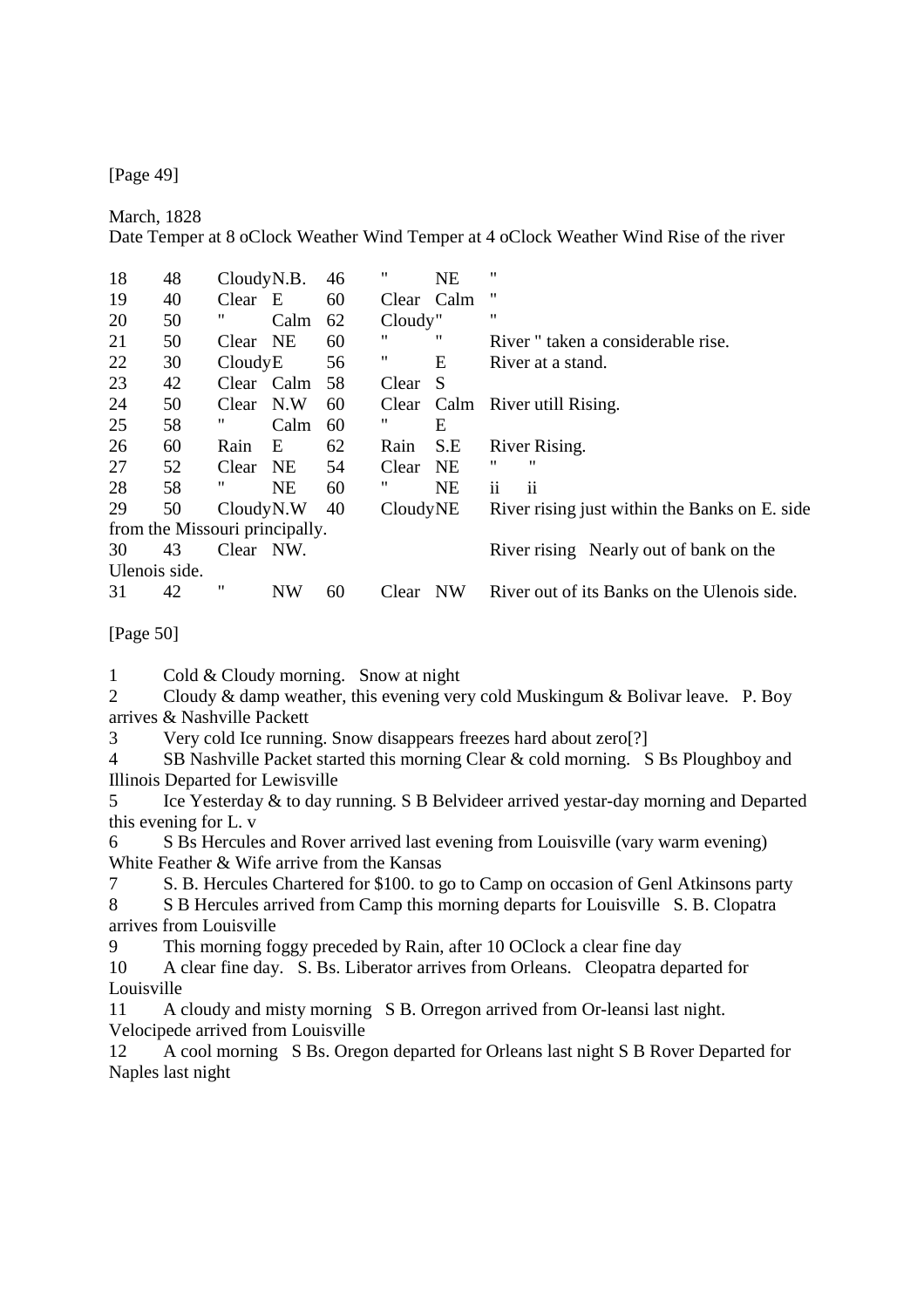13 A beautiful clear & fine Spring morning. S. B. Plough Boy arrives from Louis [ville] Bolivar from Franklin Josephine from Fever River 4 Fox Indians arrive & wish to have a talk. 7 Socks arrive. 3 Men & 3 Squaws with one Child

14 A Cloudy cold morning S B Velocipede Departed for Cincinatti.

15 " " " " S B Plpughboy Departed for Louisville

16 A clear and cool morning. S Bts. Bolivar & Josephine leaves for F. River S Bs. Illinois Muskingum & Phoenix arrived from Louis [ville]

17 The Air this morning pleasantly cool. S. B Illinois departes for fever River

18 Cold. Rainy morning S. B. Liberater & Muskingum Departed for Orleans

19 A beautiful clear and fine morning. S. B. Phoenix departs for Fever River

20 Clear in the morning Evening Cloudy & Smoky

21 This day cloudy with Smoke

22 Raining a little this morning, this evening Cloudy & Smoky,

like Rain

23 " A clear day. Col P. Manard arrives from Kanzas. S. B. Maryland arrives from Pittfsburg]

24 S. Bs. Cleopatra arrive this morning S B Maryland arrived from Pitt Last night S. B. Indiana Fever River

25 SB Boliver arrives from F River Fine weather. S. Bts. Rover & Ilenois arrive from Fever River. Jubilee from Orleans

26 S Bs Maryland & Cleopatra departed for Louisville yesterday S B Bolliver for Fever River this morning & Galena Packet arrived last night from F. River (Violent storm of Wind last night at 10 Clock)

27 Fine & Clear weather. Genl Street arrive[d] night before last from Prairie du Chein

28 Fine & Clear weather S. B. Velossipede arrived from Louisville Mckapoos arrived

29 A cold rainy day. S. B. Plough Bow Set[s] out for Louisville

30 S. B. Jubilee leave [s] for Orleans

[Page 51-54]

[Page 55]

April, 1828

|                |    |                    |    |          |           |                   |                   |                   | Date Temper at 8 oClock Weather Wind Temper at 4 oClock Weather Wind Rise of the river |
|----------------|----|--------------------|----|----------|-----------|-------------------|-------------------|-------------------|----------------------------------------------------------------------------------------|
| 1              | 50 | <b>SE</b><br>Clear | 60 | Clear s. |           |                   |                   |                   | River rose about 4 feet since Saturday                                                 |
| 2              | 40 | "<br>W             | 60 | "        | W         |                   |                   |                   | River falling a little                                                                 |
| 3              | 40 | CloudyW            | 40 | Cloudyw  |           |                   |                   |                   | River still falling                                                                    |
| $\overline{4}$ | 30 | Clear NW           | 30 | π        | <b>NW</b> | "                 | "                 |                   | "                                                                                      |
| 5              | 22 | CloudyNW,          | 22 | π        | N         | River falling.    |                   |                   |                                                                                        |
| 6              | 26 | NW<br>Clear        | 28 | "        | <b>NW</b> | "                 | 11                | "                 | "                                                                                      |
| 7              | 30 | "<br><b>NW</b>     | 34 | Clear    | W         | "                 | 11                | $^{\prime\prime}$ | 11                                                                                     |
| 8              | 38 | Clear              | 60 | "        | Calm      | "                 | "                 | $^{\prime\prime}$ | "                                                                                      |
| 9              | 50 | Calm               | 62 | CloudyE  |           | "                 | $^{\prime\prime}$ | $^{\prime\prime}$ | "                                                                                      |
| 10             | 60 | CloudyS            | 64 | Clear E  |           | $^{\prime\prime}$ | "                 | $^{\prime\prime}$ | "                                                                                      |
| 11             | 64 | - S<br>Clear       | 80 | "        | S         | 11                | 11                | $^{\prime\prime}$ | "                                                                                      |
| 12             | 64 | S<br>Rain          | 82 | Rain     | S         | "                 | "                 | $^{\prime\prime}$ | "                                                                                      |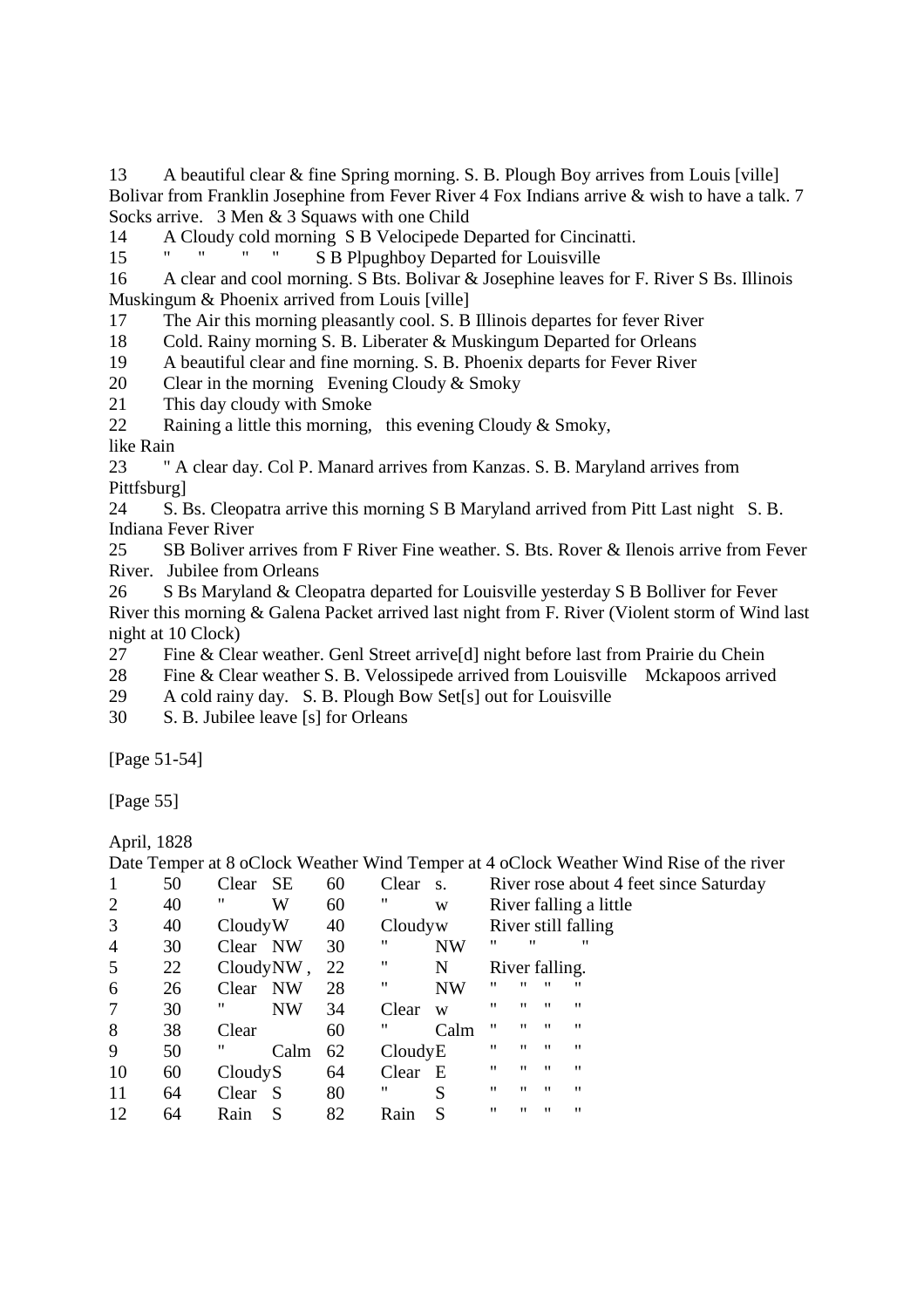| 13 | 64 | Cloudys           |                   | 56 | Rain              | N         | "                 | "<br>"           | "                  |
|----|----|-------------------|-------------------|----|-------------------|-----------|-------------------|------------------|--------------------|
| 14 | 58 | Clear NW          |                   | 62 | Clear             | <b>NW</b> | "                 | 11               |                    |
| 15 | 50 | "                 | $^{\prime\prime}$ | 50 | 11                | <b>NW</b> |                   |                  | River on a rise    |
| 16 | 54 | CloudyNW          |                   | 60 | Rain              | <b>NE</b> |                   |                  | River rising fast  |
| 17 | 48 | $^{\prime\prime}$ | "                 | 62 | Ri'in             | <b>NE</b> | "                 | 11               | $^{\prime\prime}$  |
| 18 | 54 | CloudyNE          |                   | 66 | CloudyNE          |           |                   |                  | River rising again |
| 19 | 58 | "                 | NW                | 54 | $^{\prime\prime}$ | <b>NW</b> | it                | ii               |                    |
| 20 | 56 | Clear             | W                 | 62 | Clear             | W         | $\bullet$ I       |                  | M                  |
| 21 | 58 | Clear             | Calm              | 62 | "                 | W         | $^{\prime\prime}$ |                  | 11                 |
| 22 | 58 | 11                | 11                | 64 | 11                | 11        | $\mathbf{I}$      |                  | $\rm{II}$          |
| 23 | 58 | 11                | S.W               | 82 | CloudyS.          |           | $^{\prime\prime}$ |                  |                    |
| 24 | 72 | Cloudys.w         |                   | 78 | Clear             | <b>SW</b> | $_{\rm II}$       |                  | П                  |
| 25 | 64 | Clear             | Calm              | 62 | Rain              | S.W       |                   |                  | River falling fast |
| 26 | 42 | Rain              | <b>NW</b>         | 40 | CloudyNW          |           | n                 | $\rm _{II}$      |                    |
| 27 | 58 | Clear             | <b>NW</b>         | 58 | Clear             | <b>NW</b> | H                 | $\bullet\bullet$ |                    |
| 28 | 56 | "                 | <b>NW</b>         | 56 | "                 | <b>NW</b> | П                 | $\bullet$        |                    |
| 29 | 58 | 11                | NW                | 58 | "                 | NW        | П                 | $\bullet\bullet$ |                    |
| 30 | 56 | 11                | Calm              | 62 | "                 | E         | П                 | П                |                    |

[Page 56]

1 Fine clear weather. S. B. Rover leaves for Fever River

2 This day Clear with cool Breeze from the \ Vest 9 India from Merimac arrive to day Fish's party.

This day quite cold. S. B. Illenois from Fever River 8 More

[Indians] arrive Osage

S. B. Muskingum arrived last night. Cold & Cloudy 3

[Indians] from Kaskaskia

A Cold morning accompanied with a light Snow

Clear and cold morning. S. Bs. Criterian & Courtland arrives

from Orleans & Illinois departed for F River

7 Fine weather S B Cleopatra arrives from Lewisville. S B Missouri arrives from Louisville 8 S. B Lagrange arrived last evening from Wheeling & S B Orregon arrived this morning

from Orleans. S B Lagrange departed for Franklin S B Rover arrives from F River

9 SB Cleopatra departed yestarday for Lewisville. S. B. Gallena packett arrive[d] last night from Fever River. S B Criterian departed for Orleans yestarday Fish's party set out home, the Osage party for home

10 SB Courtland departed yestarday morning for Louisville. S B. Liberator arrives this morning [from] Orleans

11 S. B. Plough Boy arrives from Louisville. Storm of Thunder lightning & rain Steam Boat Rover Departed for Galena

- " " Oregon " " New Orleans"<br>" Courtland " " New Orleans
- " " Courtland " " New Orleans<br>" " " " " " " " " Louisville

" Louisville

3 Piankeshaw, Indians (Jim) & 2 of his party arrive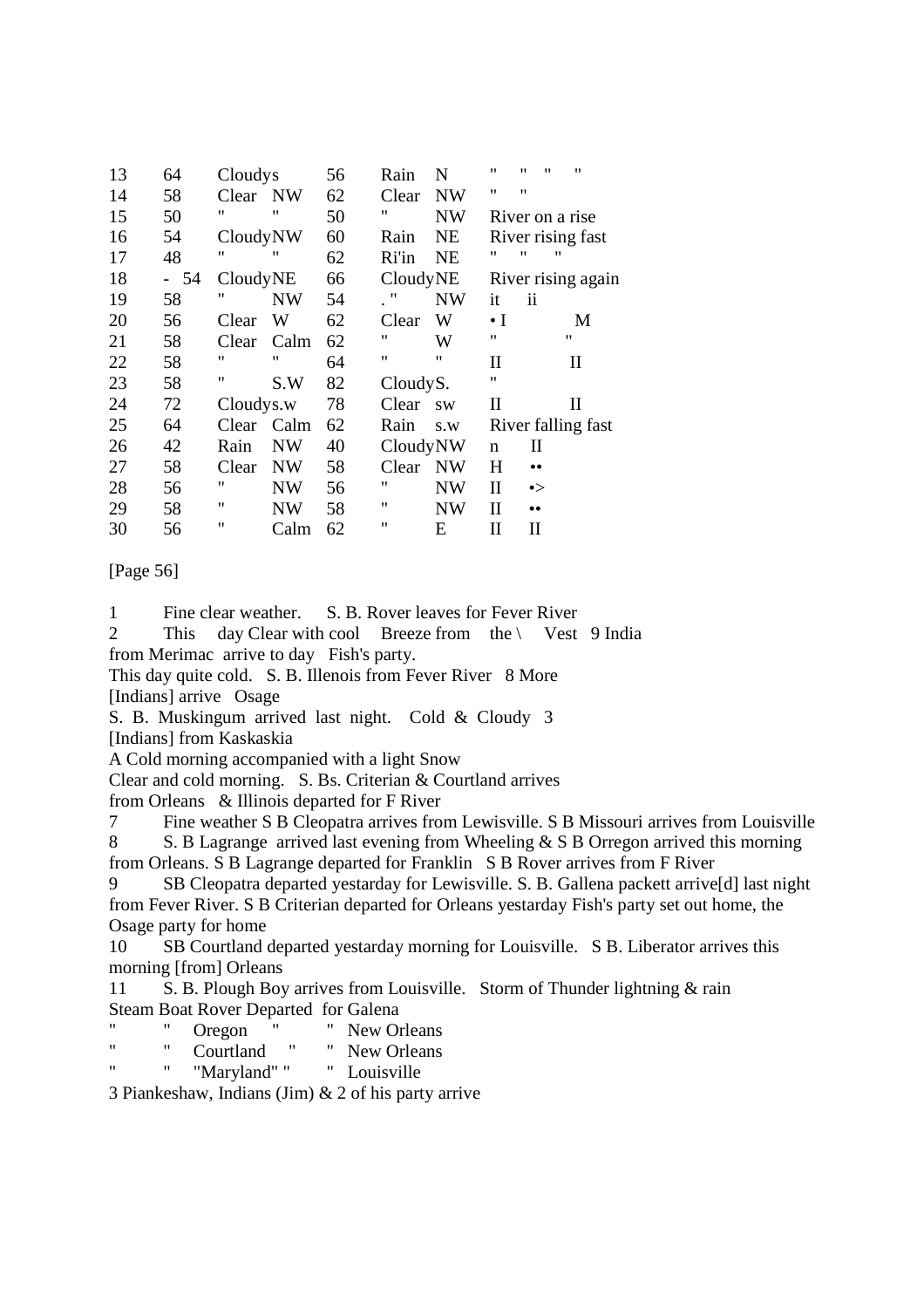12 S. B. Oregon arrives this evening from Kaskaskia. hard rain to day Steam Boat Galena Packet Departed for Galena

13 S. B. Liberator for the Platte This day Cool with Some Rain in the Evening

14 S. B. Cleopatra arrives. Clear fine Weather. Col. Manard & Son, arrives

Steam Boat Liberator Departed for Cantonemint Leavensworth " " Ploughboy " " Louisville " " Velocipede Arrived from Louisville

15 This day Clear but somewhat cool

Steam Boat Criterion Arrived from Mfouth] of Cumberland

Indiana Departed for Galena

16 S. B. Josephene from Fever River. Cleopatra leaves for Orleans

- 17 Rainy a[nd] Cold weather, fire quite pleasant Steam Boat Illinois Arrived from Galena
- 18 Much like Rain, the air damp & cool

Steam Boat Criterion Departed for Orelans last night.

- " Rover Arrived last night from Galena F River
- 19 Rainy & muddy weather, the Sun seen this evening at setting

Steam Boat Pilot Arrived from Louisville

" St. Mary's " " Nashville Ten.

" Missouri Arrived from Galena

20 A fine clear morning & clear evening, the first for nearly a week

21 Fine Weather. Part of the 1st. Regiment go for the Piatt Steam Boat Pilot Departed for Louisville

" Cleopatra Arrived from Louisville

Jim & his party set out for home.

22 Fine Weather. Part of the 3rd. Regiment go for the Prairie

Steam Boat Cleopatra Departed for Louisville

- " " Illinois Departed for Prairie du Chien with the
- Troops of the first Regiment

Steam Boat Indiana Arrived from Galena

" Jubilee Arrived from New Orleans"<br>"Margland Agriculture Louisville

Maryland Arrived from Louisville

23 A very warm day. this evening much like rane Steam Boat

Missouri Departed for Cantonement Leavensworth with the

Troops of the third Regiment

Steam Boat Galena Packet Arrived from Galena

" " Muskingum " " Louisville

- 24 Warm & Sultry weather, continues very warm to day
- S. B. Indianna from Fever River
- " " Gallena packet arrive[s] from Fever River Fish's Son with 3 others arrives.

25 This morning warm, the evening a thunder Storm

- S. B. Gallena packett departs for Franklin
- " " Genl. Hamilton arrives from Cincinnata
- " " Legrange " " Franklin
- 26 The wind blows hard  $&$  cold all this day from the NW
- S. B. Rover arrives from Gallena

". " Jubilee departs for N. Orleans " " Plough Boy Do. Louisville " " "Maryland" from Annibold [Hannibal] " " Legrange departs for Orleans [Fish's son and party] Set out home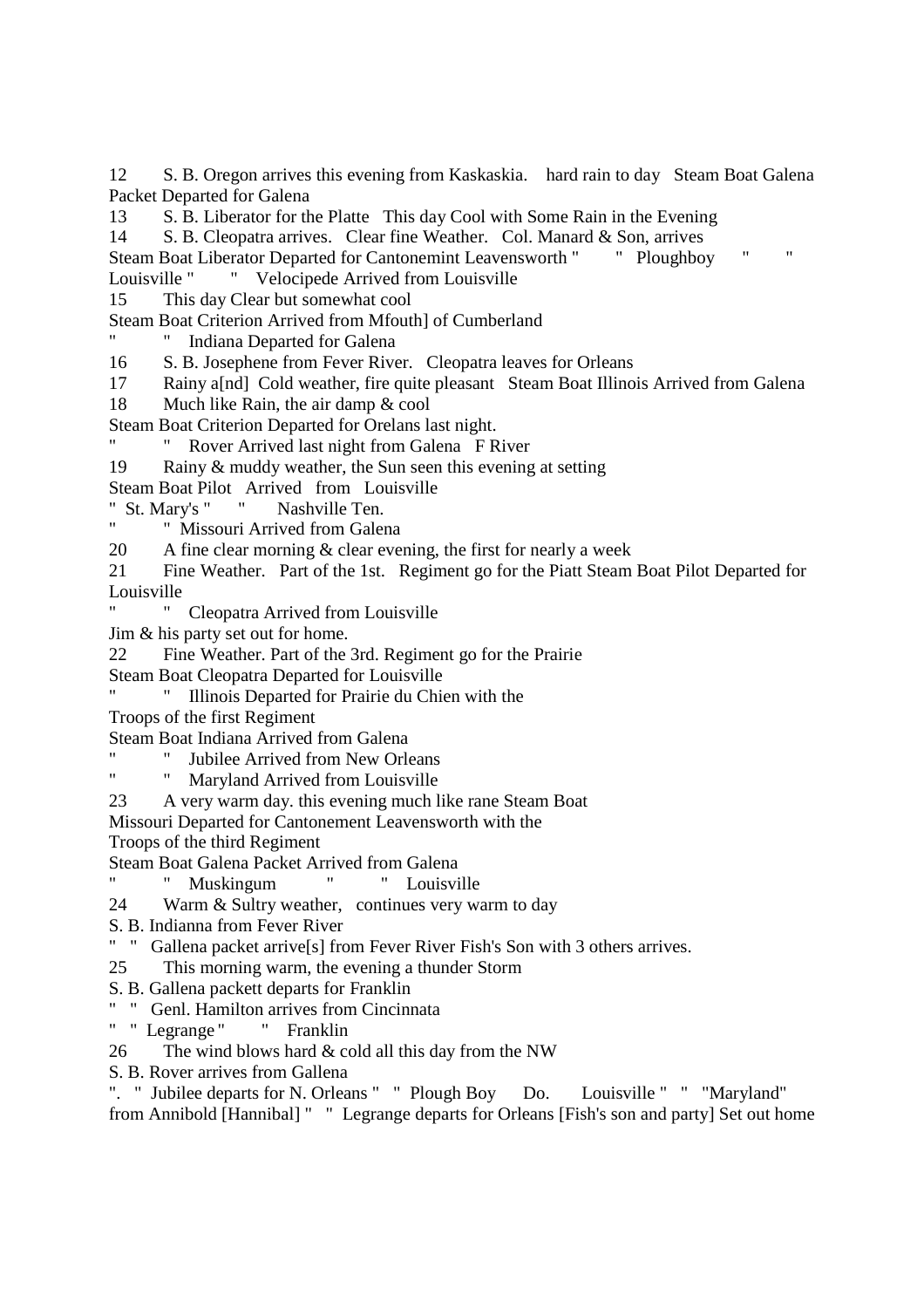27 A Clear but somewhat cool morning. Evening cool. Sunday

S. B. Criterion broke her Shaft & lying at the mouth of the

Ohio " " Liberator unloads at St Charles & ascends the River to

Annibold [Hannibal] " " Hamilton leaves for Fever River

28 Clear fine weather. A Negro drowns himself in Mississippi Monday Left home, cloudy morning with a rainy ride [?] S. B. Rover leaves for Fever River Two Delawares from Big Mackanaw arrive on business

29 Clear fine weather R. Graham Int died this evening S. B, Liberator arrives from Annibold [Hannibal]

30 This evening Cloudy and Rain all night Two Delawares depart for Mackanaw

[Page 57]

| May, 1828        |                      |                           |           |        |                          |                   |                    |                    |                     |                           |                           |                        |                      |                                            |
|------------------|----------------------|---------------------------|-----------|--------|--------------------------|-------------------|--------------------|--------------------|---------------------|---------------------------|---------------------------|------------------------|----------------------|--------------------------------------------|
| Tem at<br>Tem at |                      |                           |           |        |                          |                   |                    |                    |                     |                           |                           |                        |                      |                                            |
| Date             |                      | 8 A. M Weather            |           |        |                          | Wind 4P.M Weather |                    |                    |                     |                           |                           |                        | Wind Rise & fall of! |                                            |
| $\mathbf{1}$     | 80                   | Clear S.W                 |           | 82     | Clear                    | S.W               |                    |                    |                     |                           | River is still falling    |                        |                      |                                            |
| $\overline{c}$   | 80                   | Rain                      | E         | 70     | Rain                     | <b>NW</b>         | 11                 | $\pmb{\mathsf{H}}$ |                     | $\pmb{\mathsf{H}}$        |                           |                        |                      |                                            |
| 3                | 80                   | Clear                     | E         | 84     | Clear                    | <b>NW</b>         | 11                 | $\pmb{\mathsf{H}}$ |                     | $\pmb{\mathsf{H}}$        |                           |                        |                      |                                            |
| 4                | 72                   | $\mathbf{u}_\parallel$    | Calm      | 90     | Clear                    | NW.               |                    |                    |                     |                           | River, rising a little    |                        |                      |                                            |
| 5                | 80                   | CloudyE                   |           | 90     | Ħ                        | <b>SE</b>         | Ħ                  | $\mathbf{H}$       |                     | $\pmb{\mathsf{H}}$        |                           |                        |                      |                                            |
| 6                | SO <sub>1</sub>      | Clear NW                  |           | 72     | Ħ                        | 'NW               | 11                 | $^{\prime\prime}$  |                     | $\pmb{\mathsf{H}}$        |                           |                        |                      |                                            |
| $\boldsymbol{7}$ | 52                   | CloudyNW                  |           | 70     | Clear                    | <b>NW</b>         | 11                 | $\pmb{\mathsf{H}}$ |                     | $\pmb{\mathsf{H}}$        |                           |                        |                      |                                            |
| 8                | 52                   | Clear NW                  |           | 69     | $\pmb{\mathsf{H}}$       |                   | $\mathbf{I}$       |                    |                     | $\mathbf{I}$              |                           | $\mathbf{I}$           |                      |                                            |
| 9                | $00\,$               | $^{\prime\prime}$         | <b>NW</b> | 64     | $^{\prime\prime}$        | W                 | $\mathbf{H}$       | $\pmb{\mathsf{H}}$ |                     | Fast                      |                           |                        |                      |                                            |
| 10               | 60                   | Ħ                         | E         | 62     | Rain                     | E                 | Ħ                  | Ħ                  |                     | Rising.                   |                           |                        |                      |                                            |
| 11               | 62                   | Rain                      | ${\bf E}$ | 66     | Wind                     | S.E               |                    |                    |                     |                           |                           | River rising very fast |                      |                                            |
| 12               | 62                   | Clear                     | S.W       | 66     | Clear                    | S.W               | $^{\prime\prime}$  | 11                 |                     | a little                  |                           |                        |                      |                                            |
| 13               | 52                   | $\mathbf{H}_{\mathbb{R}}$ | <b>NW</b> | 82 [?1 | Ħ                        | Calm              | 11                 | $\pmb{\mathsf{H}}$ |                     | $\pmb{\mathsf{H}}$        |                           |                        |                      |                                            |
| 14               | 62                   | Clear                     | Calm      | 68     | 11                       | <b>SE</b>         |                    |                    |                     |                           |                           | River rising very fast |                      |                                            |
| 15               | 64                   | Clear Calm                |           | 72     |                          | S                 | $^{\prime\prime}$  | $\pmb{\mathsf{H}}$ |                     | $\mathbf{H}$              |                           |                        |                      |                                            |
| Date             | Tem at 8 A. MWeather |                           |           |        | Wind Temat4 P. M Weather |                   |                    |                    | Wind Rise & fall of |                           |                           |                        |                      |                                            |
| River            |                      |                           |           |        |                          |                   |                    |                    |                     |                           |                           |                        |                      |                                            |
| 16               | 68                   | $\mathbf{u}_\parallel$    | S.        | 92     | Ħ                        | ${\bf S}$         |                    |                    | $\bullet'$          |                           |                           |                        |                      |                                            |
| 17               | 70                   | Clear <sub>s</sub>        |           | 92     | Ħ                        | S                 |                    |                    |                     |                           |                           |                        |                      | River ahout upon a S'-inii "ha! ha! ha!!!" |
| 18               | 68                   | Cloudyw                   |           | 68     | CloudyE                  |                   | $\pmb{\mathsf{H}}$ |                    | $\pmb{\mathsf{H}}$  |                           | $\mathbf{H} = \mathbf{H}$ |                        |                      |                                            |
| 19               | 58                   |                           | S         | 80     | Clear NE                 |                   | 11                 | $\mathbf{H}$       |                     | $\boldsymbol{\mathsf{H}}$ | $\cdots$                  |                        |                      |                                            |
| 20               | 60                   | Clear s                   |           | 68     | CloudyN.B.               |                   | Ħ                  | $\pmb{\mathsf{H}}$ |                     | 11                        | $^{\prime\prime}$         |                        |                      |                                            |
| 21               | 68'                  | Clear                     | N.W.      | 74     | Cloudy rain              |                   | N.W.               |                    | $\pmb{\mathsf{H}}$  |                           | $\pmb{\mathsf{H}}$        | $^{\dagger}$           | $\pmb{\mathsf{H}}$   |                                            |
| 22               | 60                   | Clear                     | N.        | 73     | Clear N.W.               |                   | 11                 | $^{\dagger}$       |                     | 11                        | 11                        |                        |                      |                                            |
| 23               | 68                   | Ħ                         | N.W.      | 76     | Ħ                        | N.W.              | 11                 | $\pmb{\mathsf{H}}$ |                     | $\pmb{\mathsf{H}}$        |                           |                        |                      |                                            |
| 24               | 70                   | Ħ                         | W.        | 76     | "                        | W.                | Ħ                  | 11                 |                     | $\pmb{\mathsf{H}}$        | $\pmb{\mathsf{H}}$        |                        |                      |                                            |
| 25               | 74                   | Clear                     | W         | 80     | CloudyW                  |                   |                    |                    |                     |                           | River, risinp very        |                        | fast                 |                                            |
| 26               | 76                   | Clear, N.W.               |           | 88     | Clear                    | S.W.              | $\pmb{\mathsf{H}}$ | $^{\prime\prime}$  |                     | Ħ.                        | Ħ                         |                        |                      |                                            |
| 27               | 65                   | Clear N.                  |           | 73     | Ħ                        | N.W               | 11                 |                    | $11 - 11$           |                           |                           |                        |                      |                                            |
| 28               | 66                   | Cloudy S.E.               |           | 70     | Ckar                     | w.                | 11                 | 11                 |                     | 11                        | $\pmb{\mathsf{H}}$        |                        |                      |                                            |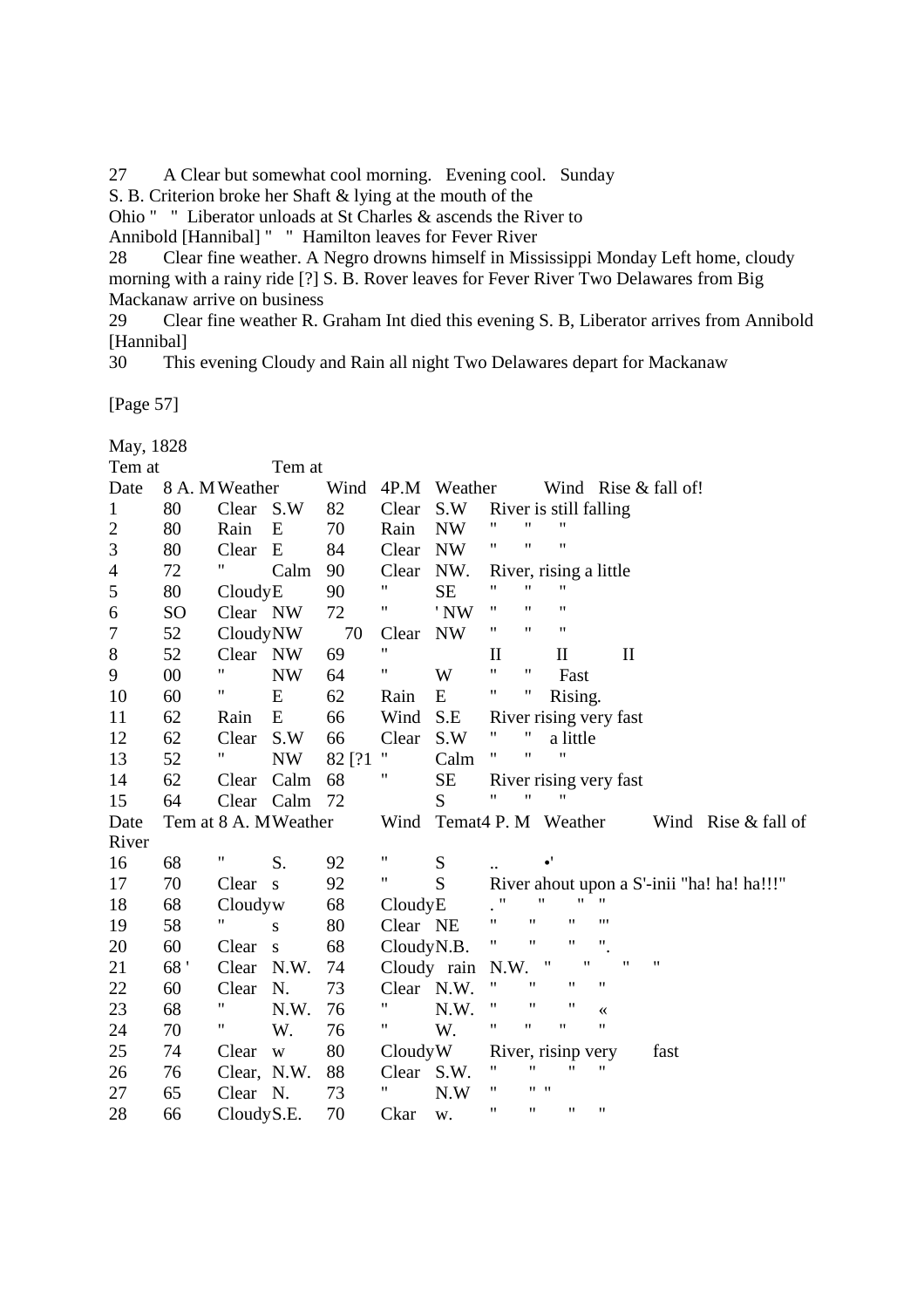|  | 29 73 Clear S.E. 81 Clear sw. " " " |  |  |  |
|--|-------------------------------------|--|--|--|
|  | 30 69 Clear S. 78 Clear s " " " "   |  |  |  |
|  | 31 71 Clear W 75 " s " " " "        |  |  |  |

[Page 58]

1 Richard Graham Jnr. Son of Majr. R. Graham buried, C[ity] B[urying] G[round] Thursday, at Ross' F. S. B. Liberator departs for N. Orleans 2 Friday Rain with much thunder and lightning. Left S. B.. for St. Louis S. B. Coffee arrives from Florence. S. B. Indianna arrives from Fever River " " Josephine arrives from Prairie. " '' 3 A clear fine morning. A very warm evening

S. B. Cleopatra arrives from Louisville

" " "Maryland" from St Peters withe Troops of the 5th Regt.

for J[efferson] Barracks 5th Reg. arrives from Prairie du

Chein to day

4 Warm morning, continues very warm [The Maryland] Depts

for Louisville S. B. Pilott departs for Louisville

S. B. Rover arrives from Gallena

" " Gallena packeti from Gallena

4 Flat Bot. Boats decend to day.

5 Very Warm, still very warm & slight Shower Itain .

S. B. Missouri depart[s] for Fever River

" " Josephene depart [s] for FeverRiver

" " Hamilton arrives from Fever River

6 Fire quite comfortable this morning cold this Evening

S. B. Origon arrive [s] this morning from N. Orleans

" " Hamilton leaves this [place] about sun Set for Orleans

" " Illenois arrive [s] late at night from the Platt

" " Rover leaves for River Fever

" " N. America 9 Days from PittsBurgh (new & first trip)

arrives Majr Hamtranck comes home sick from St Charles

having gone ... as far as Morgan's 30 miles from Jefferson

City on his way to his Agency.

7 Cool mornings & Evenings still continue S. B. "Maryland" arrives from Louisville

8 Cool morning this evening warm again J. Benton S. B. & I. Plough Boy arrive from Louisville

" Plough Boy leaves about 6 OClock this Evening for

Louisville. " " Oregon leaves about 6 P. M for Orleans " " Indianna leaves for Fever River 87 Kickapoo Indians arrive from Osage River

9 This morning warm, this Evening warm S. B. "Maryland" leave[s] for Louisville

10 Mr. Rules Daughter Eliza dies to day of a burn

11 Thunder Storm this morning & Cloudy & high wind all day S. B. Cortland arrive [s] with Troops from N. Orleans " " Missouri arrive [s] from Fever River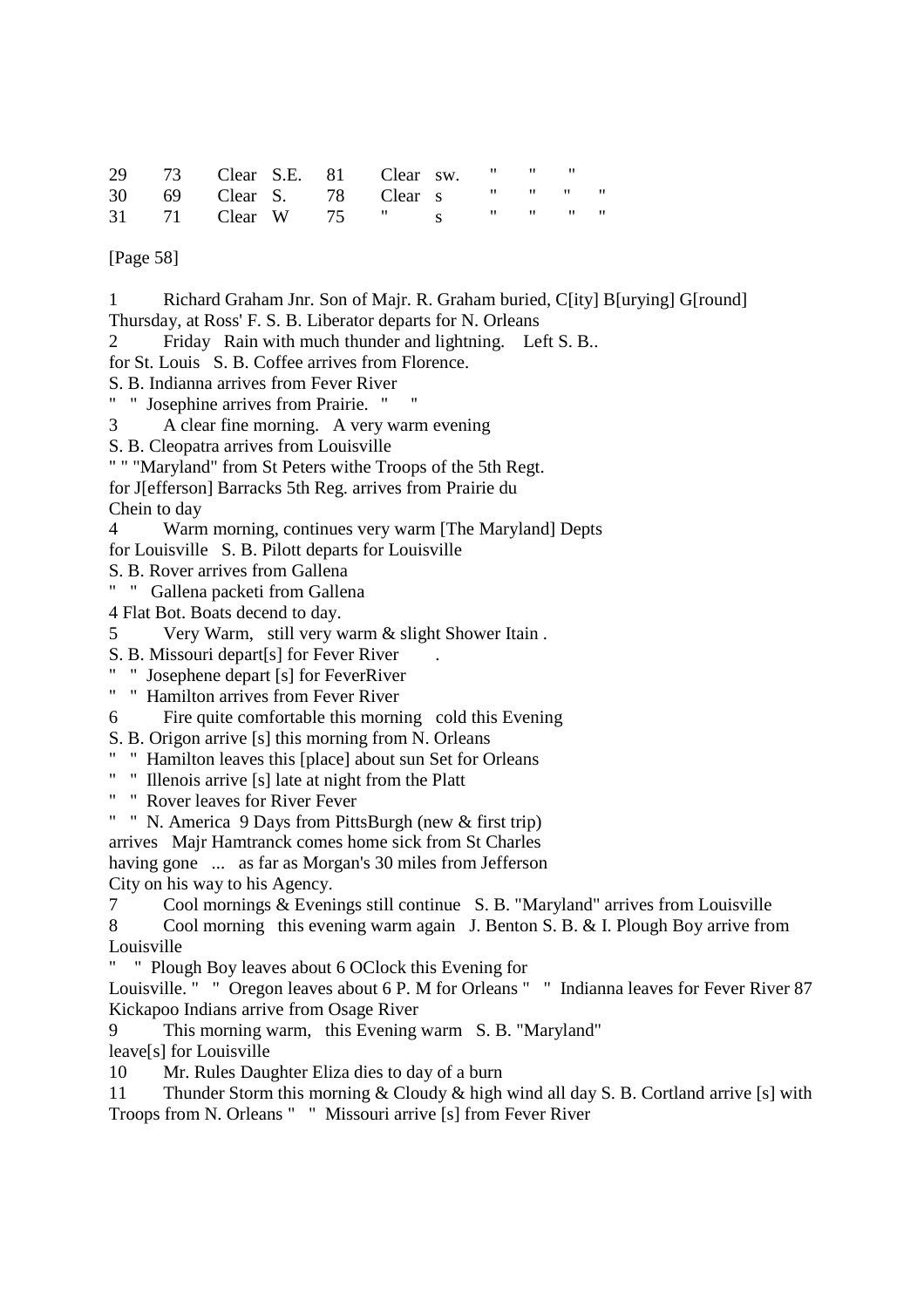- 12 This day Clear and moderately warm
- S. B. Illenois leaves this place for Fever River
- " " N. America leaves for N. Orleans 1st Trip down.
- " " Rover arrives from Fever River
- " " Pilott arrives from Louisville
- " " Missouri asscended to day from Camp with Troops

Mr. Wiggin's Ferry S. B. arrives this Evening 8 Fox Indians arrive from Rock River

13 A cool, but pleasant morning, this Evening quite warm

14 A Warm morning. A light Shower Rain St Clair. 1st time S. B. Missouri leaves for St.

Peters & Prairie du Chein with 4 Com. of Col. Taylors Regt.

15 this morning quite warm. A little Rain in Evening S. B. Cortland leaves for Hannible

" " Pilott leaves for Fever River

" " Cleopatra arrives from Louisville

16 A very warm and sultry day

S. B. Cleopatra leaves to day for Louisville

" " Rover leaves to day for Fever River

Gal. Packet arrives to day from Fever River S. B. Lady

Washington arrives from Wheeling

17 Some Rain this morning before day. Very Warm

S. B. Indiana arrives from Fever River

" " Illenois from Fever River

" " Cortland arrive [s] from Salt River

The Kickapoo Prophet with 20 of his party arrive. The Fox

Indians of Rock River depart, and likewise the Sauks

18 Cloudy & Cool this morning, continues so all day Sunday

S. B. Gallena Packet depart[s] for Fever River

" " "Maryland" from Louisville

" " Cavalier arrive[s] from Louisville 1st Time" bringing news of the distraction of the Car of Commerce Steam Ferry boat bursts its boiler—The result nothing trajical save one Man scalded in the Leg. — The Galena Packet departs for Fever River. — The Cavalier S. B. departs this P. M. for Louisville

19 Part of this day Cloudy but the day warm. Monday. Steam

Boats departs to Louisville — "Maryland" & Courtland for New

Orleans. The Steam Boat Illinois for Fever River

20, Fine morning. Steam Boat Maryland departs to Louisville Tuesday. No Arrivals or Departures this day The Shawanee Indians with Mr. Shane the Interpreter arrive from Lewistown

21 Morning Cool. Noon warm. Evening Cloudy, accompanied with rain. Wednesday. No Arrivals nor departures of Steam Boats this day —

22 Fine Cool Morning — Pleasant — Fine Evening The Steam Boat Plough Boy Arrived this Morning from Louisville. — Also Steam Boat Jubilee from N. Orleans, this night at 11 oClock; by this boat is received the melancholy intelligence, of the loss of twenty four lives, by the bursting of the boiler of the Steam Boat "Car of Commerce"; it is further ascertained that two of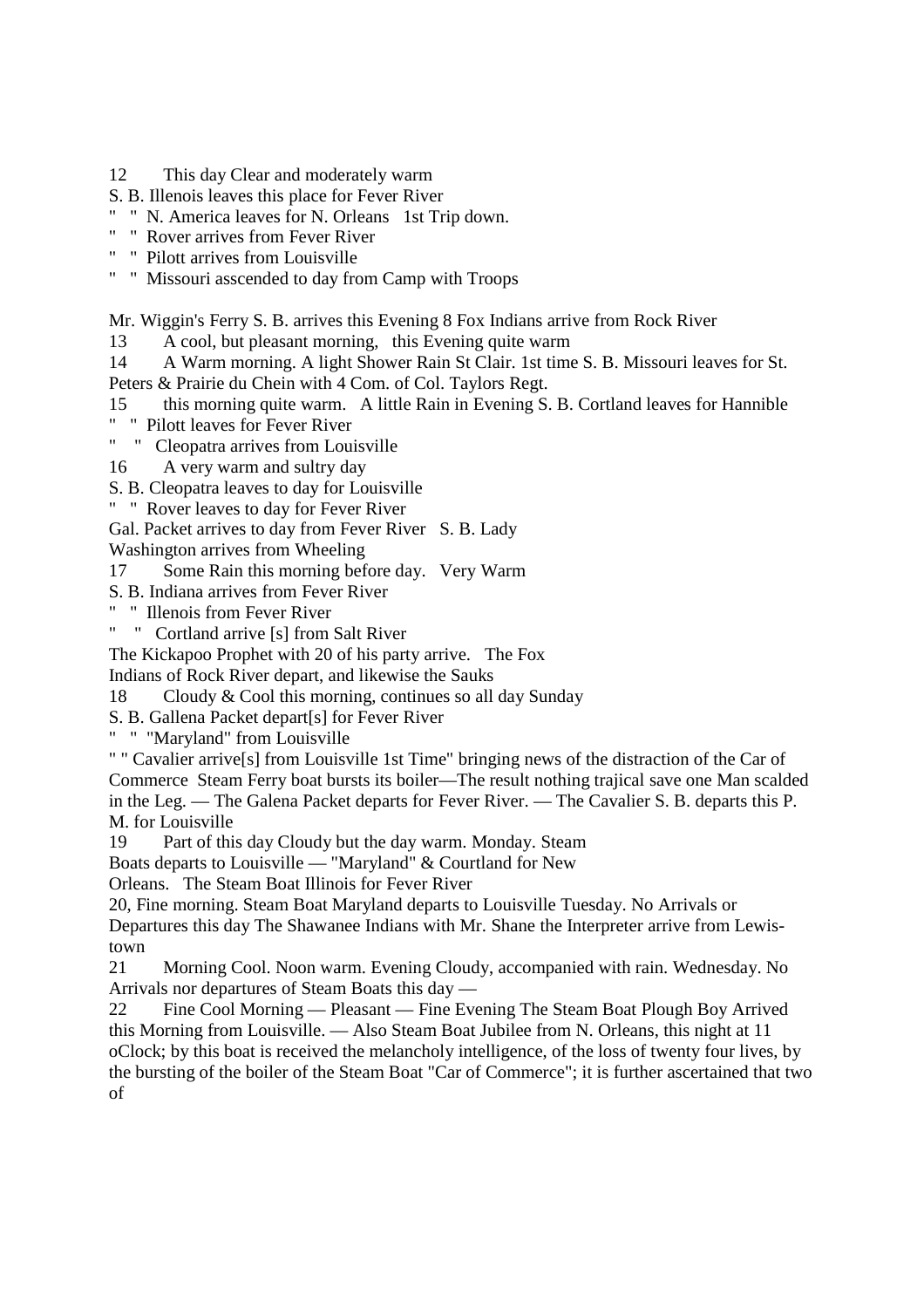the aforesaid 24 encounterers of an untimely fate, were the first and second Engineers. — The Egyptian Mummy from the Pyramids supposed to be 3000 years old is brought by this boat the Jubilee and is intended for exhibition when many of our fair citizens will be gratified by a sight of one of these rare relics of antiquity it being the first one that has ever honoured our City with a visit. The Sauk Indians arrive to-day— 21 in number.

23 Pleasant Morning. Warm at Noon. Evening Clear and warm.

24 Morning agreeable — Noon Warm — Evening " and " S. B. Plough Boy depart[s] for Louisville Mr. Reed of this place died by a fall from his horse.

25 last night some rain, much like rain this Evening. S. B. Rover arrive[s] this day in the morning from Fever River S. B. Bolivar arrive [s] this morning from Louisville

26'Morning fine — Noon Warm — Afternoon heat oppressive notwithstanding Wind high Galena Packet arrives this morning

from Fever River with which comes Majr Taliaffero Indian Agent. S. Boat Pilot from Galena arrived this day at 12 oClock. The Emigrating Kickapoo Indians arrive

27 Morning Cool & Pleasant — Noon Agreeable — Afternoon warm yet agreeable Steam Boat Cleopatra arrived this Morn-ing from Louisville — Steam Boat Liberator Captn.

McGunnegle 10 days from N. Orleans. — S. Boat Missouri this P. M from St Peters on board of which comes down the 5th Regiment to be stationed at Jefferson Barracks. The Shawanees with Interpreter Shane depart The Sauk Indians of the Mississippi depart

28 Cloudy Morning — Noon Cloudy & Light rain — Afternoon Clear and pleasant Wednesday. No Arrivals or Departures of Boats this day.

29 Warm Morning. Noon Warm with Little rain — Evening fine Thursday S. Boat Cleopatra departs this P. M. for Louisville A band of the Kickapoos 22 in number arrive to day.

30 Pleasant Morning — Noon Warm — Evening fine with thin fleecy clouds. Friday. S. Boat Missouri departed this morning for Galena Likewise arrived this morning 3 boats belonging to the American Fur Company with furs and peltries. The S. Boat "Maryland" from Louisville.

31 Morning fine — Pleasant Weather — Evening warm but pleasant

[Page 59]

June, 1828

| 60<br>72<br>78 | Clear<br>Clear SE | E    |                                         |             |            |     |                        |   |                                                       | River rising this day |                                                                                        |
|----------------|-------------------|------|-----------------------------------------|-------------|------------|-----|------------------------|---|-------------------------------------------------------|-----------------------|----------------------------------------------------------------------------------------|
|                |                   |      |                                         |             |            |     |                        |   |                                                       |                       |                                                                                        |
|                |                   |      | 82                                      |             | Clear      | S.  |                        |   | Ditto rising $-$                                      |                       |                                                                                        |
|                | Cloudy8.          |      | 88                                      |             | Clear S.E. |     | "                      | " | "<br>$\mathbf{H}$                                     |                       |                                                                                        |
| 81             | Clear S           |      | 85                                      |             | CloudySE   |     | "                      | " | $\overline{\mathbf{u}}$<br>"                          |                       |                                                                                        |
| 81             | CloudyN.E         |      | 84                                      |             | CloudyN.E. |     |                        |   |                                                       |                       |                                                                                        |
| 81             | Clear             |      | S <sub>6</sub>                          |             | Clear      |     | "                      | " | "                                                     |                       |                                                                                        |
| 74             | Clear             | S.W. | 81                                      |             | Clear      |     |                        |   |                                                       |                       |                                                                                        |
| 68             |                   |      | 80                                      |             | "          | S.W |                        |   |                                                       |                       |                                                                                        |
| Them at        |                   |      |                                         |             |            |     |                        |   |                                                       |                       |                                                                                        |
| 4P.M<br>Wind   |                   |      |                                         |             |            |     |                        |   |                                                       |                       |                                                                                        |
| 79             |                   |      | "                                       | "           | ,,<br>"    |     |                        |   |                                                       |                       |                                                                                        |
| 74             | "                 | S.W. | "                                       | 11          | "          |     |                        |   |                                                       |                       |                                                                                        |
|                |                   |      |                                         |             |            |     |                        |   |                                                       |                       |                                                                                        |
| 72             |                   |      |                                         |             |            |     |                        |   |                                                       |                       |                                                                                        |
|                |                   |      | - S<br>Clear SW<br>Weather<br>CloudyN.E | Clear<br>W. |            |     | <b>SW</b><br><b>SW</b> |   | Wind Rise & Pall of River<br>River falling (not much) |                       | River about upon a Stand.<br>River rising $&$ now very high<br>River falling a little. |

Date Temper at 8 oClock Weather Wind Temper at 4 oClock Weather Wind Rise of the river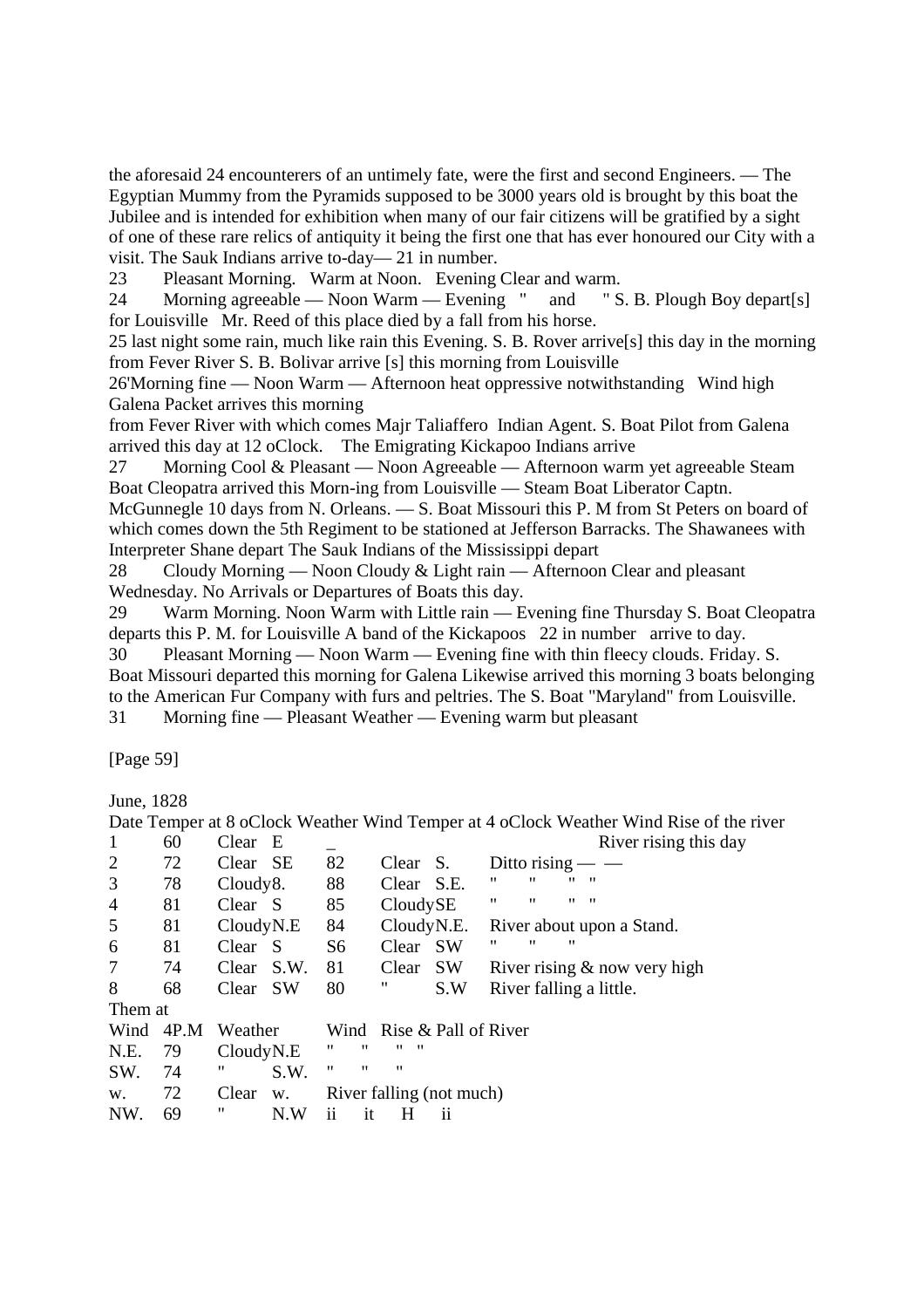| W.        | 78             | Ħ         | W         |                  | River about upon a Stand. |    |    |    |                  |                                  |
|-----------|----------------|-----------|-----------|------------------|---------------------------|----|----|----|------------------|----------------------------------|
| S.E.      | 78             | Ħ         | S.E.      |                  | $^{\dagger}$              | 11 |    |    |                  |                                  |
| S.W.      | Ħ              | CloudySW. |           |                  |                           |    |    |    |                  | River falling a little (not much |
| S.        | 83             | Clear     | S.        |                  |                           | 11 |    |    |                  |                                  |
| SB        | 80             | CloudySE  |           | Ħ                | 11                        | 11 |    | "  | "                |                                  |
| W         | Ħ              | Clear     | W         |                  | River about upon a Stand. |    |    |    |                  |                                  |
| SW.       | Ħ              | Clear     | SW.       |                  | River rising (slowly).    |    |    |    |                  |                                  |
| W         | 79             | Clear     | W         | 11               |                           |    |    |    |                  |                                  |
| E         | 84             | Ħ         | S         |                  |                           |    |    |    |                  |                                  |
| S         | 88             | Ħ         | SW.       | 11               | $^{\prime}$               | 11 |    |    |                  |                                  |
| <b>SW</b> | 90             | 11        | SW.       |                  | River about upon a Stand  |    |    |    |                  |                                  |
| S.E.      | 89             | 11        | SW        | "                |                           | "  |    | 11 |                  |                                  |
| SE        | 88             | Ħ         | SE.       |                  | River falling             |    |    |    |                  |                                  |
| W         | 86             | Cloudyw.  |           | П                |                           |    | ti |    | it               |                                  |
| SE        | 84             | Clear     | SЕ        |                  |                           |    |    |    |                  |                                  |
| W         | 80             | Ħ         | W         | П                |                           |    |    |    | i.               |                                  |
| SW        | 82             | Ħ         | <b>SW</b> | $\bullet\bullet$ | $\overline{\mathbf{1}}$   |    | n  |    | $\bullet\bullet$ |                                  |
| Then-Date |                | at June   | 8 A.M     |                  | Weather                   |    |    |    |                  |                                  |
| 9         | 72             | Clear     |           |                  |                           |    |    |    |                  |                                  |
| 10        | 74             | Cloudy    |           |                  |                           |    |    |    |                  |                                  |
| 11        | 69             | Clear     |           |                  |                           |    |    |    |                  |                                  |
| 12        | 68             | Clear     |           |                  |                           |    |    |    |                  |                                  |
| 13        | 69             | Clear     |           |                  |                           |    |    |    |                  |                                  |
| 14        | 72             | Clear     |           |                  |                           |    |    |    |                  |                                  |
| 15        | "              | Cloudy    |           |                  |                           |    |    |    |                  |                                  |
| 16        | 76             | Clear     |           |                  |                           |    |    |    |                  |                                  |
| 17        | 79             | Clear     |           |                  |                           |    |    |    |                  |                                  |
| 18        | 78             | Clear     |           |                  |                           |    |    |    |                  |                                  |
| 20        | 73             | Clear     |           |                  |                           |    |    |    |                  |                                  |
| 21        | 74             | Clear     |           |                  |                           |    |    |    |                  |                                  |
| 22        | 79             | Clear     |           |                  |                           |    |    |    |                  |                                  |
| 23        | 81             | Clear     |           |                  |                           |    |    |    |                  |                                  |
| 24        | S <sub>3</sub> | Clear     |           |                  |                           |    |    |    |                  |                                  |
| 25        | 84             |           |           |                  |                           |    |    |    |                  |                                  |
| 26        | 86             |           |           |                  |                           |    |    |    |                  |                                  |
| 27        | 83             |           |           |                  |                           |    |    |    |                  |                                  |
| 28        | 82             |           |           |                  |                           |    |    |    |                  |                                  |
| 29        | 68             |           |           |                  |                           |    |    |    |                  |                                  |
| 30        | 76             |           |           |                  |                           |    |    |    |                  |                                  |
|           |                |           |           |                  |                           |    |    |    |                  |                                  |

[Page 60]

1 Morning Cool — Showering the fore-noon of this day — P. M. fine — Sunday S. Boat Liberator departs this day 12 oClock for New Orleans. The Illinois Steam Boat for Galena Fever River —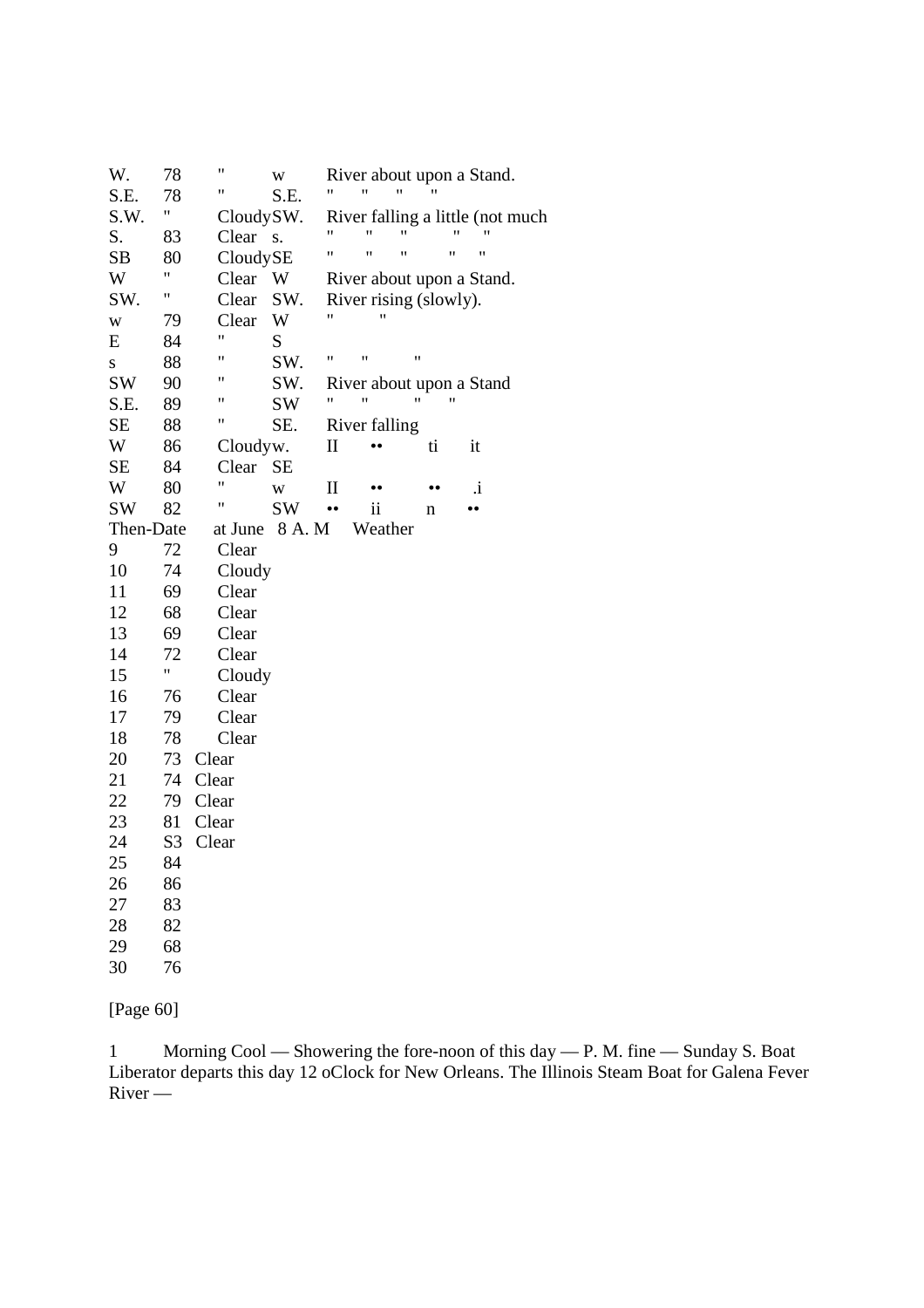2 Pleasant Morning — Noon Fine but Warm — Afternoon pleasant Monday. S. Boat Indiana at noon from Fever River S. Boat Criterion Captn. Sparhawk 4 Days from Louisville The Fox Indians depart.

3 Morning fine — Noon Unpleasantly Warm — Evening Sultry appearance of rain Tuesday S. Boat Indiana departs for Fever River S. Boat Criterion for Louisville The Kickapoos depart.

4 Warm Morning — Noon Warm — Evening Heat oppressive Wednesday. S. Boat Missouri from Galena. S. Boat Oregon from N. Orleans. S. Boat Lady Washington from Fever River. "Maryland" for Louisville dept

5 Pleasant morning — Noon Cloudy & Warm — Evening warm unpleasantly so Thursday Steam Boat Plough-Boy arrived from Louisville. The Saint Louis & Gallenal Packet arrived at Noon from Galena & proceeded down to Kaskaskias for freight One Kansas [Indian] arrives

6 Morning fine after a little rain during the night. — Noon warm — Evening Warm Friday No Arrivals or Departures this Day A Seneca squaw [arrives ?]

Morning fine yet Warm — Noon Warm — Evening fine Moderately Warm Saturday. The North America arrived Last Night in 10 days from New Orleans. — The Illinois this morning from Galena Fever River.

8 This day cool & pleasant, with Rain after night Sunday. Steam Boat Oregon departs this morning for New Orleans

Ploughboy " " " " Louisville

Criterion Arrived to day from the Mouth of Ohio

9 Fine pleasant Morning after rain last night — Noon Cloudy  $\&$ 

Warm — Afternoon Warm Monday. Steam Boat Rover ar

rived from Galena & Prairie du Chien. The Criterion departs

this morning for Clarksville. The St Louis & Galena Packet

arrives up from Kaskaskias via St Genevieve.

10 Cloudy & still Morning after rain during night — Noon Cloudy with Showers — Afternoon Showery Tuesday. Steam Boat Cleopatra from Louisville. Galena Packet departs for Fever River.

11 Clear & fine Morning after a showery night. — Pleasant Weather — Evening fine Wednesday. Steam Boat Illinois departs for Fever River

12 Fine Cool Morning — Noon pleasant — Afternoon fine & agreeable Thursday. Steam Boat Criterion descends from Naples. Steam Boat Cleopatra departs to Louisville. Steam Boat Rover departs to Prairie du Chien The Delawares arrive 52 in number

13 Pleasant morning — Pleasant at Noon — P. M agreeable yet a little warm Friday. Steam Boat Pilot from Louisville.

Steam Boat "Maryland" " "

14 Morning agreeable. — Weather pleasant Noon — Afternoon warm yet agreeable Saturday. Arrivals none — Departures none Ioways Arrive. 37 in number

15 Morning showery — Noon Cloudy — P. M. Cloudy and closes with thunder and rain. Sunday. Steam Boat Missouri from Galena Fever River with freight 2600 Bars of Lead and passengers 80. Steam Boat Josephine arrives from Galena Fever River.

16 Morning Fine after a rainy Night — Noon Warm — P. M. rather disagreeably warm Monday. The Pilot departed this Evening at 9 O'clock for Galena.

17 Pleasant morning — Noon Showery with high Wind — P. M fine yet warm Tuesday.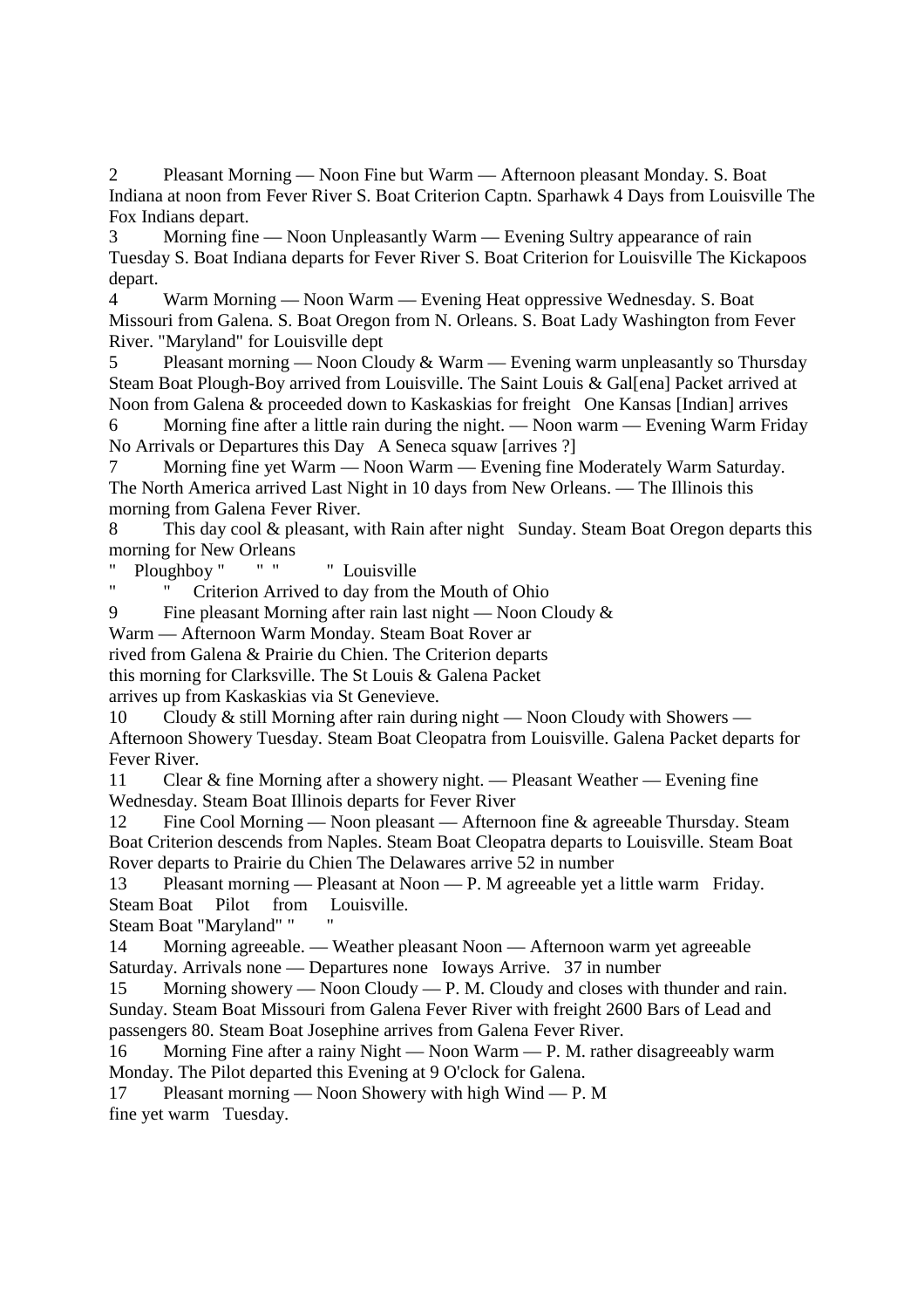The North America departs for New Orleans

The Josephine " " Galena

The Missouri " " Galena

18 Fine Morning after a tempestuous night of thunder, lightning & rain. — Noon Warm — P M. fine Wednesday. The Lady Washington 6 days from Louisville freighted with Governmental Stores. The Illinois from Galena.

19 Thursday. The Galena Packet arrived Last Night with 3,700 bars of Lead.

20 Morning pleasant — Noon Warm, yet agreeable — P. M. fine Eriday. No Arrivals or Departures this day

21 Morning fine — Noon agreeably fine — Afternoon Warm & pleasant Saturday. The Jubilee Captn Hinckley arrived from New Orleans — freight 1462 packages dry goods passengers 160. By the arrival of this boat the Catholics of the city had the pleasure of seeing the Right Reverd Bishop Rosati appointed to officiate in this place. — The Rover Captn. Newman descended from Galena and after a stay of but a few hours continued on to Louisville.

22 Morning pleasant — Noon Warm — P. M. Sultry & Warm. Sunday. The Illinois this morning for Galena. The accident of the 18th of May which the steam ferry boat of this city encountered, being now remedied it re-commences running. The Ploughboy this Evening from Louisville.

23 Warm Morning. Noon Warm — Evening Warm & sultry Monday. The Steam Boat Indiana from Galena. The Galena Packet departs to Galena, Fever River Kickapoos arrive 34 in number

24 Morning warm extremely — Warm Extremely — Evening warm & oppressively sultry Tuesday. The Cleopatra arrived last night from Louisville in 4 days. The Ploughboy departs at 10 o'clock A M. for Louisville The Missouri came down from

. Galena having in tow the Galena packet, and Cargo-boat the Lady Washington an accident viz. bursting of the boiler having taken to the latter. No lives were lost. Fox Indians arrive 50 in number

25 Warm Morning — Noon Warm and oppressive. P. M. Warm & Sultry Wednesday. The Jubilee left here at 4 P. M. for New Orleans. The Cleopatra for Louisville One Poncan and Two Osage Indians arrive

26 Morning oppressive — Noon Warm — P. M. Pleasant more so than yesterday Thursday. The Indiana for Galena.

27 Pleasant but Warm Morning — Noon Warm — P. M. Cloudy & appearance of rain Friday. The Pilot Captain Elliott from Galena The Red Rover (for the first time here) from Pittsburgh. 28 days. Purposed to be employed in the upper Trade. The Essex from Louisville. The Liberator from New Orleans — passage 9x/2 days.

28 Warm yet pleasant after rain yesterday Evening — Noon Warm — P. M. Cloudy and clear alternately Saturday. The Lady Washington arrived this morning from Galena and departed at Noon for Louisville. The Red Rover for Galena departs this day. 43 Delawares depart to-day also the Sacs & foxes

29 Pleasant morning after rain during night. Noon pleasant — P. M. agreeably cool Sunday. The Illinois from Galena. The "Maryla7id" Captain James Marshall from Louisville. 30 Morning cloudy with appearance of rain — Noon warm — P. M. Warm  $\&$  cloudy

Monday. No arrivals or departures this day.

[Page 61]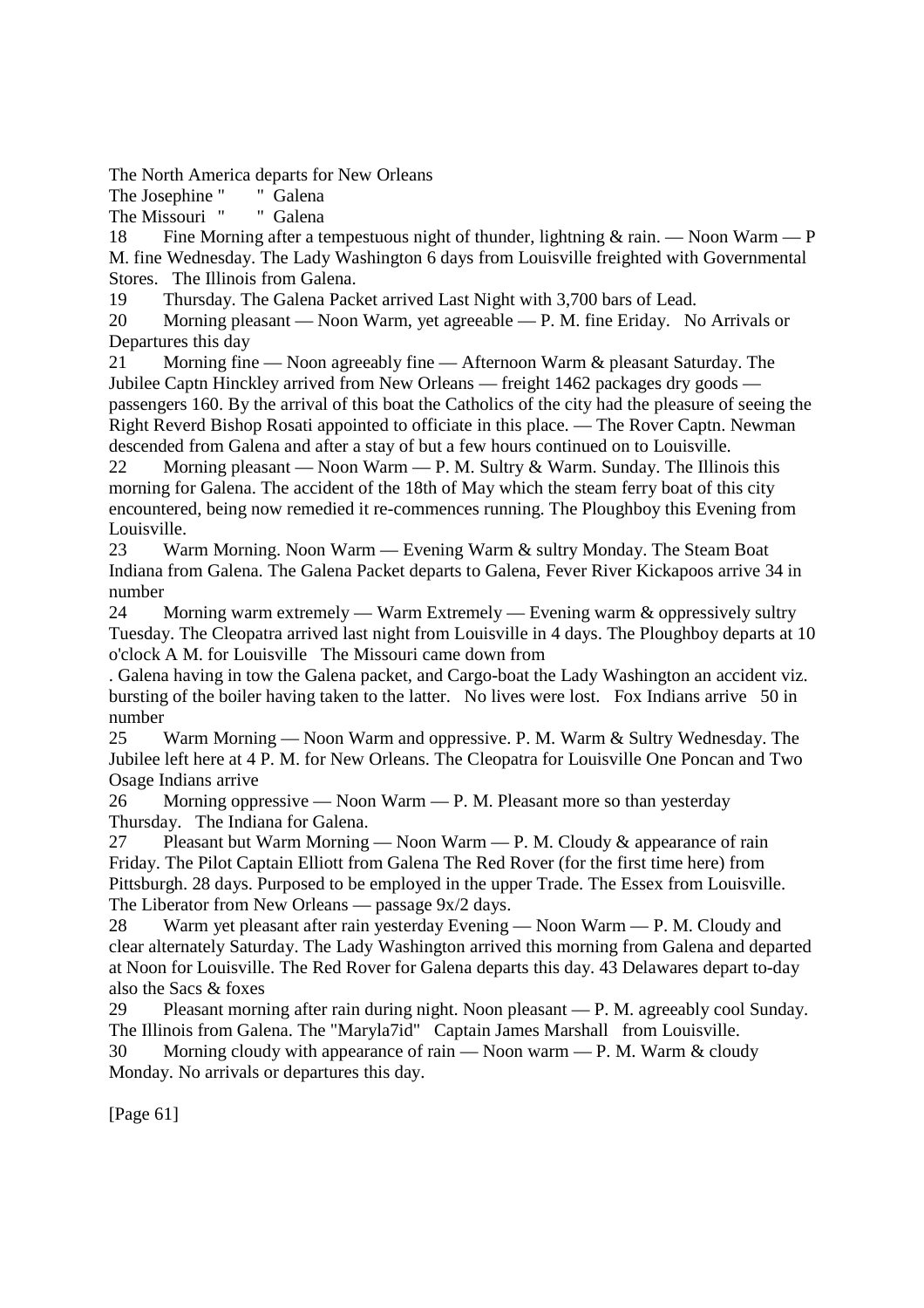| July, 1828       |                |                |                          |                    |                             |                |                                                                      |
|------------------|----------------|----------------|--------------------------|--------------------|-----------------------------|----------------|----------------------------------------------------------------------|
| Date             | Themat         |                |                          |                    | Them at                     |                |                                                                      |
| July             |                | 8 A.M. Weather |                          | Wind               |                             | 4 P.M. Weather | Wind Stage of Water                                                  |
| $\mathbf{1}$     | 72             | Clear          | W.                       | 80                 | Clear                       | SW             | River falling                                                        |
| $\overline{c}$   | 70             | Ħ              | SW.                      | 76                 | 11                          | SW             | $\pmb{\mathsf{H}}$<br>$\pmb{\mathsf{H}}$<br>11<br>$\pmb{\mathsf{H}}$ |
| 3                | 71             | Ħ              | ${\bf S}$                | 76                 | 11                          | SW             | $\pmb{\mathsf{H}}$<br>$\pmb{\mathsf{H}}$<br>$\pmb{\mathsf{H}}$<br>"  |
| 4                | 72             | Ħ              | ${\bf S}$                | 77                 | Ħ                           | <b>SW</b>      | 11<br>$\pmb{\mathsf{H}}$<br>$^{\prime}$<br>"                         |
| 5                | 72             | Clear          | S.                       | 89                 | Clear                       | ${\bf S}$      | River falling not much                                               |
| 6                | 80             | H              | S.                       | 88                 | $\pmb{\mathsf{H}}$          | S.             | Ħ<br>$\pmb{\mathsf{H}}$<br>Ħ<br>11                                   |
| $\boldsymbol{7}$ | 78             | $\mathbf{u}$   | sw.                      | 83                 | 11                          | SW.            | Ħ<br>11<br>$^{\dagger}$<br>11                                        |
| 8                | 73             | Clear          | <b>SE</b>                | . 81               | "                           | <b>SE</b>      | 11<br>11<br>11<br>11                                                 |
| 9                | 74             | 11             | ${\bf S}$                | 79                 | 11                          | S.             | "<br>11<br>11<br>11                                                  |
| 10               | 74             | Ħ              | SW.                      | 83.                | 11                          | <b>SW</b>      | $\pmb{\mathsf{H}}$<br>$\pmb{\mathsf{H}}$<br>11<br>$\pmb{\mathsf{H}}$ |
| 11               | 75             | 11             | ${\bf S}$                | 82                 | 11                          | ${\bf S}$      | River falling not much                                               |
| 12               | 74             | Ħ              | <b>SE</b>                | 82                 | "                           | <b>SE</b>      | $\pmb{\mathsf{H}}$<br>11<br>Ħ<br>11                                  |
| Date             | at             |                |                          |                    |                             |                |                                                                      |
| July             |                | 8 A.M. Weather |                          | Wind               |                             |                |                                                                      |
| 13               | Ħ              | Clear W        |                          |                    |                             |                |                                                                      |
| 14               | 72             | CloudyNW       |                          |                    |                             |                |                                                                      |
| 15               | Ħ              | Clear W        |                          |                    |                             |                |                                                                      |
| 16               | 72             | Clear          | $\mathbf W$              |                    |                             |                |                                                                      |
| 17               | 73             | Clear          | $\mathbf W$              |                    |                             |                |                                                                      |
| 18               | 75             | Clear          | <b>SW</b>                |                    |                             |                |                                                                      |
| 19               | 80             | Cloudyw        |                          |                    |                             |                |                                                                      |
| 20               | 84             | Clear          | <b>SW</b>                |                    |                             |                |                                                                      |
| 21               | 84             | Clear s        |                          |                    |                             |                |                                                                      |
| 22               | 82             | Cloudyw        |                          |                    |                             |                |                                                                      |
| 23               | 83             | Cloudyw        |                          |                    |                             |                |                                                                      |
| 24               | 79             | Cloudyw        |                          |                    |                             |                |                                                                      |
| 25               | 85             | Cloudysw       |                          |                    |                             |                |                                                                      |
| 26               | 86             | Cloudysw.      |                          |                    |                             |                |                                                                      |
| 27               | 72             | Cloudyw.       |                          |                    |                             |                |                                                                      |
| 28               | 73             |                | Clear w.s.w              |                    |                             |                |                                                                      |
| 29               | 73             | Clear          | $\ensuremath{\text{NW}}$ |                    |                             |                |                                                                      |
| 30               | 76             | Clear          | S.E.                     |                    |                             |                |                                                                      |
| 31               | 75             | Clear          | s.w.                     |                    |                             |                |                                                                      |
|                  |                |                |                          |                    |                             |                |                                                                      |
| Therr.           |                |                | at                       |                    |                             |                |                                                                      |
|                  | 4 P.M. Weather |                | Wind                     |                    | Stage of Water              |                |                                                                      |
| 11               | Clear W        |                | Ħ<br>"                   | 11                 |                             |                |                                                                      |
| 80               | CloudyW        |                | "                        | "                  | "                           |                |                                                                      |
| Ħ                | Clear          | W              | "<br>11                  | 11                 | 11                          |                |                                                                      |
| 79               | Clear          | W              | 11<br>11                 | 11<br>11           |                             |                |                                                                      |
| 81               | Clear          | W              |                          |                    | River falling not very much |                |                                                                      |
| 82               | Clear          | SW.            | Ħ                        | $\pmb{\mathsf{H}}$ | $^{\dagger}$                |                |                                                                      |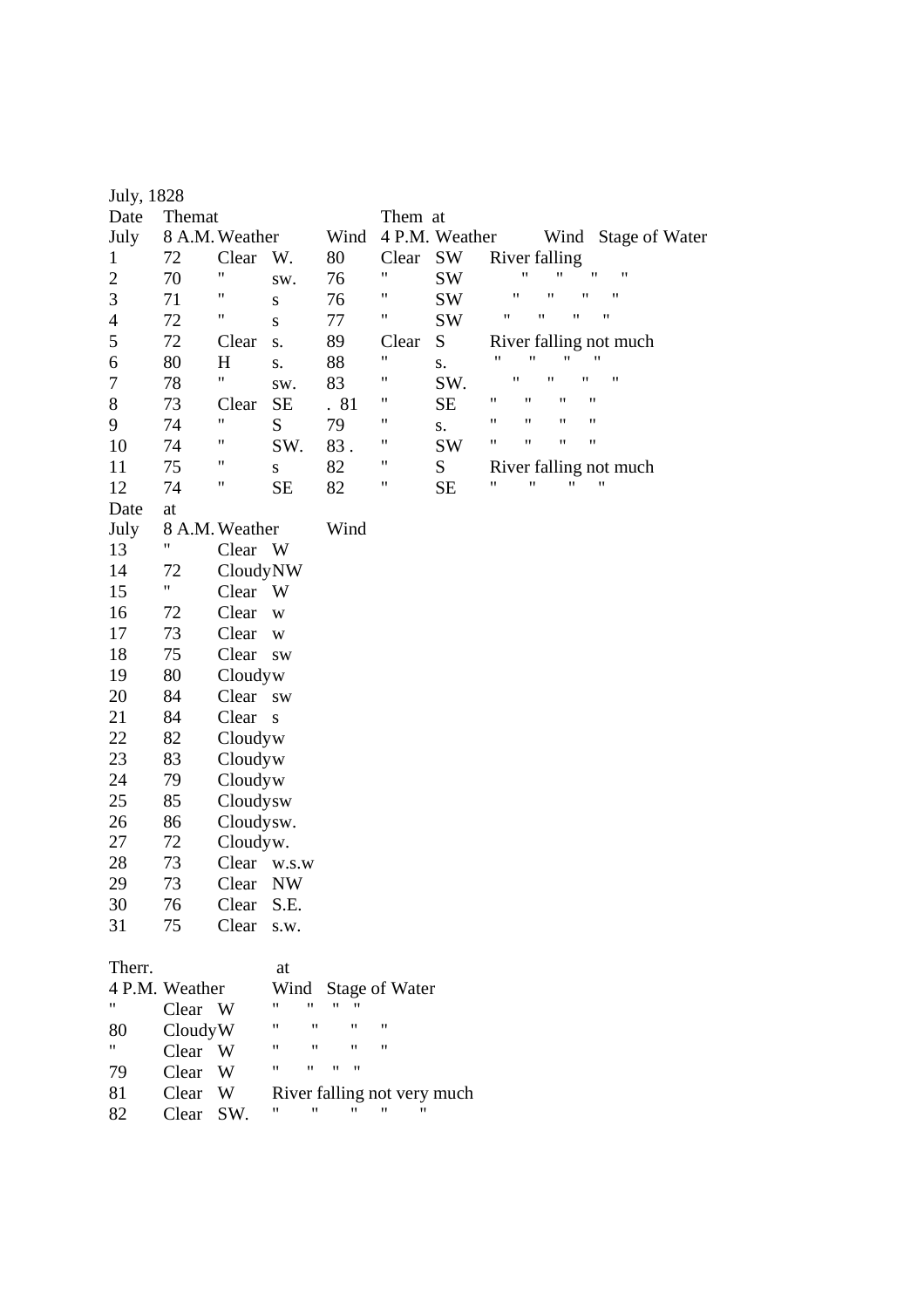| 87 | Clear SE      | River falling not very much                       |  |
|----|---------------|---------------------------------------------------|--|
| 88 | Clear SW      | River upon a Stand                                |  |
| 87 | CloudySW      | "<br>11<br>"<br>"                                 |  |
| 89 | Clear W.      | $^{\prime\prime}$<br>11<br>11<br>11               |  |
| 90 | Clear w       | $^{\prime\prime}$<br>11<br>11<br>11               |  |
| 85 | Cloudys.w.    |                                                   |  |
| 89 | Cloudysw      | River falling a little                            |  |
| 90 | Clear sw      | $^{\prime\prime}$<br>11<br>"<br>"                 |  |
| 86 | Cloudyw.      | $^{\prime\prime}$<br>11<br>"<br>"                 |  |
| 84 | Clear<br>S.W. | $^{\prime\prime}$<br>11<br>11<br>"                |  |
| 80 | Clear NWN     | 11<br>"<br>11<br>"                                |  |
| 84 | Clear S.E.    | $^{\prime\prime}$<br>$^{\prime\prime}$<br>"<br>11 |  |
| 83 | Cloudysw      | 11<br>11<br>"<br>"                                |  |

[Page 62]

1 Fine morning — Noon pleasant — Afternoon warm Tuesday. The Oregon 9 days from New Orleans met the Jubilee 30 miles below Memphis all well. 2 Morning fine — noon pleasant — P. M. fine Wednesday. The Illinois departs for Louisville<br>The Josephine " Galena The Josephine " The Liberator " " New Orleans. 3 Morning fine — noon Fine — P. M. pleasant Thursday. No arrivals or Departures this day 4 Morning fine — Noon Warm yet fine — P. M. Warm Friday. S. B. Rover from Louisville. 5 Morning Clear and pleasant. — Evening quite warm Saturday Red Rover from Galena 6 Morning fine — Noon Warm — P. M. Warm yet pleasant Sunday S. B. Plough-boy from Louisville late this Evening 7 Warm Morning. — Noon Warm — P. M Warm and oppressive Monday S. Boat Rover for Galena Fever River. Col Menard [from] Green Bay Galena Packet for Galena Fever River S. Boat Indiana from Galena Fever River S. Boat Columbus arrived at half past 10 from Louisville and Will as is thought descend to the Mouth of Ohio for a load of Timber — Her 1st. Appearance Here. Large Boat. '8 Pleasant Morning — Noon Pleasant — P. M. fine & pleasant Tuesday Plough boy for Louisville Red Rover for Galena in which went D.D. McNair as an Express from the Department to Genl. Street to advise and Warn the tresspassers on Indian lands to Cease ere force be resorted to. 9 Fine Morning — Noon warm — P. M. fine and agreeable Wednesday No Arrivals or Departures 10 Morning pleasant — Noon Warm — P. M. fine and Warm Thursday The S. Boat Cleopatra from Louisville The S. Boat Missouri from Galena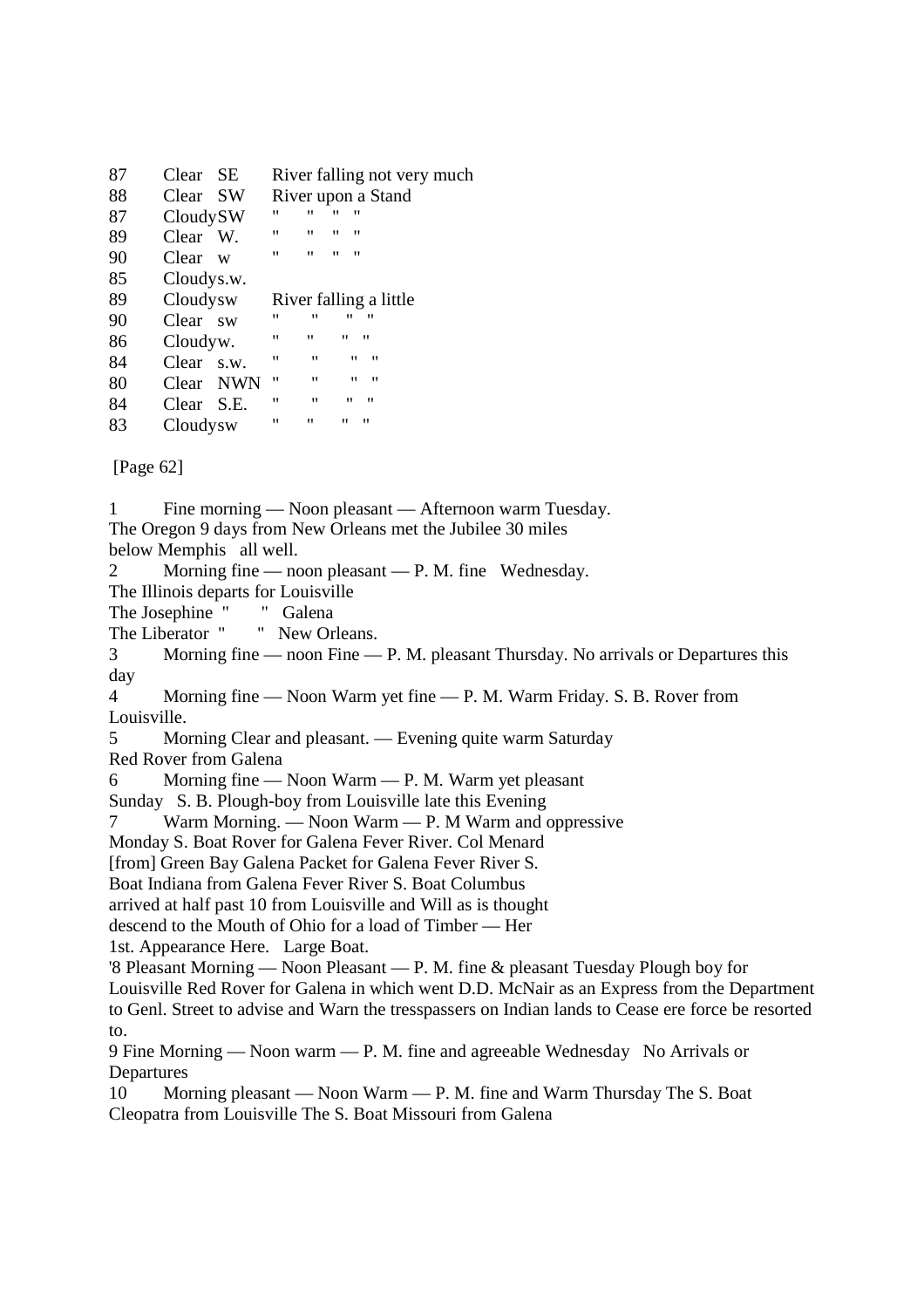11 Morning fine — Pleasant Noon — P. M Fine Friday The Columbus departs to the mouth of Ohio for Planks The Essex from Louisville The Lady Washington from Louisville

12 Morning Clear & pleasant. — Noon Warm — P. M Warm & Sultry Saturday The Cleopatra for Louisville The Essex for Louisville

13 Fine Morning — Noon Pleasant — Afternoon fine yet warm Sunday No arrivals or Departures

14 Cool Morning — Noon Agreeable — P. M. fine and pleasant Sunday [Monday] S Boat "Tecumseh" from Louisville Lady Washington for Camp Millar

15 Pleasant Morning — Noon Pleasant — P. M. fine and agreeable

16 Morning fine — Noon Fine — Afternoon Pleasant Wednesday S Boat L. Washington for Louisville S. Boat Illinois from Louisville Fine S. Boat, "Columbus," from the Mouth towed up the North America above St Genevieve. S. Boat Red Rover from Galena

17 Morning Cool Weather Clear & dry — Noon fine — Afternoon warm. Thursday S. Boat North America from New Orleans — took on board as passing Natchez and brought up to here Mr. Caldwell's Company of Theatricals The S Boat Rover from Galena

18 Morning warm and rain wanted — Noon Warm — Afternoon fine and warm. Friday The Illinois for Louisville. 17 Piank-ashaw arrived — 3 others arrive making 20

19 Morning Sultry appearance of rain — Noon Warm — Afternoon Warmth Oppressive Saturday No arrivals or Departures this day.

20 Morning Sultry and Very Warm — Noon Warm — P. M. Oppressively Warm Sunday The S Boat Jubilee from New Orleans 75 Sauks arrived to-day

21 Morning Warm Very — Noon Cloudy — P. M. Showery light rain. Monday The Galena Packet for Galena 27 Kickapoo arrive this day

22 A comparitively cool Morning after a happy rain last evening

— P. M. Warm very Tuesday The Illinois for Franklin 2

Poncans Indians depart — also Shawonee 5 in number

23 Warm Morning — Noon Warm very — P. M Very Warm oppressive Wednesday The North America for New Orleans The Missouri from Galena

24 Rain a heavy shower with thunder & lightning — Noon Cloudy

— Afternoon Cloudy appearance of rain Thursday The

Essex 4 days from Louisville

25 Warm Morning — Noon Warm Cloudy — P. M. Warm ex

tremely so Friday

Steam Boat Essex for Louisville

" Missouri " Fever River"<br>" Bed Boyer from Galana

Red Rover from Galena

26 Sultry Morning appearance of rain — Noon Warm —P. M Warmth oppressive Saturday No arrivals or Departures The Kickapoo depart 25 in number The Sauk depart 82 in number

27 Fine Morning Rain —Noon Cloudy pleasant-—Afternoon Pleasant cloudy No arrivals or Departures The Fox Indians arrive 23 in number.

28 Fine & comparitively cool morning —- Noon pleasant — After-

 noon warm yet pleasant The Republican from Louisville The Piankashaws depart. The Delaware depart (3 in number)

29 Fine cool morning — Noon Warm'—P. M. pleasant though warm The Republican departs at Noon for Louisville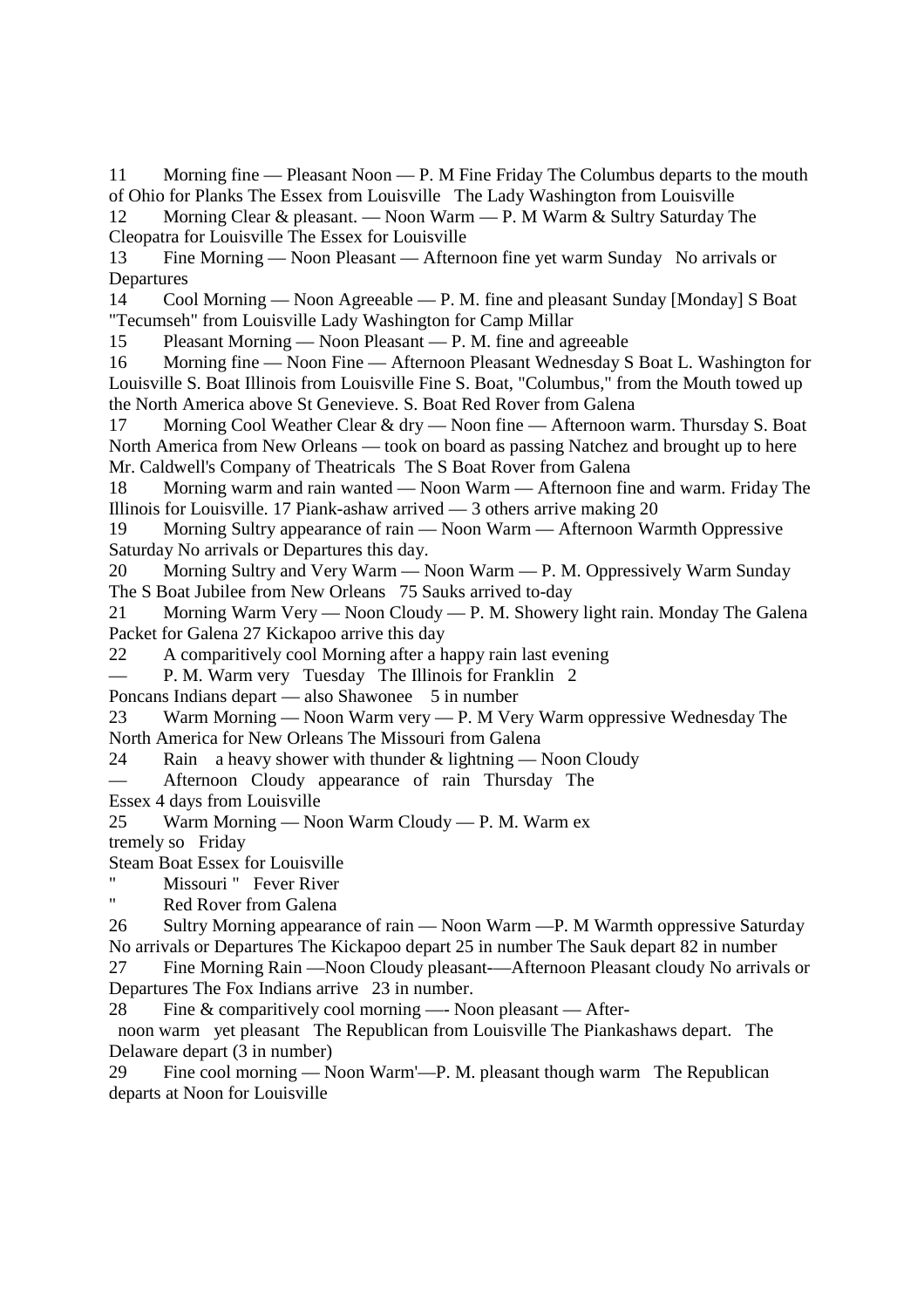30 Morning warm yet not disagreeable — Noon pleasant — Afternoon pleasant The Illinois Came down last night from Franklin The Galena Packet from Galena — Cargo 2,500 pigs of Lead. The La Grange from Louisville 31 Morning pleasant — Noon warm — P. M. pleasant The Rover Came down from [sic!] this morning from Prairie du Chien — 4600 pigs of Lead from Galena

[Page 63]

| <b>August, 1828</b> |         |                  |                            |                        |
|---------------------|---------|------------------|----------------------------|------------------------|
| DateAugust          |         | Thermomat8 A. M. |                            | StateofWeather         |
| $\mathbf{1}$        | 81      | Clear            |                            |                        |
| $\overline{c}$      | 82      | Clear            |                            |                        |
| 3                   |         | Cloudy           |                            |                        |
| $\overline{4}$      | 74      | Clear            |                            |                        |
| 5                   | 73      | Clear            |                            |                        |
| 6                   | 75      | Clear            |                            |                        |
| 7                   | 80      | Clear            |                            |                        |
| 8                   | 79      | Clear            |                            |                        |
| 9                   | 82      | Clear            |                            |                        |
| 10                  | 74      | Clear            |                            |                        |
| 11                  | 72      | Cloudy           |                            |                        |
| 12                  | 72      | Cloudy           |                            |                        |
| 13                  | 74      | Cloudy           |                            |                        |
| 14                  | 74      | Cloudy           |                            |                        |
| 15                  | 73      | Clear            |                            |                        |
| 16                  | 75      | Clear            |                            |                        |
| 17                  | 78      | Cloudy           |                            |                        |
| 18                  | 73      | Clear            |                            |                        |
| 19                  | 74      | Clear            |                            |                        |
| 20                  | 73      | Cloudy           |                            |                        |
| 21                  | 78      | Cloudy           |                            |                        |
| 22                  | 79      | Clear            |                            |                        |
| 23                  | 82      | Clear            |                            |                        |
| 24                  | 82      | Clear            |                            |                        |
| 25                  | 83      | Cloudy           |                            |                        |
| 20                  | 84      | Clear            |                            |                        |
| 27                  | 83      | Clear            |                            |                        |
| 28                  | 80      | Ħ                |                            |                        |
| 29                  | 84      |                  |                            |                        |
| 30                  | 82      | Ħ                |                            |                        |
| 31                  | 82      | Cloudy           |                            |                        |
| Points              | Thermom | <b>State</b>     | Point                      |                        |
| of                  | at      | of<br>of         |                            |                        |
| Wind                |         | 4 P. M Weather   | Wind                       | <b>Stage of Water</b>  |
| S                   | 86      | Clear<br>S.      |                            | River falling a little |
| S                   | 87      | CloudyS          | i.<br>$\sim$ $\sim$ $\sim$ | ii<br>n                |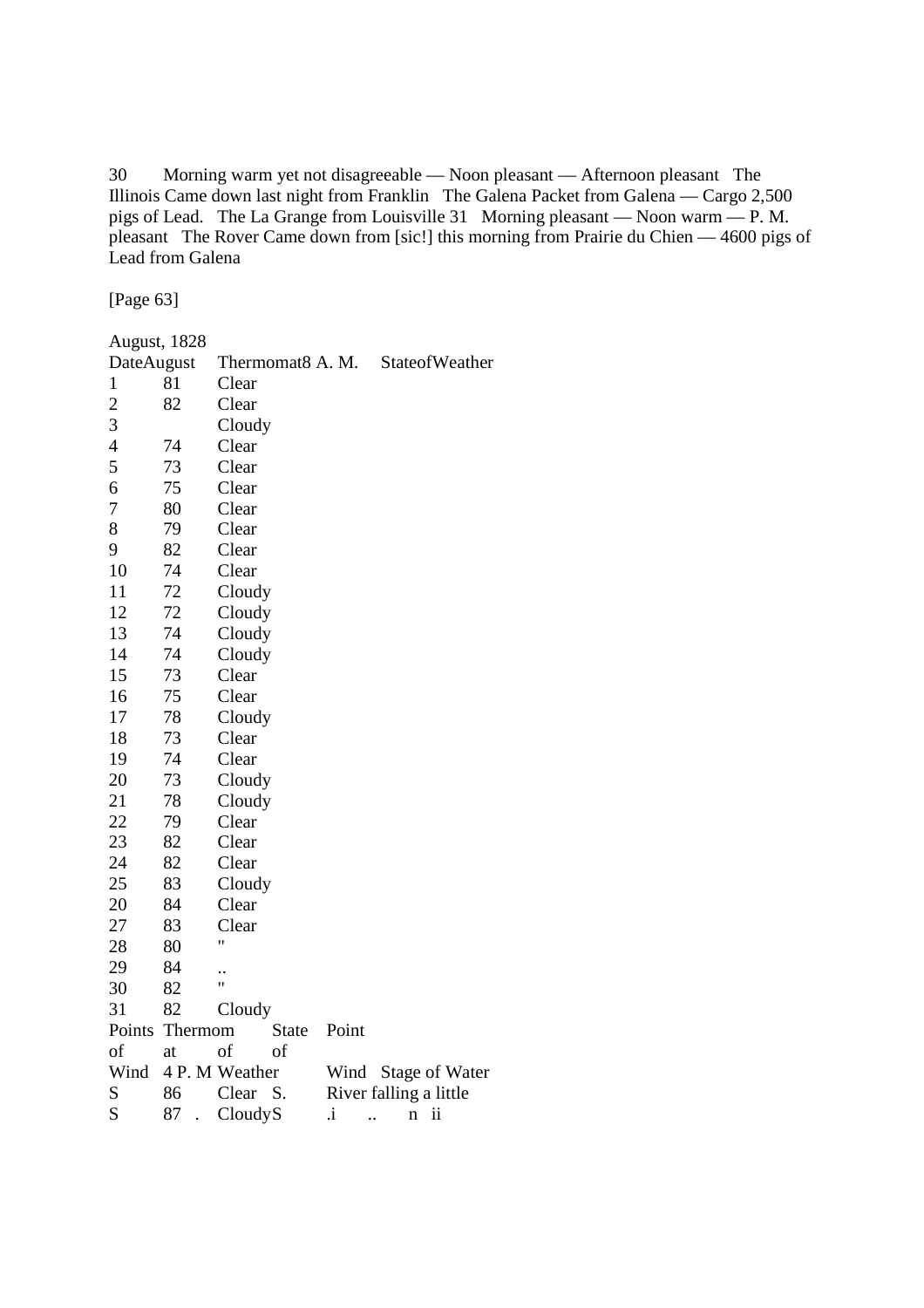| <b>NW</b>                     |                | CloudyN.W. |             | I                               | П                    | Н            | $_{\rm II}$ |             |
|-------------------------------|----------------|------------|-------------|---------------------------------|----------------------|--------------|-------------|-------------|
| <b>SW</b>                     | 84             | Clear      | $\mathbf S$ | 11                              | Ħ                    | Ħ            |             |             |
| <b>SE</b>                     | 84             | Clear      | <b>SE</b>   | 11                              | 11                   | 11<br>"      |             |             |
| S                             | 83             | Clear      | S.          | П                               | $\rm _{II}$          |              | $\rm _{II}$ |             |
| S                             | 82             | CloudyS    |             | П                               |                      |              |             |             |
| S                             | 83             | Clear      | S           |                                 | River falling        |              |             |             |
| S                             | 87             | Clear      | S           | Ħ                               | 11                   | $^{\dagger}$ |             |             |
| <b>SW</b>                     | 88             | Cloudyw    |             |                                 | River falling        |              | Ħ           |             |
| W                             | 80             | Clear      | W           | 11                              | 11                   | 11           |             |             |
| <b>SW</b>                     | 80             | Clear      | <b>SW</b>   | Ħ                               | Ħ                    | Ħ            |             |             |
| S.                            | 82             | CloudyS.   |             | Ħ                               | Ħ                    | $^{\dagger}$ |             |             |
| S.                            | 84             | Clear      | S           | П                               |                      | $\mathbf{I}$ |             |             |
| SE                            | 81             | Clear      | <b>SE</b>   |                                 | River falling fast   |              |             |             |
| S                             | SO.            | Clear      | S           | $\mathbf H$                     |                      | $\mathbf H$  |             | $\rm{II}$   |
| <b>SW</b>                     | 82             | Clear      | <b>SW</b>   | П                               |                      | 1.           |             | $\rm II$    |
| S.E.                          | 79             | Clear      | <b>SE</b>   | П                               |                      | П            |             | $\rm II$    |
| S.S.E                         | 76             | CloudyS.   |             | Ħ                               |                      | 11           |             | 11          |
| Е.                            | 82             | Clear      | S.E.        | $\mathop{\mathrm{II}}\nolimits$ |                      | $\mathbf H$  |             | $_{\rm II}$ |
| SW.                           | 83             | Clear      | s.w.        |                                 | River rises a little |              |             |             |
| S<br>$\overline{\phantom{a}}$ | 86             | Clear      | S           | i.                              | П                    |              |             |             |
| S                             | 86             | Clear      | S           |                                 | $H_{\rm}$            |              |             |             |
| <b>SE</b>                     |                | Clear      | <b>SE</b>   |                                 |                      | H            |             |             |
| . S                           | 87             | Clear      | S           | $H_{\rm}$                       | $\mathbf n$          | $H_{\rm}$    |             |             |
| S                             | S <sub>6</sub> | Clear      | S           | П                               | П                    | П            |             |             |
| S.E.                          | 88             | Ħ          | S           | Ħ                               | Ħ                    | Ħ            |             |             |
| S.                            | 88             | 11         | S           | n                               | $\rm II$             | $\rm II$     |             |             |
| S.                            | 88             | Ħ          | Calm        | $\mathbf{I}$                    | ii                   | $\rm II$     |             |             |
| S                             |                | Ħ          |             | i.                              | П                    | П            |             |             |
| S                             | 84             | Clear      | S.          |                                 | River falls a little |              |             |             |

[Page 64]

1 Warm morning — Noon Warm — P. M. Pleasant yet warm The Criterion from Louisville The La Grange for Louisville The Foxes 13 in number with Morgan the Chief depart from the Department this day

2 Warm morning — Noon Sultry — P. M Rain and much wished for Missouri from Galena

3 Pleasant morning showery after rain all night — Noon Cloudy — P. M. fine and pleasant no departures — No arrivals

4 morning agreeably cool. — Noon Warm — P. M warm The Oregon arrived last night from New Orleans — report that the Liberator took freight for the mouth of Cumberland which Causes its delay. The Oregon left New Orleans on the 24th of July. The Returns of the General Election Ticket gives 34 Administration — 25 Jackson — Derbigny Governor & White, Gurley and Overton for Congress &c.

5 Morning agreeably pleasant — Noon Warm — P. M Warm. Tuesday The Steam Boat Liberator from New Orleans via Smithland.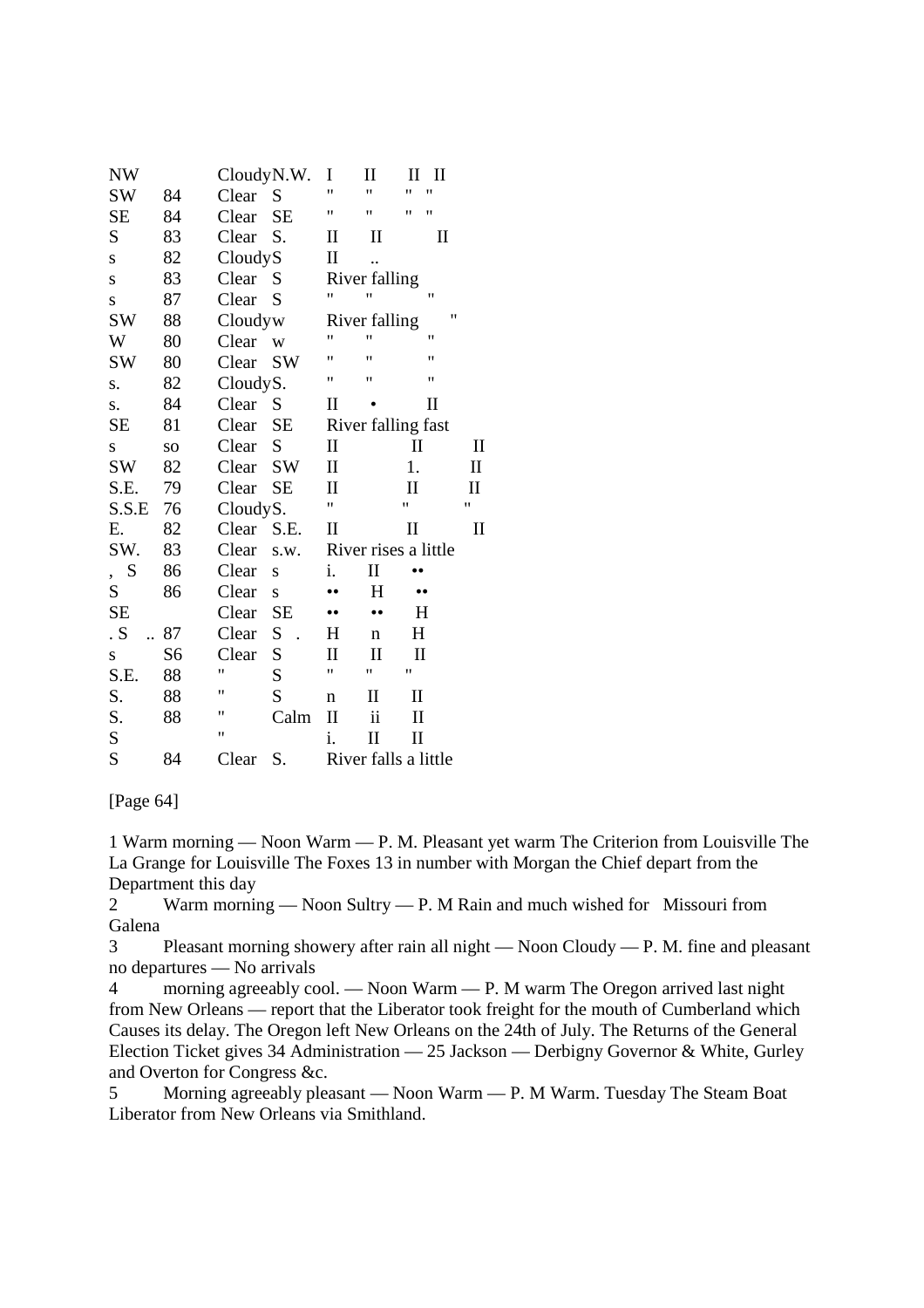6 Morning warm yet pleasant — Noon warm — P. M. Warm Wednesday The Essex Steam Boat from Louisville The Oregon ditto ditto from New Orleans (a mistake) "Dont take them" [ ?] N. B Ten Fox depart this morning Fourteen Dela-wares arrive this Evening

7 Morning Warm & Sultry — Noon cloudy — P. M rainy and pleasant Thursday no arrivals or departures These above Fourteen Delawares depart this Evening

8 Morning pleasant — Noon warm — P. M. warm yet not unpleasant

9 Warm morning — Noon warm — P. M warm and Sultry

10 Warm morning — Noon sultry appearance of rain — P. M fine rain this evening Sunday The Criterion from Louisville The Missouri for Galena The Oregon for New Orleans

11 Cool morning after the rain of last evening — Noon warm — P. M. warm very Monday no arrivals or departures

12 Cloudy morning with appearance of rain — Noon warm — P. M. warm & pleasant Tuesday The Galena packet from Galena Mr Blake's party of Creeks arrive.

13 A severe storm from S. W. accompanied with hail — Noon pleasant — P. M agreeably pleasant Wednesday no arrivals or departures

14 Rainy morning & comparitively cool — Noon warm — P. M warm yet pleasant Thursday Steam Boat SI Frisbee from Louisville 1st Time with which come an addition to Mr. Caldwells' Company of Comedians viz Mr Kinney & Lady

15 Morning pleasant — Noon agreeable — Afternoon fine yet a little warm Friday no arrivals or departures

16 Pleasant morning & cloudless. — Noon agreeably cool — Afternoon fine Saturday Saml Frisbee Steam Boat departs to Louisville

17 Warm Morning yet pleasant — Noon warm — P. M. pleasant Sunday S. Boat Republican from Louisville 1st Time.

18 Pleasant & cool morning. — Noon pleasant — P. M. agreeably cool Monday The Criterion for New Orleans The Frisbee for Louisville The Galena Packet yesterday for Fever River A [Pawnee] Loup with wife and 2 Children arrive.

19 Morning fine and pleasant. — Noon showery — P. M light rain & pleasant Tuesday The Republican last night for Fever River The Missouri arrived at Noon from Fever River

20 rain last [night] which continues severely this morning from the East—Noon warm — P. M. warm Wednesday No arrivals or departures

21 Dark morning appearance of rain - A. M rain - P. M Clear & warm Thursday Note. Mr. Blake arrives at St. Louis with a party of Creek Indians on the 11th August & sets out back for the Chickasaw nation with a letter from Capt. G. H. Kennerly to Chickasaw Chief on the evening of the 18th, August. On the evening the 19th the Revnd. Mr. McCoy leaves with the Party on their exploring expedition.

22 Warm morning — Noon Warm — P. M. Warm & sultry Friday The JV. America 15 days from New Orleans

23 Warm morning — Noon warm P. M very warm

24 Warm yet pleasant morning — Noon pleasant — P. M. warm & Sultry

25 Warm & cloudy morning with appearanace of rain — Noon warm — P. M warm

26 Warm & clear morning — Noon Warm — P. M warm & Sultry-Tuesday The Essex came up last night from Louisville The Jubilee departs for New Orleans Kickapoos (four) arrive this day from Illinois

27 Warm yet pleasant morning — Oppressively warm this evening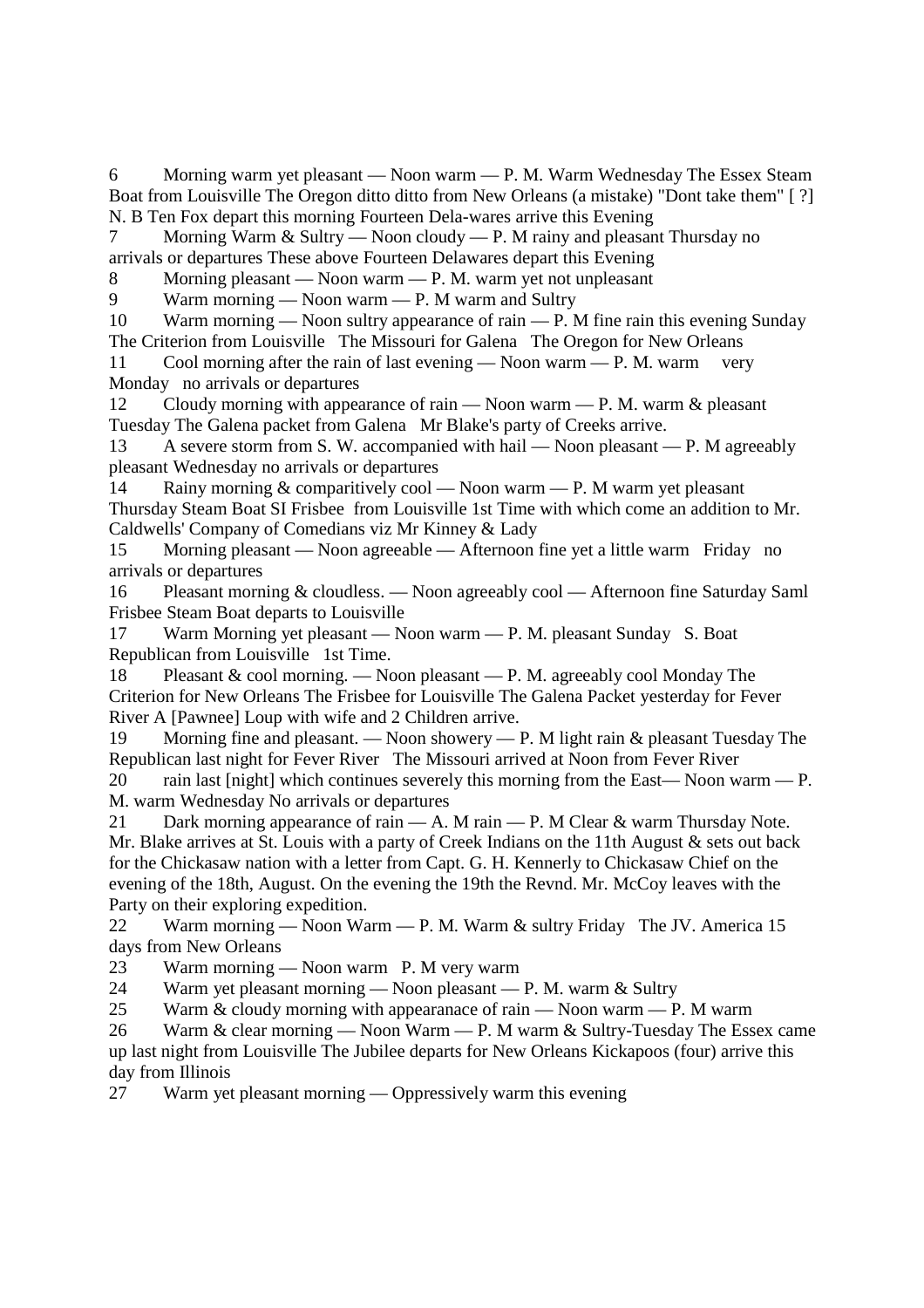28 Warm & dry weather very warm and sultry this evening Shawnees (4) arrive from the Current

29 Weather clear & still very warm. Continues very warm

30 Very warm this morning Rain a few miles W S. B. Attak-apas arrive [d] this day from Orleans. Majr. R. Graham & W. Radford arrives in the Essex from Kty. on the night of the 26th Inst. S. B. Missouri Sinks on the evening of the 29th 90 miles above St. Louis in 12 feet Water. Little Turky & his party set out for Illinois

31 like for rain.

[Page 65]

September, 1828

Date Temper at 8 oClock Weather Wind Temper at 4 oClock Weather Wind Rise of the river

|                | 88 | Clear S. |                         | 84 | CloudyW |           |                   | River falls a little |
|----------------|----|----------|-------------------------|----|---------|-----------|-------------------|----------------------|
| $\overline{2}$ | 72 | Cloudyw  |                         | 62 | "       | W         |                   | River still falling  |
| 3              | 62 | Clear    | W                       | 68 | Clear   | W         | "                 | $^{\prime\prime}$    |
| $\overline{4}$ | 62 | 11       | S                       | 68 | "       |           | $^{\prime\prime}$ | $^{\prime\prime}$    |
| 5              | 60 | 11       | S                       | 71 | "       | S         | $^{\prime\prime}$ | $^{\prime\prime}$    |
| 6              | 72 | Clear    | $\overline{\mathbf{s}}$ | 72 | Clear   | S         |                   | The River falling    |
|                | 70 | Cloudy   | $\mathbf{s}$            | 70 | Rain    | S         | "                 | 11                   |
| 8              | 62 | Clear    | NE                      | 64 | Clear   | NE        |                   | River falling        |
| 9              | 64 | "        | <b>NE</b>               | 68 | "       | <b>NE</b> | 11                | $^{\prime\prime}$    |
| 10             | 62 | Foggy NE |                         | 66 | Clear   | <b>NE</b> | "                 | "                    |
|                | 62 | Clear    | S                       | 64 | Clear   | S         | "                 | $\zeta$ $\zeta$      |

[Page 66]

1 Clear & very warm. Wind from the West & cool & plesant

2 Cloudy & pleasantly cool this morning. Cold evening 8 Dela-wares arrive from White River 4 Shawanees leave for the Current 9 Kickapoos arrive from Prophets Village

Clear cool morning, this evening clear  $&$  warmer A Delaware man  $&$  woman from Ohio leave for Kanzas River (Step Son of Sham :

4 Clear cool & pleasant morning, tolerably warm evening S. B. Gallena packett for fever River

5 Some frost this morning. Warm evening Kickapoo Prophet with 25 of his party arrive on the 5th Septr.

6 Clear & rather warm morning, much warmer than for 2 or 3 Evenings

7 Cloudy & much like rain. Rain & cool this evening S. Boats Illinois & Frisby from Louisville

8 Clear & cold morning. Still cool but pleasant evening. S. B. Josephene arrives from fever River

9 Clear with some frost. Clear and Cool

10 Fog this morning. Evening Clear and cool. S. B. Republican leaves for Louisville Troops of the 5th Rgt. leave for the Lakes.

11 Clear and fine morning. Evening pleasant [Prophet and party] leave on the 11th.

12 Clear & warm morning. Evening warm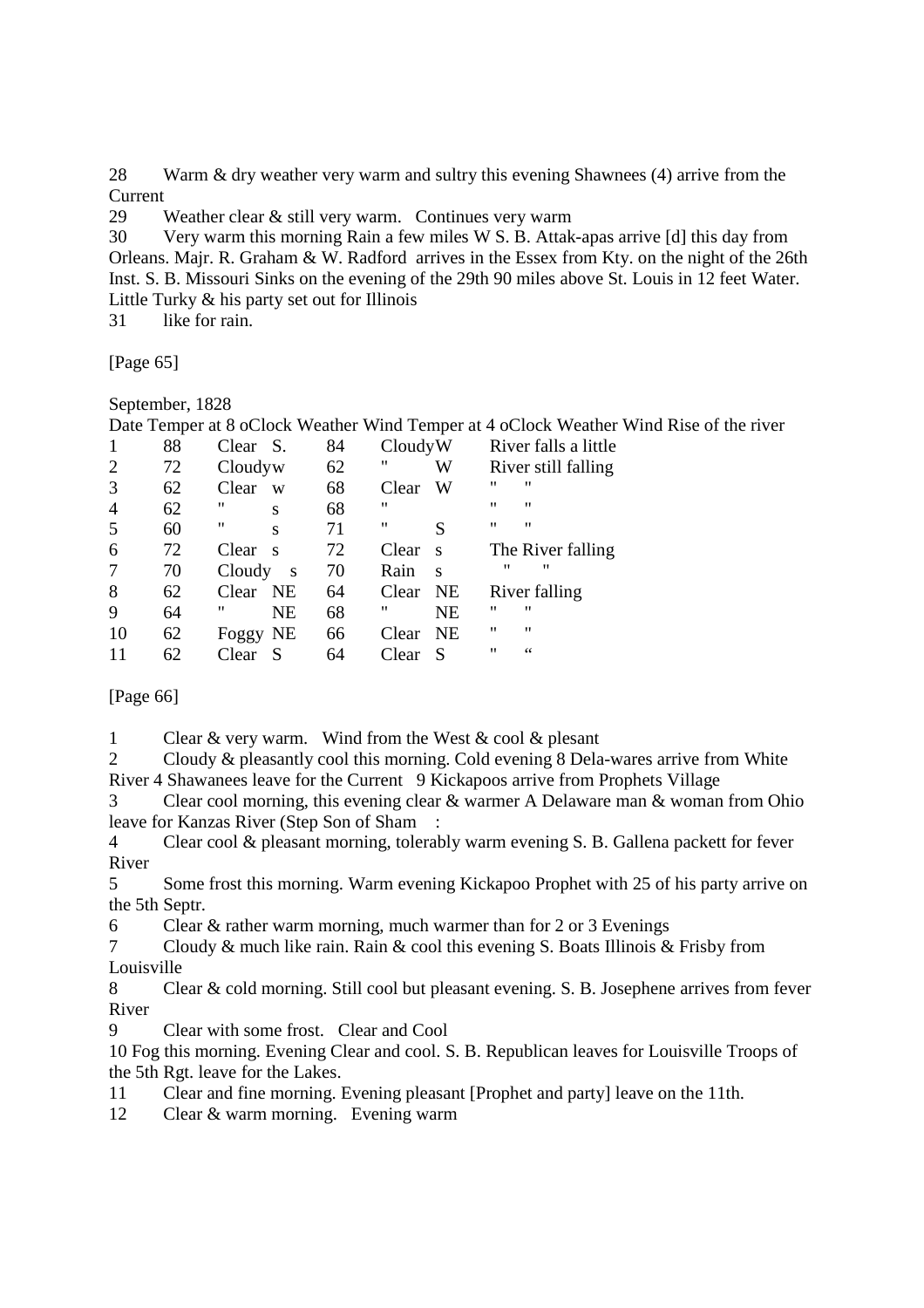13 Clear, some rain at 11 OClock. Evening Cloudy

14 Cloudy morning & appearance of rain this morning. Rain

15 Foggy morning This evening warm and cloudy threatening Rain.

16 Rain this morning This evening warm & sultry. This Evening S. Boat Fecility arrives from Louisville 1st Time on board of which Majr. L Talliaferro & Lady arrives from Bedford Spring Pennsylvania. By this Boat we are informed that the S. Boat Essex had sunk in the Ohio River on her trip to this place; owing to a hell stone[t] in her bottom.

17 Clear fine morning This evening, pleasant &c. S. B. Gallena Packett arrives this morning Departed Steam B. Facility, for Louisville.

18 Clear fine morning & weather. Evening warm & pleasant Arrived S. B. Oregon from N. Orleans. 11 days. Arr. S. B. Lady Washington from Galena.

19 Fine morning somewhat cloudy. Fine pleasant Evening.

20 Cool morning cloudy, hard & stormy wind from South.

21 Stormy Winds from the South. Violent Rain this Evening S. B. Lady Washington leaves for Gallena with Mjr. L. Taliaferro & Lady on board. S. B. Illinois leaves this day for Orleans burg[?]

22 Hard wind from the South from 6 OClock last Evng to 5 this morning Gloomy Evening Departed S B. Maryland For N. Orleans. 2 Rifles sent to Winnebagoes. 1 Do. given to Ottawa Chief. 1 Shot gun to Mjr. Campbell 1 Rifle given to Shanes step son. 2 Rifles given at shop to Shawanees with two left in place. 2 Rifles given to Weas. 3 Rifles given to Mesco[?] out of Box by Capt G. H. Kennedy

23 Clear morning. Fair pleasant Evening Arrived S. B. Isabella from Orleans. 1st Time here. S. B. Criterion from Orleans.

24 25 26

27

28

29

30

Pleasant morning. Fair pleasant Eve. Beautiful morng Fine Clear Evening

Fine fair morning. Fine & pleasant evening. Arrived S. B. Josephine from Fever River. G. R. Clark leaves to day for Augtor [Augusta] Ky Last night & this morning cold a little Cloudy—pleast This morning clear and fine. Fine Evening S. B. Jubilee arrive [s] from Orleans with Mr. Blake on board. Intreptr for Creeks S. B. Rover from Louisville. This morning pleast Pleast Evening Departed S. B. Isabella for Orleans. Capt D. M. Greene Cloudy & gloomy morning, the evening Cloudy No arrivals or departures—

[Page 67]

## October, 1828

|   | 64 | Clear    |    | 64    |           |                         |   | Clear N. River at a stand |
|---|----|----------|----|-------|-----------|-------------------------|---|---------------------------|
| 2 | 62 | Foggy    |    | 63    | Clear S   |                         | " | ,,,                       |
| 3 | 62 | Clear    |    | 68    | Clear S.  |                         | " | ,,                        |
|   | 62 | Clear    |    | 68    | ,,        |                         | " | $\mathbf{H}$              |
| 5 | 60 | Clear S. | 68 |       |           | Clear s.w River falling |   |                           |
| 6 | 50 | Cloudys. | 72 | Clear | <b>SW</b> | "<br>$^{\prime\prime}$  |   |                           |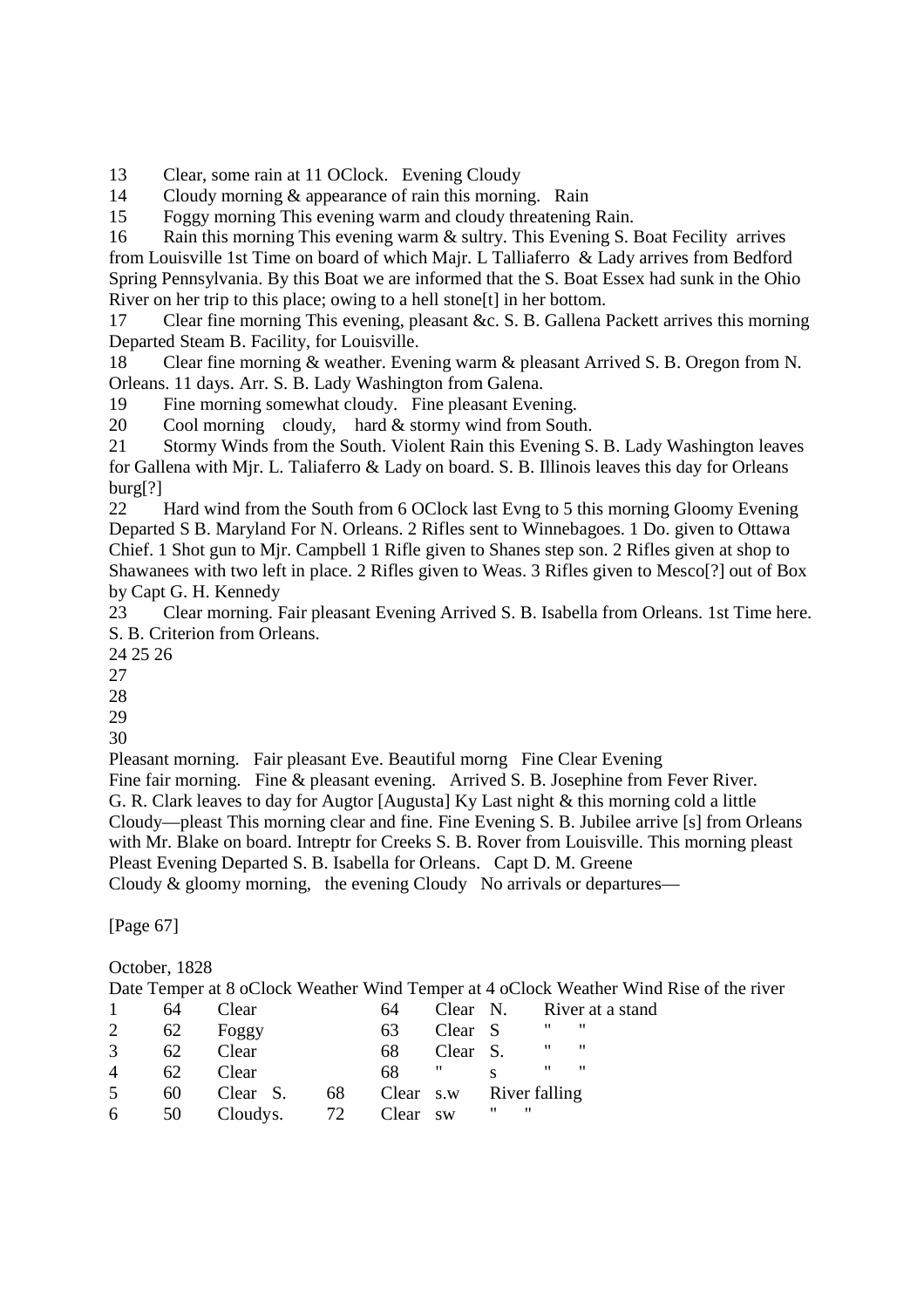| t<br>7 | 62 | Clear    | S           | 78 | Clear              | 11                 | 11<br>"                 |                  |
|--------|----|----------|-------------|----|--------------------|--------------------|-------------------------|------------------|
| 8      | 70 | Clear    | S           | 84 | Clear              | S                  | River falling           |                  |
| 9      | 74 | Clear    | S           | 82 | 11                 | S                  | "                       | Ħ                |
| 10     | 84 | Clear    | S           | 84 | $\pmb{\mathsf{H}}$ |                    | 11<br>"                 |                  |
| 11     | 78 | Clear    | S           | 84 | Hazy               | S.                 | 11<br>$^{\dagger}$      |                  |
| 12     | 60 | Ind. Sum |             | S. | 88                 | Clear              | S.                      | 11<br>11         |
| 13     | 74 | Smoky s  |             | 65 | Smoky w            |                    | 11<br>11                |                  |
| 14     | 65 | Smoky wm |             | 54 | 11                 | N.                 | 11<br>11                |                  |
| 15     | 74 | Cloudys  |             | 54 | Cold               | S.                 | 11<br>$^{\prime\prime}$ |                  |
| 16     | 42 | Clear N  |             | 58 | Cool               | N                  | <b>River Rising</b>     |                  |
| 17     | 44 | Clear    | S.          | 82 | Clear              |                    |                         |                  |
| 18     | 58 | Smoky S. |             | 66 | Smoky              |                    |                         | River at a stand |
| 19     | 68 | Ħ        | S           | 62 | 11                 | N                  | $^{\prime\prime}$<br>11 |                  |
| 20     | 50 | Cool     | N           | 66 | Smoky"             |                    | "<br>11                 |                  |
| 21     | 58 | 11       | $\mathbf N$ | 68 | 11                 | S                  | River falling           |                  |
| 22     | 56 | pleast.  |             | 72 | Cloudy"            |                    | 11<br>$^{\dagger}$      |                  |
| 23     | 62 | CloudyS  |             | 72 | Clear              |                    | River falling           |                  |
| 24     | 68 | Ħ        |             |    | 67                 | Cloudy"            |                         | "<br>11          |
| 25     | 70 | CloudyN  |             | 68 | Clear              | $\pmb{\mathsf{H}}$ | 11<br>$^{\dagger}$      |                  |
| 26     | 68 | Rain     | S.          | 68 | Rain               | Ħ                  | "                       | 11               |
| 27     | 60 | Clear    | S.          | 70 | Clear              | W                  | "                       | 11               |
| 28     | 68 | Clear    | N           | 70 | Fair               |                    |                         | 11<br>11         |
| 29     | 68 | Ħ        | E           | 70 | CloudyE            |                    | River falling           |                  |
| 30     | 62 | Cloudy   |             |    | 72                 | Clear              | S                       | 11<br>11         |
| 31     | 64 | Clear E  |             | 72 | 11                 | S                  |                         |                  |

[Page 68]

1 Clear & pleasant morning, cool & pleasant evening no arrivals or departures

2 Cool Foggy morning, cool temperate evening Departed S. B. Josephine for Fever River

3 Fine pleasant morning, temperate evening Departed S. B. Rover for Fever River " " N. America For Orleans

4 Fine Cool morning. Clear evening

 5 A calm & pleasant morning. S. W. wind strong this evening S. Boats Jubilee & Criterion depart for Orleans. Arr. S. B. Sam Frisbee fr[om] Trinity.

6 Somewhat cloudy & cool Warm Evening.

7 Pleasant morning.

8 beautiful morning, warm evening & Clear. Tecumseh & Maryland depart for Orleans Steamer Columbus Fineb[oa]t departed for Orleans

9 This morning warm. Warm Evening. Races begin Saux from White River with their Chief Shawanaqua

9 & 10 Races commenced, no arrivals or departures

10 Warm morning. Indian Summer commences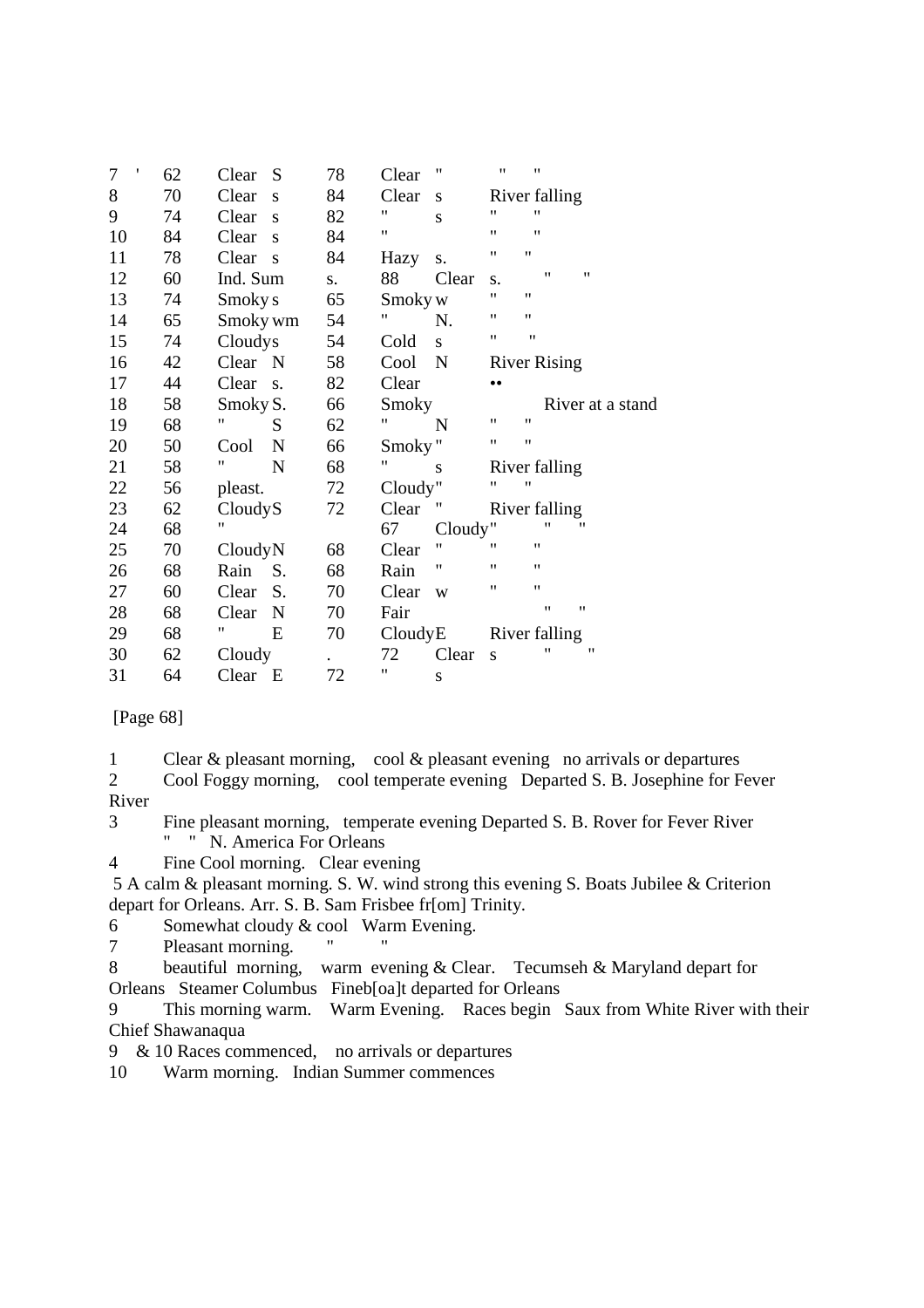11 Pleast " " & smoky weather Arrived S. B. Fairy from Louisville 1st time. Mr G. K. & Mr Metty 1 Rifle & Shot Gun Pottawattamies & Ottaways (5) of the Rev'd Mr McCoys party left yesterday for their homes

12 Smoky & warm, hard wind from the South This1 day The S. B. Crusader Arrived from N. Orleans with the long looked for Choctaws & Chickasaw delegation from Tenn. & Alabama, ex-plorg party. Mr. Dunkin with a party of Chickisaws & Chock-taws arrive to day 13 Hard wind before day light from South fresh breezes from Wd. & hazy

13 & 14 no arrs or deptur. these days

14 Last night & this morning cool. Cool & pleasant.

15 Cloudy morning, this evening Cool & smoky Arr S. B. Gal. Packet from Fever River.

16 Cool Frosty morning. Clear & pleasant Evening. Deptd. S. B. Crusader For N. Orleans with the Theatricals.181

17 Weather still Clear & fine. This Evening warm. Dpt. pt. of Exploring] party S. B. Lagrange from Orleans arrive[s] brings news that the Colrnbs sunk mouth Ohio and lost entirely S. B. C[olumbu]s.

18 This morning very smoky Smoky Evening warm. 2nd pt. Ex [ploring party] depart No Arr — or Deptrs.

19 The weather still warm & smoky. Very smoky evening Columbus Lost at Mouth of Ohio. Arr S. B. S. Frisbee from Trinity. Saved nearly all the furniture & Engine of the Columbus & transferred it to the Tecumseh Deptd S. Boat Galena Packet for Trinity.

20 Cool & smoky weather Warm and smoky Evening

21 Clear & warm morning. A clear & pleasant evening Dept. S. B. Lagrange for N. 0. Mr. Rousseau dep. Dureing the Day light airs and pleasant Dept S. B. Sam Frisbee for Trinity 22 Cloudy morning warm cloudy pleast evening S. B. Illinois arrived from Orleans about

dark

23 Cloudy & Smoky warm morning, warm Evening. 15 Cour-ates [ ?] Tobacco given to

Saux 5 Rifles delivered to Shawonees.

24 Cloudy & warm morning. Cloudy Evening Rain

25 Cloudy warm morning. Evening Cloudy

26 Rainy morning, continues to rain with thunder & lightning at night No Arrivals — 23d 24th & 25th & 26th or Departures

27 Rainy Showery — fair — fine Clear Evening — pleast Deptd. S. Bt Illinois with Yellow boy Ben. fireman for Orleans.

28 Beautiful morning warm Fair pleasant evening

28 - 29 No Arrivals or Departure to Day

29 The weather warm Mr. A. Clark sets own [ ?] in Carriage for Louisville

30 Pleast morning. Cloudy Genl. Clark & Miss H. Preston depart in the stage The Gnl for Washington City. Arrived S. B. Sam Frisbee from Trinity Steamer "Maryland" from N. Orleans. This day Genl. Clark Deptd for Washington City by the Stage.

31 morning Clear cold & smoky. Eveng Clear & warm Arrived S. B. Essex from Louisville.

[Page 69]

November, 1828

Date Temper at 8 oClock Weather Wind Temper at 4 oClock Weather Wind Rise of the river 1 60 Smoky N 62 Cloudy SW River falling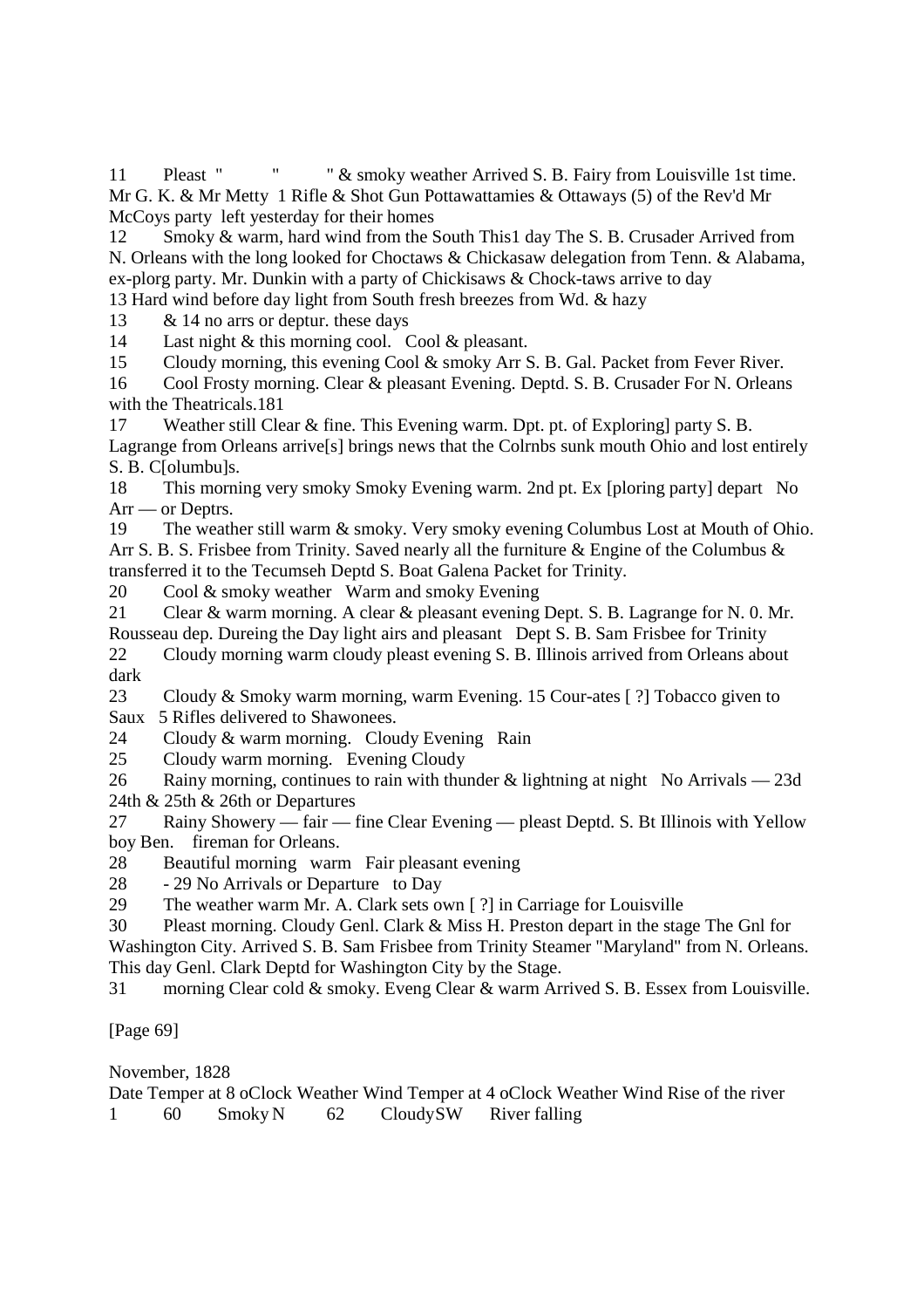| $\overline{c}$   | 48           | CloudyNW             |                                                                                                    | 46     | CloudyNW   |           | <b>River Rising</b> |                    |                     |                   |
|------------------|--------------|----------------------|----------------------------------------------------------------------------------------------------|--------|------------|-----------|---------------------|--------------------|---------------------|-------------------|
| 3                | 46           | Clear E              |                                                                                                    | 62     | Clear s.   |           |                     |                    | River still rising  |                   |
| $\overline{4}$   | 58           | 11                   | ${\bf S}$                                                                                          | 62     | Smoky N.   |           | 11                  |                    | 11                  |                   |
| 5                | 52           | Smoky NW             |                                                                                                    | 60     | 11         | N.W.      | Ħ                   |                    | $\pmb{\mathsf{H}}$  |                   |
| 6                | 50           | 11                   | 11                                                                                                 | 52     | Ħ          | <b>NW</b> | River falling       |                    |                     |                   |
| $\boldsymbol{7}$ | 54           | $\blacksquare$       | <b>NW</b>                                                                                          | 54     | Ħ          | <b>NW</b> | 11                  | 11                 |                     |                   |
| $8\,$            | 60           | Ħ                    | <b>NW</b>                                                                                          | 62     |            | ${\bf S}$ | Ħ                   | $\cdot > <$        |                     |                   |
| 9                | 62           | Calm                 | S.                                                                                                 | 62     | Calm       | S         | River falling       |                    |                     |                   |
| 10               | 60           | Cool                 | N.                                                                                                 | 60     | Windy W.   |           | Ħ                   | Ħ                  |                     |                   |
| 11               | 54           | $\pmb{\mathfrak{m}}$ | N.W.                                                                                               | 58     | "          | N.W.      | 11                  | 11                 |                     |                   |
| 12               | 52           | Cold                 | N.                                                                                                 | 52     | Frosty NW  |           | 11                  | $^{\dagger}$       |                     |                   |
| 13               | 60           | Plest                | E                                                                                                  | 62     | Rainy E    |           | Ħ                   | $\mathbf{H}$       |                     |                   |
| 14               | 60           | Cool                 | N                                                                                                  | 52     | Rain       | E         | i.                  | i.                 |                     |                   |
| 15               | 52           | Cold                 | N.E.                                                                                               | 52     | Clear      | W.        | 11                  | Ħ                  |                     |                   |
| 16               | 60           | pleast W             |                                                                                                    | 52     | Clear      | W         | 11                  | $\pmb{\mathsf{H}}$ |                     |                   |
| 17               | 58           | pleast s             |                                                                                                    | 58     | Cloudys    |           | 11                  | $^{\dagger}$       |                     |                   |
| 18               | 62           | pleast Sw            |                                                                                                    | 60     | Cloudys.   |           | 11                  | Ħ                  |                     |                   |
| 19               | 62           | Cloudys              |                                                                                                    | 60     | Clear calm |           | 11                  | 11                 |                     |                   |
| 20               | 51           | Ħ                    | W.                                                                                                 | 52     | Cloudy W.  |           |                     |                    | River at a Stand    |                   |
| 21               | 48           | RainyFreezing N      |                                                                                                    |        | 42         | "Snowing" |                     | N                  |                     |                   |
| 22               | 38           | CloudyN.W.           |                                                                                                    | 40     | CloudyN.W. |           | Ħ<br>11             |                    |                     |                   |
|                  | Date Thermom |                      | <b>State</b>                                                                                       | Points |            | Thermom   | State Points        |                    |                     |                   |
| Novem-           | at           | of                   | $% \left( \left( \mathcal{A},\mathcal{A}\right) \right) =\left( \mathcal{A},\mathcal{A}\right)$ of | at     | of         | of        |                     |                    |                     |                   |
| ber              | 8AM          | Weather              |                                                                                                    | Wind   | 4PM        |           | Weather             |                    | Wind                | Stage of Water or |
| River            |              |                      |                                                                                                    |        |            |           |                     |                    |                     |                   |
| 23               | 60           | CloudyS.             |                                                                                                    | 51     | CloudyS    |           | 11                  | 11                 | 11                  |                   |
| 24               | 62           | Clear                | W                                                                                                  | 52     | Clear S    |           | 11                  | $\pmb{\mathsf{H}}$ | 11                  |                   |
| 25               | 62           | Clear                | Calm                                                                                               | 51     | CloudyE    |           |                     |                    |                     |                   |
| 26               | 70           | Clear                | S                                                                                                  | 62     | CloudyS.   |           |                     | "                  | 11                  |                   |
| 27               | 70           | Clear                | Calm                                                                                               | 68     | Clear S.W. |           |                     |                    | River at a stand    |                   |
| 28               | 64           | Clear                | W.                                                                                                 | 54     | CloudyW    |           |                     |                    |                     |                   |
| 29               | 58           | Clear                | W.                                                                                                 | 62     | Clear W.   |           | 11                  | $\pmb{\mathsf{H}}$ | $\pmb{\mathsf{H}}$  |                   |
| 30               | 56           | Clear                | S.                                                                                                 | 56     | Clear      | W         |                     |                    | River rising Little |                   |

[Page 70]

1 A very Smoky day with strong appearance of rain

2 This morning not so smoky. Col. Sanford arrives Frisbee for Louisville departs. S. B. Essex Depts for Louisville.

3 This day pleasant Election running for Jackson Presidential Election. S. B. "Maryland" for N. Orleans

- 4 Foggy morning polls closed For "A" 330 For "J" 299 31 majr. for A.
- 5 Cloudy in morning & smoky. Cool pleast Evening
- 6 Cool smoky morning Warm Evening
- 7 This day warm & Smoky

8 This morning in the Evening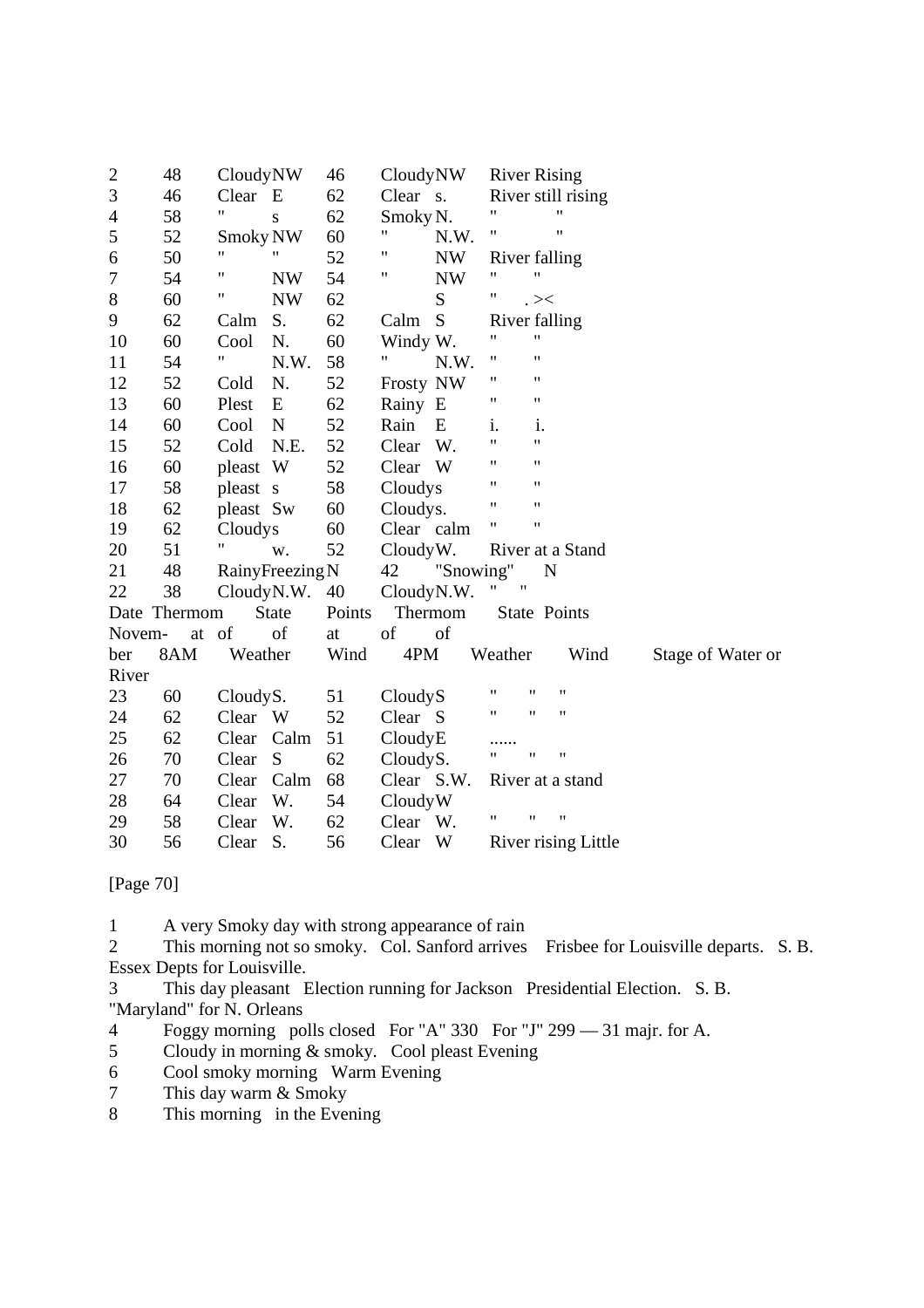9 S. B. Essex arrived from Trinity

10 Cool morning tho pleast. Colder towards Evening

11 Cool morning Frost Colder in the Evening windy The Essex departs for Trinity. The Rover Arrives from the Rapids.

12 Cold morning Frost & little Ice. Colder Cloudy Evening.

13 Cloudy — rain Last night Colder Gloomy rainy Evening Miss F. Wright arrives to day & holds Lectures at Theatre. S. B. Jubilee Arrives from N. Orleans, Struck a Snag on her way S. B. Rover departs for the Rapids.

14 S. B. Jubilee arrived from N. Orleans struck a snag on her way up Miss Fr. Wright & Doct. Jennings passengers. De-livrd three lectures. No Arrvls or Departures.

15 S. B. Frisbee arrived warm evening No Arrivals or Departures

16 Fine morning Cool Evening wind from west This day the S. B. Frisbee arrives from **Trinity** 

17 Warm morning & Cloudy Cloudy tho' pleasant. S. B. S. Frisbee departs for Louisville.

18 Fine morning & warm Cloudy warm evening S. B. Jubilee departs for N. Orleans to day

19 Little rain Last night warm morning. Fine plast evening. S. B. Isabella arrived from N. Orleans S. B. North America arrives from N. Orleans.

20 Cool morning tho' pleasant Evening cool & Cloudy. This day The Pardon of the 2 Winebagoes at P. du Chien Arrives Steamer Cleopatra Arrived from Louisville.

21 Warm morning & rainy at 12 commenced "snowing." continued in eveng. Steamer N. America departs for Trinity to day To day an Express starts for Prairie du Chien, bearing the Pardon of the two Winnebagoes, confined & condemned to be hung the 26th Deer next, for murder. At this time there has information been received from Cant. Leavensworth, that the Grand Pawnees, & Pawnee Loups, of about 1200 warriors, had gone en masse in a war excursion against the whites; and their attention will be directed principally to the Santa Fe road to intercept our traders, and should they fail there, to fall on the frontier settlements of Arkansaw, having declared their determination to scalp all white men whom they meet. This day our first "Snow" commenced at about 12 A. M. Snowed briskly in the Evening till about \ past 8 accompanied with a driving N. wind.

22 "Snowed" briskly last night. "1 inch." Cool Morning turning colder this Eveng. Cold morning, freezing before day, & continues so. Wind from N. W.

Last night Little Steamer Plough Boy arrivd from Louisville.

To day a new Steamer Wm D. Duncan "

The Steamer Cleopatra departed for Louisville.

Isabella " " Orleans.

23 pleast morning. Strong south wind warm Evening.

Little Steamer P. Boy departed for Louisville

Wm D. Duncan " " 1st Time

24 Fine morning warm pleasant Evening Old Steamer Muskingum 195 Arrived from Louisville.

25 Fine morning Some Frost. Cool pleasant Evening. J. B. Steamer Criterion Arrived from N. Orleans

Muskingum departed For Louisville.

26 Spring momg. Strong South wind. Warm Strong S. Wind river rough No Arrivals or departures to day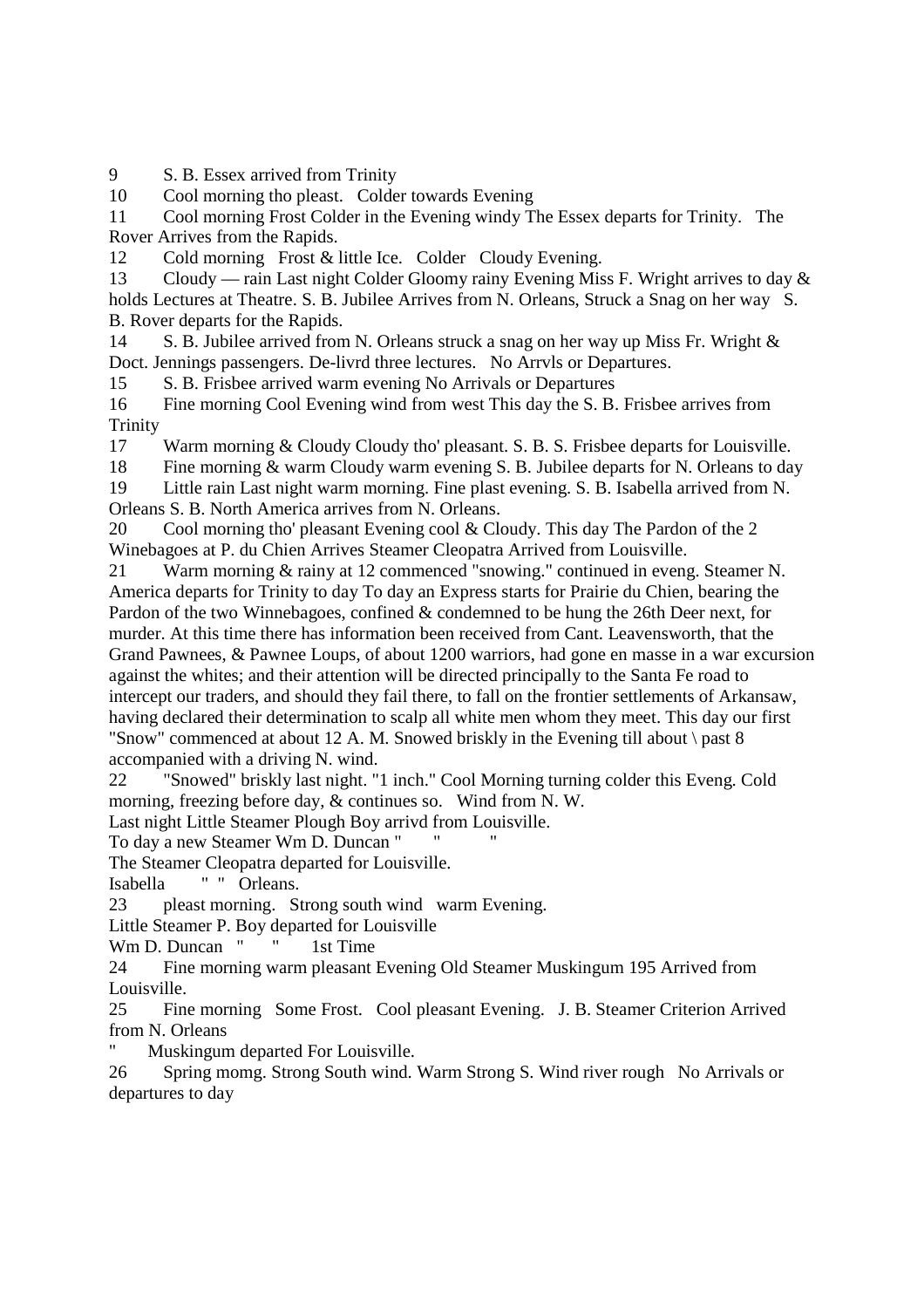27 Beautiful Spring morning. Warm. Fine Warm Evening Little Steamer Rover arrived from Lower Rapids up [per] Mppi Little Steamer "Cumberland" from Smithland. 1st time To day Mr. Sanford departs for Washington City in the stage.

28 Beautiful Clear morning. Cloud [y] Evening tho pleast. Fine Steamer North America arrives from Trinity.

29 Fine morning tho cool. Strong W. wind pleast Evening Steamer Cumberland departs for Trinity.

30 Fine delightful morning. Decrs. Strong S. Wind, pleasant eve Steamer North America deptd. for N. Orleans.

" Criterion " " Louisville.

[Page 71]

December, 1828

|                |         |                    |              |      |                              |                         |                   |                    |                       | Date Temper at 8 OCTOCK Weather Wind Temper at 4 OCTOCK Weather Wind Kise of the fryer |     |
|----------------|---------|--------------------|--------------|------|------------------------------|-------------------------|-------------------|--------------------|-----------------------|----------------------------------------------------------------------------------------|-----|
| 1              | 60      | Clear S.           |              | 60   | Ħ                            | S                       |                   |                    | River rising Little   |                                                                                        |     |
| $\overline{c}$ | 50      | Clear              | <sub>S</sub> | 62   | CloudyW.                     |                         |                   |                    | River Still rising.   |                                                                                        |     |
| 3              | 50      | Rainy N.W.         |              | 52   | Cloudy W.                    |                         |                   | $^{\dagger}$       | 11                    |                                                                                        |     |
| $\overline{4}$ | 51      | CloudyN.W.         |              | 50   | Clear S.W.                   |                         | 11                | $\pmb{\mathsf{H}}$ | $\pmb{\mathsf{H}}$    |                                                                                        |     |
| 5              | 52      | Clear Calm         |              | 54   | Clear                        | w.                      | 11                | 11                 | Ħ                     |                                                                                        |     |
| 6              | 48      | $\pmb{\mathsf{H}}$ | S.W          | 48   | 11                           | S.W                     | 11                | $\pmb{\mathsf{H}}$ | $\pmb{\mathsf{H}}$    |                                                                                        |     |
| 7              | 42      | Ħ                  | W            | 40   | Ħ                            | W                       | 11                | $^{\prime\prime}$  | $\pmb{\mathsf{H}}$    |                                                                                        |     |
| 8              | 42      | CloudyS.E          |              | 42   | Rain                         | E                       | 11                | "                  | 11                    |                                                                                        |     |
| 9              | 40      | CloudyS            |              | 41   | Rain                         | S                       |                   |                    |                       |                                                                                        |     |
| 10             | 40      | Rain               | S.           | 40   | Rain                         | S                       |                   |                    |                       |                                                                                        |     |
| 11             | 40      | Clear              | W            | 40   | Clear                        | W                       |                   |                    | River rising a little |                                                                                        |     |
| 12             | 36      | Clear              | NW.          | 38   | Rain                         | W.                      | River rising      |                    |                       |                                                                                        |     |
| 13             | 50      | Rain               | $\bullet$ W. | 40   | Clear                        | $\ensuremath{\text{W}}$ |                   |                    | River still rising.   |                                                                                        |     |
| 14             | 30      | Clear              | <b>NW</b>    | 30   | Ħ                            | <b>NW</b>               | 11                |                    | $^{\prime\prime}$     |                                                                                        |     |
| 15             | 28      | Clear              | $\mathbf N$  | 54   | Clear                        | S                       | $^{\prime\prime}$ |                    | $^{\prime\prime}$     |                                                                                        |     |
| 16             | 30      | Clear              | S.           | 60   | Ħ                            | S                       | 11                |                    | $^{\dagger}$          |                                                                                        |     |
| 195            | The     | Muskingum,         |              |      | a 150-ton boat, was built at |                         |                   |                    | Marietta              | , Ohio, in 1825.                                                                       | She |
| was            |         |                    |              |      |                              |                         |                   |                    |                       |                                                                                        |     |
| Date           | Thermom |                    | <b>State</b> |      | Points Thermom               |                         | <b>State</b>      |                    | Points                |                                                                                        |     |
| iecem          | at      | of                 | of           | at   | of                           | of                      |                   |                    |                       |                                                                                        |     |
| ber            | 8AM     | Weather            |              | Wind | 4PM                          | Weather                 |                   |                    | Wind                  |                                                                                        |     |
| 17             |         | CloudyN.           |              | 28   | CloudyNW                     |                         |                   |                    |                       |                                                                                        |     |
| 18             | 28      | Clear N            |              |      | 66                           | <b>NW</b>               |                   |                    |                       |                                                                                        |     |
| 19             | 36      | Clear S            |              | 36   | Clear                        | S.                      |                   |                    |                       |                                                                                        |     |
| 20             | 30      | Cloudys.           |              | 28   | Clear                        | <b>NW</b>               |                   |                    |                       |                                                                                        |     |
| 21             | 28      | Clear NW           |              | 26   | 66                           | <b>NW</b>               |                   |                    |                       |                                                                                        |     |
| 22             | 27      | CloudyN.           |              | 28   | Cold                         | <b>NW</b>               |                   |                    |                       |                                                                                        |     |
| 23             | 26      | Clear Calm         |              | 28   | Calm                         | Calm                    |                   |                    |                       |                                                                                        |     |
| 24             | 28      | Clear              | W.           | 34   | Clear                        | N.W.                    |                   |                    |                       |                                                                                        |     |
| 25             | 26      | 66                 | <b>NW</b>    | 28   | 66                           | <b>NW</b>               |                   |                    |                       |                                                                                        |     |
| 26             | 30      | 66                 | <b>NW</b>    | 32   | 66                           | NW.                     |                   |                    |                       |                                                                                        |     |
|                |         |                    |              |      |                              |                         |                   |                    |                       |                                                                                        |     |

Date Temper at 8 oClock Weather Wind Temper at 4 oClock Weather Wind Rise of the river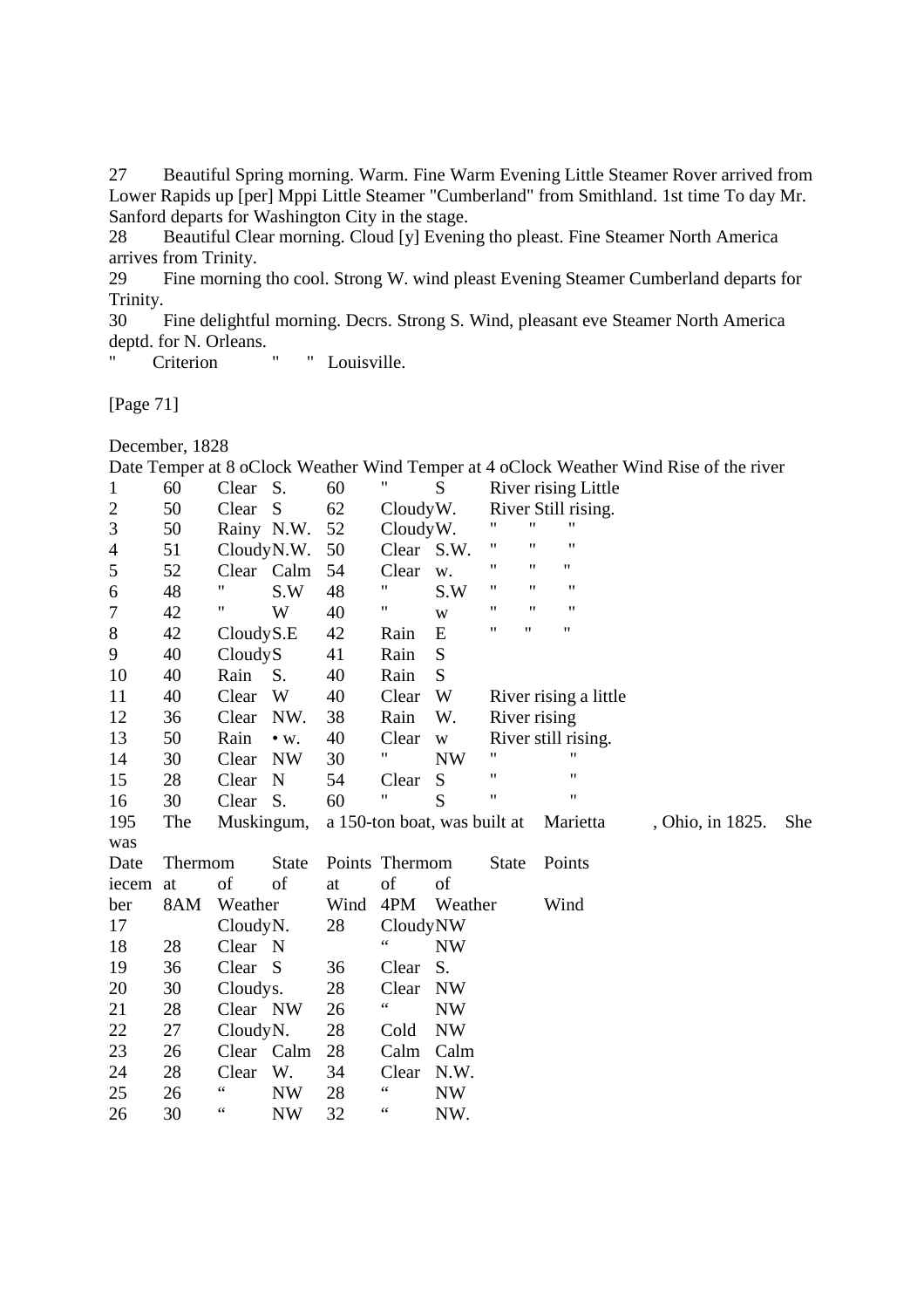| 27 |    | 64 Clear S. | -62 | 66                       | S. |
|----|----|-------------|-----|--------------------------|----|
| 28 |    |             |     | 63 Clear S 61 Clear Calm |    |
| 29 |    |             |     | 64 Clear Calm 63 Clear S |    |
| 30 | 62 |             |     | Clear W 60 Clear NW.     |    |
| 31 | 58 |             |     | Clear W. 56 Clear W.     |    |

Stage or Height of River River falling River falling & Low Little Ice in the river thi3 morning River falling River Low & little lee running Much Ice in the River which is falling very fast River Clear of Ice.

[Page 72]

1 Clear & warm with strong wind from South Spring Weather. Fine day Little Steamer Gent. Pike arrived from Louis-

vill. 1st time

2 Fine morning Strong wind from W. Cool evening Spring Morning. Fine Weather J. B. Arrived Steamer Illinois from N. Orleans. Cool.

3 Cold morning raining hard, wind W. Cool, raw, Evening. No arrivals, or departures.

4 Cool morning tho' pleast. Fine Clear Evening & pleast. No Arrivals or departures To day

5 Pleasant morning. Little Ice. Fine warm Evening. Thaw Steamer Rover small departed for New Orleans. This day recovered a stolen axe by a black fellow who escaped.

6 Hard frost But a fine plesent day Arrived Little Steamer Frisbee from Louisville. S. B. Diana from Louisville Genl Atkissonf?] & Lady arrived

7 A beautiful morning & fine day Steamer Frisbee departs for Louisville

" Illinois " " N. Orleans " Criterion arrives from Trinity.

8 Cloudy morning. Rain this evening

Little Steamer Plough Boy arrived from Louisville

Diana departed for

Onl. Pike " " Trinity.

9 Col. Menard arrives from K[askaski]a some rain Last night. Cloudy Evening & gloomy. Arrived Steamer Cleopatra from Louisville Departed "Criterion for Trinity.

10 Majr. Graham from Del [aware] agency Warm morning Cloudy, gloomy Evening. Little Steamer Plough Boy departed for Louisville S. B. Maryland from Orleans

11 Clear & pleasant weather. Mr. Hamtranck arrives: Steamer W. Duncan from Louisville

12 Cold. Heavy frost. 11 A. M. appearance of snow, rainy evening Steamer Cleopatra departs for Louisville, Ky

13 Warm rainy morning Spring weather. Cool & Clear Evg Little Steamer Win Duncan departed for Trinity.

14 Hard freeze with ice this morning. Cool Evening Steamer Maryland departs for Trinity. Steamer Muskingum arrives from Louisville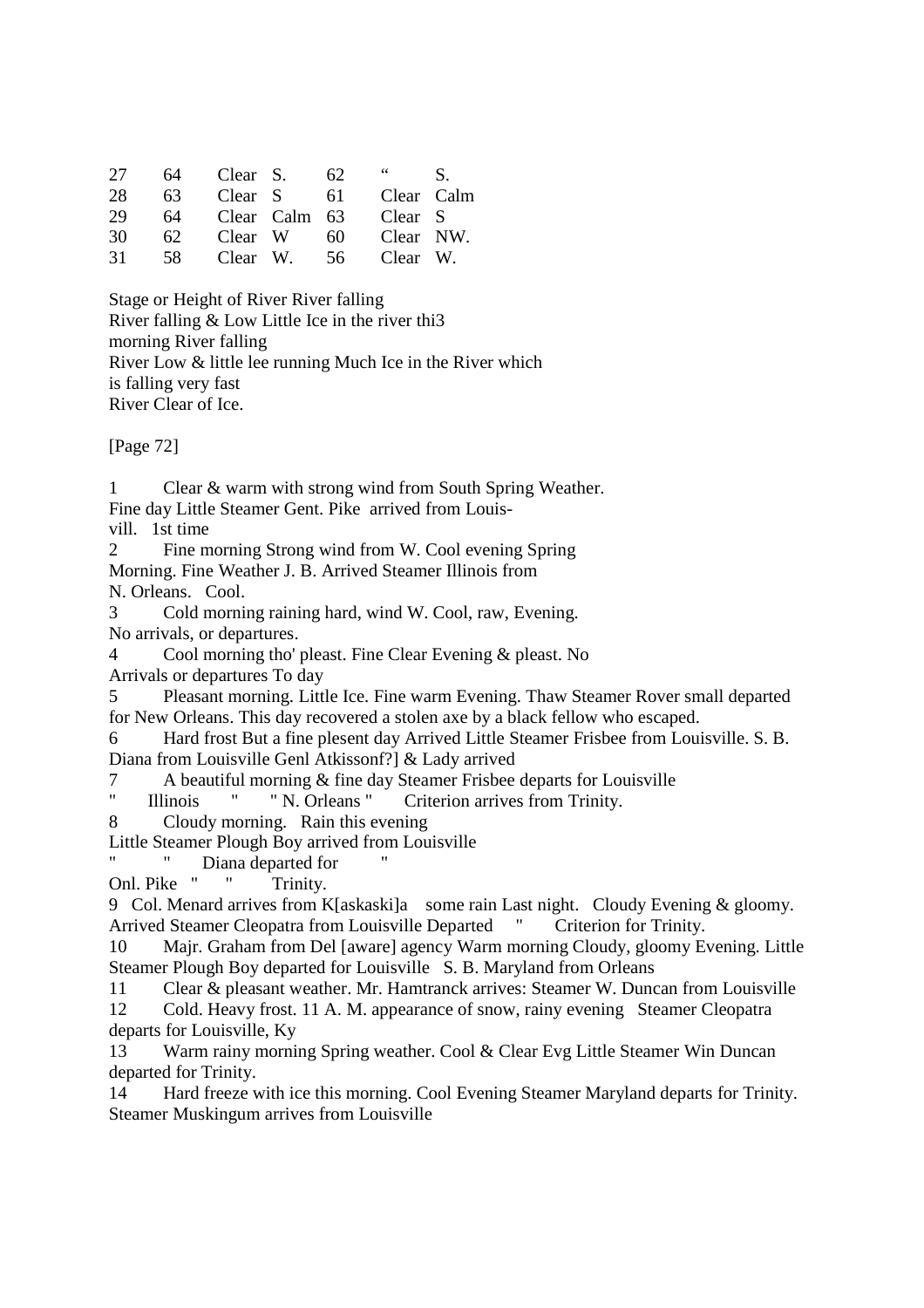15 Cold. Freeze this morning. Fine pleasant evening. Steamer Oregon arrived from N. Orleans.

16 Clear warm morning. Still clear and warm Mean Steamer Pilot departed for N. Orleans, etc.

17 Very Cold & Cloudy, continues very cold [Steamer Pilot] sunk 30 miles below St. Gnve. being too heavily Laden. Steamer Muskingum departs for Louisville.

18 Extremely cold morning. Pleast Evening Str. Oregon departed for New Orleans. Arrived Little Steamer Wm D. Duncan from Trinity Ohio.

19 Beautiful morning Warm. Fine Evening. Arrived Steamer Maryland from Trinity. Little Steamer Diana from Louisville

20 Fine warm morning, pleast. Cool evening Clear Departed Steamer Maryland for N. Orleans Little Steamer Wm D. Duncan for Louisville

21 Fine pleasant morning Pleasant evening. Departed Steamer Diana for Louisville

22 Pleasant morning a little freeze. Clear and cool Arrived Little Steamer Ploughboy from Louisville. Steamer Bolivar from Trinity. Christmas week. J. B.

23 Beautiful morning. Spring weather. Clear and pleasant, no arrivals or departures these days

24 Beautiful morning warm. Clear & pleasant. Christmas Eve.

Departed Little Steamer Ploughboy for Orleans

" Steamer Bolivar " "

This Evening Capt G. H. Kennerly with some other of the exploring party arrives.

25 Christmas day. Pleast.

26 Fine pleast weather For Christmas. Turning warm & sultry<br>27 Fig. 1. Next warm to day. Masonial procession

27 " " " Very warm to day Masonicl procession

St. John the Evans day

28 . Fine pleast weather Warm sun shining day. pleasant evening.

Sunday

29 Charming morning & Clear. Fine pleast Eve.

30 "Writing with the windows raised Fine morning warm. "Alas! Time's drawing to a close

31 Fine day & pleast. Beautiful morning. Last Day. FINIS

29 & 30 - 31st Nothing transpires these days no S. B. Arrivals

— or departures. River lower at present than it has known to be for the last 5 years at this season. The weather delightful & dry and has been so for the last 3 weeks. So ends the year 1828. Here the Year 1828 Ends and a New Year commences consequently we shall begin on a new page for

which turn over a new Leaf and change our ways J. B.

To DIARISTS.

Turn over here a Leaf again "Together with a year.

Fill Leaf & Year without profane "For time & Paper's dear.

W. P. C

[Page 73]

ST. LOUIS, January, 1829

Date Temper at 8 oClock Weather Wind Temper at 4 oClock Weather Wind Rise of the river January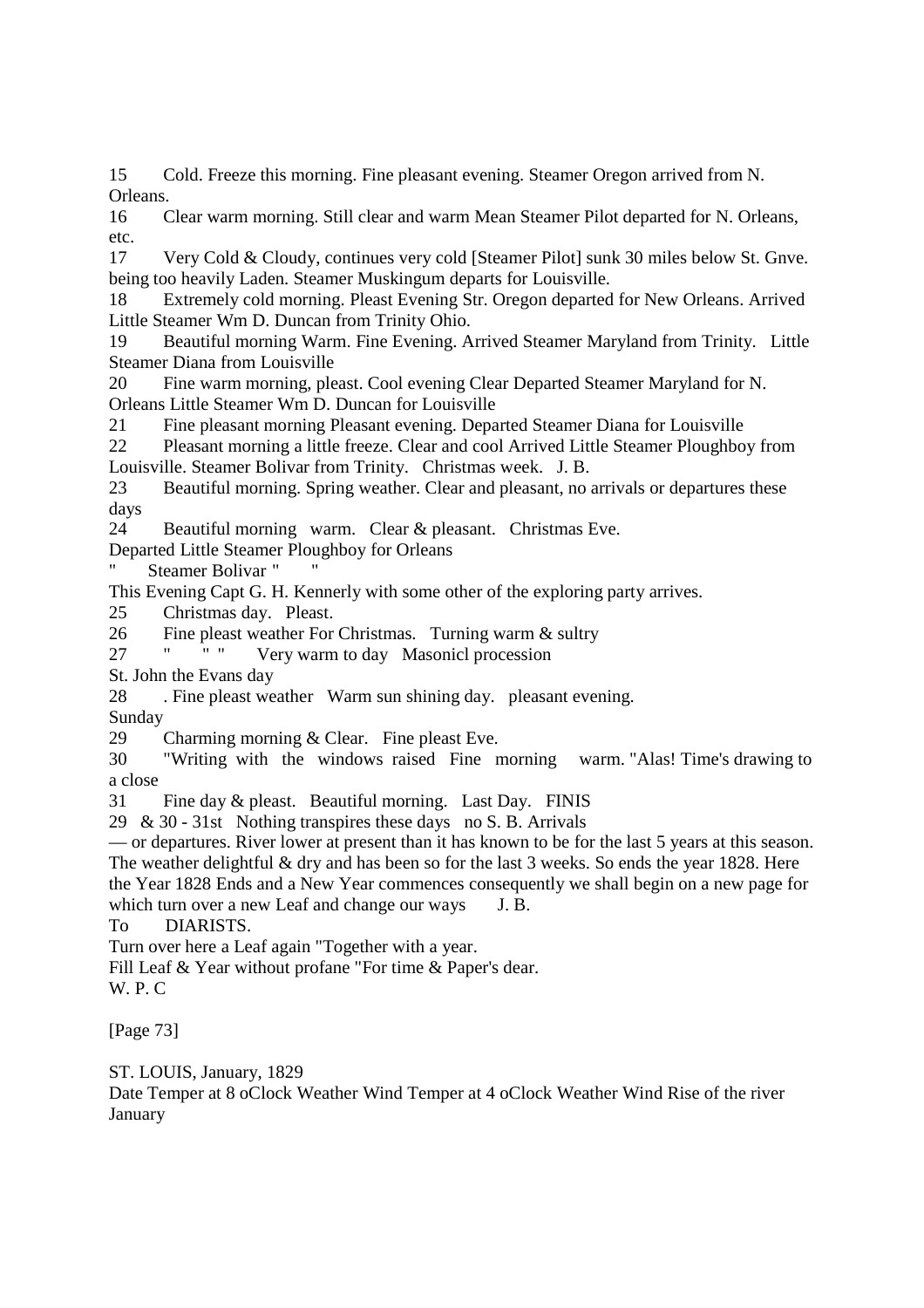| "1st.          | 62 | Clear S.                | 60   | ${\bf S}$   | CloudyRiver very low.                                                                |
|----------------|----|-------------------------|------|-------------|--------------------------------------------------------------------------------------|
| 2              | 52 | CloudyN.                | 41   | $\mathbf N$ | Cloudy•i<br>$<<$ $<<$                                                                |
| 3              | 60 | Clear N                 | 51   | W           | $^{\prime}$<br>11<br>Clear                                                           |
| $\overline{4}$ | 54 | Clear<br>W              | 52   | W           | Clear River lower than ever before                                                   |
| Sunday         |    |                         |      |             |                                                                                      |
| 5              | 72 | W<br>Clear              | 70   | <b>NE</b>   | $\pmb{\mathsf{H}}$<br>"<br>11<br>Clear                                               |
| 6              | 78 | Clear<br>S.             | 72   | ${\bf S}$   | CloudyRiver very low.                                                                |
| $\overline{7}$ | 48 | CloudyN.                | 42   | ${\bf S}$   | Cloudy                                                                               |
| 8              | 40 | Clear N                 | 28   | N.          | Clear                                                                                |
| 9              | 30 | Clear<br><b>NW</b>      | 26   | ${\bf N}$   | 11                                                                                   |
| 10             | 26 | Clear<br><b>NW</b>      | 20   | <b>NW</b>   | Ħ<br>Some iee in the river                                                           |
| 11             | 20 | CloudyN                 | 18   | ${\bf N}$   | Ice running plenty.<br>Cloudy.                                                       |
| Sunday 12      |    | ۰.<br>26                | S.E. | 28          | NE.<br>Cloudy.                                                                       |
| 13             | 34 | Rainy E.                | 34   | E           | i.<br>Rain<br>$\overline{a}$<br><<                                                   |
| 14             | 38 | Clear<br><b>NE</b>      | 36   | W           | Ħ<br>$\pmb{\mathsf{H}}$<br>$\mathbf{H}$<br>Clear                                     |
| 15             | 54 | 11<br>S.W.              | 52   | W           | Clear<br>River clear of Ice.                                                         |
| 16             | 48 | N.W.<br>Clear           | 50   | N.          | Clear                                                                                |
| 17             | 48 | N.<br>Clear             | 51   | N.          | 11<br>"<br>11<br>Clear                                                               |
| 18             | 30 | 11<br>${\bf N}$         | 32   | ${\bf N}$   | 11<br>Some Ice running.                                                              |
| Sunday         |    |                         |      |             |                                                                                      |
| 19             | 36 | $\pmb{\mathsf{H}}$<br>N | 34   | <b>NW</b>   | River clear of Ice.                                                                  |
| 20             | 38 | Ħ<br>W                  | 37   | W.          | No Ice running.<br>Clear.                                                            |
| 21             | 38 | <b>NW</b><br>Clear      | 36   | W.          | Clear.<br>River clear of Ice.                                                        |
| 22             | 36 | Ħ<br><b>NW</b>          | 38   | $\mathbf W$ | $\,\rm cm$                                                                           |
| 23             | 38 | Ħ<br><b>NW</b>          | 36   | w.          | $\pmb{\mathsf{H}}$<br>11<br>$^{\prime}$<br>Clear                                     |
| 24             | 32 | Cloudy.                 | W.   | 34          | $\pmb{\mathsf{H}}$<br>$\pmb{\mathsf{H}}$<br>11<br>Cloudy.<br>w.                      |
| 25             | 46 | CloudySW                | 44   | ${\bf S}$   | Cloudy'                                                                              |
| Sunday         |    |                         |      |             |                                                                                      |
| 26             | 38 | Ħ<br>W                  | 36   | $\mathbf W$ | $\mathbf{H}$<br>$\pmb{\mathsf{H}}$<br>Ħ<br>11                                        |
| 27             | 32 | 11<br>W                 | 30   | N.          | $\pmb{\mathsf{H}}$<br>$\pmb{\mathsf{H}}$<br>$\pmb{\mathsf{H}}$<br>$\pmb{\mathsf{H}}$ |
| 28             | 30 | S.W<br>Snow             | 30   | N.W         | Ħ<br>$\pmb{\mathsf{H}}$<br>$\pmb{\mathsf{H}}$<br>Snow                                |
| 29             | 26 | <b>NW</b><br>Clear      | 24   | N.W.        | Clear<br>Ice<br>Ice<br>Ice                                                           |
| 30             | 30 | CloudySE                | 28   | S.W.        | Clear<br>Soft Ice                                                                    |
| 31             | 34 | CloudySW.               | 30   | ${\bf S}$   | Cloudy Thin Ice running.                                                             |

[Page 74]

1 New Years day. Fine Morning Summer heat, fine Eveng. Clear fine weather. Lottery draws to day an apprentice Boy of the City drew the highest Prize \$5,500—never to be got in my opinion. Post Meridian News Room opened to day.

2 Fine morning tho' cloudy, turning cool No arrival, or departure

3 Pleasant Clear morning cool. Arrived Steamer Cleopatra 8 days from Louisville Capt Hill reports the River, nearly dried up below

4 Pleasant morning Little cooll in the Eveng Steamer Cleopatra for Louisville she cant get out

5 Delightful morng. P. M. like spring, warm Eve. No arrival or departures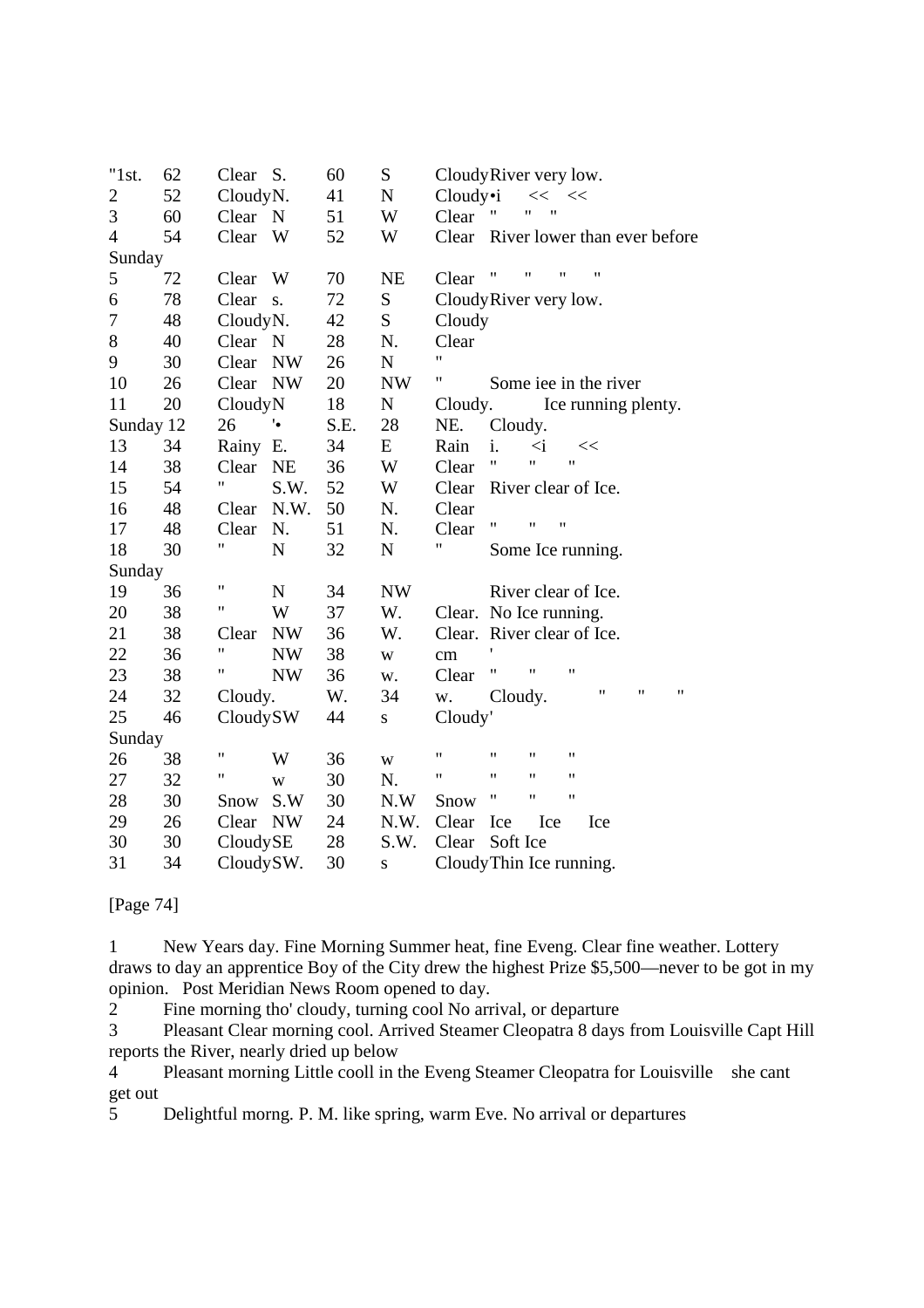6 Beautiful & charming morng. P. M. Summer heat. No arrival or departures Fine weather.

7 Some rain fell last night, which cool'd the air suddenly. To day a considerable change. Steamer Missouri (Lately Repaired) departed for New Orleans. Rainy weather and very unpleasant—

8 Cool morning. Freezing. Evening cool.

9 Cold morning & continues so during the day

10 Cold morning. Continues very cold during the day

11 Cold & cloudy morning, continues very cold

12 Cool morning & cloudy— pleasant evening.

13 Turns warmer with some rain— cloudy evening.

14 Sudden change from cold to warm day

15 Fine warm morning & delightful weather.

16 Sudden change again turning cooler with north wind. This day Capt. G. H. Kennerly departs for Washington in company

of Gnl. Smith by the stage. No Steam Boat arrivals nor none may be expected till Spring. weather moderate.

17 Fine Clear Morning, & clear, pleasant Evening.

18 Pleasant morning, remains so through the day.

19 Fine warm morning. P. M. quite pleasant.

20 Beautiful morning, clear & sun shining day.

21 Charming morning & clear, warm & pleasant eveng.

22 Beautiful morning & continues warm all day. Steam Boat Muskingum arrives this evening, 30 days from Louisville & 20 from the mouth, owing to the lowness of the river. The Steam Boat Illinois struck a snag on her way up on the 16th. just below St. Genevieve and went down in 5 feet water & broke in 2 places.

23 Charming weather. Fine warm evening. Arrived Steamer Wm Duncan from Louisville 20 days—grounded 75 times.

24 Pleasant morning tho' cloudy, pleast evening Arrived Little Steamer Victory new 7 days from Louisville. Steamer Muskingum departs to day for Louisville—also the Wm Duncan to day.

25 Fine pleasant morning warm as Spring thro' day. New Steamer Victory depts for Louisville

26 Cloudy and cold this day Little Steamer P. Boy arrives 15 days from N Orleans & passed Steamr Jubilee 12 miles above the mouth fast aground.

27 Has much the appearance of Snow Str Plough Boy departs for Louisville.

28 Commences to snow & continues during the day Snow falls to day depth of 5% inches, very warm

29 Beautiful day, altho. the ground is covered with Snow about 4 inches

30 Pleast day. Snow melting fast.

31 Warm cloudy morning. Snow melting rapidly

[Page 75]

| February, 1829 |  |                                       |  |  |
|----------------|--|---------------------------------------|--|--|
| Thermom        |  | t State Points Thermom i State Points |  |  |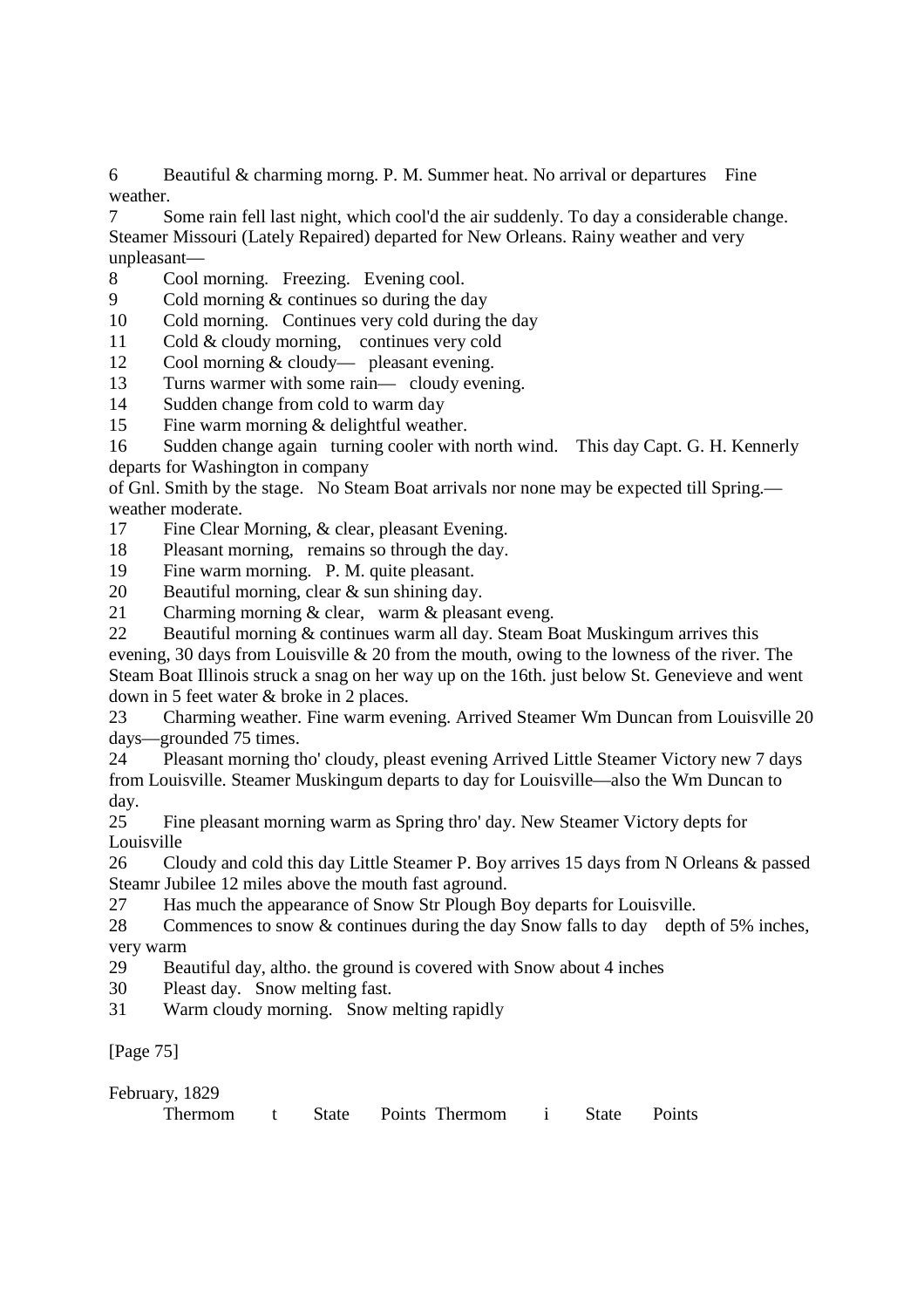| Date           | at | of<br>of             | at   | of<br>of             |                                                                    |
|----------------|----|----------------------|------|----------------------|--------------------------------------------------------------------|
| 1829           |    | 8 A.M. Weather       | Wind | 4 P.M. Weather       | Wind Stage or Height of $\text{Ri} \setminus$                      |
| February       |    |                      |      |                      |                                                                    |
| 1st.           | 40 | CloudyW              | 42   | CloudyW              | River very low                                                     |
| Sunday         |    |                      |      |                      |                                                                    |
| $\overline{c}$ | 18 | Clear<br>$\mathbf N$ | 18   | Clear<br>$\mathbf N$ | it<br>$\bullet$ m<br>                                              |
| 3              | 18 | Cold<br>$\mathbf N$  | 18   | Cold<br>N            | Full of Ice                                                        |
| $\overline{4}$ | 20 | $\ll'$<br><b>NW</b>  | 18   | <b>NW</b><br>Clear   | $\pmb{\mathsf{H}}$<br>$\mathbf{H}$<br>$^{\dagger}$                 |
| 6              | 21 | Clear<br>N.          | 20   | Clear<br>N.          | Ice thawing                                                        |
| 6              | 28 | Clear<br>N           | 21   | <b>NW</b><br>Clear   | 11                                                                 |
| $\overline{7}$ | 36 | CloudyS.             | 28   | Cloudy S.W.          | Ice breaking up.                                                   |
|                | 20 | 11<br>W.             | 16   | CloudyNW.            | Ice running again.                                                 |
| Sunday         |    |                      |      |                      |                                                                    |
| 9              | 8  | CloudyN.W.           | 16   | CloudyN.             | υ<br>Thick                                                         |
| 10             | 18 | Clear <sub>N.</sub>  | 16   | Clear N.E.           | The River closed                                                   |
| n              | 18 | NW.<br>Clear         | 14   | Clear<br>NW.         | River frozen Hard.                                                 |
| 12             | 18 | W.<br>Clear          | 20   | Cloudy W.            | River still Frozen                                                 |
| 13             | 20 | Clear<br>N           | 20   | Clear N.             | $\pmb{\mathsf{H}}$<br>$^{\prime}$                                  |
| U              | 28 | Clear<br>N.W.        | 26   | Clear<br>NW.         | River Frozen still harder.                                         |
| 16             | 30 | Clear<br>NW.         | 28   | Clear<br>N.          | River still bound ice                                              |
| Sunday         |    |                      |      |                      |                                                                    |
| 16             | 26 | Clear NW             | 28   | Clear                | N.W.<br>River still frozen hard.                                   |
| 17             | 32 | CloudyNE             | 29   | CloudyW.             | River still frozen                                                 |
| 18             | 38 | Cloudys.w.           | 40   | Cloudy S.W.          | "<br>11                                                            |
| 19             | 28 | CloudyE.             | 28   | CloudyN              | $\overline{\mathbf{u}}$<br>$\blacksquare$<br>$\operatorname{\lhd}$ |
| £0             | 28 | Clear W.             | 26   | Clear S.W.           |                                                                    |
| 21             | 22 | Cloudys.             | E    | Clear<br>S           | River still Frozen                                                 |
| 22             | 36 | Clear N              | 28   | Clear<br><b>NE</b>   | 11<br>$^{\dagger}$<br>"                                            |
| Sunday         |    |                      |      |                      |                                                                    |
| 23             | 41 | Clear NW             | 34   | Clear<br>W.          | $\mathbf{I}$<br>$\mathbf{I}$<br>$\mathbf H$                        |
| 24             | 32 | CloudyNW             | 32   | Cloudyw              | 11<br>11<br>11                                                     |
| 25             | 40 | Rain<br>S            | 36   | Rain<br><b>NW</b>    |                                                                    |
| 26             | 30 | E<br>Snow            | 30   | Snow E               | ltivur thawing by ram.                                             |
| 27             | 30 | Ħ<br>E               | 30   | ١*                   | River broken in places                                             |
| 28             | 28 | Clear<br>N           | 26   | N<br>clear           | $\blacksquare$<br>ir<br>$\mathbf{I}$<br>$\mathbf{I}$               |

[Page 76]

- 1 This day remains Cloudy & weather damp
- 2 To day  $&$  since last night, remarkably cold
- 3 and excessively cold weather
- 4 Cool weather though pleasant.
- 5 Turning warm & weather pleasant.
- 6 Fine pleasant weather warm evening
- 7 Warm morning & cloudy. Some rain falling. Keokuck & party 18 arrives.
- 8 Turning very cold, with Snow. Cold Sharp Evening.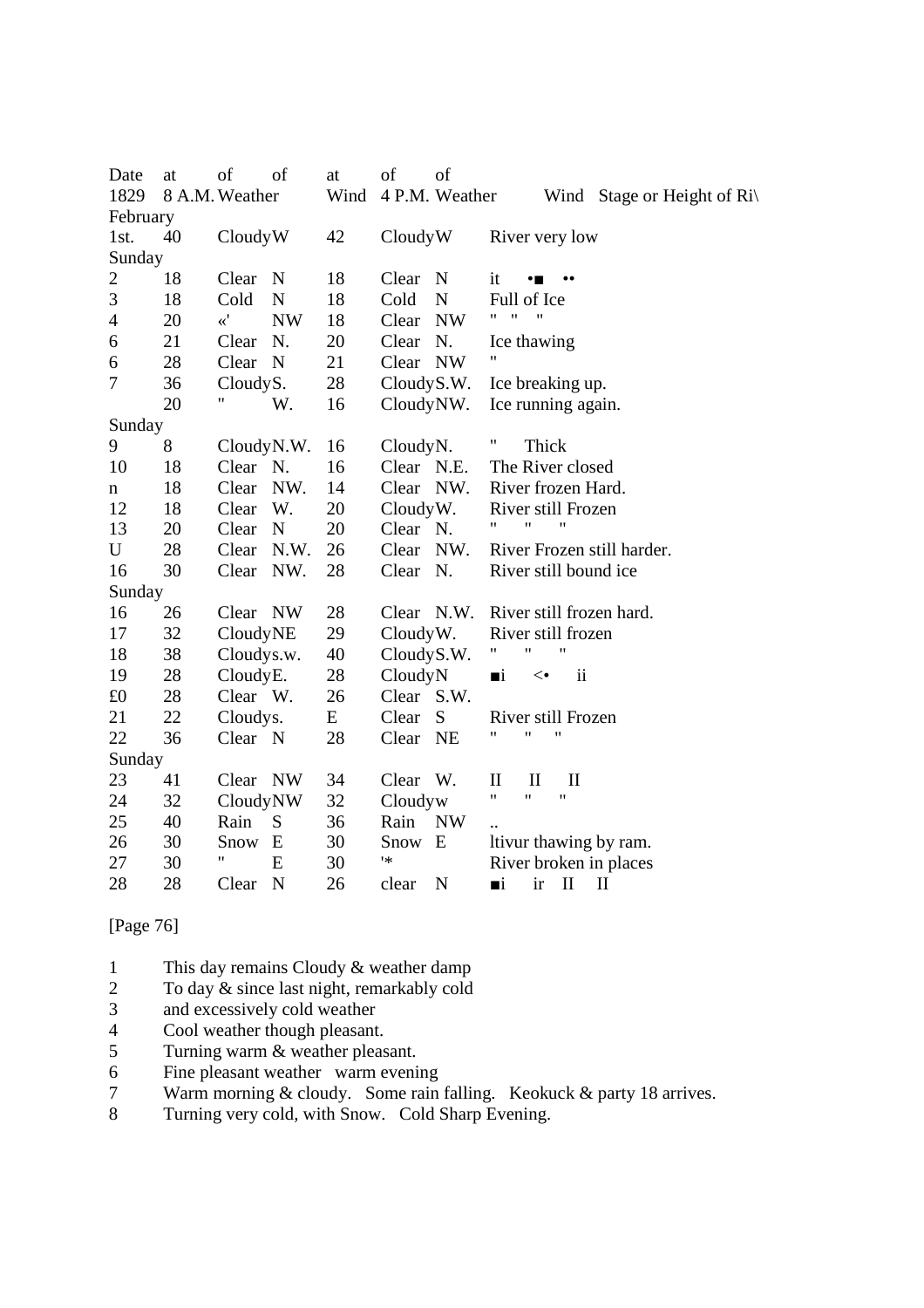9 Very Cold morning, with strong N. wind. Snow. Evening very cold.

10 The River closed This morning at 8 o'clock. Very cold evening.

11 Cold morning. People crossing to day on the River.

12 Cold morning with some snow, cool evening. February sets in warm: towards the 8th Snow falling Ice running thick in the River; on the morning of the 10th it closes. 11th & 12th Froze hard & the people crossing It is the 1st occurrence of the kind for 4 years.

13 Cold This morning, & still so thro' the day.

14 Very cold last night. Cold evening & freezing.

13 & 14 Still very cold, the river bearing the weight of Many people & horses who are crossing

15 Fine morning out doors. Keeokuck & party depart. To day Keokuck's party depart for home.

16 Cold morning sharp N. W. wind. Cold evening

17 River still frozen and horses & waggons, sleigh's &c crossing. Cloudy

18 Cloudy & weather moderating little. Warm evening.

19 Cloudy morning with Snow. 4PM driving N wind & Snow.

20 Excessively Cold last night. Very Cold morning. Last night Ball celebration 22nd

21 Weather moderating this morning, with S. wind.

22 Warm morning & pleast. turns cooler towards eveng.

23 Pleasant morning. Military Ball at Jeffn Bks.

24 Cloudy like Rain & Snow changing

25 Rain with some hale continues to Rain

26 Pleasant morning & warm, evening turns cloudy

27 Heavy Snow falls this day & night, depth 18 inchs in places.

28 Snowing last night, till 12 & very deep, much Sleighing. The month ending warmly & the deep Snow now covering the ground melting fast. — March setting in Beautifully.

[Page 77]

| March, 1829    |                                                              |               |    |                      |                      |       |                                                       |
|----------------|--------------------------------------------------------------|---------------|----|----------------------|----------------------|-------|-------------------------------------------------------|
|                | WEATHER AND RIVER DATA                                       |               |    |                      |                      |       |                                                       |
| <b>Thermom</b> |                                                              |               |    | State Points Thermom |                      | State | Points /                                              |
| Date           | at                                                           | of            | of | at                   | οf                   | of    |                                                       |
|                | 1829 March                                                   | 8A.M Weather  |    |                      | Wind                 |       | 4 P.M. Weather<br>Wind Stage or Height of             |
| River          |                                                              |               |    |                      |                      |       |                                                       |
| 1st            | 28                                                           | Clear W.      |    | 24                   |                      |       | Clear S.W. River still closed. Tho' from              |
| Sunday         |                                                              |               |    |                      |                      |       | the warmth of the present weather                     |
|                | may soon break                                               |               |    |                      |                      |       |                                                       |
| 2              | 48                                                           | Clear S. 58   |    |                      | Clear S.W.           |       | "<br>Thawing                                          |
| 3              | 32                                                           | CloudyS.E. 30 |    |                      | Rainy S.             |       | $*$ '<br>$\pmb{\mathsf{H}}$<br>$^{\prime\prime}$<br>" |
| 4              | 56                                                           | Clear W.      |    | 48                   |                      |       | Cloudy S.W. River thawd all along our shore and       |
|                | breaking up fast, after being closed & passable for 28 days. |               |    |                      |                      |       |                                                       |
| 5              | 54                                                           | Clear N.W.    |    | 48                   | CloudyE              |       |                                                       |
| 6              | 48                                                           | CloudyNE.     |    | 46                   | Cloudy <sub>E.</sub> |       |                                                       |
| 7              | 50                                                           | CloudyN.E.    |    | 48                   |                      |       | CloudyNE. River Clear of Ice.                         |
| 8              | 58                                                           | Clear NE 54   |    |                      |                      |       | Clear Calm River rising a Little                      |
| Sunday         |                                                              |               |    |                      |                      |       |                                                       |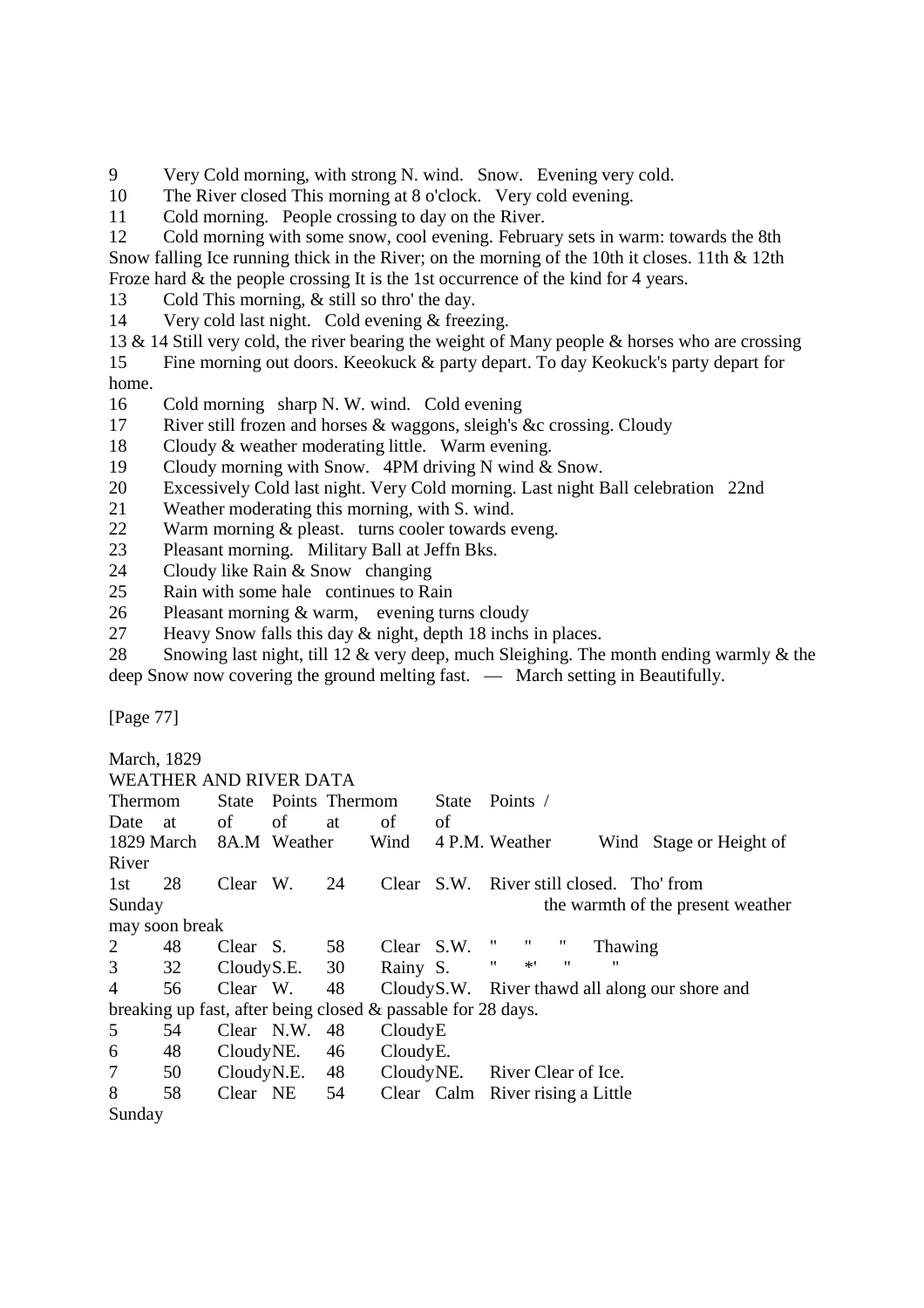| 9      | 60 | Clear. W.           | 58 | Clear W.           |      |    | $^{\dagger}$        |                     |
|--------|----|---------------------|----|--------------------|------|----|---------------------|---------------------|
| 10     | 60 | Cloudys.            | 58 | CloudyS.W.         |      |    |                     | River still rising  |
| 11     | 50 | CloudyN.E.          | 48 | CloudyN.           |      |    | River rising        |                     |
| 12     | 40 | CloudyN.            | 36 | CloudyNW.          |      | "  | 11                  |                     |
| 13     | 42 | Clear <sub>N.</sub> | 38 | Clear NW           |      |    |                     | River still rising. |
| 14     | 40 | Clear NW.           | 36 | CloudyW            |      | "  | "                   |                     |
| 15     | 40 | CloudyN.E           | 37 | Rainy NW.          |      |    | River rising        |                     |
| Sunday |    |                     |    |                    |      |    |                     |                     |
| 16     | 42 | CloudyW.            | 36 | CloudyN            |      | 11 | "                   |                     |
| 17     | 46 | Clear N.            | 38 | Clear N.W.         |      | 11 | "                   |                     |
| 18     | 40 | CloudyN.            | 38 | CloudyN.E.         |      | 11 | 11                  |                     |
| 19     | 32 | CloudyN.            | 30 | 11                 | N.W. |    |                     |                     |
| 20     | 28 | CloudyN.E.          | 27 | CloudyN            |      | 11 | "                   |                     |
| 21     | 38 | Clear N             | 34 | Clear              |      | 11 | "                   |                     |
| 22     | 42 | S.<br>Clear         | 38 | "                  | SW.  |    |                     | River upon a stand. |
| Sunday |    |                     |    |                    |      |    |                     |                     |
| 23     | 46 | Clear<br>W.         | 42 | Clear              | w.   | 11 | 11                  | 11                  |
| 24     | 48 | 11<br>Calm          | 46 | 11                 | Calm | 11 | 11                  | $\pmb{\mathsf{H}}$  |
| 25     | 46 | $^{\dagger}$<br>11  | 44 | $\pmb{\mathsf{H}}$ | Е.   | 11 | 11                  | $\pmb{\mathsf{H}}$  |
| 26     | 50 | Clear<br>Calm       | 48 | Clear              | Calm | 11 | 11                  | $\pmb{\mathsf{H}}$  |
| 27     | 60 | 11<br>"             | 52 | 11                 | S.   | 11 | "                   | Ħ                   |
| 28     | 62 | 11<br>11            | 62 | Rain               | S    |    |                     |                     |
| 29     | 42 | CloudyNE            | 50 | Clear              | w.   |    | <b>River Rising</b> |                     |
| Sunday |    |                     |    |                    |      |    |                     |                     |
| 30     | 58 | Clear S.            | 64 | Clear. s.          |      |    |                     |                     |
| 31st   | 58 | CloudyS.            | 62 | Cloudy S.W.        |      |    |                     |                     |

[Page 78]

1 River breaking up about this time, after having been frozen over, for more than 20 days, sufficiently strong to bear passing daily during that time.

- 2 Warm day & a general Thaw takes place, warm eveng.<br>3 Warm Cloudy morning, thawing rapidly. Cloudy events
- Warm Cloudy morning, thawing rapidly. Cloudy evening.
- 4 Fine warm Spring morning, pleast evening.
- 5 Last night the river broke up. Ferry Boat crosses to day 1st time for 20. Warm
- 6 Fine morning warm. River clear of Ice. warm evening
- 7 Warm Cloudy morning—pleast evening S. Bt. arrives.

8V Fine pleasant Spring morning. P. M. Summer heat! pleast eveng Steamer Missouri arrives 10 days from the mouth Ohio where she was detained by the Ice.

9 Beautiful morning & delightful weather. warm eveng. Steamer Jubilee arrives 8 days From Trinity.

10 Fine Spring morning. Cloudy, warm evening.

Steamer Maryland arrives 7 days from Trinity<br>Cleopatra " " " Missouri departs f

Cleopatra " " " " Missouri departs for Louisville Fine " North America arrives from the Mouth Col. Clinch & other officers arrive

11 Cloudy morning with some rain, last nig[h]t. turning cooler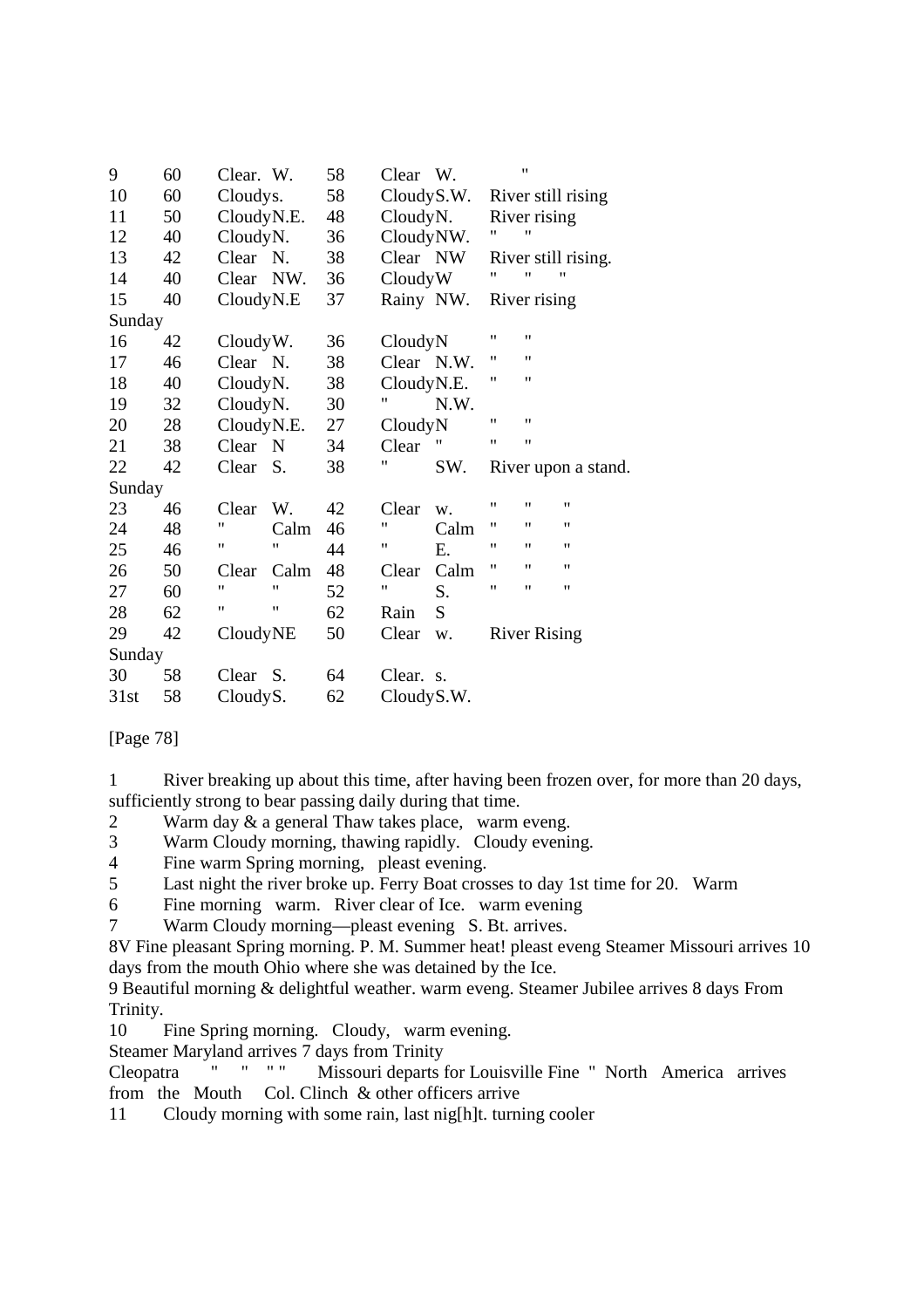raining

Steamer Maryland departs for Pittsburg. " Plough-Boy arrives from Louisville. " Jubilee departs for N. Orleans. " Cleopatra " " Louisville.

12 Cold Last night with some snow. Cool day with N. wind. Steamer Plough Boy departs for Trinity.

13 Cold morning with severe wind. Cool evening & windy.

14 Cool morning & cloudy with Strong W. wind Steamer N. America departs for N. Orleans " Clinton (1st trip) arrives from Pittsburg

15 Cold rainy morning. Cloudy weather Steamer Clinton departs for Louisville

16 Some Snow Last night. Cold & Cloudy during day. Steamer Plough Boy arrives from Trinity.

17 Beautiful morning & pleast. Evening cool with some wind Steamer Plough Boy departs for Louisville

18 Cool morning & Cloudy. Evening cool & Cloudy This morning we recive news that the S Boat Talma (1st trip) took fire about 14 miles from this and was scuttled in order to save her. False report.

19 Col. Croghan arrives this eveng. Cold & Snowing hard with N. wind. Cool evening Steamer Talma arrives from Louisville, slowly having to use the pumps as she sustained some damage Col. Croghan arrives on board.

20 Cloudy but turning warmer. Thawing a little Steamer Galena Packet arrives from Louisville.

21 Clear morning but cool. Evening Cold & windy North

22 Clear morning tho' cool & disagreable from the Wind. Steamer Missouri arrives from Louisville.

23 Fine morning & pleast throughout the day. Steamer Triton arrives from Louisville. Rome " " Nashville. " Galena Packet departs for Galena. " Talma 1st time " Franklin Mo.

24 Fine warm morning. Evening clear & pleasant.

Steamer Missouri departs for Galena

" Rome " " Nashville.

25 Beautiful morning & clear. Evening pleasant. Steamer Diana arrives from Louisville.

26 Charming morning & calm, holds do through the day. Steamer Belvidere arrives from **Cincinnatti** 

27 Delightful morning & warm, warm pleasant Eveng. Fine weather & warm.

Steamer Belvidere departs for Louisville. Diana

28 Fine warm morning & somewhat Hazy. Some rain. Steamer Velocipede arrives from Cincinati.

29 Cool & cloudy morning Pleasant Evening. Steamer Ploughboy arrives from Cincinati. Velocipide departs for

The Cleopatra arrives from Louisville, on board of which is Gnl Clark and Lady, & Miss Radford, from Washington Steamer Lawrence arrives from Louisville

30 Gnl Clark & family arrive from Washington 29th inst. Beau

tiful morning with weather. Fine warm evening &c.

Steamer Rover arrives from N. Orleans

Plough-Boy departs for Louisville.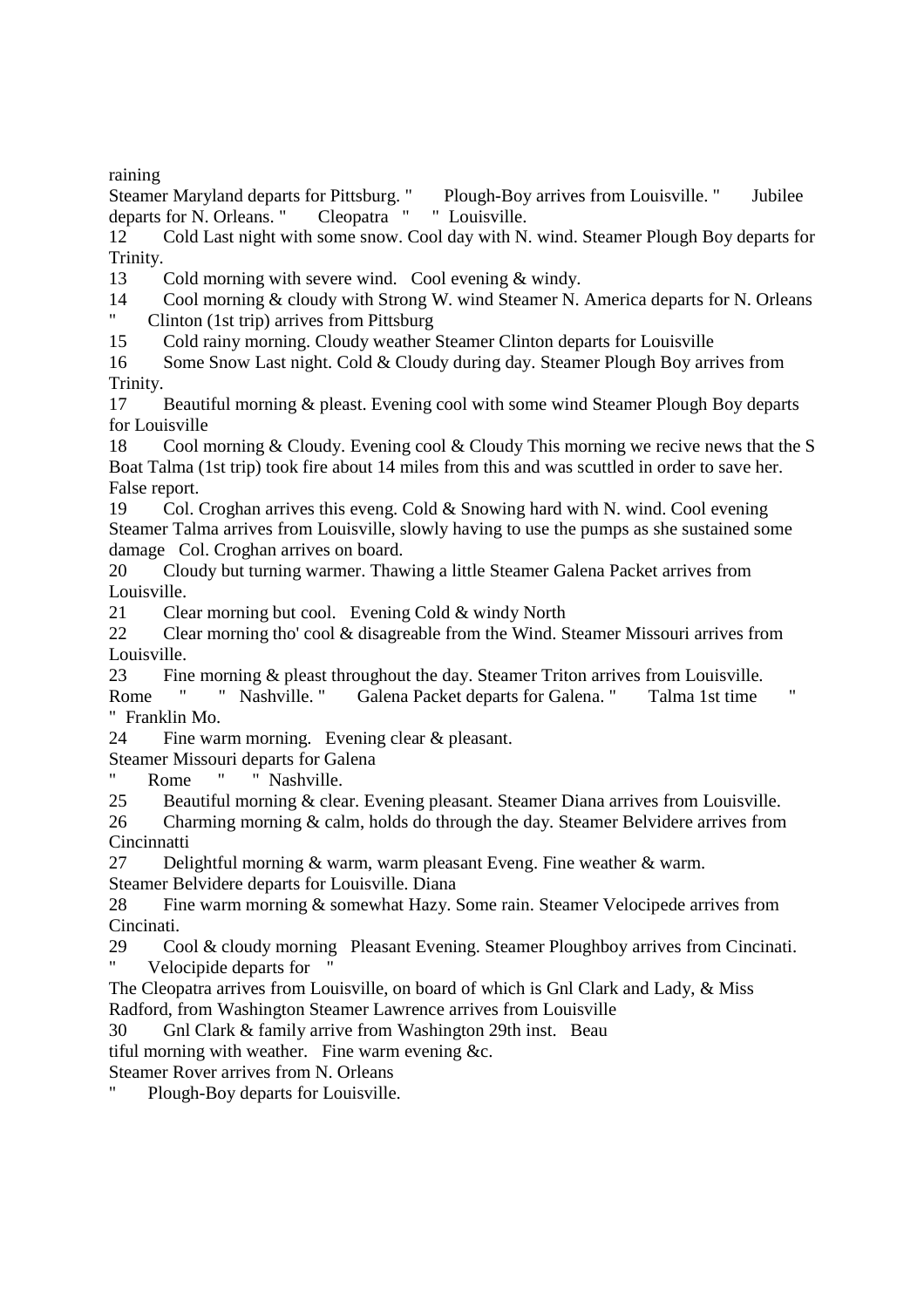31 Cloudy & Hazy this morning & continues so throughout the day Steamer Talma arrives From Franklin<br>" Missouri "

" Lower rapids, Mssi " Lawrence departs for Louisville

[Page 79]

|                | April , 1829                      |              |              |                 |                   |            |                                             |
|----------------|-----------------------------------|--------------|--------------|-----------------|-------------------|------------|---------------------------------------------|
| Thermom        |                                   | <b>State</b> |              | Points Thermom  |                   | State      | Points                                      |
| Date           | at                                | of           | of           | at              | of                | of         |                                             |
|                | 1829 April 1st 8 A.M. Weather     |              |              |                 | Wind              | 4 PM       | Weather<br>Wind<br>Stage or Height of       |
| River          |                                   |              |              |                 |                   |            |                                             |
|                | 50                                | CloudyW      |              | 48              | CloudyNW          |            | River rising fast.                          |
| $\overline{2}$ | 48                                | Clear W      |              | 46              | CloudyN           |            | 11<br>$^{\dagger}$<br>"                     |
| 3              | 48                                | CloudyN      |              | 46              | Clear NW          |            | Π<br>upon a stand.                          |
| $\overline{4}$ | 46                                |              | S.           | 45              | Clear             | W          | 11                                          |
| $\mathfrak s$  | 48                                | Clear        | W            | 46              | Clear NW.         |            | 11<br>11                                    |
| Sunday         |                                   |              |              |                 |                   |            |                                             |
| 6              | 46                                | Clear w      |              | 48              | Clear NE          |            | 11<br>"<br>11                               |
| 7              | 62                                | Cloudys.     |              | 68              | CloudyS           |            | River rising a Little.                      |
| 8              | 60                                | Rainy s.w    |              | 62              | CloudyS.          |            | 11<br>"<br>11                               |
| 9              | 52                                | Cloudys.     |              | 50              | Cloudy W.         |            | $^{\prime}$<br>upon a stand.                |
| 10             | 48                                | Clear w.     |              | 60              | Cloudyw           |            |                                             |
| 11             | 50                                | Cloudys.w.   |              | 48              | Rainy w.          |            | 11<br>Rising                                |
| 12             | 48                                | Rainy w.     |              | 46              | Cloudyw           |            |                                             |
| Sunday         |                                   |              |              |                 |                   |            |                                             |
| 13             | 58                                | Clear        | N.           | 56              | Clear N.          |            | River falling a little                      |
| 14             | 48                                | Clear        | N            | 60              |                   | Clear Calm | River rose about 8 inchs. last night $\&$   |
|                | continues to rise, drift running. |              |              |                 |                   |            |                                             |
| 15             | 62                                |              | Clear Calm   | 62              | Clear S.          |            |                                             |
| 16             | 62                                | Clear S      |              | 60              | CloudyS.          |            | River rose $2$ } 4 inches last night        |
| 17             | 66                                | CloudyS      |              | SO <sub>1</sub> | Cloudys.          |            | River Pell to day 6 inches.                 |
| 18             | 64                                | Rainy S.W    |              | 62              | Cloudys.          |            | 11<br>11<br>11<br>5 inches                  |
| 19             | 65                                | Clear S      |              | 64              | Clear s.          |            | 11<br>11<br>"<br>.,<br>2 inches             |
| Sunday         |                                   |              |              |                 |                   |            |                                             |
| 20             | 62                                | Clear        | W            | 58              | Clear             | W.         | Rose last night 14 inches                   |
| 21             | 58                                | Clear        | W            | 58              | "                 | S          | <b>River Rising still</b><br>6 inches       |
| 22             | 64                                | Clear        | $\mathbf{s}$ | 56              | "                 | S.         | upon a stand to day                         |
| 23             | 56                                | CloudyNW     |              | 52              | Π                 | W          | River fallen 6 Inches                       |
| 24             | 52                                |              | NW.          | 52              | CloudyNW          |            | Risen one foot                              |
| 25             | 52                                | Clear "      |              | 50              | CloudyNW.         |            | River falling fast                          |
| 26             | 58                                | CloudyN.     |              | 52              | Clear s.          |            | fell<br>14 inches                           |
| Sunday         |                                   |              |              |                 |                   |            |                                             |
| 27             | 62                                | Clear        | W            | 60              | Clear             | W          | 11<br>natus fuit 18.                        |
| 28             | 64                                |              | 11           | 62              | $^{\prime\prime}$ | 11         | 11<br>11<br>18 inches.                      |
| 29             | 66                                | Clear        | ${\bf S}$    | 62              | Clear s           |            | River fallen 3 Ft since 28th still falling. |
| 30             | 68                                | Clear        | S.W.         | 72              |                   |            | 11<br>11<br>14 inches                       |
|                |                                   |              |              |                 |                   |            |                                             |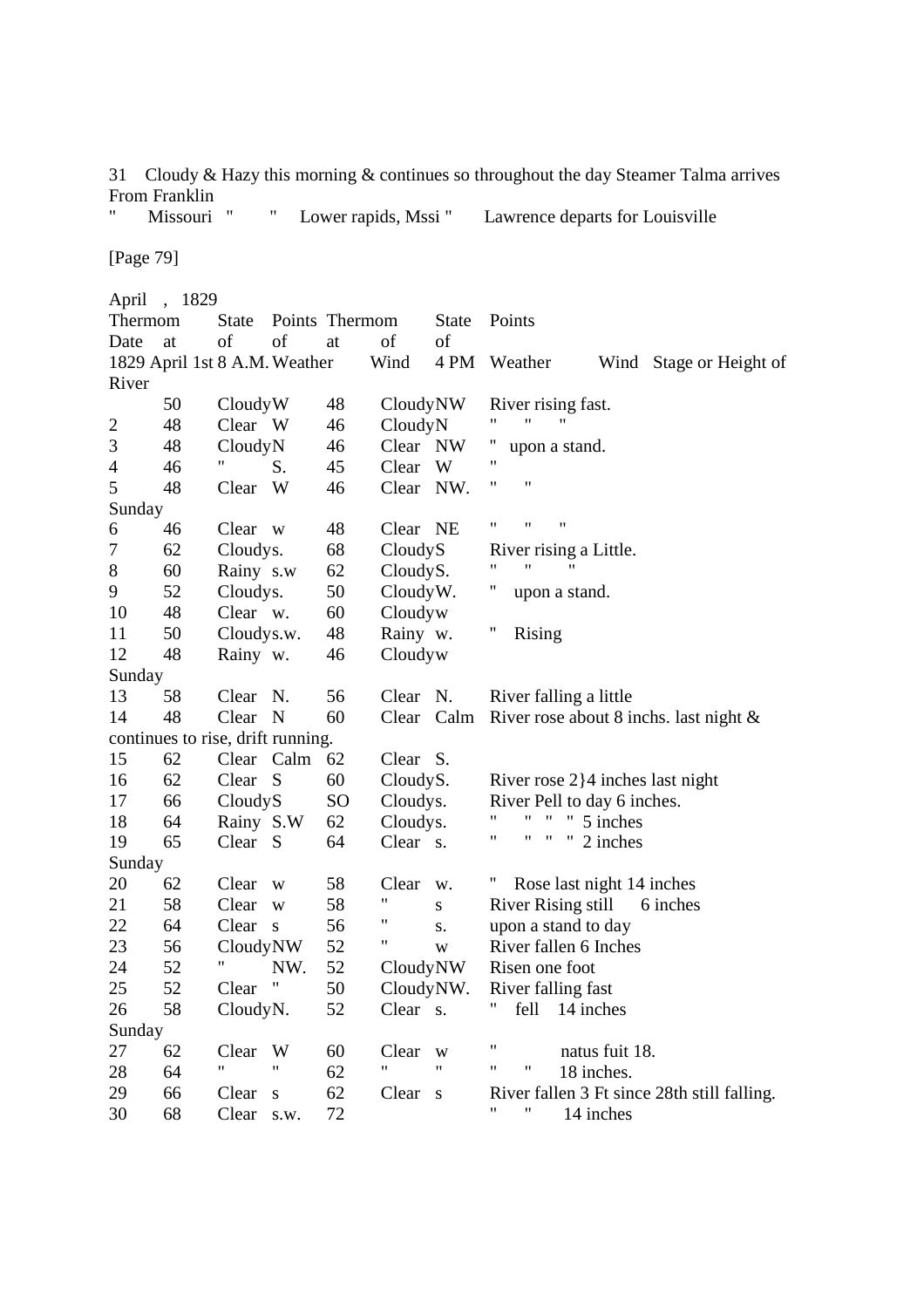[Page 80]

Rainy & very Windy. Bad times for the Ladies of the City

Steamer Cleopatra departs for Louisville

". Talma " " Cincinatti

Clear morning & somewhat cool— Evening windy & cool. Steamer Rover departs for Galena 3 Cool morning & cloudy. Cloudy & warm evening. Steamer Oregon arrives from N. Orleans, & Brings news of the loss of the Muskingum & the Natchez

4 Rain this morning & cloudy, pleasant Evening

5 Pleasant morning, turns cool towards P. M. Evening pleasant. Steamer Oregon departs for N Orleans.

6 Fine warm morning & clear Pleasant evening. W. R. arrives Steamer Diana arrives from Louisville Mjr Biddle & Wm

Radford on board. New " Phoenix "

Rover " " Lower rapids.

7 Cloudy morning tho' pleasant. Warm cloudy evening. Steamer Diana departs for Louisville.

8 Rainy morning with Thunder & Lightning, rainy thro' the day.

Steamer Missouri departs for Galena & K— [?]

Phoenix " " Louisville

9 Cloudy disagreable morning, cool & Strong S. Wind, rainy

thro' the day

Steamer Belvidere arrives from Louisville.

Essex " " Trinity

mean " Josephine " " Galena

10 Col. Croghan arrives. Clear morning, but turns cool & rainy

throughout the day

Fine Steamer Jubilee arrives from New Orleans 11 days " Wm Duncan " " Cincinatti " Essex departs for Louisville.

11 Cold Cloudy morning— with rain & cold winds. Cool &

rainy river rising

Steamer Rover departs for Galena. " Belvidere " " Louisville.

12 Mjr. Dougherty arrives Cloudy morning withe rain Gnl.

Hughes arrives with Indns little Steamer Red Rover arrives from the Lower rapids with Majr

Dougherty 19 Indians —Kansas & Weas to gether 10 with Gnl Hughes

13 Clear pleasant morning pleasant Evening.

Steamer Ploughboy arrives from Louisville

Wm D. Duncan departs for Franklin, Mo.

14 Beautiful clear morning—warm. Peach Trees blooming

Steamer St L[ouis] & Galena Packet arrives from Galena.

Ploughboy departs for Louisville, small Steamer Red Rover departs for Galena.

15 Warm & Delightful morning continues so. 32 Sacs & Fox

Indns. arrive.

mean Steamer Velocipede arrives from Louisville.

Jubilee departs for N. Orleans.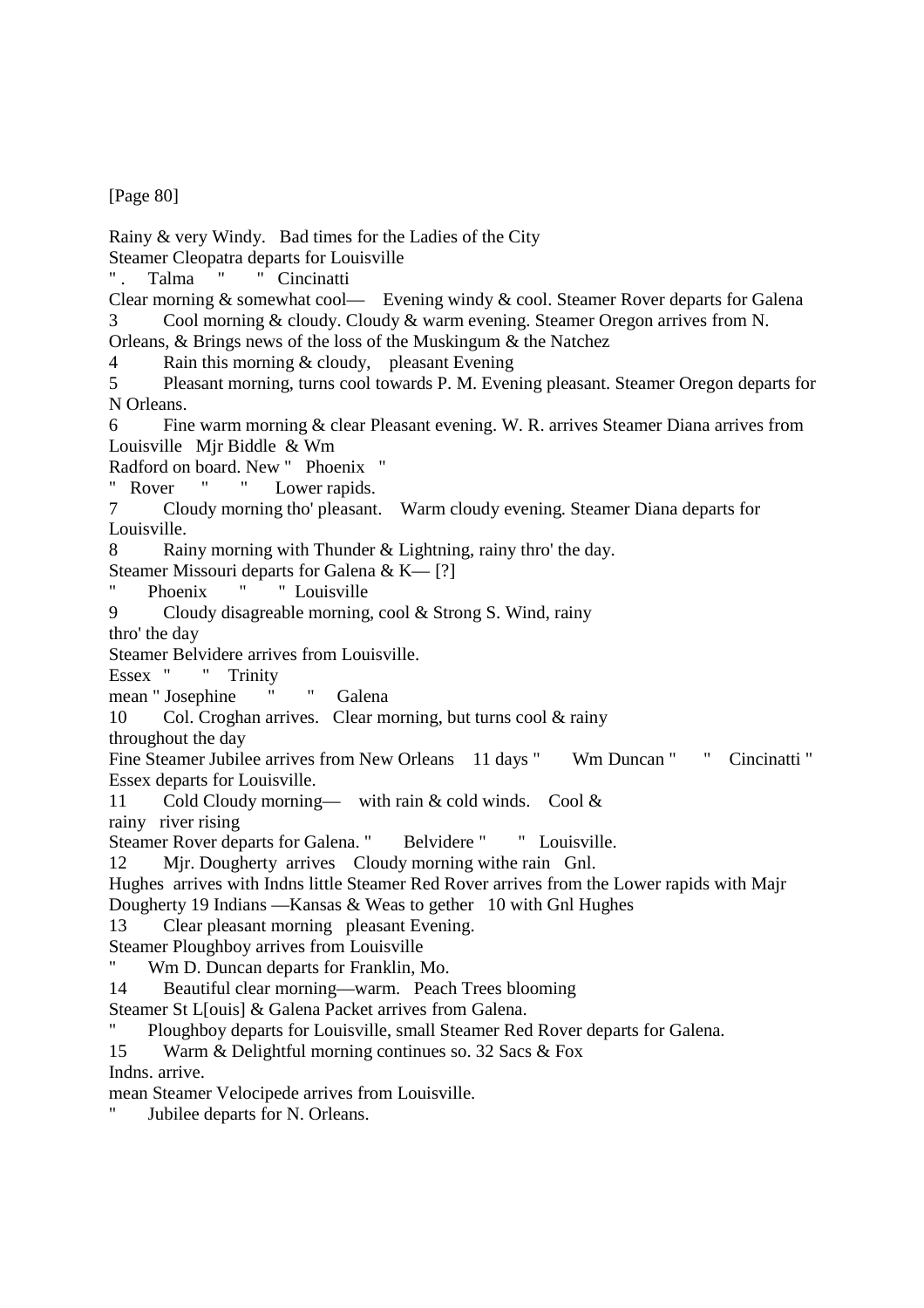Maryland arrives from Pittsburgg a party of 35 Foxes arrive on business

16 Warm & Hazy morning. Warm & Cloudy 35 Foxes arrive Steamer Cleopatra arrives from Louisville

17 Warm & Cloudy with little rain. Evening warm & cloudy. Steamer Cleopatra departs for Louisville on board of which Gnl. Hughes & Mjr. Dougherty depart.

Steamer Galena Packet departs for Galena on board of which Keokuck & party of 22 depart Fine Steamer N. America arrives from N. Orleans. Keokuck & party of 22 dept for Uppr Mssi.

18 Rain Last night with Thunder & Lightning Warm Cloudy Evening mean Steamer Velocipede departs for Louisville

19 Rain with Thunder & lightning in the evening, warm & Sultry Steamer Maryland departs for Pittsburgh the small pox on

board mean " Triton arrives from Galena.

20 Turns cooler this morning. Cool & windy this Evening. Steamer Essex arrives from Louisville.

21 Beautiful morning & pleast. Col. Menard arrives. Evening warm Steamer Diana from Louisville Mr. G. H. Kennerly & Mr. Sanford on board. Steamer Essex Departs for Lower Rapids. Foxes (35) in number depart for Rock River A

Party of Kansas (Chief White plume ) are at present here on business. They are encamped about 5 miles from this [place] to keep clear of the small pox which is in Town.

22 Fine morning tho' rather warm. Hot South wind blowing. Steamer Diana Departs for Louisville

23 Rain last night & now cloudy. Cool this Evening. Steamer Wm Duncan arrives from Franklin Mo.

24 Cool morning. Windy & cool thro' the day. Party this Eveng. Steamer Missouri arrives from Galena White Plume & Party depart for Kansas River.

25 Cool morning tho' pleasant. Cool evening Steamer Red Rover arrives from Galena " Livingston " " New Orleans

- 26 Cold morning with frost which injures the fruit, pleast Eve
- ning

Little Steamer Josephine from Mouth Missouri

Plough Boy " Louisville full of passengers A

Weea Chief arrives to day Majr. Graham & Interpreter depart for the Kansas.

27 Beautiful & serene morning, pleasant Evening.

Little Steamer Red Rover Departs for Galena

Essex arrives from

20 Shawnees arrive trading & 23 Delewares.

28 Fine warm morning. Majr Graham Leaves Warm Eveng.

Little Steamer Ploughboy departs to Louisville

" Essex depts for Louisville

29 Warm morning warm pleast Evening. Little Steamer Wm Duncan depts for Franklin, Majr Graham & Interpreter on board for Shawnee Agency. Steamer Josephine Depts. for St. Peter. 20 Shawnees and Delewares Depart

30 Warm morning fine for vegetation, warm Evening Steamer Livingston Depts. for N. Orleans 28 Kickapoos arrive on business with the Supt. April ends with fine warm weather for the planters.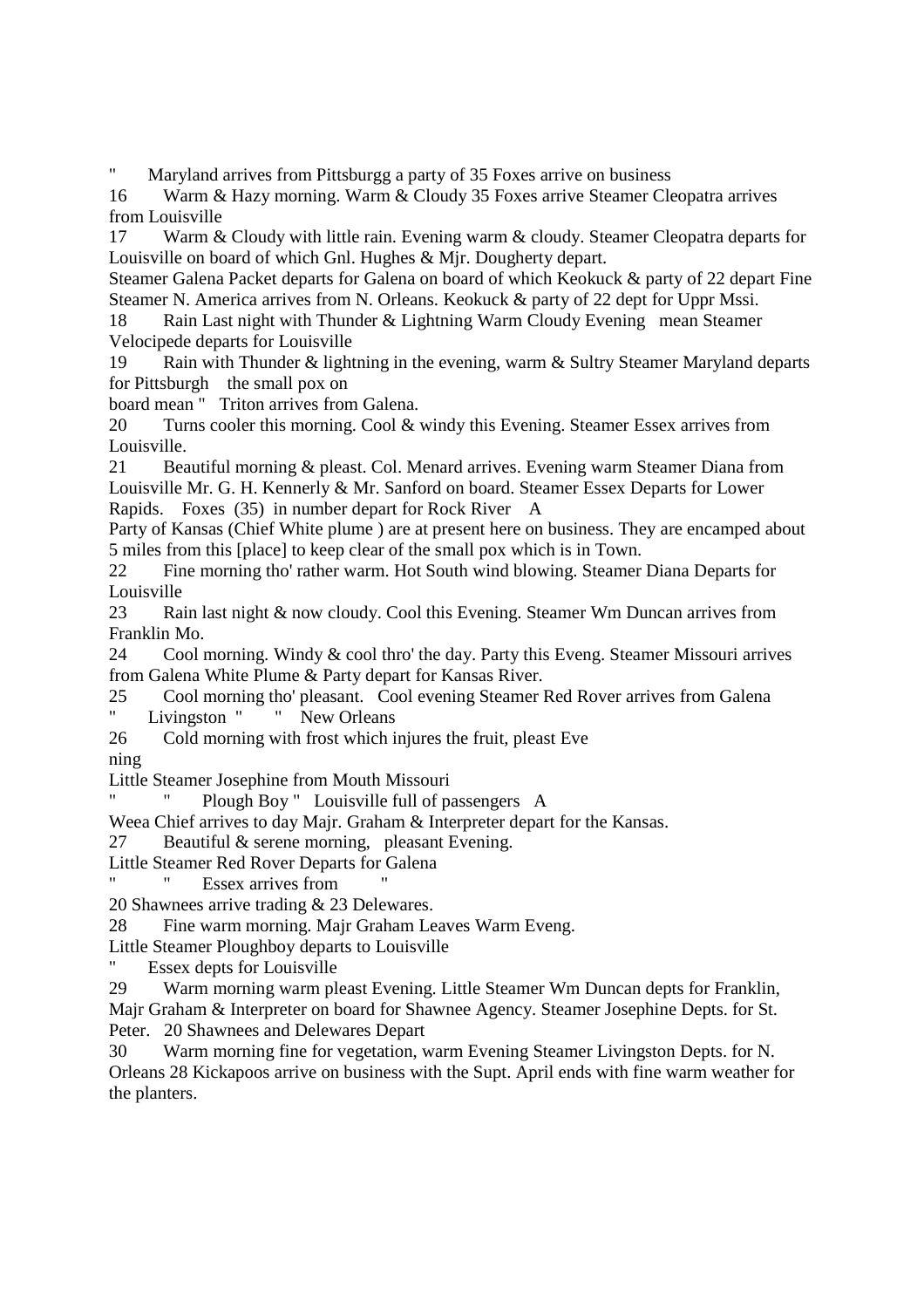[Page 81]

May, 1829

Thermom State Points Thermom State Date at of of at of 1829 8 AM Weather Wind 4 P.M. Weather 8 AM. Pointsof Wind 4P.M Stage or Height of River May 1st 72 Cloudyw. 68 Rainy s.w River Falls 3 inches 2 64 Cloudyw. 69 Clear Calm. " remarkably low. 3 58 Clear N 72 Clear NW. River fallen 2 Inches Sunday 4 62 Clear w 74 Clear N. " falls 4 Do. 5 62 Clear Calm 73 Clear Calm " falls since last Evng 6 In. 6 62 " W 72 " " Rises 1 Inch 7 62 Clear Calm 60 Clear Calm. River Rises 2 inches. 8 68 Clear Calm 60 Clear Calm " " 2J^ inches 9 62 Clear W. 62 "  $\cdots$  River Rises 4 inches.<br>10 64 Clear W. 58 "  $\cdots$  Rises 3 Do. 10 64 Clear W. 58 " " Rises 3 Do Sunday 11 62 Cloudy E. 52 Rainy N. falls 4^ Do. 12 52 Cloudy N. 58 Clear W. River fell since 4 oclock yesterday 6 inches 13 58 Clear N. 68 Cloudy E. River fell since Last night 1 inch. 14 60 Clear W. 62 Clear W. River upon a stand. 15 64 Eainy s. 80 Clear s. \* 16 68 Clear W. 66 Clear s. River rose about 3)4. inches. 17 68 Clear w. 66 Clear Calm River Rose 2 inches Last nt. Sunday 18 68 Cloudys. 68 Cloudy S. " fell since Last night V/% inches 19 72 Clear w. 70 Cloudy E. 1 " 20 70 Clear w. 71 Cloudy E. 1 1/2"<br>21 72 Clear w. 74 Clear SW. River 21 72 Clear w. 74 Clear SW. River rises 1 inch to day. 22 80 Clear E. 80 Cloudy E. " falls 1<br>23 78 Cloudy E. 72 Cloudy S.W. " " w% 23 78 Cloudy E. 72 Cloudy S.W. 24 81 Rainy s. 82 Rainy w. River rises 1 inch Sunday 25 82 Clear W. 81 Clear w. River falls 2 inch's 26 ' 81 Clear Calm 80 Cloudy S. " 1 "<br>27 82 Rainy W Clear w " " 1 " 27 82 Rainy W. Clear w 28 82 Clear Calm 88 Clear S.E. River falls 1 inch. 29 88 Clear S.E. 86 Cloudy S. " "2 inch's.<br>30 84 Clear W. 88 Clear S. " "2 inchs. 30 84 Clear W. 88 Clear S. " 31 88 Clear Calm 92 " 1 Do. Sunday Very Warm Weather

[Page 82]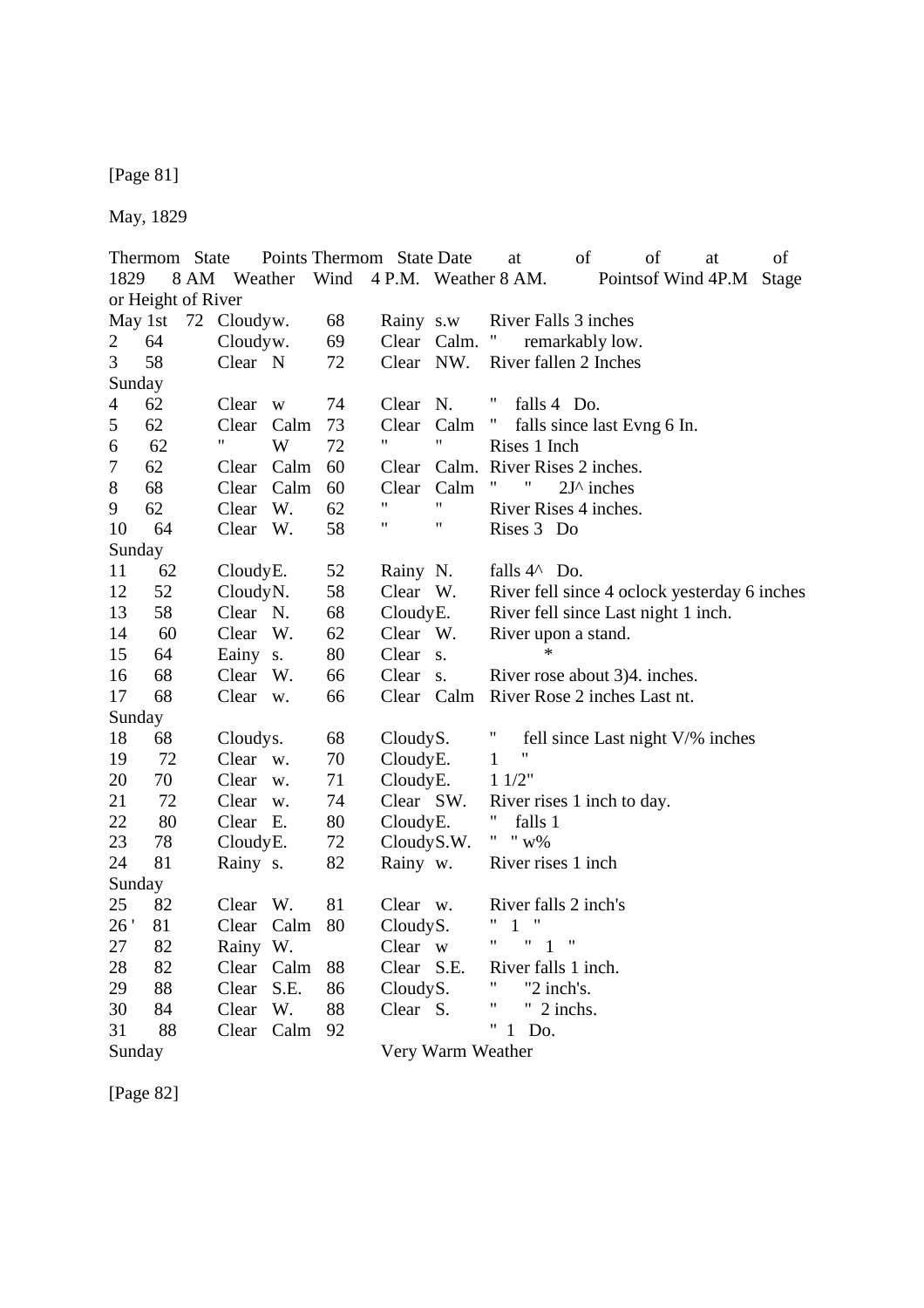Fine Spring weather, rainy in the Evening. Steamer Cleopatra arrives from Louisville Col. Leavenworth 233 on board. Cloudy morning & warm. Warm evening & clear. Steamer Rover arrives from Galena

Cool about sun rise, but pleasent day. Warm Evening Steamer Diana arrives from Louisville Fine Clear morning & pleasant. Evening fine & Pleasant. 28 Kickapoos depart for Osage River.

5 Fine warm morning & clear. Fine Evening & clear. Steamer Diana from Jeffn. Barracks with troops on board, under command of Majr. B Riley, ordered to the mouth of the Platte to protect Santa Fe Traders. departd.

6 Clear Warm morning, wedding of Miss Stokes Last night. Miss Wilson married

7 Warm morning, throughout the day continues so. Cloudy & windy night Steamer Oregon from N. Orleans. 15 days.

Phoenix from Louisville. Cap Geo. Vas[h]on on board. Agent for Delewares & Shawnees in place of

Majr. Graham.

St L. & Galena Packet from Galena, river above

very low, & not commenced rising yet. also mean little Str. Triton [arrives]

8 Warm morning windy thro' the day. pleast Evening.

Str. Missouri from Lowr Rapids, river rising

" Essex " Louisville

27 Kickapoos arrive from Osage River.

9 Cool morning & pleast. Windy. Cool pleasant evening

Steamer Jubilee arrives from N. Orleans.

10 Fine pleasant morning—Delightful evening—camp S. Bts. Origon for Orleans, Essex for Louisville, Phoenix for Louisville S. B. Gallena Packett arrives from Kaskaskia

11 Rain & warm Cool in the Evening. Rainy weather. S. B. Plough Boy from Louisville Steamer Red Rover from Galena.

12 Cold morning & sudden change. Evening cooll Steamer Plough Boy for Louisville

13 Cold morning & unpleasant. Pleasant evening. Steamer Missouri for Galena<br>
"Maryland from Pittsburg" Missouri departs for Galena

Maryland from Pittsburg " Missouri departs for Galena

14 Fine Pleasant morning. Pleasant evening 3 Shawnees arrive from White River.

15 Cloudy morning with Rain. Pleast Evening. 3 Shawnees start for the Merrimack River.

16 Clear morning & clear. Fine pleast evening Steamer Emerald arrives from Nashville.

17 Beautiful morning. Warm evening. A house burnt down on the hill.

18 Warm cloudy weather Warm Sultry evening Steamer Cleopatra departs for Louisville Today Genl. M. G. Clark S. Agent for Kansas departs for his Agency on Kansas River. 27

Kickapoos start for the White River. 129 Shawnees arrive & camp with business with Supt.

19 Very Warm to day. Warm Sultry evening. Locust Very Abundant and abundant [sicl] and destroying the Apples Pears & oak Trees

20 Fine morning, tho' warm. Sultry & warm evening. S. B. Diana arrives from the Platte with 100 Troops on board for Jeffn Barracks. Steamer Maryland depts for N. Orleans.

S. B. Essex arrives from Louisville<br>" "Diana " " Jeffn Barı " Jeffn Barracks.

32 of [the Shawnees] arrive in St. Louis on business with Supt.

21 Turning very warm— Very warm & Sultry. Steamer Essex depts for Louisville.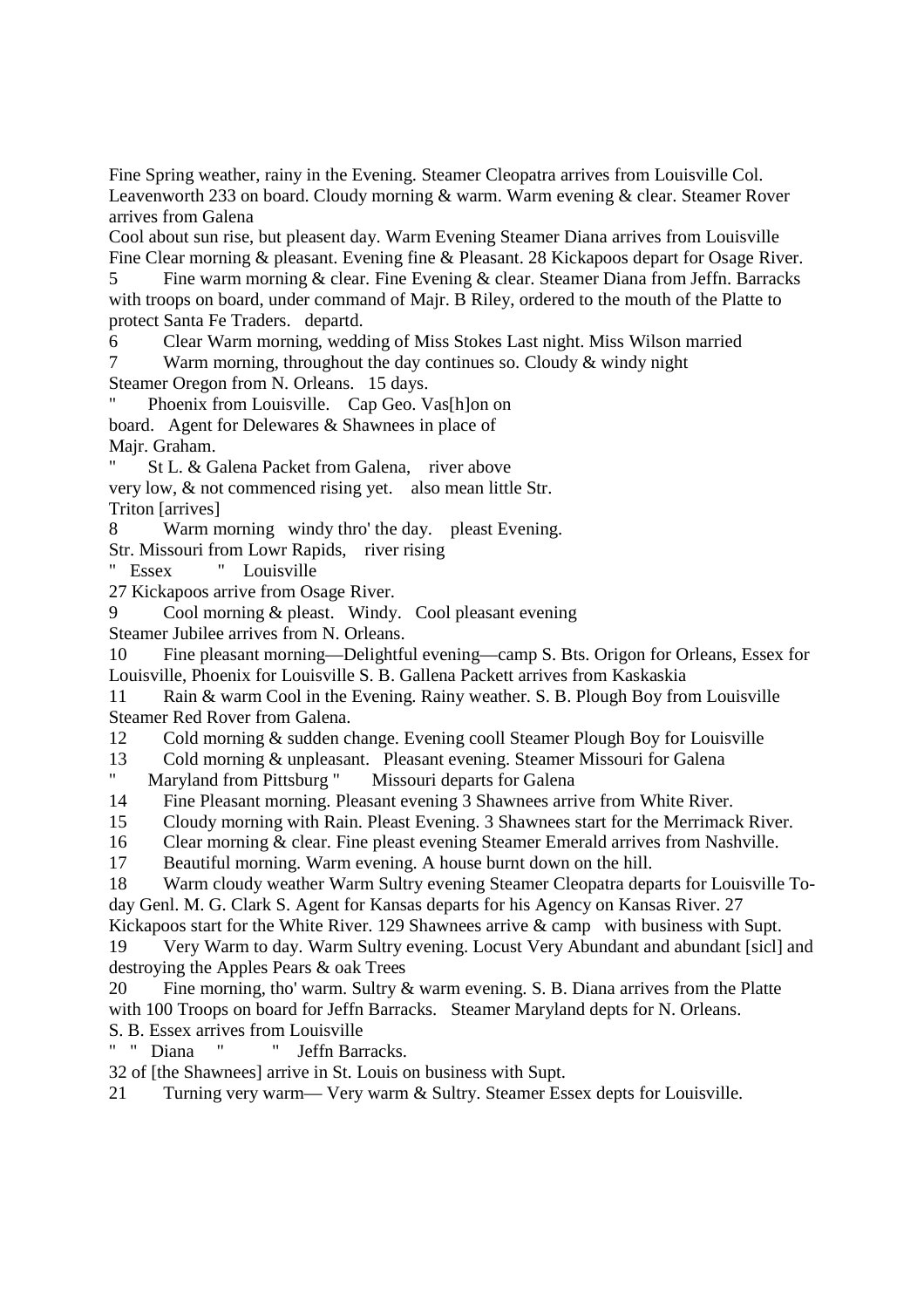22 Warm morning & Sultry. Turning cooler with showers. Fine Steamer N. America arrives from N. Orleans.

" Missouri " " Galena.<br>" Diana dents for Louisville

Diana depts for Louisville. To day Mr. Mette departs for Peoria, on business.

23 Pleasant morning. Rainy. Rain, pleast Evening. 3 keels; & 4 small boats arrive from the Platte with 3d Regt. Steamer Wm Duncan arrives From Franklin (Mo.)

24 Cool morning & rainy. Rainy thro' evening

25 Warm morning. P. M. warm. Evening Sultry.

mean Steamer Triton departs for Galena.

Red Rover " "

26 Locusts appear in country Very warm morning. Rainy this Evening. Steamer Ploughboy arrives from Louisville, on board Majr Dougherty Ind Agt. 1st. Time Steamer Atlas arrives from N. Orleans, freight on board for Supt

27 Rainy this morning. Warm Evening Steamer Plough Boy departs for Louisville.

28 Warm morning— Very Warm this Evening Fine new S. Boat Walter Scott arrives from Louisville 1st trip Steamer Livingston arrives from N. Orleans

29 Exceedingly Warm morning P. M. Warm & Sultry.

30 Warm sultry morning. Warm Evening Steamer Essex from Trinity.

31 Many Locusts Excessively warm day. Summer setting in Locusts Prevail in Country J. B. Steamer Talma from Pittsburgh.

Steamer Atlas depts for N. Orleans

Galena Packet arrives from Galna hot.

" Missouri " " " reports the river still low.

[Page 83]

June, 1829

| Date 1829      |      |             |                        | Thermom Stateat |                           |             | of 8 A.M. Weather                                             | Points Thermom State of                     |  |
|----------------|------|-------------|------------------------|-----------------|---------------------------|-------------|---------------------------------------------------------------|---------------------------------------------|--|
| at             |      |             |                        |                 |                           |             | of Wind 4 P.M Weather Points of Wind Stage or Height of River |                                             |  |
| June 1st       |      |             | $\text{degr. } 90$ hot |                 |                           |             |                                                               | Sultry 88 Calm Sultry River on a Stand low. |  |
| $\overline{2}$ | 90   |             | Clear Sultry 86        |                 |                           | CloudyCalm  | $\mathbf{H}$<br>"<br>,,                                       |                                             |  |
| 3 <sup>7</sup> | 88   |             | Clear Calm 84          |                 |                           |             | Rain Cool River Rises 2 inches.                               |                                             |  |
| $\overline{4}$ | 84   |             | Clear Calm 82          |                 |                           | Bain Cool " | " $1j$ <sup><math>\land</math></sup> inoh                     |                                             |  |
| 5 <sup>5</sup> | 84   |             | Clear Calm 80          |                 |                           |             | Rain Cool " "8 inches                                         |                                             |  |
| 6              | 84   |             | Rain S.W. 86           |                 | Cloudy"                   |             | River Rises 8 inches.                                         |                                             |  |
| 7 Sunday       |      | 78 CloudyW. |                        |                 | 64                        |             | CloudyCool. " "9 inches                                       |                                             |  |
| 8              |      | 72 Clear W. |                        | 80              |                           |             | Cool N. River Falling. $-$ at a stand.                        |                                             |  |
| 9              | 64   |             | CloudyW 68             |                 | warm W                    |             |                                                               |                                             |  |
| 10             | 64   |             | Clear W 66             |                 | $\mathbf{u}_{\text{max}}$ | W           | River falls 2 inches                                          |                                             |  |
| Date           | at   | of          | of                     | at              | of                        | of          |                                                               |                                             |  |
| 1829           | 8A.M | . Weather   |                        | Wine            | $4P.M \quad \Box$         |             |                                                               | Weather Wind Stage or Height of River       |  |
| 11             | 62   | CloudyW.    |                        | 68              | Warm s.                   |             | 5 inches                                                      |                                             |  |
| 12             | 84   | Clear S     |                        | 86              |                           |             | Plest s. River falls 4 "                                      |                                             |  |
| 13             | 86   | Clear S     |                        |                 |                           |             | 85 deg. 96 " N.E River Rising 2                               |                                             |  |
| 14             | 88   | hot         | S                      |                 | Hot                       |             | Sultry River Rising 5 Inches.                                 |                                             |  |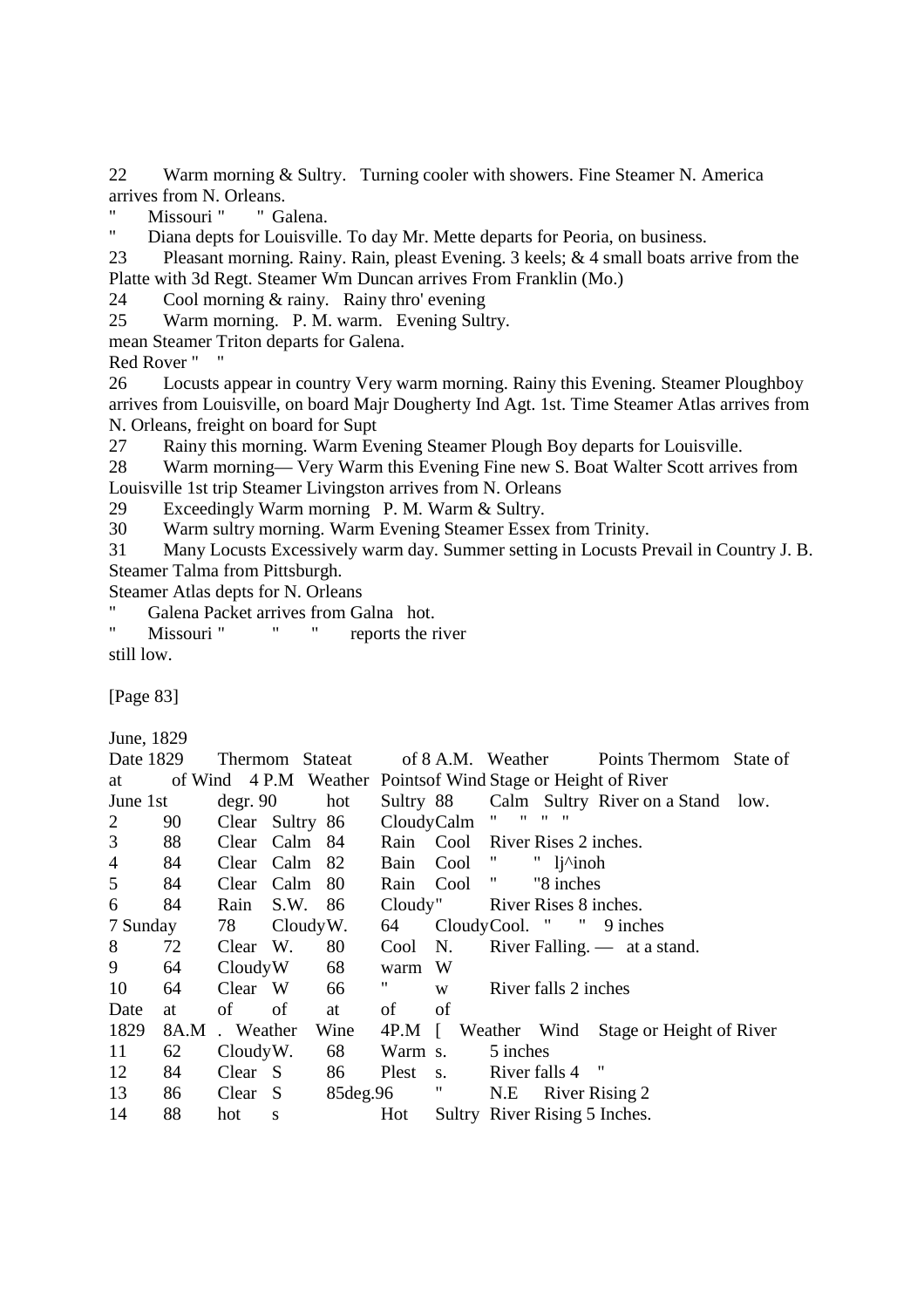| Sunday |    |                      |              |    |          |                                             |                    |                            |                |                   |                              |
|--------|----|----------------------|--------------|----|----------|---------------------------------------------|--------------------|----------------------------|----------------|-------------------|------------------------------|
| 15     | 88 | Hazy w.              |              | 92 | Warm "   |                                             | $\pmb{\mathsf{H}}$ | Ħ                          | 9              | $^{\prime\prime}$ |                              |
| 16     | 88 | Clear s.w.           |              | 94 |          | Warm Cloudy"                                |                    | falls                      | 2              | $\pmb{\cdot}$     |                              |
| 17     | 62 | Cloudys.             |              | 64 | Cool     | Cloudy,.                                    |                    |                            | 4              |                   |                              |
| 18     | 62 | Clear                | W            | 62 | Cool.    | 11                                          | $\ddotsc$          | $\dddot{\phantom{0}}$      | $\overline{4}$ |                   |                              |
| 19     | 70 | Clear                | $\mathbf{s}$ | 68 | plest    | Rain                                        | $\pmb{\mathsf{H}}$ | 11                         | 3              | $^{\prime\prime}$ |                              |
| 20     | 70 | Cloudyw.             |              | 64 | calm     | Calm                                        |                    |                            | $\overline{4}$ | .,                |                              |
| 21     | 62 | Clear w              |              | 60 | Clear    | W                                           | ▪■                 | $^{\prime\prime}$          | 4              | 11                |                              |
| Sunday |    |                      |              |    |          |                                             |                    |                            |                |                   |                              |
| 22     | 62 | $\pmb{\mathsf{H}}$   | E            | 64 | CloudyE  |                                             | $\cdot^{\times}$   |                            | 4              |                   |                              |
| 23     | 64 | 11                   | E            | 66 | Clear    | E                                           |                    | " Rises 2                  |                | $^{\prime\prime}$ |                              |
| 24     | 64 | $\pmb{\mathsf{u}}$   | E            | 62 | "        | E                                           | $\bullet$          | $^{\prime}$<br>m"          |                |                   |                              |
| 25     | 62 | 11                   | E            | 60 | CloudyE  |                                             | $\blacksquare$     | $\ll$                      | $\overline{4}$ | $\bullet\bullet$  |                              |
| 26     | 64 | Rainy                | S.           | 68 | Clear    | S.W.                                        | Π.                 | $\mathbf{H}$<br>$m \cdot'$ |                |                   |                              |
| 27     | 80 | Clear                | S.           | 98 | Rain     | <b>NW</b>                                   | 11                 | Ħ                          | 3              | $^{\prime\prime}$ | drift running.               |
| 28     | 66 | "                    | <b>NW</b>    | 64 | Clear NW |                                             | $^{\prime\prime}$  | "                          | ZIA "          |                   | Drift running                |
| Sunday |    |                      |              |    |          |                                             |                    |                            |                |                   |                              |
| 29     | 64 | Cloudy <sub>N.</sub> |              | 68 | CloudyN. |                                             |                    |                            |                |                   | Since yesterday rose 1 Foot. |
| 30     | 70 | Clear w.             |              |    |          |                                             | "                  | "                          |                | Rose              | Inchs.                       |
|        |    |                      |              |    |          | June ends with fine, cool & pleast weather. |                    |                            |                |                   |                              |

[Page 84]

This morning Mr. Elias T. Langhamm Sub Agent from St. Peters arrives [on the S. B. Missouri]. Sets in Very Warm, excessively warm & sultry Very Warm morning. Very warm evening Steamer Cleopatra depts for Louisville

" Crusader " " Louisville

" Livingston " " N. Orleans. Still warm & dry with thousands of Locusts fine shower cool Fine Str Walt Scott depts for Louisville Pleast morning & not So warm. Fine shower of Rain. Steamer Gala Packet starts for Gala. Mr. Langham S. Agt on board

" Diana Starts for Louisvle Wrn. Radford on board. This morning Capt Geo Vashon Agt for Dels Shawnees &c departs for Kanzas River. Majr Dougherty departs—in the Stage Warm morning. Pleast evening & cloudy. Str Oregon from N Orleans. Col Menard from home. The Interpreter J. Mette arrives from Peoria.

6 Fine Rain this morning. Pleast Eveng threatng Rain

7 Cool Pleasant morning. Cool pleast Evening.

8 Very Cool Last night & this morning. Many Locusts destroyed by rain[y] weather Str. Criterion arrives from Florence "Gnl. Pike depts for Orleans. McNair on board

9 Locusts Dying off & Disappearing Very Cool Weather. Go

To Edwdsville to overtake Express.

- 10 Pleast weathere Returned this Evening
- 11 Locust destruction diminishing Still warm thro' the day. Sultry Evening.
- 12 Clear Warm morning. P. M. Sultry. Warm Evening.
- 13 Very Warm to day. P. M. Sultry. Warm Evening Str. Missouri from Chariton Mo.

" Wm. Duncan" Franklin " Steamer Oregon depts for N. Orleans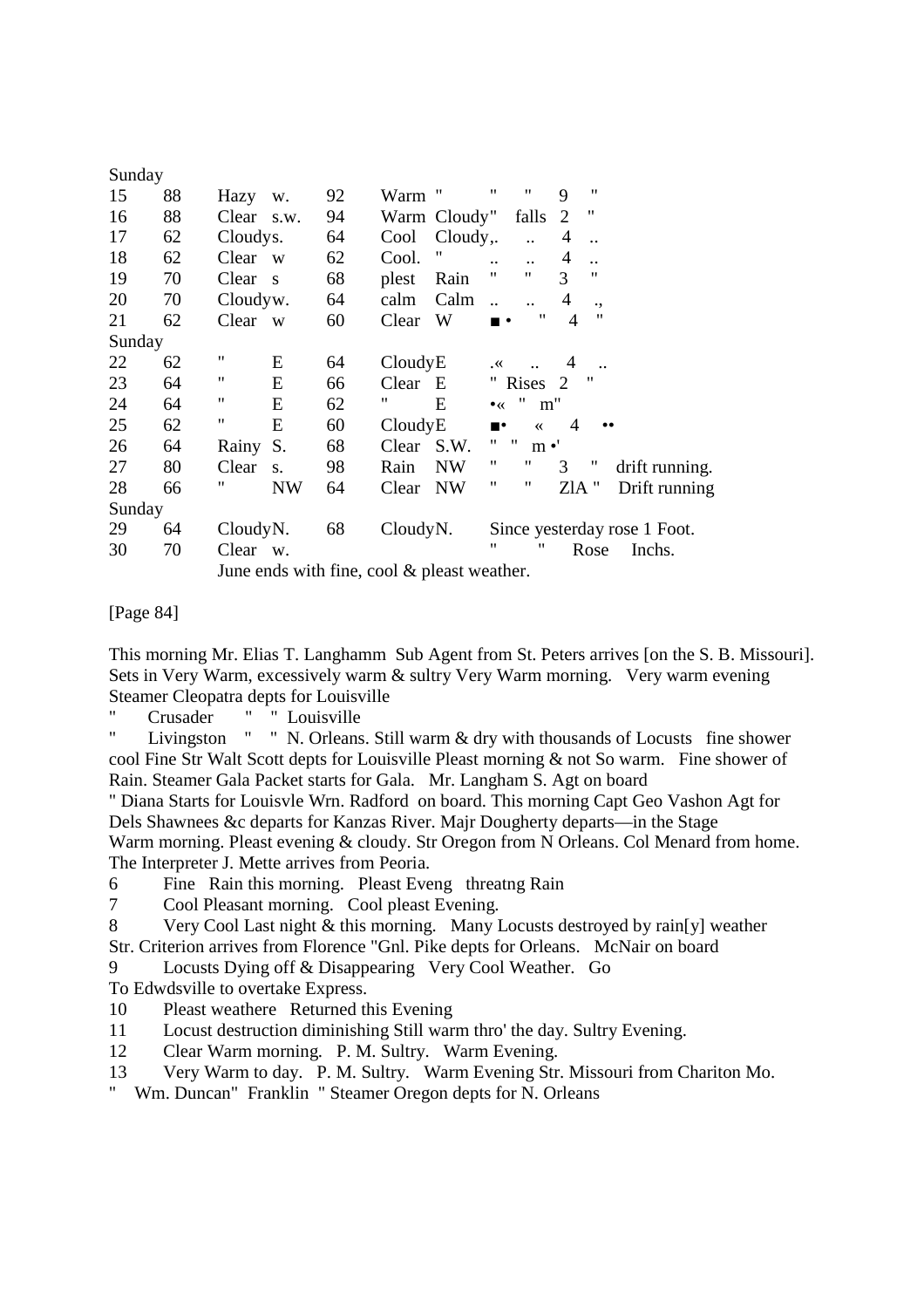" Jubilee arrives from N. Orleans, reports Sickness raging there. Small pox & Yellow Fever. A Party of Sacs & of 8 Foxes arrive with a Sioux woman prisoner, on business.

14 Very Warm Morning. P. M. Excessively Warm & Sultry.

15 Warm Summer morning. Warm Evening.

16 Very Warm This morning. Oppresive heat. Cloudy

17 Fine Shower Last night which has coold the air very much

18 Pleasant morning & Cool. Pleast cool Evening, the 7 Sacs & Foxes dept for home.

19 Cool & heavy Shower Last night Pleast Evening, rain

20 Cool pleasant morning. Pleast Evening. Fine Large Str. Walk in the Water from N.

Orleans (1st time). The Sioux woman Prisoner depts for Uppr Missouri to day 20th.

21 Clear but some fog early in the mo[rn]ing, after which warm

22 Morning clear & pleasant, evening Cloudy & has apearance of rain

23 Morning Cool, but from 10 A. M. to 5 P. M. warm Str. Crusader from Louisville. Gnl Hughes on Board.

24 Com. speak of starting to P. du Chein. Col. Menard at Mir. Gratfiot?

25 Genl. Hughs arrives from Kenty. Cloudy in evening Str. Wm. Duncan from Franklin (Mo.)

26 Rainy morning & cool. Warm Evening.

Str. Crusader depts for Cincinnatti. Miss Lane

" Essex " " Louisville.

Fine Str. North America from N. Orleans, reports that it is very sickly & apprehensive of the Seasons being very much So. Str. Cumberland from Trinity

27 This morning quite warm hard Storm from N Genl. Hughes departs for Ioway S Agency, Uppr Mo.

28 Cool & pleasant morning. Mr Metty leaves for Prairie du Chein To collect the Indians & attend the Treaty Little Str Plough boy from Louisville Fine Str. Phoenix from N. Orleans. To day a flat Boat ran against her coming down Loaded with Lead & was stove so that it sunk directly in 13 Ft water. Contained about Ifi Tons people engaged fishing it up.

29 Pleasant Morning. River Rising fast. Pleast Evening. Mjr. Hamtramck's Express arrives with dispatches from him

30 This Morning quite Cool The Commrs. Gnl. McNeil Col. Menard & Mr. Atwater depart for holdg Treaty at P. du Chien. Mr Charles S. Hempstead the Secretrary to the Comrs. & Capt G. H. Kennedy also depart To day the Commissioners Genl. McNeil Col Menard & Mr. Atwater, for holding a Treaty at

 Prairie des Chiens, depart for that place on board S. B. Mis- souri, accompnd. by C. S. Hempstead, Secty, & Capt Geo. H. Kennerly as Contractor for Presents, Goods &c. For the In-dians.

[Page 85]

July, 1829

|           |    | Thermom State Points Thermom State |  |                                  | <b>Points</b> |                                                                  |  |
|-----------|----|------------------------------------|--|----------------------------------|---------------|------------------------------------------------------------------|--|
|           |    | Date at of of at of                |  | - ot                             |               |                                                                  |  |
|           |    |                                    |  |                                  |               | 1829 8A.M Weather Wind 4P.M Weather Wind Stage or Height of Rive |  |
| July very |    |                                    |  |                                  | River rising. |                                                                  |  |
| 1st.      | 62 |                                    |  | Cool. W. 64 Clear W. " ty2 Inch. |               |                                                                  |  |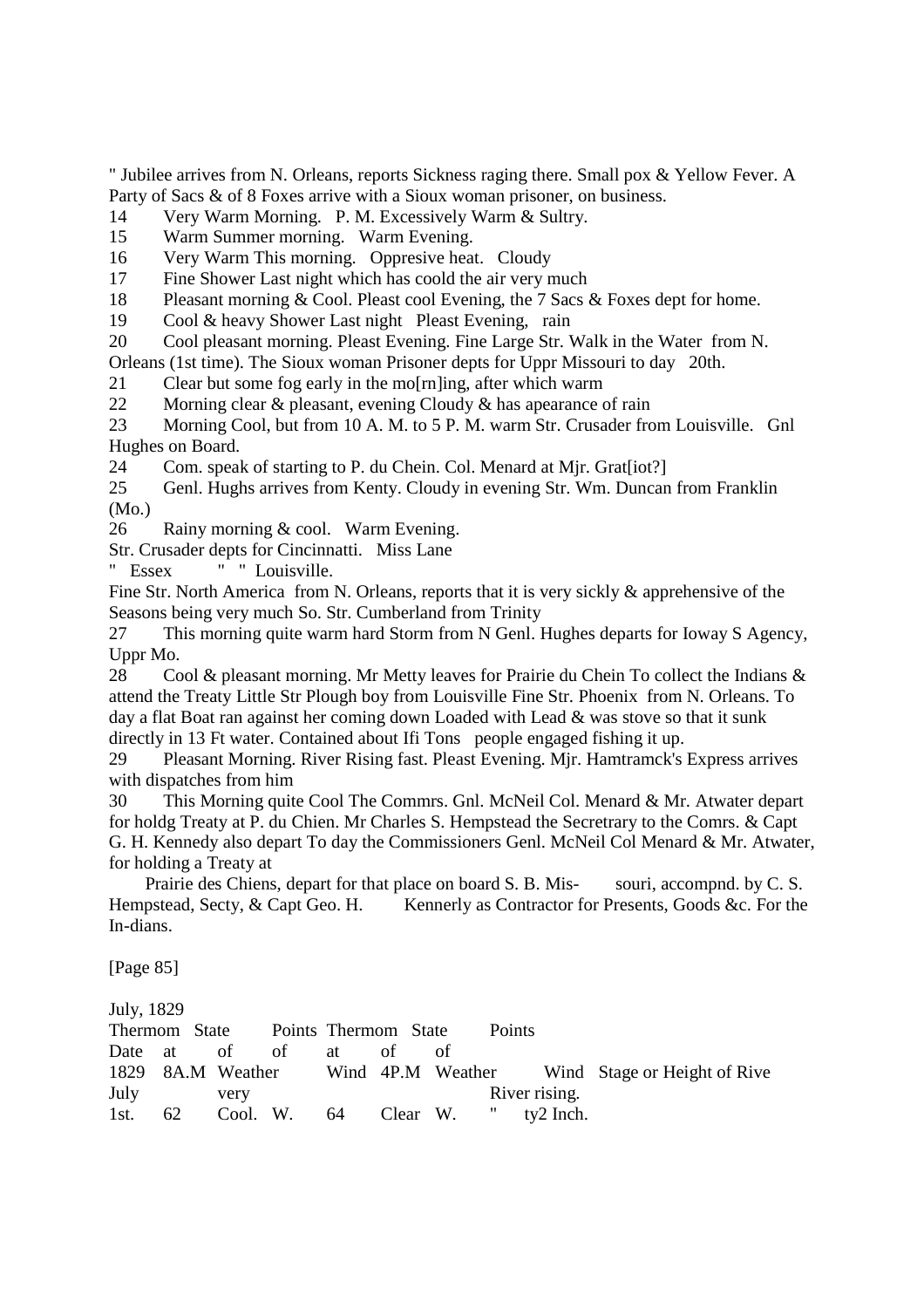| $\boldsymbol{2}$ | 70   | Cool               | s.w.                     | 72      | Cloudys. |                                         |           | River upon a stand.  |                |                   |                          |                    |                    |                       |                |                   |
|------------------|------|--------------------|--------------------------|---------|----------|-----------------------------------------|-----------|----------------------|----------------|-------------------|--------------------------|--------------------|--------------------|-----------------------|----------------|-------------------|
| 3                | 72   | Cool               | w.                       | 78      | Bain     | S                                       |           | River risen 3 Inches |                |                   |                          |                    |                    |                       |                |                   |
| 4th.             | 62   | Ħ                  | $\ensuremath{\text{NW}}$ | 60      | Clear    | <b>NW</b>                               |           | falls 4              |                | 11                |                          |                    |                    |                       |                |                   |
| 5                | 60   | Clear NW           |                          | 62      | 11       | W                                       | 11        | $\mathbf{H}$         | 9              | $^{\prime}$       |                          |                    |                    |                       |                |                   |
| Sunday           |      |                    |                          |         |          |                                         |           |                      |                |                   |                          |                    |                    |                       |                |                   |
| 6                | 62   | CloudyE            |                          | 80      | CloudyE  |                                         | 11        | $\pmb{\mathsf{H}}$   | $\overline{7}$ | $^{\prime\prime}$ |                          |                    |                    |                       |                |                   |
| $\overline{7}$   | 74   | Clear E            |                          | 88      | Clear E  |                                         | Ħ         | 11                   | 6              | 11                |                          |                    |                    |                       |                |                   |
| Date 1829        |      |                    | Thermom State at         |         |          | of 8 A.M                                |           | Weather              |                |                   |                          |                    |                    | Pointgof Wind Thermom |                |                   |
| State at         |      | of $4$ P.M         |                          | Weather |          | Points of Wind Stage or Height of River |           |                      |                |                   |                          |                    |                    |                       |                |                   |
| 89               | 7476 | $\mathbb{R}^3$     | E W                      |         | 8688     | Ħ                                       | EW.       |                      |                |                   | 11                       | 11                 | 43" "              | 11                    | $\overline{2}$ | $^{\prime\prime}$ |
| 10               | 76   | Ħ                  | W                        |         | 88       | Ħ                                       | W         |                      |                |                   | $\pmb{\mathsf{H}}$       | Ħ                  | 1                  | $^{\prime}$           |                |                   |
| 11               | 84   |                    | W                        |         | 82       | Storm w                                 |           |                      |                |                   | 11                       | 11                 | $\overline{2}$     | "                     |                |                   |
| 12               | 76   | 11                 | W                        |         | 80       | Clear                                   | W         |                      |                |                   |                          |                    | On a Stand         |                       |                |                   |
| Sunday           |      |                    |                          |         |          |                                         |           |                      |                |                   |                          |                    |                    |                       |                |                   |
| 13               | 74   | Ħ                  | W                        |         | 82       | $\mathbf{H}$                            | W         |                      |                |                   |                          | VA"                |                    |                       |                |                   |
| 14               | 76   | Ħ                  | W                        |         | 86       | Ħ                                       | ${\bf S}$ |                      |                |                   | 1                        | $\pmb{\mathsf{H}}$ |                    |                       |                |                   |
| 15               | 81   |                    | ${\bf S}$                |         | 78       | Rain                                    | S         |                      |                |                   | $\overline{2}$           | $\mathbf{H}$       |                    |                       |                |                   |
| 16               | 78   | 11                 | S.                       |         | 88       | Clear                                   | S.        |                      |                |                   | $\overline{2}$           | 11                 |                    |                       |                |                   |
| 17               | 88   | "                  | ${\bf S}$                |         | 94       | $\pmb{\mathsf{H}}$                      | ${\bf S}$ |                      |                |                   | $\pmb{\mathsf{H}}$       |                    | On a stand         |                       |                |                   |
| 18               | 84   | 11                 | W                        |         | 96       | Ħ                                       | W         |                      |                |                   | $\pmb{\mathsf{H}}$       |                    | risen 2            |                       |                |                   |
| 19               | 80   | 11                 | W                        |         | 94       | Ħ                                       | W         |                      |                |                   | 11                       |                    | falls 1            | Ħ                     |                |                   |
| Sunday           |      |                    |                          |         |          |                                         |           |                      |                |                   |                          |                    |                    |                       |                |                   |
| 20               | 74   |                    | W                        |         | 96       | 11                                      | W         |                      |                |                   | 11                       | falls              |                    | "                     |                |                   |
| 21               | 66   | Ħ                  | W                        |         | 98       | Ħ                                       | S         |                      |                |                   | 1                        | $^{\dagger}$       |                    |                       |                |                   |
| 22               | 86   | Ħ                  | S                        |         | 98       | Ħ                                       | ${\bf S}$ |                      |                |                   | "                        |                    | on a Stand         |                       |                |                   |
| 23               | 86   | Π                  | S                        |         | 90       | 11                                      | W         |                      |                |                   | $\pmb{\mathsf{H}}$       | 11                 | Ħ                  | $^{\prime\prime}$     |                |                   |
| 24               | 68   | Cloudyw            |                          |         | 68       | 11                                      | W         |                      |                |                   | 11                       |                    | Rises 8            | Ħ                     |                |                   |
| 25               | 62   | 11                 | W                        |         | 70       | 11                                      | W         |                      |                |                   | 11                       |                    | <b>VA</b>          |                       |                |                   |
| 26               | 80   | Clear              | W                        |         | 72       | 11                                      | W         |                      |                |                   | 11                       |                    | on a Stand         |                       |                |                   |
| Sunday           |      |                    |                          |         |          |                                         |           |                      |                |                   |                          |                    |                    |                       |                |                   |
| 27               | 68   | Ħ                  | W                        |         | 74       | Rain                                    | W         |                      |                |                   | $\overline{\textbf{ii}}$ |                    |                    |                       |                |                   |
| 28               | 86   | Cloudys            |                          |         | 88       | Cloudys                                 |           |                      |                |                   | $\pmb{\mathsf{H}}$       | $\pmb{\mathsf{H}}$ | $\pmb{\mathsf{H}}$ |                       |                |                   |
| 29               | 84   | Clear              | S                        |         | 86       | Clear                                   | S         |                      |                |                   | 11                       | 11                 | $^{\prime\prime}$  |                       |                |                   |
| 30               | 86   | $\pmb{\mathsf{H}}$ | S.                       |         | 88       | Clear                                   | S         |                      |                |                   | $^{\prime\prime}$        | 11                 | $^{\prime}$        |                       |                |                   |
| 31               | 86   | 11                 | S                        |         | 88       | 11                                      | ${\bf S}$ |                      |                |                   | 11                       | Ħ                  | $^{\prime\prime}$  |                       |                |                   |

[Page 86]

1 Last night June 30, sufficiently cool to sleep with cover of Blanket & This morning Fire was necessary for comfort. Pleasant Eveng

- 2 Fine cool weather to day. Cool Cloudy Evening.
- 3 Cool & pleasant morning. Evening rainy cool
- 4 A large fire in the Dining Room, owing to cool weather, cool evening
- 5 Clear morning and warmer than yesterday, evening clear
- 6 On Saturday (4th) Mr Jesse Benton started on express to Ga-lena & P. du Chien
- 8 A very hard rain last night, to day clear and warm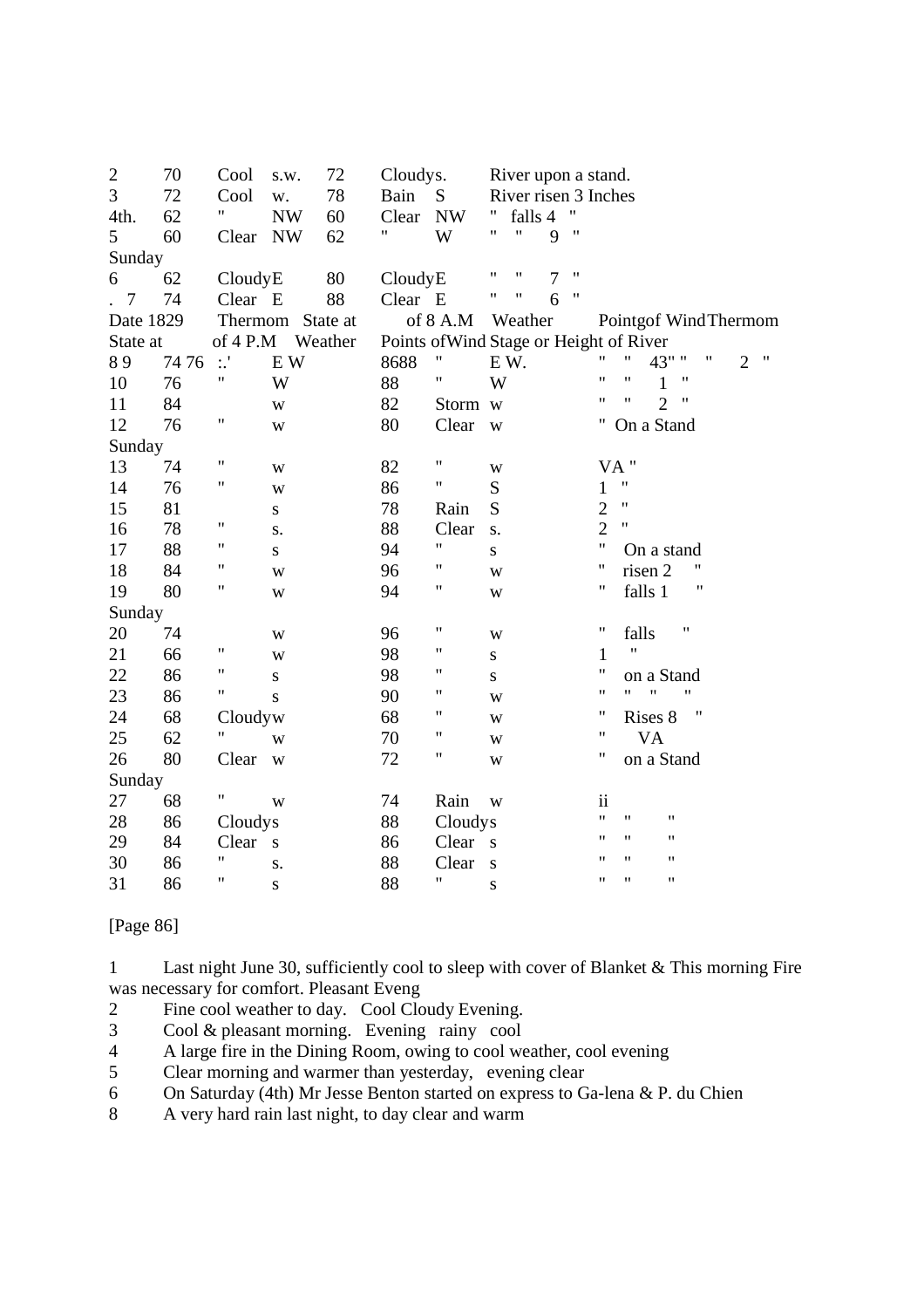9 This day very warm. Mr. Wallis buried. Recd letter from W R New Steam Tow Boat Galena (Bates) arrives from Cincinnati The Oregon here.

10 The weather warm & Inhabitants a good deal sickly Friday a party of Kickapoos (25) arrive 11 The Crusader arrives & Powhattan starts— Hard & hot time

12 Letter to day from Capt G. H. Kennerly (Lower -Rapids

13 The Oregon arrived on Saturday— a party of Kickapoos & Sacs in town a party of Socks from Missouri arrive of in No.

14 Capt Warner Sub Agt for Sacs & Foxes arrived on Sunday

15 Roy employed as Interpreter on 14th— St. B. Traveller arrived A party of Sacs from Missouri in town & also a party Kickapoos

- 16 Very hot weather. Evening very hot & air close
- 17 a party of Kickapoos here— Evening intensely hot
- 18 Some mist[?] early this morning, very hot.
- 19 Clear & warm. Judge Carr & Mjr Hopkins Daughter shot by accident yesterday
- 20 A party of Fox Indians arrived, very warm weather
- 21 This day hotter than any felt during this Summer.
- 22 The night of this day more hot than any experienced
- 23 Express arrives from Govnr Miller, dispatches issued
- 24 A party of Shawanees (Fish) arrive. The Foxes leave
- 25 This day Cloudy in the morning but clear & warm at Evening
- 26 Cloudy yet warm morning, this evening very warm
- 27 Very warm day Rain in the Evening Thunder
- 28 Heavy fog, followed by a warm morning. Warm evening
- 29 Clear warm and Dry weather
- 30 To day Col Wooly Starts with his family to Ky
- 31 Warm day and clear and dry weather

[Page 87]

August, 1829

|                |    | Thermom State at of 8 A.M. Weather |      |    |                   |      | Points of Wind<br>Thermom<br>State at   |  |
|----------------|----|------------------------------------|------|----|-------------------|------|-----------------------------------------|--|
|                |    | of 4 P.M Weather                   |      |    | Points of Wind    |      | Stage or Height of River                |  |
|                | 82 | Clear                              | -S   | 90 | Clear             | - S  | River rises 3 Inches                    |  |
| $\overline{2}$ | 86 | Clear                              | W    | 98 | "                 | S    | $"$ m $"$                               |  |
| 3              | 86 | "                                  | W    | 98 | 11                | W    | "<br>falls                              |  |
| $\overline{4}$ | 76 | "                                  | W    | 84 | "                 | W    | "<br>11<br>-2                           |  |
| 5              | 78 | 11                                 | W    | 86 | 11                | S    | 11<br>11<br>$\mathcal{D}_{\mathcal{L}}$ |  |
| 6              | 76 | Rain                               | W    | 82 | 1*                | W    | "<br>"<br>Rises3                        |  |
| $\overline{7}$ | 78 | Clear                              | Calm | 88 | 11                | Calm | $m$ "                                   |  |
| 8              | 82 | "                                  | S.   |    | $^{\prime\prime}$ |      | "<br>On a Stand since yesterday         |  |
| 9              |    |                                    |      |    |                   |      |                                         |  |
| 10             |    |                                    |      |    |                   |      |                                         |  |
| 11             | 84 | 11                                 | S    | 86 | "                 | S    | falls since Saturday 2.                 |  |
| 12             | 86 | "                                  | Calm | 98 | 11                | S    | "<br>"<br>$\overline{4}$<br>Inch        |  |
| 13             | 98 | "                                  | S    | 98 | 11                | Calm | ,,<br>"<br>m in                         |  |
| 14             | 84 | 11                                 | Calm | 98 | "                 | "    | "<br>"<br>2<br>In                       |  |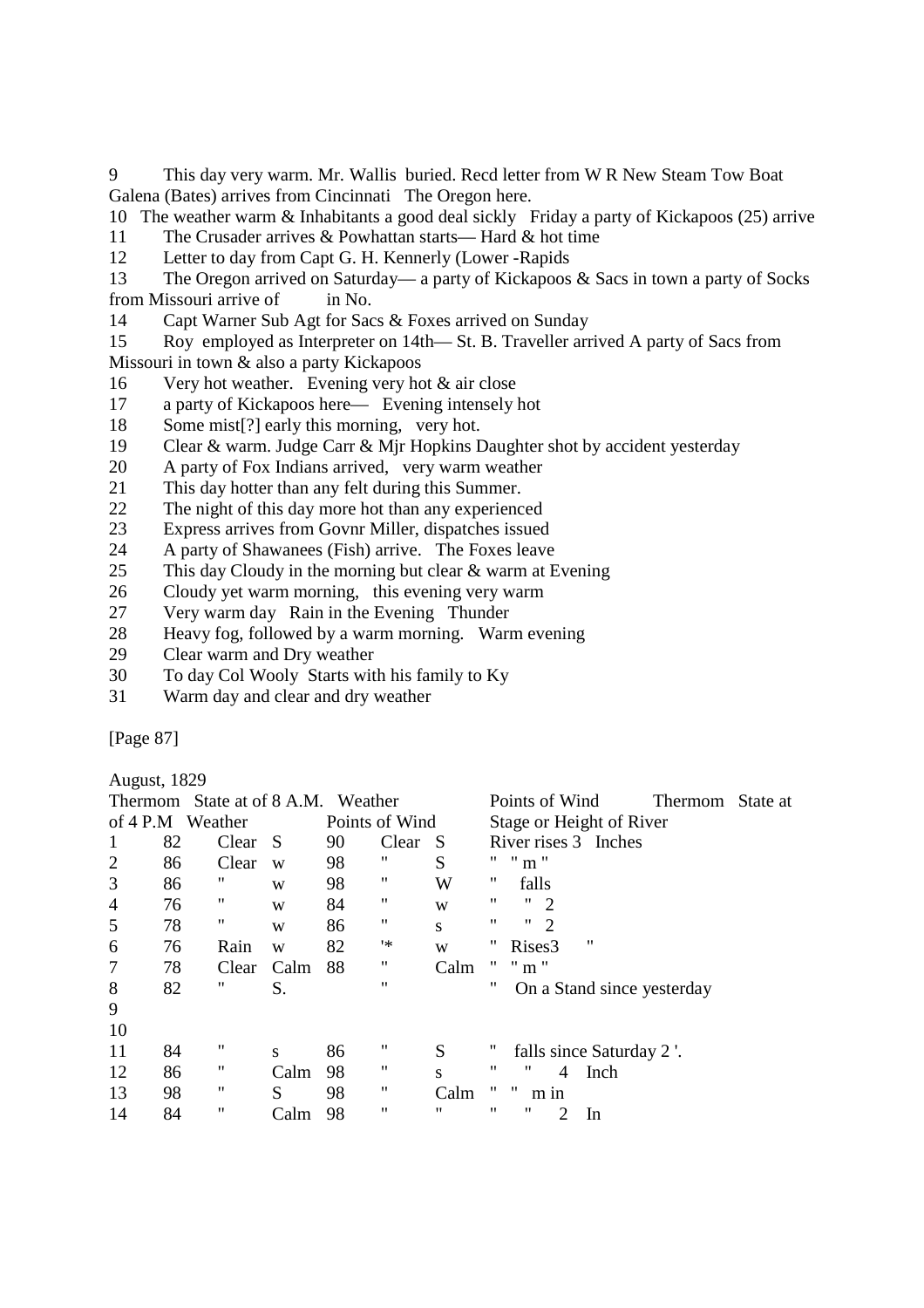| 15 | 82 | $^{\dagger}$       | S         | 96 | $\pmb{\mathsf{H}}$ | S         | 11                | 11                     |                 | 2H In        |
|----|----|--------------------|-----------|----|--------------------|-----------|-------------------|------------------------|-----------------|--------------|
| 16 |    |                    |           |    |                    |           |                   |                        |                 |              |
| 17 | 76 | Rain               | <b>NW</b> | 94 |                    | S         | 11                | "                      | 3               | In           |
| 18 | 72 | Clear              | <b>NW</b> | 74 | $\pmb{\mathsf{H}}$ | <b>NW</b> | 11                | "                      | $\overline{2}$  | In           |
| 19 | 72 | 11                 | <b>NW</b> | 74 | $\pmb{\mathsf{H}}$ | <b>NW</b> | 11                | 11                     | $1^{\wedge}$ In |              |
| 20 | 72 | Ħ                  | N         | 78 | $\pmb{\mathsf{H}}$ | <b>NW</b> | 11                | "                      | 1               | In           |
| 21 | 74 | Ħ                  | N.W.      | 78 | $\pmb{\mathsf{H}}$ | S         | 11                | 11                     | 2               | In           |
| 22 | 78 | 11                 | S         | 86 | $\pmb{\mathsf{H}}$ | S         | 11                | $^{\prime\prime}$      | $\overline{2}$  | In           |
| 23 | 78 | $\pmb{\mathsf{H}}$ | Calm      | 88 | Clear              | S         |                   | River falls            |                 | $4$ I[nches] |
| 24 | 78 | $\pmb{\mathsf{H}}$ | S         | 86 | Rain               | S         | 11                | 11                     | $\overline{c}$  |              |
| 25 | 72 | $\pmb{\mathsf{H}}$ | S         |    |                    | S         | 11                | "                      | 1               |              |
| 26 | 72 | CloudySE           |           | 78 | Clear              | S.E.      | "                 | rising $y2$            |                 |              |
| 27 | 78 | Clear NW           |           | 84 | $^{\prime\prime}$  | <b>NW</b> | ٠.                | "                      | 2               |              |
| 28 | 78 | 11                 | S         | 78 |                    | S         | $\bullet'$        | "                      | $\overline{2}$  |              |
| 29 | 88 | $\pmb{\mathsf{H}}$ | S.        | 86 | $\pmb{\mathsf{H}}$ | S         | 11                | $^{\prime\prime}$<br>m |                 |              |
| 30 | 88 | 11                 | S         | 94 |                    | S         | "                 | Falls                  |                 |              |
| 31 | 84 | Clear              | S.        | 78 | Clear              | S.        | $^{\prime\prime}$ | 11                     |                 |              |

### [Page 88]

- 1 This day Clear with a pleasant breeze from the South
- 2 The mornmg pleasant, but from 11 to night very warm
- 3 Warm morning. A cool & pleasant breeze this Evening (Mr. Roy sick & not here)
- 4 This morning pleasant after a cool night
- 5 Mr. Roy returns to business to day. Kick[apoos] yet here
- 6 A Storm of Wind & rain this morning Clear
- 7 A clear morning after fog. very warm & calm Evening
- 8 Warm morning. S. Boats Fecility & Essex arrive from Louisville, go to hunt horses
- 11 Warm & dry. an alarm of fire last night, but little dam [age]
- 12 this morning close air & like rain, very warm evening
- 13 This weather hot, by day & by night
- 14 This weather hot by day and by night
- 15 Morning more cool than several passed, hot evening
- 16 begins to rain about 6 P. M. continues
- 17 Cloudy this morning a nights rain & more cool than yesterday. Mr Metty arrives from P. du C.
- 18 Cool & pleasant morning a cool pleasant day
- 19 Clear & cool morning, this evening cool & pleasant
- 20 pleasant morning after a cool night Cool Evening
- 21 pleasant but a little cloudy, very warm Evening
- 22 Red Rover arrives this morning [from] Gallena having Comrs on Board
- 23 Geo. Clark arrives last night from Kty. Very warm
- 24 Cloudy & warm morning. Rains in the evening, continues
- 25 A very hard rain last night
- 26 not much air st[ir]ring Wreck of S. B. Liberator floated down
- 27 This day cool & pleasant with a NW. wind (a Soldier condemned to die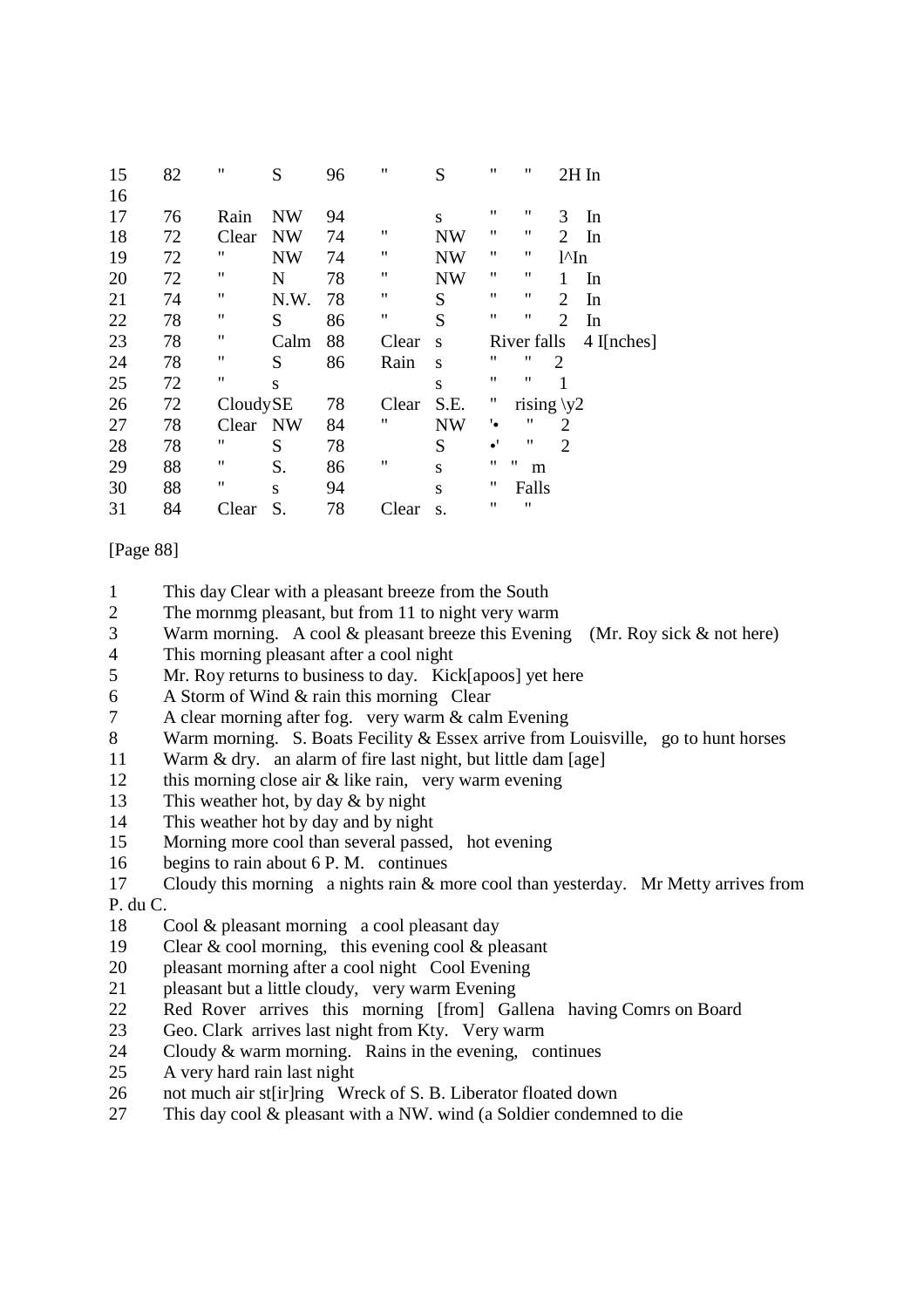- 28 Morning warm, very warm evening.
- 29 This day very warm. Capt Ruland goes in the [illegible]
- 30 The morning warm, Evening fine. S. Breeze

31 August Ends, warm & Sultry. Warm Evening. S. Bts. Car [of] Commerce & Plough boy arrive.

[Page 89]

|                                  | September, 1829 |                    |           |         |                      |                                   |                                          |
|----------------------------------|-----------------|--------------------|-----------|---------|----------------------|-----------------------------------|------------------------------------------|
|                                  | Thermom State   |                    |           |         | Points Thermom State |                                   | Points                                   |
| Date                             | at              | of                 | of        | at      | of                   | of                                |                                          |
| 1829                             | 8A.M            | Weather            |           | Wind    | 4.PM                 | Weather                           | Wind Stage or Height of                  |
| 1                                | 86              | Clear              | S.        | 88      | Clear                | S                                 | <b>River Falls</b>                       |
| $\overline{2}$                   | 81              | 11                 | <b>NW</b> | 86      | 11                   | <b>NW</b>                         | "<br>on a Stand.                         |
| 3                                | 78              | "                  | W         | 84      | 11                   | W                                 | $\pmb{\mathsf{H}}$<br>1*                 |
| 4                                | 72              | "                  | W         | 78      | 11                   | S                                 | 11<br>Still on a Stand                   |
| 5                                | 76              | Ħ                  | S         | 78      | Ħ                    | S                                 | $\pmb{\mathsf{H}}$<br>"<br>$^{\prime}$   |
| 6                                | 62[?]           | little rain        |           |         | 60                   |                                   | oloudy little NW                         |
|                                  |                 |                    |           |         | rain                 |                                   |                                          |
| 7                                | 68              | Ħ                  | W         | 72      | Clear                | ${\bf S}$                         | Π<br>Falls 4 Inch                        |
| 8                                | 64              | Clear              | <b>NW</b> | 76      | Ħ                    | <b>NW</b>                         | $\pmb{\mathsf{H}}$<br>2                  |
| 9                                | 62              | $\pmb{\mathsf{H}}$ | <b>NW</b> | 72      | 11                   | S                                 | Ħ<br>Rises 1                             |
| 10                               | 76              | 11                 | <b>NW</b> | 74      | Ħ                    | S                                 | "<br>on a Stand.                         |
| 11                               | 74              | 11                 | <b>NW</b> | 76      | Ħ                    | S                                 | $^{\dagger}$<br>$\pmb{\mathsf{H}}$<br>11 |
| 12                               | 74              | 11                 | S         | 76      | Cloudys              |                                   | $^{\prime}$<br>11<br>$^{\prime}$         |
| 13                               | 70              | Ħ                  | S.        | 71      | Ħ                    | S.W.                              | $\pmb{\mathsf{H}}$<br>11<br>$^{\dagger}$ |
| Date 1829<br>State at<br>Thermom |                 |                    |           |         | of $8$ A.M.          | Weather<br>Points of Wind Thermom |                                          |
| State at                         |                 | of 4. PM           |           | Weather |                      | Pointsof Wind                     |                                          |
| 14                               | 69              | CloudyW            |           | 70      | "                    | S.W.                              |                                          |
| 15                               | 69              |                    | S.W.      | 71      | Ħ                    | S.                                |                                          |
| 16                               | 68              | Clear              | <b>NW</b> | 73      | Clear sw             |                                   |                                          |
| 17                               | 69              | Clear              | W.        | 72      | CloudyS.E            |                                   |                                          |
| 18                               | 70              | Cloudy.            |           | S.      | 73                   | Cloudys                           |                                          |
| 19                               | 73              | ١*                 | S.        | 72      | Cloudys.w.           |                                   |                                          |
| 20                               | 73              | Clear              | S.W.      | 75      | Clear s.             |                                   |                                          |
| 21                               | 73              | Clear              | S.        | 78      | Clear s.             |                                   |                                          |
| 22                               | 82              | Clear s.           |           | 85      | Clear                | S.                                |                                          |
| 23                               | 74              | CloudyS.B.         |           | 83      | Clear                | <b>SW</b>                         |                                          |
| 24                               | 79              | Clear s.           |           | 83      | Clear s              |                                   |                                          |
| 25                               | 80              | Cloudys.w.         |           | 78      | Cloudys.w.           |                                   |                                          |
| 26                               | 64              | CloudyN.W.         |           | 67      | Cloudys.w            |                                   |                                          |
| 27                               | 63              | CloudyN.           |           | 66      | CloudyN.W.           |                                   |                                          |
| 28                               | 65              | CloudyS.           |           | 68      | Cloudys              |                                   |                                          |
| 29                               | 64              | Clear N.W.         |           | 67      | Cloudysw.            |                                   |                                          |
| 30                               | 70              | Clear              | S         | 69      | Clear S.E.           |                                   |                                          |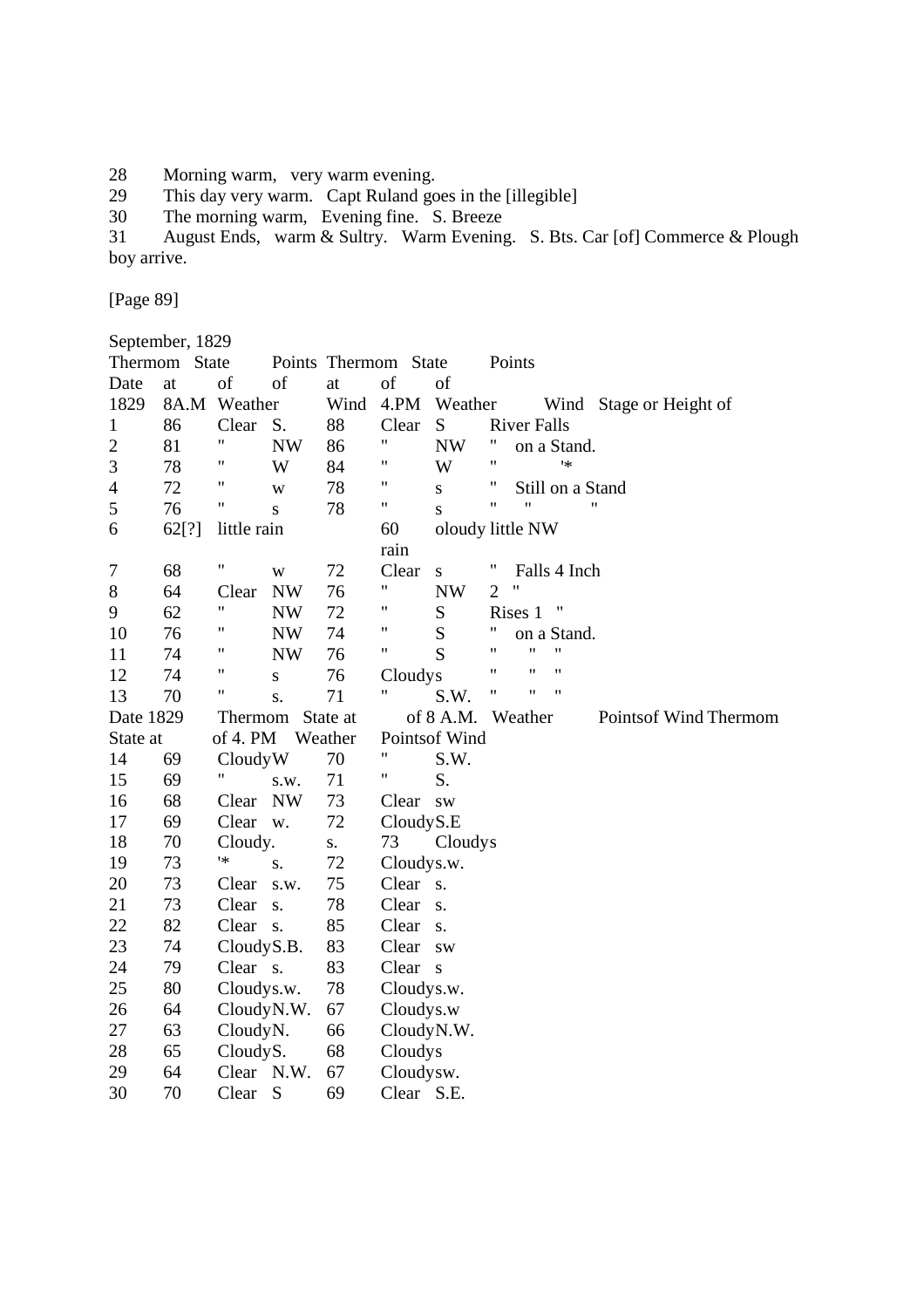Stage or Height of River River yet continues on a Stand River yet extremely Low

[Page 90]

- 1 A very warm day but clear S. Bt. Jubilee arrives from N. Orleans
- 2 A strong & pleasant NW. wind this morning. Fine new S. Boat St. Louis arrives
- 3 Cool & pleasant morning & continues so.
- 4 Very warm throughout this day
- 5 Mrs. Clark, Miss Radford, Miss J. Preston, Capt. Geo. Kennerly & Mr. Wm. P. Clark leave for Fincastle Va. in stage.
- 6 Cool weather
- 7 The weather cool & pleasant. Evening cool
- 8 Clear & cool morning, the Evening & night cool
- 9 This morning clear, Evening Cloudy & like Rain
- 10 Morning cool & pleasant, clear Evening
- 11 Cool morning & fire pleasant, like fall weather
- 12 Clear morning. Cloudy about 12. Rain at 4 oClk
- 13 Pleasant and agreeable weather for the season

14 Rainy and Cloudy to-day and cool— Evening stormy with high wind

15 Cool and Cloudy this morning— Noon Cloudy— Evening with the appearance of rain

16 Clear and cool morning all but frost. Noon pleasant— Afternoon agreeably fine Arrived Red Rover from Lower Rapids " Essex from Louisville " N. America [from] New Orleans.

17 Clear and pleasant morning. Noon agreeable— Afternoon Cloudy. Departed Red Rover [for] Lower Rapids

18 Cloudy with an appearance of rain. Last night very cool— Afternoon warm Arrived Neptune from N. Orleans

19 Cloudy with the appearance of rain. Rain a little. P. M. fine with a little Rain Departed St, Louis for Trinity

20 Clear warm morning— Noon pleasant— Afternoon warm yet agreeable Arrived Phoenix from N. Orleans

21 Clear pleasant morning— Noon warm— P. M. warmer than has been for 3 weeks Arrived Cleopatra [from] Trinity

Galena do.

Departed Missouri [for] N. Orleans

- 22 Very warm morning— Noon very warm— P. M. disagreeably warm
- 23 Fine Showery morning after a warm night. P. M. Fine after rain.
- 24 Warm morning— Noon sultry— P. M. very warm.

25 Rainy morning after a warm night. P. M. fine— Evening pleasant.

26 Cool morning after the late rain. P. M. cloudy. Evening rain A Soldier (Cogland) Executed on Sand bar below Town

27 Extremely cool morning. Noon commenced rain. P. M. rain with a continuation all night

28 Rain all night with a continuation this morning. Cloudy & disagreeable.

29 Cool morning after the late continual rains. Cloudy yet agreeable.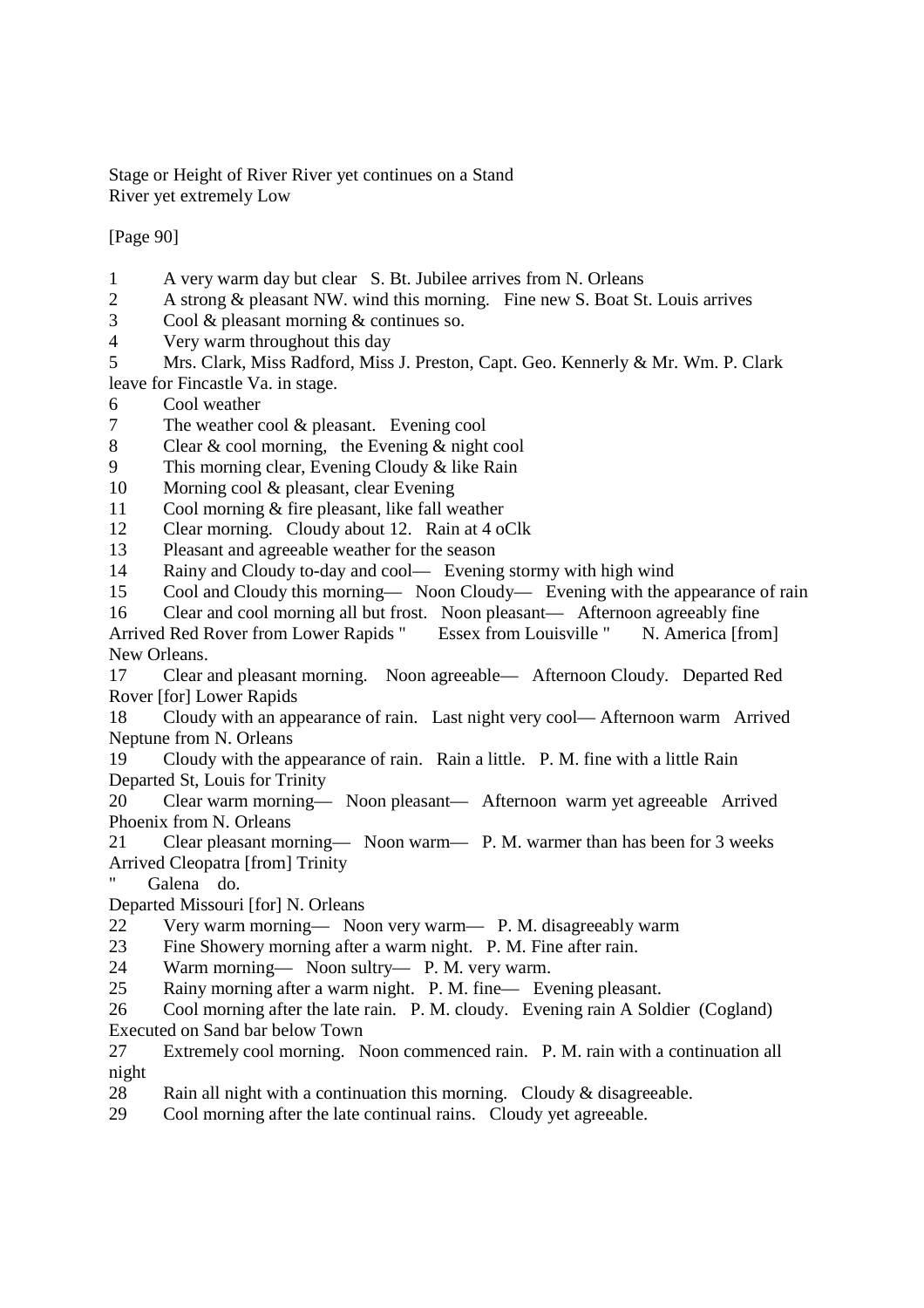30 Clear and fine morning. Noon agreeable. Afternoon pleasant.

[Page 91]

October, 1829 Thermom State Points Thermom State Points 8A.M Weather Wind 4.PM Weather Wind Stage or Height of<br>1 69 Clear S. 70 Clear SW River yet extremely low 1 69 Clear S. 70 Clear SW River yet extremely low 2 68 Clear SE. 69 Cloudys River rising a little oweing to the late rain 3 63 Cloudys.w. 66 Cloudys 4 64 Clear s 64 Clear s River upon the rise  $5 \qquad 54 \qquad \text{CloudyNE} \qquad 62 \qquad \text{Clear} \qquad \text{s.w} \qquad \text{``}$ 6 55 Cloudy S.E. 58 Cloudy s.w. 7 70 Cloudy S. 71 Clear s River on a stand 8 69 Cloudy S.E. 72 Clear s " 9 68 Cloudy S 73 Clear s 10 69 Cloudy S 75 Clear s The river, with the last few days, has risen 3

or 4 feet, owing no doubt to heavy rains above. The past has been an almost unparalleled season of low water in the Mississippi; but notwithstanding, Steam Boats of the largest class have made their trips to New Orleans, and those of a smaller size have kept up our intercourse with Louisville and the intermediate Port on the Ohio!

| 11 | 68                          | Clear   | W         | 70 | $^{\prime\prime}$ | W         |                                          |
|----|-----------------------------|---------|-----------|----|-------------------|-----------|------------------------------------------|
| 12 | 60                          | Clear   | "         | 74 | 11                | 11        |                                          |
| 13 | 62                          | Clear   | "         | 70 | $\zeta$ $\zeta$   | 11        |                                          |
| 14 | 70                          | CloudyE |           | 70 | Warm              | "         |                                          |
| 15 | 74                          | Clear   | E         | 76 | "                 | S         |                                          |
| 16 | 78                          | 11      | S         |    | 11                |           |                                          |
| 17 | 76                          | Ħ       | S         | 80 | 11                | S         |                                          |
| 18 | 74                          | Ħ       | S         | 72 | Rain              | S         |                                          |
| 19 | 54                          | Cool    | <b>NW</b> | 58 | Clear             | <b>NW</b> |                                          |
| 20 | 56                          | 11      | <b>NW</b> | 57 | "                 | <b>NW</b> | River falls fast, $\&$ the Sand Bar from |
|    | Liberator inc. (increases?) |         |           |    |                   |           |                                          |
| 21 | 58                          | CloudyW |           | 58 | Cloudyw           |           |                                          |
| 22 | 57                          | 11      | W         | 64 | Rain              | S         |                                          |
| 23 | 62                          | "       | S         | 72 | Windy s           |           |                                          |
| 24 | 62                          | Warm s  |           | 72 | 11                | S         |                                          |
| 25 | 60                          | Clear   | W         | 60 | W                 | W         | River upon a Stand                       |
| 26 | 58                          | Cool    | <b>NW</b> | 54 | <b>NW</b>         | <b>NW</b> | River rising a little                    |
| 27 | 54                          |         | W         | 54 | Clear             | W         | River risen 3 Inches                     |
| 28 | 56                          |         | E         | 54 | "                 | E         | " " 20 "                                 |
| 29 | 54                          |         | E         | 56 | 11                | E         | "" 16 "                                  |
| 30 | 58                          |         | W         | 40 | Cold              | W         | " " 3 Feet                               |
| 31 | 40                          |         | <b>NW</b> | 42 | "                 | <b>NW</b> | ""2"                                     |

[Page 92]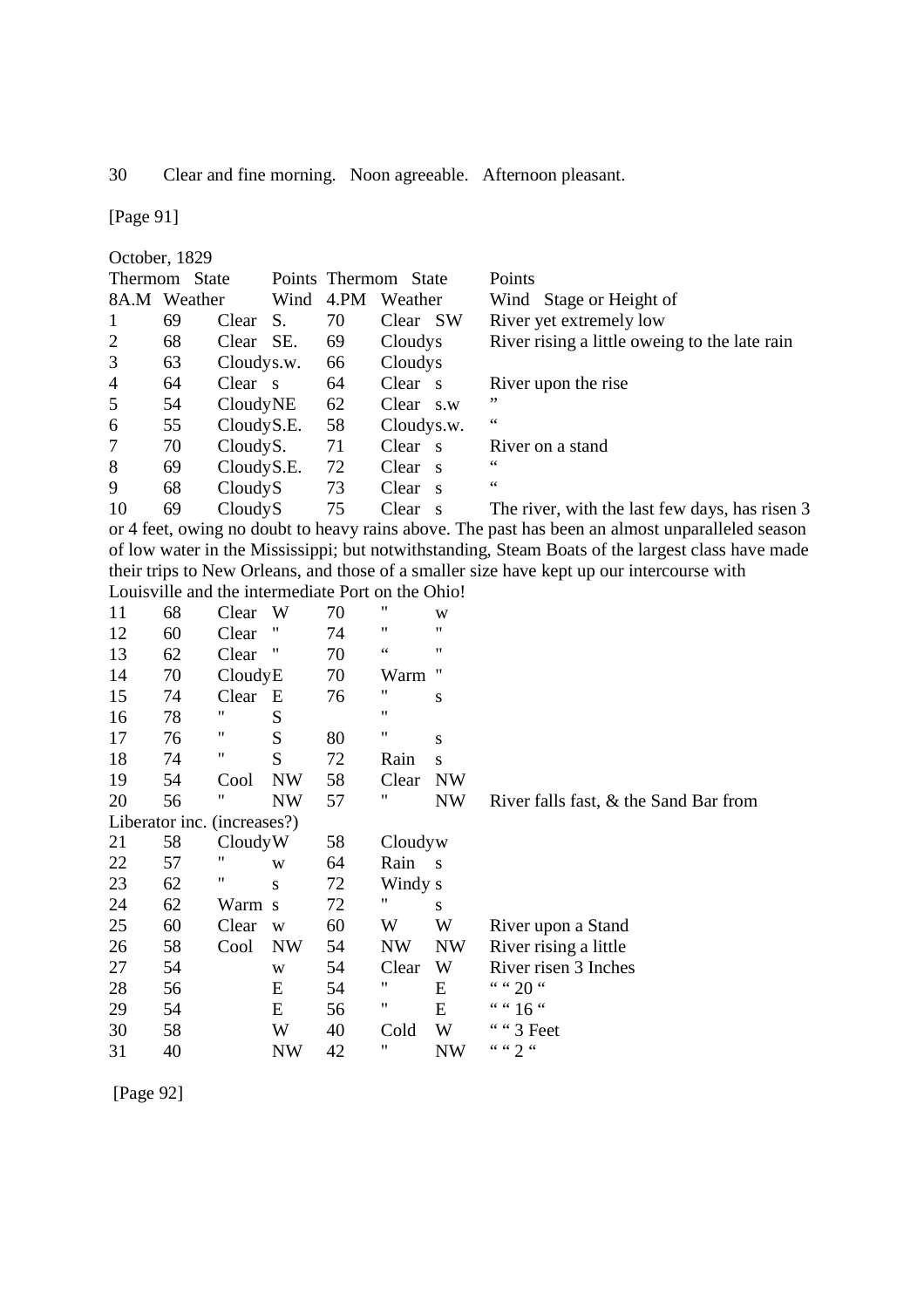1 Fine cool morning. Noon pleasant. Afternoon fine

2 Fine cool and clear morning. Noon cloudy. P. M appearance of rain

3 Rainy morning after rain all night— Noon pleasant— P. M. Cloudy. Saturday. Major Hamtramck arrived at Depart-ment from Agency.

4 Clear morning— Beautiful Day as regards weather. P. M. Fine.

5 Morning fine and pleasant. Noon pleasant— P. M. agreeable weather

6 Fine morning— Noon Cloudy with rain. P. M. cloudy and disagreeable

7 Warm morning accompanied with little rain. Noon warm. P. M warm

8 Foggy morning. Noon warm— P. M warm yet agreeable

9 Foggy damp morning— Noon warm— P. M. warm and pleasant

10 Warm morning after a little rain during night— Noon warm— Evening fine

11 This Evening Genl. A. S. Hughs arrives with 11 Ioway Indians including Big Neck & continue on to J[efferson] Barracks.

13 This day the Big Neck & party arrive under Military guard On the 12th The Big neck, Pumpkin & other loways (10 in number) who were in the battle with the whites, arrived from Jefferson Bks—accompanied by a guard of the Military under Command of Lt. Cutts & were delivered over to the civil authority when the examination commenced before the Hon. Judge Peck. On the 13th. 34 Sacks arrived— Examination of loways continued

14 Further examination of loways put off this day (14th Oct.) untill known whether the Battle between the whites of Chariton Cty. Mo. & the above Indians took place within or without the State line.

22 Thunder & lightning accompanied by hard Rain & high winds.

26 Ice this morning on the service [!] of a tub of water.

27 This morning cool and the weather fine

28 Mr Russell Farnham married last Evening to Miss S. Bosseron (Mrs Gyre Consort of H.

S. Gyre Esqr, dies last night)

30 This morning Clear & Cool this day cool and windy

31 The whole of this day cold and windy.

[Page 93]

November, 1829

|                | 110100111001  |              |             |                        |        |           |    |                   |                    |                    |
|----------------|---------------|--------------|-------------|------------------------|--------|-----------|----|-------------------|--------------------|--------------------|
|                | Thermom State |              |             | Points Therm ,0m State |        |           |    | Points            |                    |                    |
| Date           | at            | of           | of          | at                     | οf     | of        |    |                   |                    |                    |
| 1829           |               | 8A.M Weather |             | Wind                   | 4 P.M. | Weathei   |    |                   | Wind               | Stage or Height of |
| River,         |               |              |             |                        |        |           |    |                   |                    |                    |
| November       |               |              |             |                        |        |           |    |                   |                    |                    |
| 1              | 58            | Cold         | <b>NW</b>   | 56                     | Cold   | <b>NW</b> |    |                   | River upon a Stand |                    |
| 2              | 58            | "            | <b>NW</b>   | 54                     | Cool   | <b>NW</b> |    |                   | falling            |                    |
| 3              | 54            | Cold         | W           | 58                     | "      | W         | π  |                   | falls 2 ft         |                    |
| $\overline{4}$ | 56            | Clear        | W           | 56                     | Warm w |           | "  | $^{\prime\prime}$ | 1 <sub>do</sub>    |                    |
| 5              | 50            | Bain         | E           | 56                     | Clear  | W         | "  | "                 | 13 Inch            |                    |
| 6              | 58            | CloudyS      |             | 54                     | "      | W         | "  | - 11              |                    |                    |
| $\overline{7}$ | 58            | Clear S      |             | 58                     | 11     | S         | 11 | $^{\prime\prime}$ |                    |                    |
| 8              | 60            | CloudyS      |             | 58                     | 11     | S         | 11 | $^{\prime\prime}$ |                    |                    |
| 9              | 62            | Clear        | $\mathbf S$ | 58                     | 11     | S         | 11 | $^{\prime\prime}$ |                    |                    |
|                |               |              |             |                        |        |           |    |                   |                    |                    |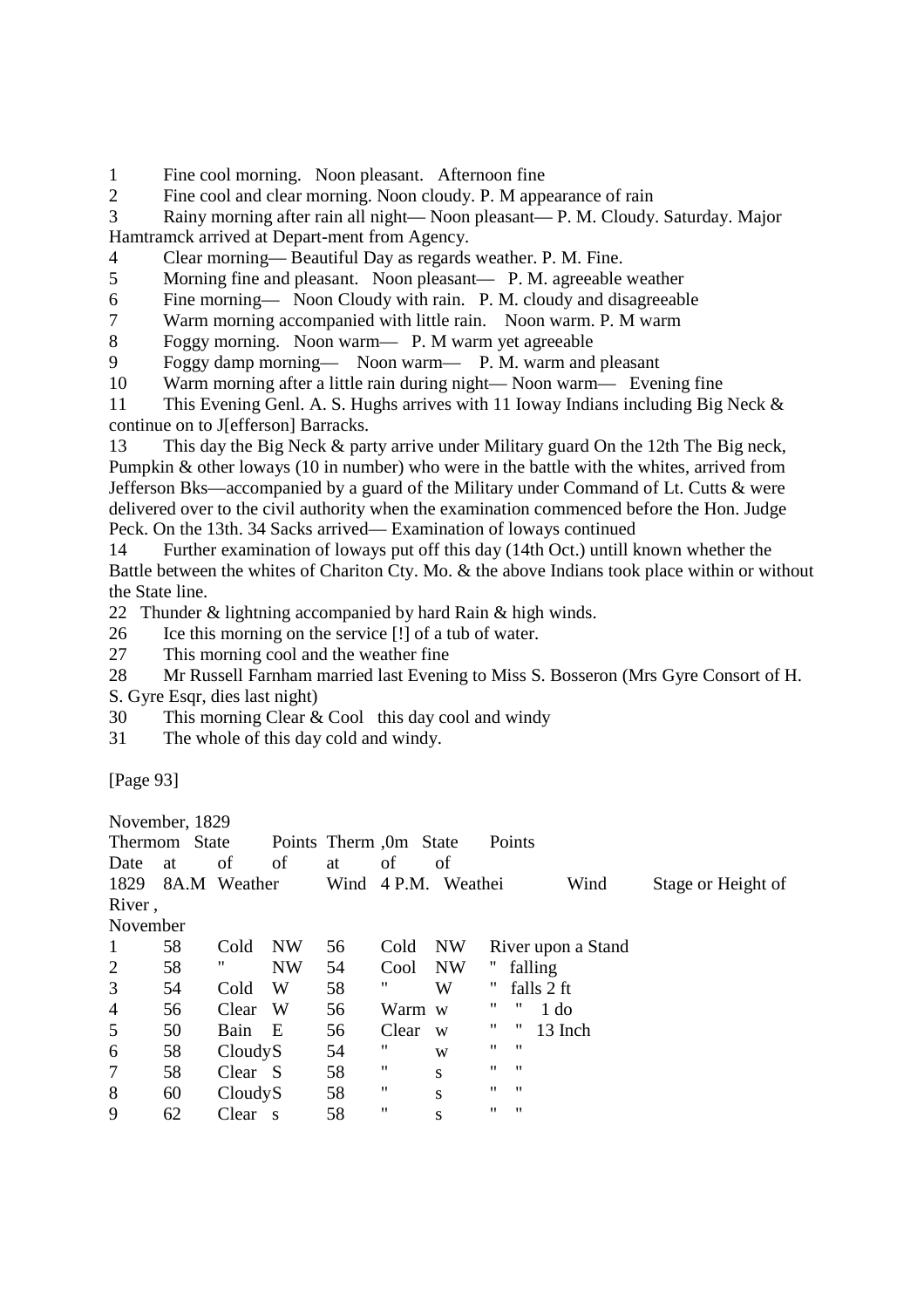| 10       | 58 | 11        | <b>NW</b> | 54 | 11         | <b>NW</b>   |                                             |
|----------|----|-----------|-----------|----|------------|-------------|---------------------------------------------|
| 11       | 34 | Clear     | W         | 46 | 11         | <b>NW</b>   |                                             |
| 12       | 32 | 11        | N         | 38 | "          | $\mathbf N$ |                                             |
| 13       | 30 | CloudyN.  |           | 48 | "          | W           |                                             |
| 14       | 45 | Clear N.W |           | 46 | "          | <b>NE</b>   | river rises a little                        |
| 15       | 38 | CloudyNE  |           | 50 | CloudyNE   |             |                                             |
| 16       | 50 | 11        | <b>NE</b> | 52 |            | <b>NE</b>   | river rises a little                        |
| 17       | 45 | Clear     | West      | 50 | CloudyN.W. |             |                                             |
| 18       | 42 | "         | N.W       | 48 |            | W           |                                             |
| 19       | 44 | Clear     | N.E.      | 49 | CloudyS.E  |             |                                             |
| 20       | 34 | Cloudy"   |           | 42 | Smoky SE   |             |                                             |
| 21       | 30 | CloudyNE  |           | 32 | "          | SE          |                                             |
| 22       | 29 | CloudyN   |           | 28 | Hail       | <b>NW</b>   |                                             |
| 23       | 26 | Clear W.  |           | 30 | Clear      | W           |                                             |
| 24       | 26 |           | E         | 34 | CloudyW    |             | The River thickly covered with floating Ice |
| 25       | 36 | CloudyE   |           | 38 | Clear E    |             | Ice Continues to run thick ferry boat       |
| crosses. |    |           |           |    |            |             |                                             |
| 26       | 34 | 11        | 11        | 40 | 11         | <b>SE</b>   | Ice in the river thick                      |
| 27       | 38 | Clear     | W         | 42 | CloudyW    |             | Ice thick in the river river rises a little |
| 28       | 38 | 11        | <b>NE</b> | 40 | Clear      | <b>NE</b>   | Some floating Ice                           |
| 29       | 44 | "         | S         | 46 | "          | W           | River clear of ice                          |
| 30       | 50 | Cloudyw   |           | 52 | 11         | W           |                                             |

[Page 94]

1 Mjr. L. Taliaferro & Lady arrive from St. Peters. This day

- cold accompanied by hard winds
- 2 This morning Mrs. Clark & family arrive from Virginia

3 This morning hard frost. Mr. Mulamsecs Brewery burnt down

last night

4 Thick fog & frost. This Evening Cloudy. Mjr. Taliaferro leaves for Bedford Springs

- 5 Rain last night & this morning Cloudy. Clear
- 6 Cloudy & damp morning, warm & pleasant.
- 7 A Clear & fine morning, equally so in the evening
- 8 Cloudy & warm morning. Clear Evening.
- 9 Clear fine day with cool night
- 10 Very cold day This day Mjr. Dougherty & Mr Dagget arrive
- 11 Indn. prisoners examined & committed ordered to randolph escaped & were found
- 12 McNair returned without the prisoners
- 13 Augt. Kennerly Set out with the 7 Ioway prisoners to Randolph County under guard
- 14 Clear day
- 15 Rained the greater part of this night
- 16 Cloudy and Some rain to day foggy
- 17 Smokey
- 18 do Cold after rain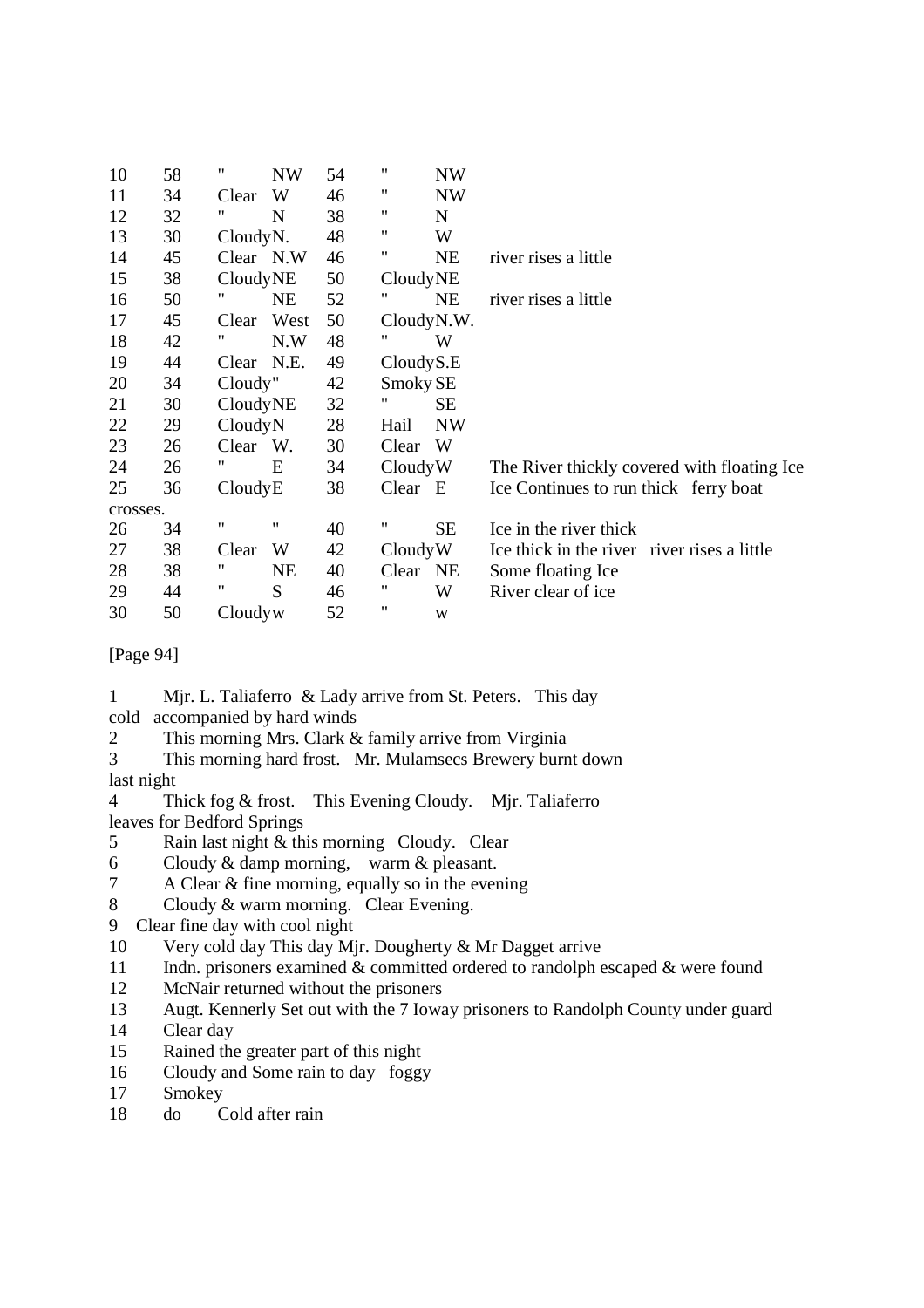- 19 Gloomeay[?] weather
- 20 Rained last night<br>21 Rained all day mo
- Rained all day moderately and ocasionally Mrs. For sythe died last night
- 22 Cloudy hail Several hours family Came up from Jefferson Barracks rained last night
- 23 Thermometer last night at 10 pm was at 18 below 0. Very Cold Ice 2 inchs thick floating
- in the river thick Mrs. Forsyth buried
- 24 Very coold last night Snow Covers the ground<br>25 Comence Snowing at 12 oClock
- Comence Snowing at 12 oClock
- 28 Augt. Kennerly returns<br>29 St Cere & the Ioway ret
- St Cere  $&$  the Ioway returned from pursuit of the 4 Ioway prisoners
- 30 Hard thunder and rain last night wind hard from the W

[Page 95]

December, 1829

| Thermom        | State        |           |             | Points Thermom State |           |           | Points                                |
|----------------|--------------|-----------|-------------|----------------------|-----------|-----------|---------------------------------------|
|                | 8A.M Weather |           | Wind        | 4.PM                 | Weather   |           | Wind Stage or Height of               |
| 1              | 50           | Clear     | $\mathbf N$ | 52                   | Clear     | W         | river Rises a little                  |
| $\overline{c}$ | 50           |           | W           | 48                   | Ħ         | <b>NW</b> |                                       |
| 3              | 48           |           | <b>NE</b>   | 42                   | CloudyS.E |           | river rises                           |
| 4              | 48           | Rain      | S           | 48                   | ١*        | S         | $\pmb{\mathsf{H}}$<br>11              |
| 5              | 48           | ,         | S           | 48                   | 11        | S         | $^{\dagger}$<br>11                    |
| 6              | 68           | Clear     | S           | 66                   | Clear     | S         | 11                                    |
| 7              | 68           | Sain      | S           | 44                   | Rain      | s.w       | Ħ<br>still rising.                    |
| 8              | 34           | CloudyNW  |             | 34                   | CloudyNW  |           | "<br>$^{\prime\prime}$<br>"           |
| 9              | 24           | Foggy N   |             | 30                   | Foggy W   |           |                                       |
| 10             | 34           | Clear     | S           | 42                   | Clear     |           |                                       |
| 11             | 50           | CloudyS.  |             | 50                   | 11        | E         |                                       |
| 12             | 50           |           | Ε           | 52                   | Rain      | E         |                                       |
| 13             | 44           | Clear     | W           | 44                   | Clear     | <b>NW</b> | River rising but little               |
| 14             | 62           | ,         | W           | 64                   | Ħ         | S         | risen about 3 feet                    |
| 15             | 58           |           | S           | 58                   | CloudyS   |           | $\pmb{\mathsf{H}}$<br>"<br>"<br>1 Do. |
| 16             | 60           |           | <b>NW</b>   | 40                   | Clear     | W         | "<br>"                                |
| 17             | 40           |           | W           | 40                   | 11        | <b>NW</b> |                                       |
| 18             | 48           |           | W           | 48                   | "         | 11        |                                       |
| 19             | 48           |           | W           | 54                   | 1*        | W         | River fallen about 3 feet             |
| 20             | 56           |           | W           | 58                   | 11        | $S-$      | still falling                         |
| 21             | 68           | ,         | 11          | 68                   | 11        | S         | Η<br>still falling                    |
| 22             | 68           | 1         | W           | 68                   | 11        | W         | $^{\prime}$<br>11<br>"                |
| 23             |              |           |             | 62                   |           | 11        | $^{\prime\prime}$                     |
| 24             | 68           | Rain      | S           | 58                   | Rain      | S         | " Still falling                       |
| 25             | 58           | Clear     | W           | 56                   | Clear     | W         | Rising a little                       |
| 26             | 48           | Cloudyw   |             | 48                   | Cloudyw   |           | ۱.<br>"<br>11                         |
| 27             | 64           |           | W           | 58                   | cm        | W         | Ħ<br>" but slowly                     |
| 28             | 4S           | CloudyS.E |             | 58                   | Rain      | E         | 11<br>" falling                       |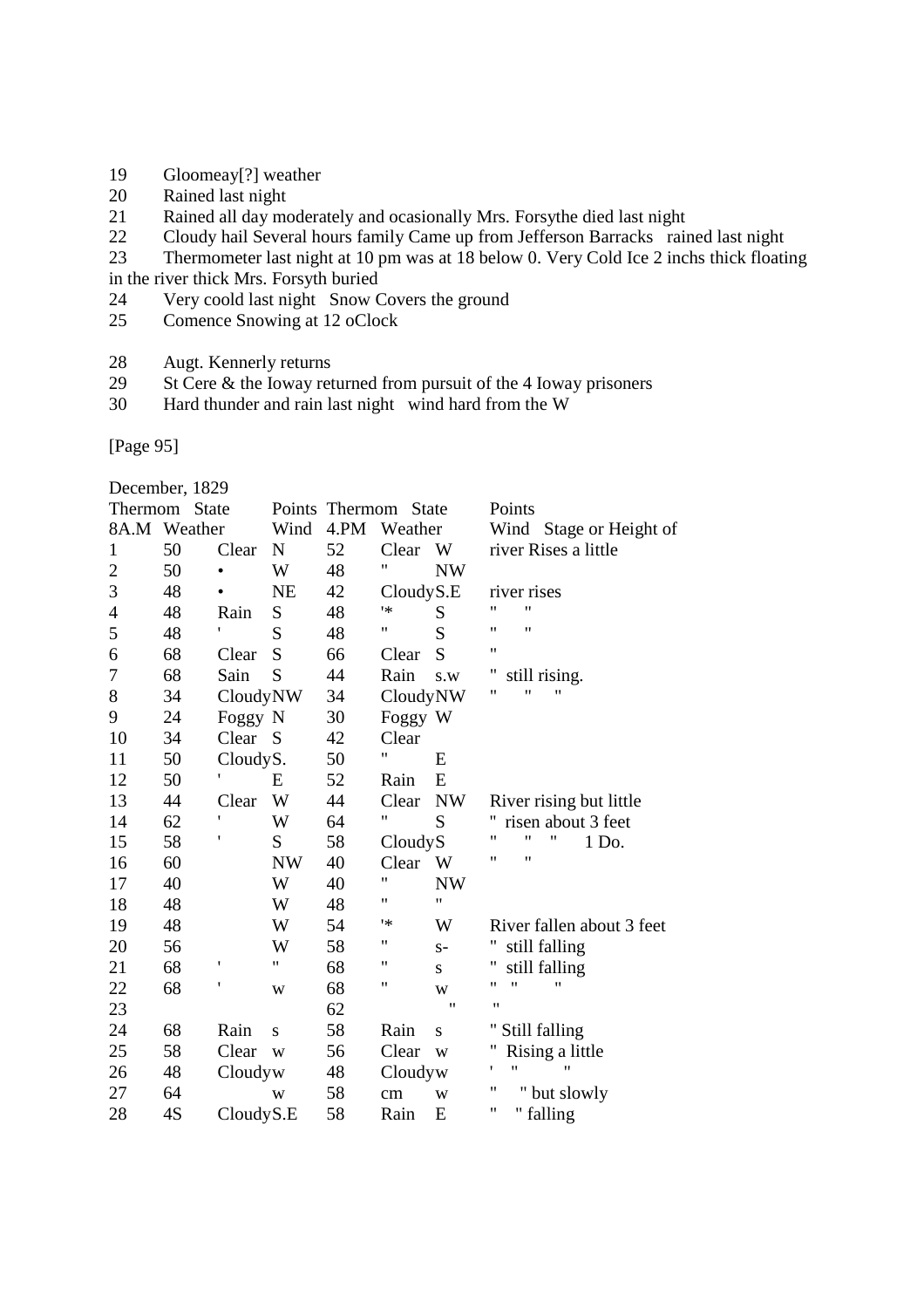| 29 68 ' E 64 " E " " "          |  |  |  |                         |
|---------------------------------|--|--|--|-------------------------|
| 30 58 ' E 56 Cloudy W " falling |  |  |  |                         |
| 31 54 Clear N                   |  |  |  | FINIS. of the year 1829 |

[Page 96]

- 1 Smokey
- 2 Miss Sanford and Capt Clark maried Steam Boat Hunts-
- man from Louisville send of[f] Ioway hostages with

Beron—[?]

- 3 Warm, and mud[d]y Streets
- 4 Rain last night, cloudy and very warm weather
- 5 Some rain last night Weather continues warm and Cloudy
- 6 Warm night When duty [Note: the seven-line statement following, in pencil, was erased,
- and cannot be deciphered. It was, apparently, some philosophical observation.]
- 7 Dark day
- 8 (Snow last night.)
- 9 Cold & frosty with fog
- 10 Cold night & Sroubery[!] covered with frost
- 11 Clear butifule night. Judge Carr maried to Miss Bent.
- 12 Very dark & rainy evening and the River rising slowly
- 13 This morning clear & cool, the evening of this day clear & moderate
- 14 A beautiful clear & pleasant morning, pleasant Evening
- 15 Weather much like the warmth of Spring. Cloudy evening
- 16 Some snow this morning before day. Clear and Cool evening
- 17 Messrs Daugherty & J. L. Bean, leave for Philidelphia & Pittsburgh. Clear and Cool
- Majr. Bean S. Agt. arrived yesterday
- 18 The ground frozen hard this morning. Clear & pleasant
- 19 The morning & Evening presenting fine weather fo [ ?]
- 20 The season pleasant weather to day. somewhat smoky
- 21 Fine pleasant morning. Clear and warm
- 22 Clear and warm, more like Sumer than winter

23 This morning Mr. H. Crossler starts for C[ouncil] Bluffs in company with Paul prince of Wertemburg & Suit

24 This morning damp with some rain. Genl. M. G. Clark arrives from the Kanzas with an Indian accused of Murder

- 25 Christmas morning warm & pleasant, but a little Cloudy
- 26 The weather still continues warm, like that of Ind. Sumer
- 27 The celebration of St. Johns day by a procession to the Episcopal Church accompanied with the band of the 3d Rgt.
- 28 This morning cloudy  $\&$  much like Rain. Cloudy
- 29 Very damp, close & warm weather. Genl. M. G. Clark leavs for Kan[zas] this day
- 30 This mornmg still damp, wind changes & cold
- 31 Ground frozen & cold morning. Miss S. Benton married to Capt Brant this Evening.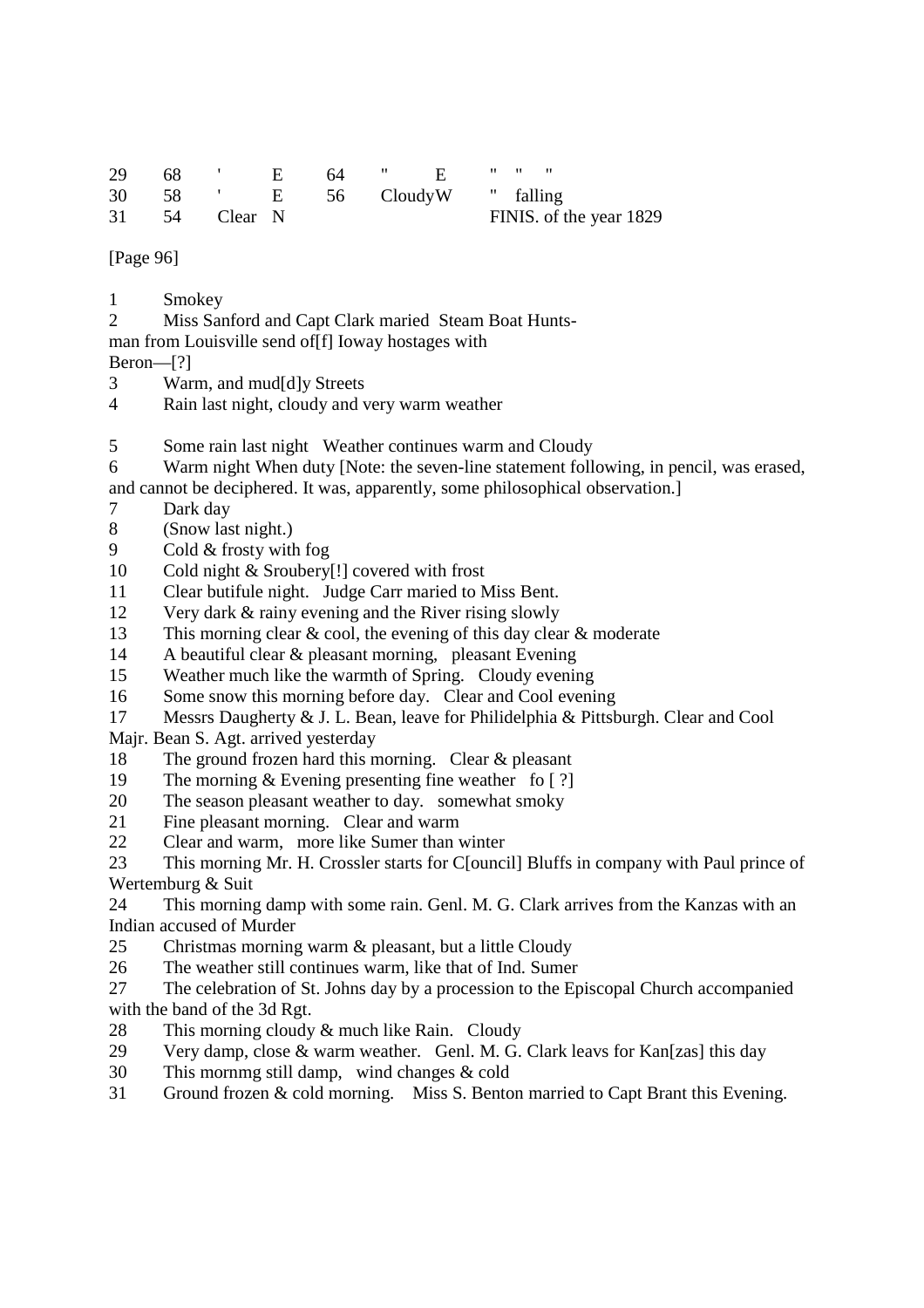[Page 97]

|              | ST. LOUIS, January, 1830 |                |              |          |                      |           |                                                                                                    |
|--------------|--------------------------|----------------|--------------|----------|----------------------|-----------|----------------------------------------------------------------------------------------------------|
|              | Thermom State            |                |              |          | Points Thermom State |           | Points                                                                                             |
| Date         | at                       | of             | of           | at       | of                   | of        |                                                                                                    |
| 1830         |                          | 8 AM Weather   |              | Wind     | 4P.M                 | Weather   | Wind Stage or Height of River                                                                      |
| January 1st  |                          | 54             | CloudySW     |          | 50<br>11             | Clear     | W<br>River still falling.                                                                          |
| $\mathbf{2}$ | 56                       | Clear<br>Η.    | $\mathbf{H}$ | 58       | 11                   | W<br>Ħ    | Ħ<br>is still falling                                                                              |
| 3            | 48                       |                | W            | 56       |                      |           |                                                                                                    |
| 4            | 48                       | CloudyNW       |              |          |                      |           |                                                                                                    |
| 5            | 38                       | Clear N        |              |          | Clear                |           |                                                                                                    |
| 6            | 47                       | Clear          | <b>NW</b>    |          | Clear                |           |                                                                                                    |
| 7            | 50                       | Clear          | S.           | 62       | Clear                | <b>SW</b> |                                                                                                    |
| 8            | 55                       | Clear          | S            | 53       | Clear                |           |                                                                                                    |
| 9            | 42                       | raing          | <b>NW</b>    |          | "                    |           |                                                                                                    |
| 10           | 28                       | Clear          | N            | 42       | "                    | N         |                                                                                                    |
| 11           | 40                       | Clear<br>11    | S<br>S       | 46       | 11                   | S<br>S    |                                                                                                    |
| 12           | 46                       |                |              | 48       |                      |           | Some ice running                                                                                   |
| 13 14        | 46                       | Clear          | Calm         | 48       |                      | Calm      |                                                                                                    |
| 15 16        | 46                       | Clear          | <b>NW</b>    | 44       | Clear                | <b>NW</b> | No appearance of a rise.                                                                           |
| 17           | 44                       | Clear Cold     |              | 44       | Clear                | <b>NW</b> | River quite low-                                                                                   |
| 18           | 44                       | CloudyNW       |              | 44       |                      | <b>NW</b> | River upon a stand with Ice afloat on                                                              |
| Surface      |                          | $*$ '          |              |          |                      |           |                                                                                                    |
| 19           | 44                       |                | <b>NW</b>    | 44       |                      | NW        | River very low<br>11<br>"<br>11                                                                    |
| 20           | 44                       | CloudySW       |              | 44       |                      | <b>NW</b> | 11<br>1∗<br>"                                                                                      |
| 21           | 54                       | Clear NW<br>Η. |              | 56       |                      | <b>NW</b> | 11<br>$\pmb{\mathsf{H}}$<br>$\pmb{\mathsf{H}}$                                                     |
| 22           | 44                       |                | $\mathbf N$  | 52       |                      | S         |                                                                                                    |
| 23           | 44                       | Windy NW       |              | 40       | Windy NW             |           | Π<br>rough from high winds                                                                         |
| 24           | 42                       | Clear N        |              | 44       | CloudyW              |           | Floating Ice thick in the river<br>$\mathbf{H}=\mathbf{H}$<br>$\mathbf{H}$<br>$\mathbf{H}$<br>$*1$ |
| 25[?J        | 48                       | 11             | W            | 48       | Clear W              |           |                                                                                                    |
| 25           | 58                       |                | S            | 54       | CloudyNW             |           | but little Ice in River                                                                            |
| 26           | 20                       | Clear          | W            | 30       |                      | W         | River very low & its surface crowded with                                                          |
| Ice          |                          | Ħ              | <b>NW</b>    |          |                      |           | $\pmb{\mathsf{H}}$<br>11<br>$\pmb{\mathsf{H}}$<br>$^{\prime}$<br>$^{\prime\prime}$                 |
| 27           | 48                       |                |              | 48<br>52 | Clear w              |           |                                                                                                    |
| 28           | 28                       | CloudyNW<br>Ħ  |              |          | Cloudy               |           | Ice still running                                                                                  |
| 29           | 24                       |                | <b>NE</b>    | 36       | Clear                |           | Ice thick in the river                                                                             |
| 30           | 14                       | Clear          | N.E          | 32       | Clear                |           | Ice thick in river.                                                                                |
| 31           | 32                       | CloudyW        |              |          |                      |           | ice runng abundantly                                                                               |

[Page 98]

1 May the New year that has come, Ever brighten and cherish The thoughts of freedom at home, And the principles of goodness ne're perish While on Earth, we are permitted to roam. A. K.

3 To day a change of weather from warm to cold.<br>5 Pleasent day.

Pleasent day.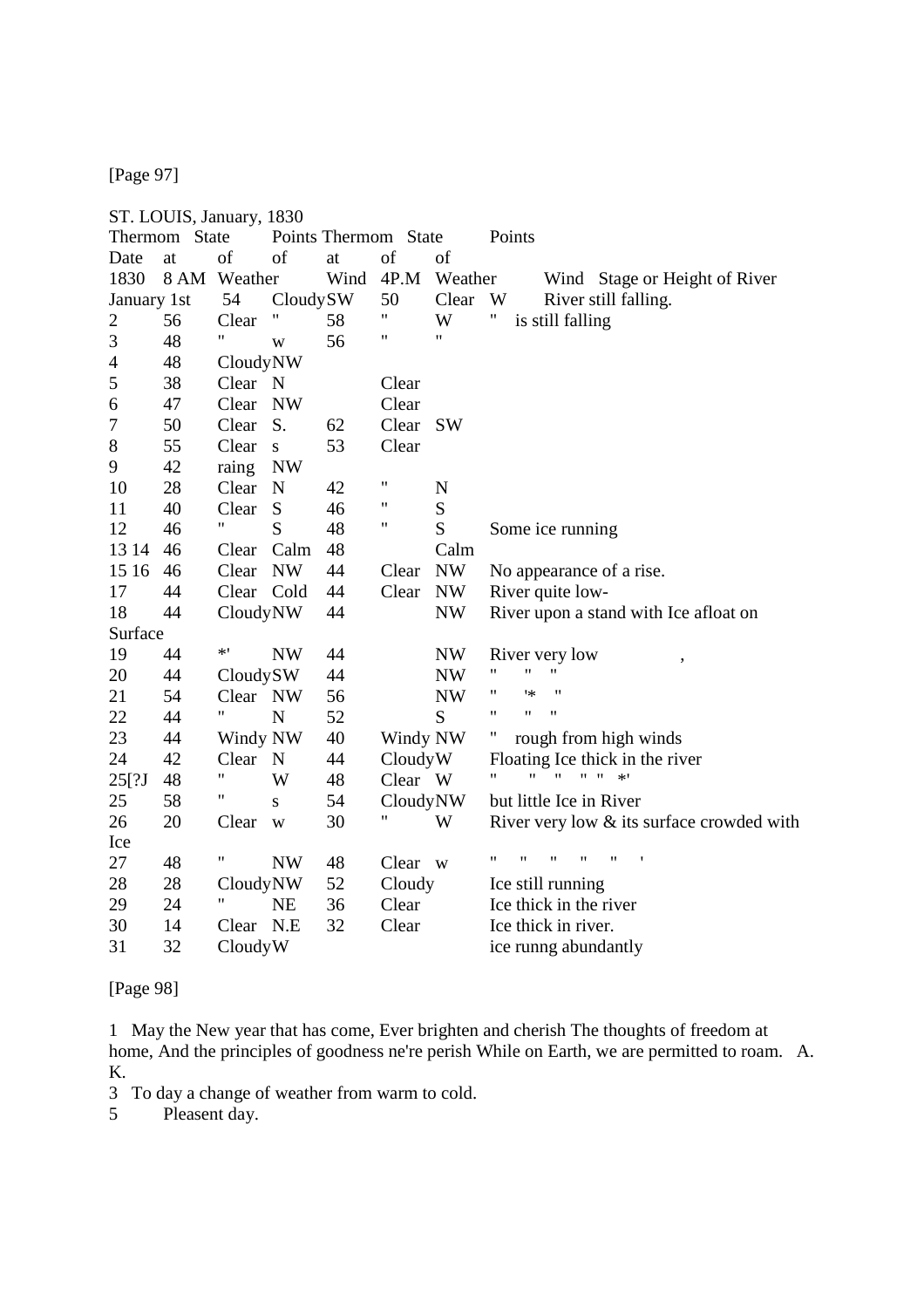- 6 Pleasent day
- 7 Pleasent day Miss Har [riet] Christy & Capt Dean maried
- 8 Pleasent fine Weather Mr Biddle party Cap. Clark from Orleans [on S. B.] Phenix
- 9 rained the latter part of last night
- 10 frozed hard
- 11 fine day Le clear ret [urne]d
- 12 Party to night butiful night
- 13 Steam Boat Phenix sets out for N Orleans Cap. Clark, William & McGinnis &c on board
- 16 This morning cold & clear, wind high this Evening
- 17 this day Cold with cold "N.W. wind in the Evening
- 18 Ice continues
- 19 This day cloudy with a little snow, still cloudy
- 20 Cloudy and warmer than yesterday, still clear A duel takes place at Jeff Bks between Mr.
- J as Hamilton & Lt. May which results in the death of the latter.
- 21 S. Boat Jubilee aground at Videpouch
- 22 A clear and cold morning, high winds this Evng
- 23 cold & cloudy. A greateal of dust flying in the Streets Diania arrived & Departed to day
- 24 This day extremely cold & evening much like snow.
- 25[?] A fine pleasant day Genl. M. G. Clark arrives
- 2'5 Smoky & warm morning. Genl. M. G. Clark leaves for Kanzas
- 26 morning clear  $& \text{cold}$ . Cloudy  $& \text{cold}$ .
- 27 Clear & smoky, clear and cool
- 28 This morning Cloudy & like Snow Mr. Reusou married
- 29 My family went to Jeff. Barracks
- 30 Very Cold night cold all day [Family] ret[urne]d.
- 31 cold

[Page 99]

February, 1830<br>Date 1830

| Date 1830      |    | Thermom      |           | State at |       | of 8 AM     | Weather |                           | Points Thermom                                                 | <b>Stateof</b> |
|----------------|----|--------------|-----------|----------|-------|-------------|---------|---------------------------|----------------------------------------------------------------|----------------|
| at             |    |              |           |          |       |             |         |                           | of Wind 4 P.M. Weather Points of Wind Stage or Height of Biver |                |
| February       |    |              |           |          |       |             |         |                           |                                                                |                |
|                | 30 | CloudyNE     |           |          |       |             |         | Eiver still low with Ice  |                                                                |                |
| 2              | 34 | Clear        | <b>SE</b> | 36       | Clear | W           |         | Ice floating thick.       |                                                                |                |
| 3              | 44 | Clear        | <b>SE</b> | 50       | "     | <b>SE</b>   | do.     |                           |                                                                |                |
| $\overline{4}$ | 36 | '*           | <b>SE</b> | 28       | "     | N           |         |                           |                                                                |                |
| 5              | 12 | <b>Clear</b> | -N        | 30       | Clear | $\mathbf N$ |         |                           |                                                                |                |
| 6              | 10 | CloudyNW     |           | 28       | "     | W           |         | the ice floats in sheets  |                                                                |                |
| $\overline{7}$ | 26 | "            | W         | 28       | 11    |             |         |                           | Ice as usual, river falling some                               |                |
| 8              | 20 | Clear        | calm      | 34       | "     | 11          |         |                           | river low & Some Ice floating                                  |                |
| 9              | 40 | fine         | S         | 48       | fair  | S           |         |                           | river clear of floating ice                                    |                |
| 10             | 40 | Dark         | "         | 24       |       | N           |         |                           |                                                                |                |
| 11             | 16 | Clear        | W         | 26       | fair  | W           |         | very little Ice floating. |                                                                |                |
| 12 13 14       |    | 20           | "         | W        | 34    |             | W       |                           | Small cakes of floating ice thick.                             |                |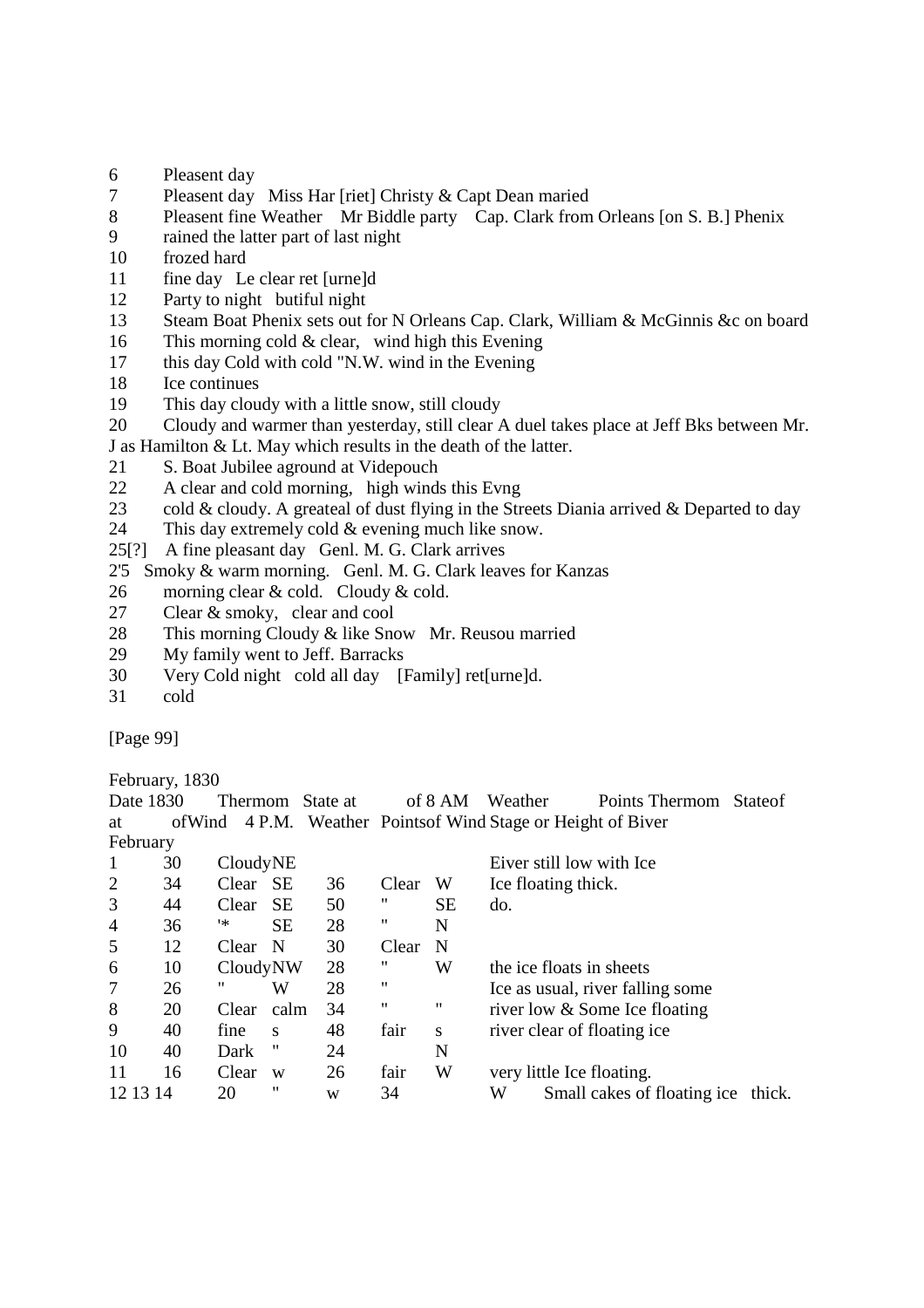| 60        | butiful s                  |          | 62 | Smoky S |         |    | Scercely any Ice in river either floating or on the |
|-----------|----------------------------|----------|----|---------|---------|----|-----------------------------------------------------|
|           | Shores, river rise 1H Inch |          |    |         |         |    |                                                     |
| <b>IS</b> | 55                         | do       | W  | 63      | Smoky S |    | Eiver rises 1 in No ice                             |
| 16        | 48                         | Smoky s  |    | 64      | Smoky S |    | river rises a little                                |
| 17        | 42                         | "        | W  | 62      | $*$ '   | S  | "<br>"                                              |
| 18        | 36                         | "        | S  | 61      | "       | S  | 11                                                  |
| wra       | 60                         | Cloudys  |    | 58      | rain    |    | 11<br>$^{\prime\prime}$                             |
| 19        | 11                         | 11       | "  | 11      | "       | 11 | missed                                              |
| 20        | 42                         | ۱∗       | S  | 55      | 11      | S  | 11<br>"<br>muddy.                                   |
| 21        | 44                         | CloudyNE |    | 34      | rain    | N  | river falls                                         |
| 22        | 30                         | Clear N  |    |         | Clear   |    | "<br>"<br>a little                                  |
| 23        |                            | 11       |    |         | 11      |    | river falls                                         |
| 24        | 43                         | Clear N  |    | 54      | "       | S  |                                                     |
| 25        | 34                         | CloudyN  |    | 54      | Ħ       | S. | river rises a <i>iittle</i>                         |
| 26        | 38                         | Clear    | -S | 62      | π       | S  | river rises 10 Inc.                                 |
| 27        | 43                         | 11       | "  | 60      | "       | S  | river rises a little                                |
| 28        | 51                         | Ħ        | S  | 64      | "       | S  | river riseing                                       |

### [Page 100]

- 1 Snow about 3 Inch deep a very Cold night last
- 2 Snowd Boys from the College visited my Cottage, hunt & scate
- 3 Snow melts Genl. Hughes S agent for the Kanzas arrive[s]
- 4 Mr. Kennerly set out to the Kickapoos, & Jas. to Phila
- 5 last night excessively cold  $&$  clear
- 6 very Cold night (Thespian Perform) to night
- 7 move the Thermometer reed. Genl. Street agt & Genl. Hughes Del
- 8 reed Letter from Wm. at N Orleans wrote L
- 10 the morning very dark very cold at night
- 12 fine day (party)
- 15 very Dusky to day
- 16 do.
- 17 Some little rain last night
- 18 a party Set out to Columbia with Rubodeau & Charles Cab-bina
- 19 a little rain this morning Dr. Masure maried last night, To the delicious Miss Chenie
- 20 Steam boat Merriland Came up
- 21 Some little rain & snow to day Steam boat came up
- 22 white frost this morning went to Jefferson Barracks
- 23 Returned from the Jefferson Barracks
- 24 wrote to Sanford Mr Ho [?] Chouteau and others set

#### out to the East

- 25 Some little Snow last night Judge Pope came up
- 26 Augustin Kennerly returned last night from the Kickapoo Towns on Osage river
- 27 Jubilee sets out
- 28 Maryland sets out Duwit Clinton & arrive from Louisville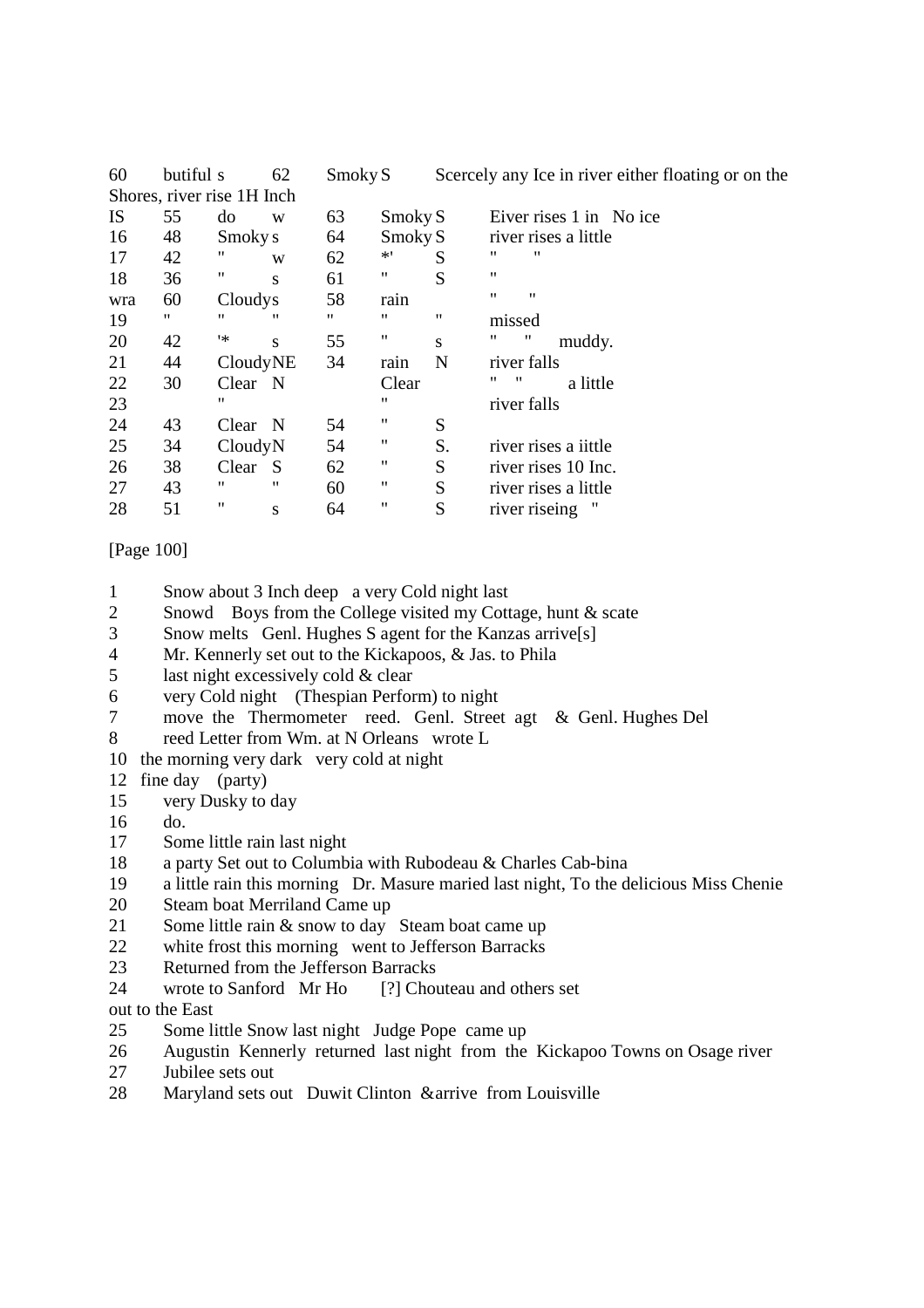[Page 101]

| March, 1830    |                |                    |                  |           |                                      |                          |                                         |                        |                            |                                           |  |
|----------------|----------------|--------------------|------------------|-----------|--------------------------------------|--------------------------|-----------------------------------------|------------------------|----------------------------|-------------------------------------------|--|
| Date 1830      |                |                    | Thermom State at |           |                                      |                          |                                         |                        |                            | of 8 A.M Weather Points Thermom State of  |  |
| at             | of Wind        |                    | 4 PM             |           | Weather Pointsof Wind Stage or Heigh |                          |                                         |                        |                            |                                           |  |
| Larchi 48      |                | foggy calm         |                  | 58        | <b>NW</b>                            |                          |                                         | Clear river on a Stand |                            |                                           |  |
| $\overline{2}$ | 32             | fair               | ${\bf N}$        | 45        | $\ensuremath{\text{NW}}$             | 11                       | $^{\prime\prime}$<br>$\pmb{\mathsf{H}}$ | $\pmb{\mathsf{H}}$     |                            |                                           |  |
| 3              | 36             | 11                 | <b>NE</b>        | 60        | S.E                                  | Η,                       | river rises                             |                        |                            |                                           |  |
| $\overline{4}$ | 40             | Clear              | SE               | 56        | ${\bf S}$                            | Cloudy"                  |                                         |                        |                            |                                           |  |
| 5              | 48             | Eain               | S.E.             | 58        | S                                    | Ħ                        |                                         |                        |                            |                                           |  |
| 6              | 54             | CloudyE            |                  | 64        |                                      | S.W                      |                                         |                        |                            |                                           |  |
| 7              | 42             | $\ast$             | <b>NW</b>        |           |                                      |                          |                                         |                        |                            |                                           |  |
| $8\,$          | 32             | CloudyNW           |                  | 50        | <b>NW</b>                            | Clear                    |                                         |                        |                            |                                           |  |
| 9              | 30             | $\mathbf{H}$       | S                | 56        | S.E                                  | 11                       |                                         |                        |                            |                                           |  |
| 10             | 50             | Clear              | S                | 72        | S                                    | Ħ                        |                                         |                        | River fall $[s]$ 4 inches. |                                           |  |
| 11             | 40             | CloudyNW           |                  | 54        | S                                    | Cloudy                   |                                         |                        |                            |                                           |  |
| 12             | 58             | 11                 | S.E              | 60        | S. hard Rain                         |                          |                                         | River rising rapidly   |                            |                                           |  |
| 1314 15        |                | 36                 | Clear            | W         | 52                                   | W                        | Clear                                   |                        |                            |                                           |  |
| 48             | CloudyS.E      |                    | 40               | <b>NW</b> |                                      | CloudyRiver still rising |                                         |                        |                            |                                           |  |
| Thermom        | <b>State</b>   |                    |                  |           | Points Thermom State                 |                          | Points                                  |                        |                            |                                           |  |
| Date           | at             | of                 | of               |           | at                                   | of                       | of                                      |                        |                            |                                           |  |
| 1830           |                | 8A.M Weather       |                  | Wind      | 4 PM                                 | Weather                  |                                         | Wind                   |                            | Stage or i                                |  |
| 16             | S <sub>O</sub> | $\pmb{\mathsf{H}}$ | 11               | 60        |                                      | S                        | 11                                      | 11                     | 11                         |                                           |  |
| 17             | 48             | Ħ                  | S                | 58        |                                      | Clear                    | S.W                                     | River                  | rising fast                |                                           |  |
| 18             | 38             | Clear              | E                | 36        |                                      | Cl[?]                    | E                                       |                        | still rises                |                                           |  |
| 19             | 46             | $\pmb{\mathsf{H}}$ | E                | 40        |                                      | Ħ                        | S.W                                     |                        |                            | $\boldsymbol{\mathsf{H}}$<br>$\mathbf{r}$ |  |
| 20             | 60             | Rain               | S.E              | 72        |                                      | Clear                    | S.E                                     |                        |                            |                                           |  |
| 21             | 56             | Clear              | E                | 78        |                                      | Ħ                        | S.E                                     |                        |                            | $\mathbf{I}$                              |  |
| 22             | 68             | Η.                 | <b>SW</b>        | 72        |                                      | 11                       | S.W.                                    |                        |                            |                                           |  |
| 23             | 44             | CloudyNW           |                  | 4S        |                                      | CloudyN.W.               |                                         |                        |                            | $\pmb{\mathsf{H}}$                        |  |
| 24             | 44             | Rain               | S.E              | 44        |                                      | Rain S.E                 |                                         |                        |                            |                                           |  |
| 25             | 44             | Rainy N.E          |                  | 52        |                                      | cloudy W                 |                                         |                        |                            |                                           |  |
| 26             | 4S             | Clear NE           |                  | 72        |                                      | Ħ                        | W                                       |                        |                            |                                           |  |
| 27             | 50             | $\pmb{\mathsf{H}}$ | <b>NW</b>        | 68        |                                      | 11                       | <b>NW</b>                               |                        |                            |                                           |  |
| 28             | 64             | Ħ                  | ${\bf S}$        | 68        |                                      | Ħ                        | S                                       |                        | $^{\dagger}$               |                                           |  |
| 29             | 65             | Clear              | S.               | 76        |                                      | clear                    | S.                                      | rise                   |                            |                                           |  |
| 30             | 55             | CloudyS.           |                  | 60        |                                      | Ħ                        | S.E                                     | River falling          |                            |                                           |  |
| 31             | 46             | cloudy N.W.        |                  | 48        |                                      | cloudy N.W               |                                         | Ħ                      | falling                    |                                           |  |
| rapidly        |                |                    |                  |           |                                      |                          |                                         |                        |                            |                                           |  |

[Page 102]

1 Oregon Dept. in the fog Augen report of the Kickapoos received

2 Traveler came up Cold west wind last night

3 This day Clear and pleasant.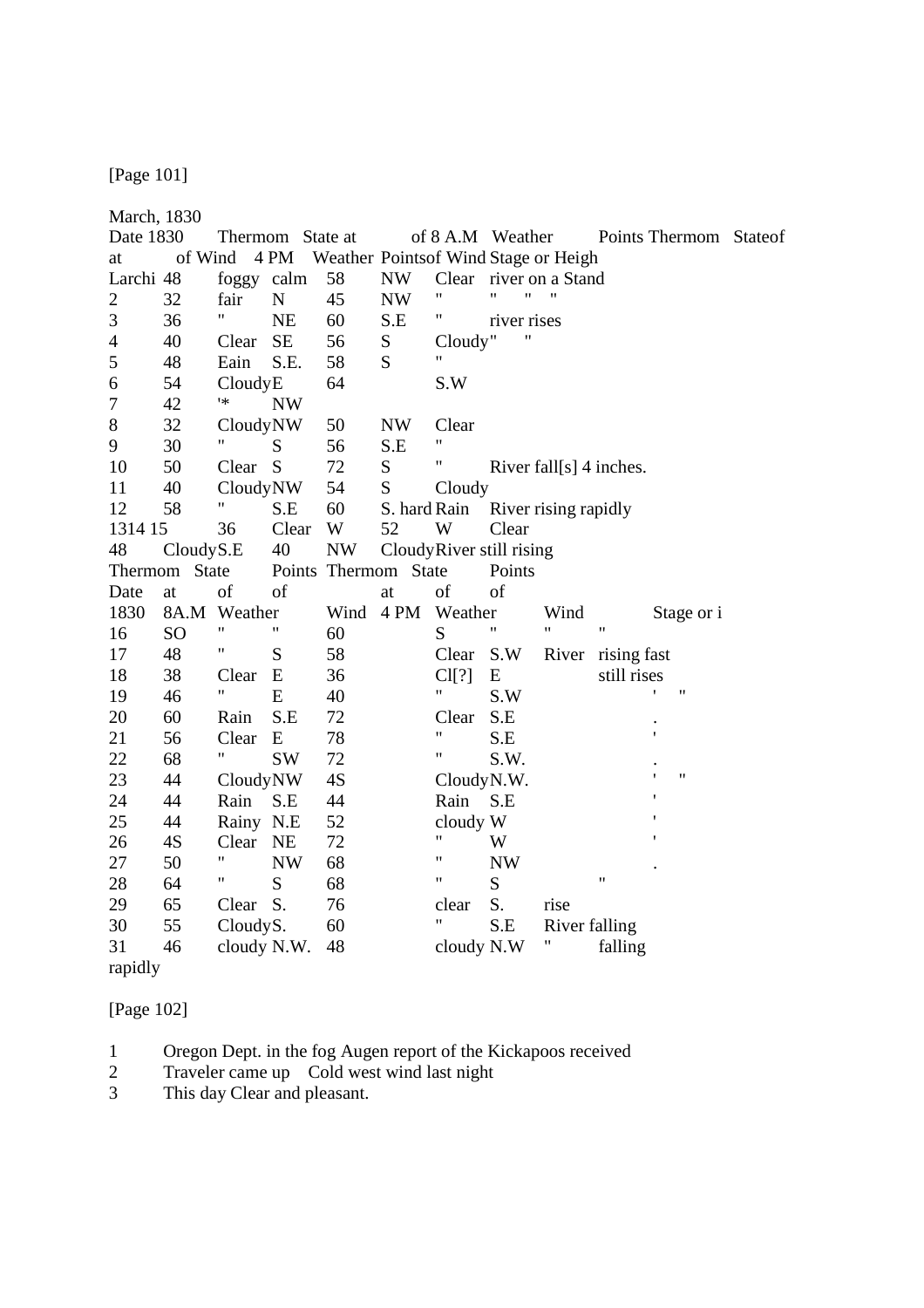4 Cleopatra from Louisville William C[lark] returns from N Orleans. Cloudy & like rain this evening

5 Note. The explosion of the S. Boat "Helen McGregor" took place at Memphis on her passage from Orleans to Nashville on the 25 of February by the bursting of her Boilers, at which it is supposed, between 50 and 100 persons were Killed and wounded (information by Messrs Maginnis and Wm. P. Clark, who were passengers on board) those who perished principally Deck passengers. Dark and rainy morning. A. L. Maginnis Esqr. leaves for City Washington

6 Muddy Streets, Cloudy & unpleasant weather. Mr. For-sythe. arrives<br>  $\overline{z}$  High wind. preceded last night by Rain. Thunder. lightning & hail

High wind, preceded last night by Rain, Thunder, lightning  $&$  hail

8 Still cold & Cloudy, beautiful clear & pleasant Evening

9 Cool yet pleasant & clear morning pleasant Evening 50 Socks & Foxes arrive with Chief Quash Quamme

10 Clear warm morning, Capt. Ruland returned Council to day 2 Peorias arrive

11 Cloudy & Cold morning (Mr. C. visits the B—) Cloudy eve-ning

12 More smoky than cloudy with high wind this morning, pre-ceded last night with hard rain acompanied by lightning.

13 Another clear & pleasant morning after a hard rain the pre-ceding night accompanied with Thunder Cool clear evening

15 A little cloudy attended with smoke. Rain this evening

16 This morning Cloudy, still cloudy and like rain

17 Damp, close morning clear pleasant afternoon

18 A clear and pleasant morning, cooler than in the morning

19 A little cloudy this morning. Clear evening. D. D. Mc [Nair] Resigns the Clerkship of the Dept.

20 Cloudy morning attended with a little rain, warm Evening

21 Clear & pleasant morning after a fine rain last night, delight-ful evening

22 Fine Spring weather, this day clear warm and pleasant.

23 rather cold and damp

24 sick[?] This day has continued Cloudy with rain

25 do Rained last night and this morning— cloudy during

the day but clear at night

- 26 Clear and pleasant morning, fine Evening Kickapoos arrive
- 27 Clear and warm weather. 18 Sock & Fox Chiefs leav this on Steam B
- 28 35 Kickapoos arrive under Kesk koo & 27 under Pin-e-she
- 29 This morning Clear & warm warm fine evening
- 30 This morning Cloudy, this Evening clear & warm
- 31 Windy— inclined to rain— cloudy unpleasant evening

[Page 103]

April, 1830

|                        |    |                | Date 1830 Thermom State at |                                   | of 8 AM Weather | <b>Points Thermom State of</b>                                |  |
|------------------------|----|----------------|----------------------------|-----------------------------------|-----------------|---------------------------------------------------------------|--|
| at                     |    |                |                            |                                   |                 | of Wind 4 P.M Weather Points of Wind Stage or Height of River |  |
| April                  |    |                |                            |                                   |                 |                                                               |  |
| $1 \quad \blacksquare$ | 42 | Windy W.byn 44 |                            | cloudy N.W River falling a little |                 |                                                               |  |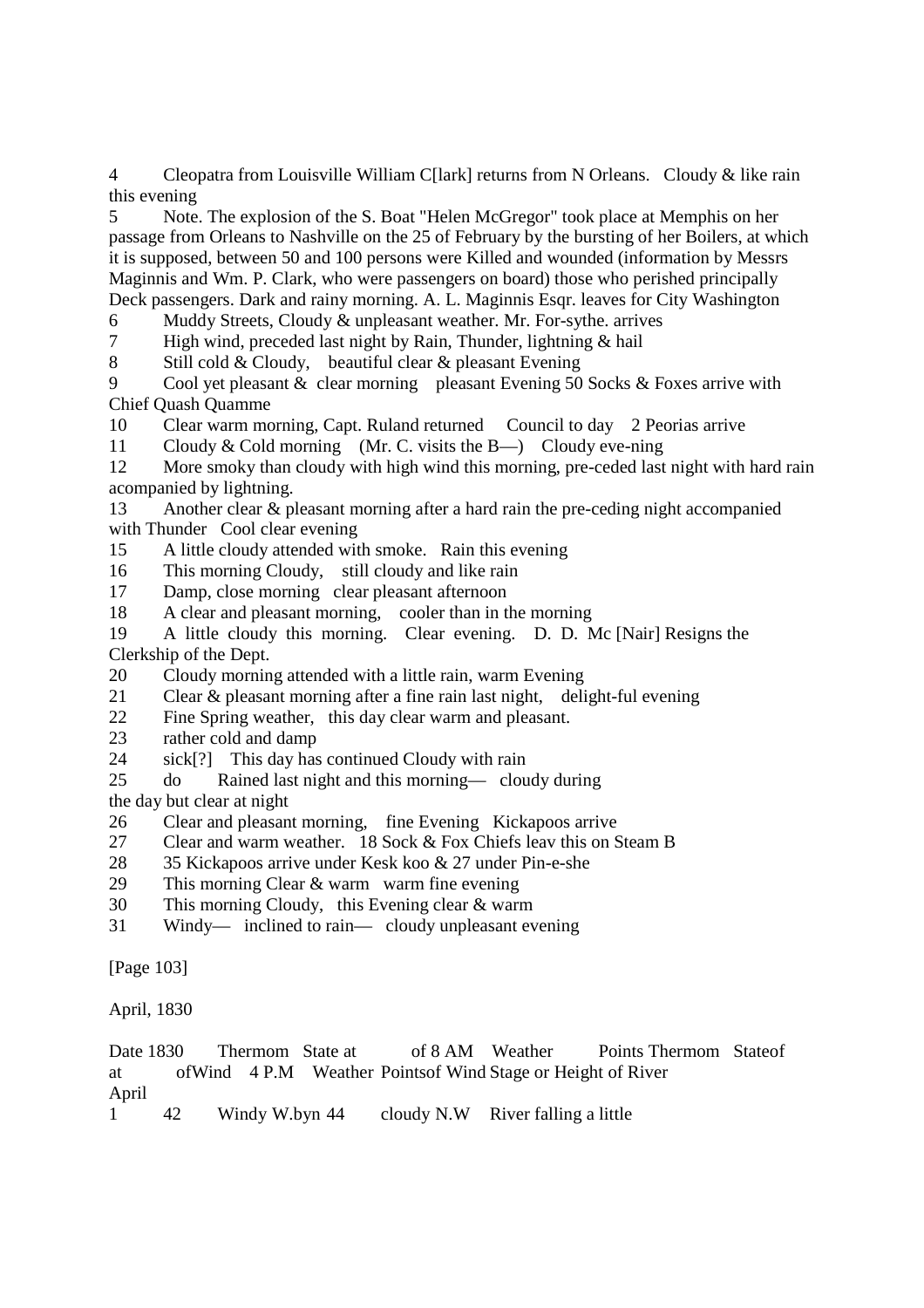| $\overline{c}$ | 44                            | clear              | S.W           | 70 | clear     | S.by W    | $\pmb{\mathsf{H}}$<br>$\pmb{\mathsf{H}}$           |
|----------------|-------------------------------|--------------------|---------------|----|-----------|-----------|----------------------------------------------------|
| 3              | 52                            | $\ast$ '           | SE            | 74 | 11        | S         | "                                                  |
| $\overline{4}$ | 5S                            | 11                 | S             | 78 | 11        | S         | 11<br>$*$ '                                        |
| 5              | 66                            | 11                 | 11            | 78 | '*        | S         | 11<br>11                                           |
| 6              | 78                            | Cldy               | S             | 82 | Cloudys   |           | 11<br>$\pmb{\mathsf{H}}$                           |
| 7              | 68                            |                    | S             | 66 | 11        | Ħ         | River rose 10 Inches to day                        |
| $8\,$          | 54                            | clear              | S.            | 62 | 11        | S.E       | $^{\dagger}$                                       |
| 9              | 58                            | $\pmb{\mathsf{H}}$ | S             | 58 | Ħ         | S         | Ħ<br>still rising rapidly                          |
| 10             | 44                            | Ħ                  | W             | 70 | clear     | W         | A rise of about Six feet in the River              |
| 11             | 58                            | CloudyENE          |               | 62 | 11        | W         | river rising Missouri high the Mississippi         |
| also rising    |                               |                    |               |    |           |           |                                                    |
| 12             | 56                            | Clear NW           |               | 64 |           |           | river rises about 11 Inch last night $\&$          |
|                | duringthe day about one foot. |                    |               |    |           |           |                                                    |
| 13             | 62                            | 11                 | W             | 78 | Ħ         | ${\bf S}$ | river still on a rise of about                     |
| 14             | 73                            | Cloudys            |               | 68 | cloudy s. |           | fallen about One foot                              |
| 15             | 43                            | Clear              | W <sub></sub> | 60 | 11        | W         | fallen since last nigh[t] about 8 Inc.             |
| 16             | 44                            | $\pmb{\mathsf{H}}$ | W             | 72 |           | N.E       | fallen since yesterday about 10 "                  |
| 17             | 48                            | 11                 | N.E           | 82 | clear     | N.E.      | Rising some since last Evening                     |
| 18             | 68                            | 11                 | <b>SE</b>     | 84 | 11        | ${\bf S}$ | risen since yesterday about 22                     |
| 19             | 64                            | CloudyS.           |               | 86 | 11        | ${\bf S}$ | Ħ<br>fallen $13^{\wedge}$ foot since last night    |
| 20             | 64                            | 11                 | S.            | 80 | Ħ         | S         | Ħ<br>about One foot since last Evening.            |
| 21             | 70                            | Clear              | E             | 66 | CloudyS.E |           | 11<br>$^{\prime}$<br>" two feet since last nigh[t] |
| 22             | 66                            | Cloudy S.E         |               | 72 | 11        | S         | 11<br>11<br>Ħ<br>1J<*3 feet since last night       |
| 23             | 68                            | Clear W            |               | 88 | Clear     | W         | "<br>Ħ<br>about 2 feet since last night            |
| 24             | 74                            | CloudyNW           |               | 76 | Bain      | S         | Π<br>rising a little                               |
| 25             | 48                            | Η                  | <b>NW</b>     | 54 | Clear     | W         | 11<br>risen about two Inches                       |
| 26             | 46                            | Clear              | W             | 56 | Ħ         | W         | Ħ<br>rising rapidly to day                         |
| 27             | 52                            |                    | W             | 80 |           | <b>SW</b> | 11<br>risen about 3 feet within the last 48 hours. |
| 28             | 62                            | $\pmb{\mathsf{H}}$ | SW.           | 80 | 11        | S         | "<br>risen about 1}-£ feet since last night.       |
| 29             | 70                            | 11                 | S.E           | 76 | 11        | S         | 11<br>"<br>risen<br>2                              |
| 30             | 76                            | CloudyS.E          |               | 76 | Cloudys   |           | 11<br>"<br>11<br>$2\}/2$                           |

### [Page 104]

1 Cold disagreeable morning— Unpleasant weather

2 fine r >leasan t weather— - 8 Foxes under Teomah's son left to-

day, for home

3 morning calm & pleasant— windy towards evening 18 Socks Dpt Mjr Taliaferro & Lady arrive

4 Wind blows hard from the South. Diana & Cleopatra left this [day] for Louisville

5 This day has continued clear and warm

6 Rain last night  $\&$  this morning, still Cloudy  $\&$  warm. Genl. Hughs arrives this evening

7 Cloudy & dark morning still Cloudy Evening

8 Cloudy morning & Some rain last night wind high. Wind continues high and cool

9 Last Night the hull of the Old S. Boat Liberator (so long an Eye sore to the people of the lower part of our City, was removed from its sunken position in the River by a rise of the water: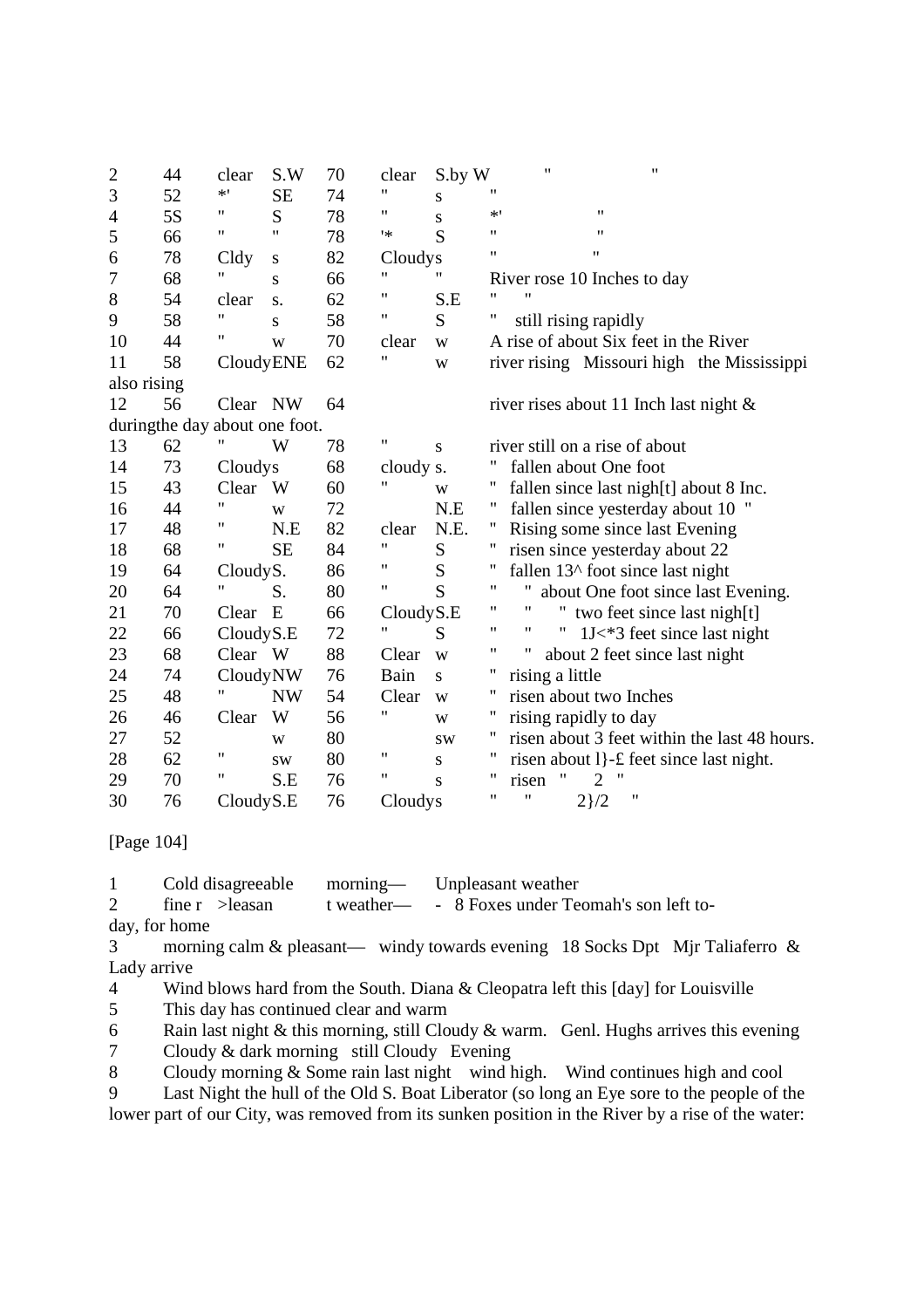thus has nature by the force of that Element done more for Man in one Night than all his efforts by Canoes, Cables, [?]akers, flat Boats &c. have done for the last 3 Months. 11 Fur boats come down the Kanzas & Osage Rs

13 Mr. Willbank drowned himself A very hard rain to day at-tended with lightning & hard thunder

14 Some rain to-day. Genl. Hughes left here for Ky on 10th. inst

15 Clear and cool morning, rained hard last night. Cloudy

16 Clear and cool morning Evening warm. Mr. Chouteau re-turns from Philadelphia

17 This morning Clear, a rise of about 3 Inches since last Evening

18 Mjr Taliaferro & Lady leaves this morning for St Peters. Con-tinues warm

19 This morning Cloudy and warm. Still clear and very warm

20 This morning a little rain and strong S. wind continues during the day. very warm

21 a fine rain fell [last night] We are this day favoured with the news of the arrival of Mr. J. Kennerly & Miss Risque at Camp.

22 This morning cloudy with appearance of Rain. Continues Cloudy

23 This day Miss H. Risque made her appearance in St Louis from Lynchburg Virginia

24 Cloudy morning, hard rain accompanied with high wind Thunder & lightning

25 Cool, cloudy & high wind this morning. Continues so during the day, and quite cool

26 This morning quite cool & remarkably clear. Clear Evening

27 Morning clear & pleasant— warm evening. Messrs. Bean & Wm P Clark started to-day for U[pper] Missouri

28 Warm weather. Genl. Clark goes to the country [?]

29 Warm & Clear, high South wind this evening. S. Boats Jubilee & Cleopatra arrive 30 Rain this morning, warm and Cloudy. Evening warm and much like Rain. Genl. H. A. Atkinson arrived last Evening at J. Barracks from Louisville Ky

[Page 105]

May, 1830

| Date 1830      |    |                    | Thermom State     |                   | Points Thermom State |              |                   | Pointsat                     | of                                       | οf |
|----------------|----|--------------------|-------------------|-------------------|----------------------|--------------|-------------------|------------------------------|------------------------------------------|----|
| at             | of |                    |                   | of 8 A.M. Weather |                      |              |                   | Wind 4 P.M. Weather          | WindStage or Height of                   |    |
| River          |    |                    |                   |                   |                      |              |                   |                              |                                          |    |
| May            |    |                    |                   |                   |                      |              |                   |                              |                                          |    |
| -1             | 64 | Cloudys.w          |                   | 84                | Clear                | S.W          |                   |                              | River seems fallen a little              |    |
| $\overline{2}$ | 62 | Clear <sub>s</sub> |                   | 82                | "                    | <b>SE</b>    |                   | rising this morning          |                                          |    |
| 3              | 70 | "                  | S                 | 78                | CloudyS              |              |                   |                              | risen about 3 feet since yesterday.      |    |
| $\overline{4}$ | 70 | Cloudys            |                   | 82                | Clear                | S.W          |                   | risen about 2 feet           |                                          |    |
| 5              | 44 | 11                 | <b>NW</b>         | 70                | Clear                | NW           |                   |                              | risen about $V/\%$ do $\&$ drift afloat. |    |
| 6              | 48 | Clear              | W                 | 68                | "                    | W            | risen             | $"$ 2 feet                   |                                          |    |
| $\overline{7}$ | 48 | "                  | W                 | 72                | 11                   | W            | "<br>"            | $2^{\wedge}$<br>$\mathbf{H}$ |                                          |    |
| 8              | 56 | 11                 | 11                | 68                | "                    | $^{\bullet}$ | 11                | 11<br>"                      | "                                        |    |
| 9              | 58 | 11                 | $^{\prime\prime}$ | 68                | "                    | "            | $^{\prime\prime}$ |                              | upon a Stand this merning                |    |
| 10             | 60 | ,,                 | $^{\prime\prime}$ | 68                | "                    | 11           | "                 | "<br>                        |                                          |    |
| 11             | 68 | $\pmb{\mathsf{H}}$ | $^{\prime\prime}$ | 68                | 11                   | "            |                   | still upon a stand           |                                          |    |
| 12             | 70 | Rain               | S                 | 92                | Clear                | - S          |                   |                              | fallen since yesterday about 3 Inches.   |    |
| 13             | 72 | Clear              | W                 | 98                | "                    | S            |                   |                              | fallen since yesterday about 2 feet.     |    |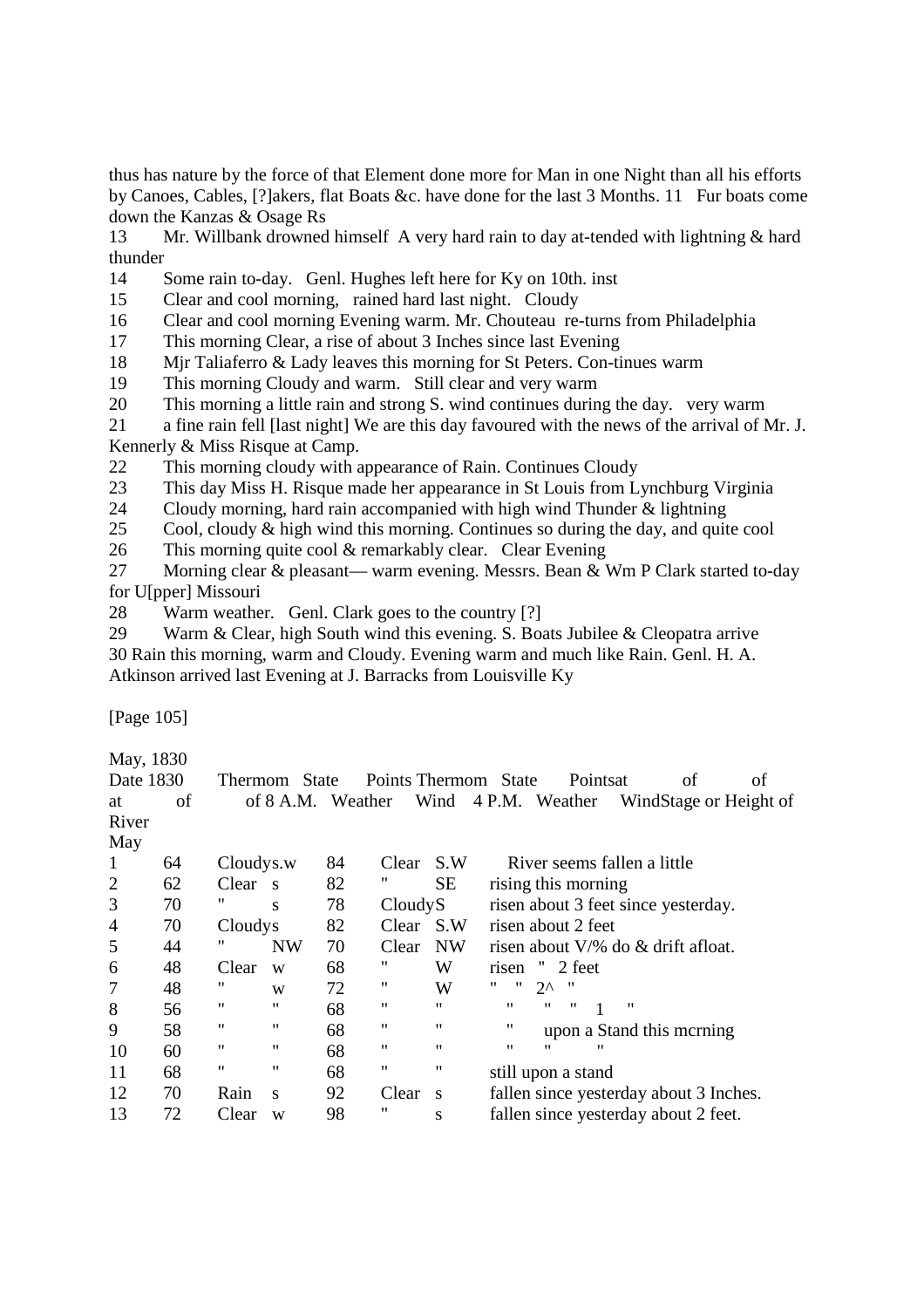| 14    | 82   | Cloudys                  | 88    | Cloudys                    | 11<br>"<br>1                                     |
|-------|------|--------------------------|-------|----------------------------|--------------------------------------------------|
| 15    | 68   | Clear s                  | 84    | "<br>S                     | 11<br>$^{\prime\prime}$<br>11<br>about 1 foot.   |
| 16    | 64   | Cloudys                  | 80    | 11<br>S                    | $^{\prime\prime}$<br>$\mathcal{D}_{\mathcal{L}}$ |
| 17    | 64   | Rain<br>S                | 82    | Clear<br>S                 | falling rapidly                                  |
| 18    | 64   | Clear<br>$\mathbf{s}$    | 86    | Clear<br>$\mathbf{s}$      | "<br>"                                           |
| 19 20 | 6264 | $\prec$<br><b>WW</b>     | 74 68 | Rain<br><b>WW</b>          | fallen within the last three days about 4 feet.  |
|       |      | falling gradually to day |       |                            |                                                  |
| 21    | 68   | Rain                     | 68    | $Cloudy*$                  | fallen since yesterday about 2 Inches.           |
| 22    | 52   | 11<br>Rain               | 52    | Rain                       | 11<br>rising to day but slowly                   |
| 23    | 48   | CloudyNW                 | 48    | $^{\prime\prime}$<br>Clear | 11<br>Risen since yesterday 6 Inches             |
| 24    | 64   | Clear<br>W               | 68    | $^{\prime\prime}$<br>Clear | 11<br>Risen since yesterday 1 Foot               |
| 25    | 62   | 11<br>S.E                | 72    | Clear<br><b>SE</b>         | Risen since yesterday 2                          |
| 26    | 70   | Cloudys                  | 72    | "<br><b>SE</b>             | "<br>"<br>"<br>18 Inches                         |
| 27    | 68   | 11<br>W                  | 72    | Rain<br>S                  | 1 Foot                                           |
| 28    | 70   | Cloudys.w                | 78    | Clear<br><b>SW</b>         | "<br>"<br>11<br>6 Inches                         |
| 29    | 72   | Rain<br>S.W              | 80    | Clear<br>W                 | 11<br>Risen "<br>"<br>4                          |
| 30    | 68   | "<br>S                   | 68    | "<br><b>SW</b>             | "<br>"<br>"<br>,,<br>20                          |
| 31    | 68   | Rain<br>S                | 78    | Rain<br>S.W                | 11<br>10                                         |

### [Page 106]

1 Not clear, yet pleasant morning. Warm and clear evening

2 Clear and pleasant morning. Evening clear and warm

3 Very warm and much like rain

- 4 Cloudy with rain last night Evening clear with high wind.
- 5 Cloudy & remarkably cool, last Evening & this morning having more the appearance of a Novembers windy night, than the pleasant breezes of the Month of May!
- 6 Clear morning & Cool. Evening quite warm

7 Clear & warm morning Evening clear and warm Genl Clark at the farm unwell

8 Still continues clear and warm, a letter from W. P. C[lark]. dated Cantoonment Levingworth.

9 Clear and warm weather, family still at the farm

10 Clear and warm weather, hear from Genl Clark, reported better

11 Warm and clear morning. Evening extremely warm Genl. Clark & [family] return from the Country

- 12 some rain this morning. Clear Evening
- 13 Capt Vashon arrives this morning. Clear even.

14 This morning Cloudy & warm. Warm evening S. B. Atlantick chartered by a number of Gentlemen for a trip to camp.

- 15 Warm morning, cloudy Evening & like rain
- 16 Warm and cloudy morning with Rain in the Evening Mr. Miller arrives from Rockingham Va.
- 17 Clear fine weather. Genl. Clark leaves for the farm.
- 18 Clear morning. Genl. Clark still at the farm.
- 19 Day continues warm. Genl. Atkinson arrives from the Garrison
- 20 Clear morning, letters sent to Genl. Clark at the farm. Rain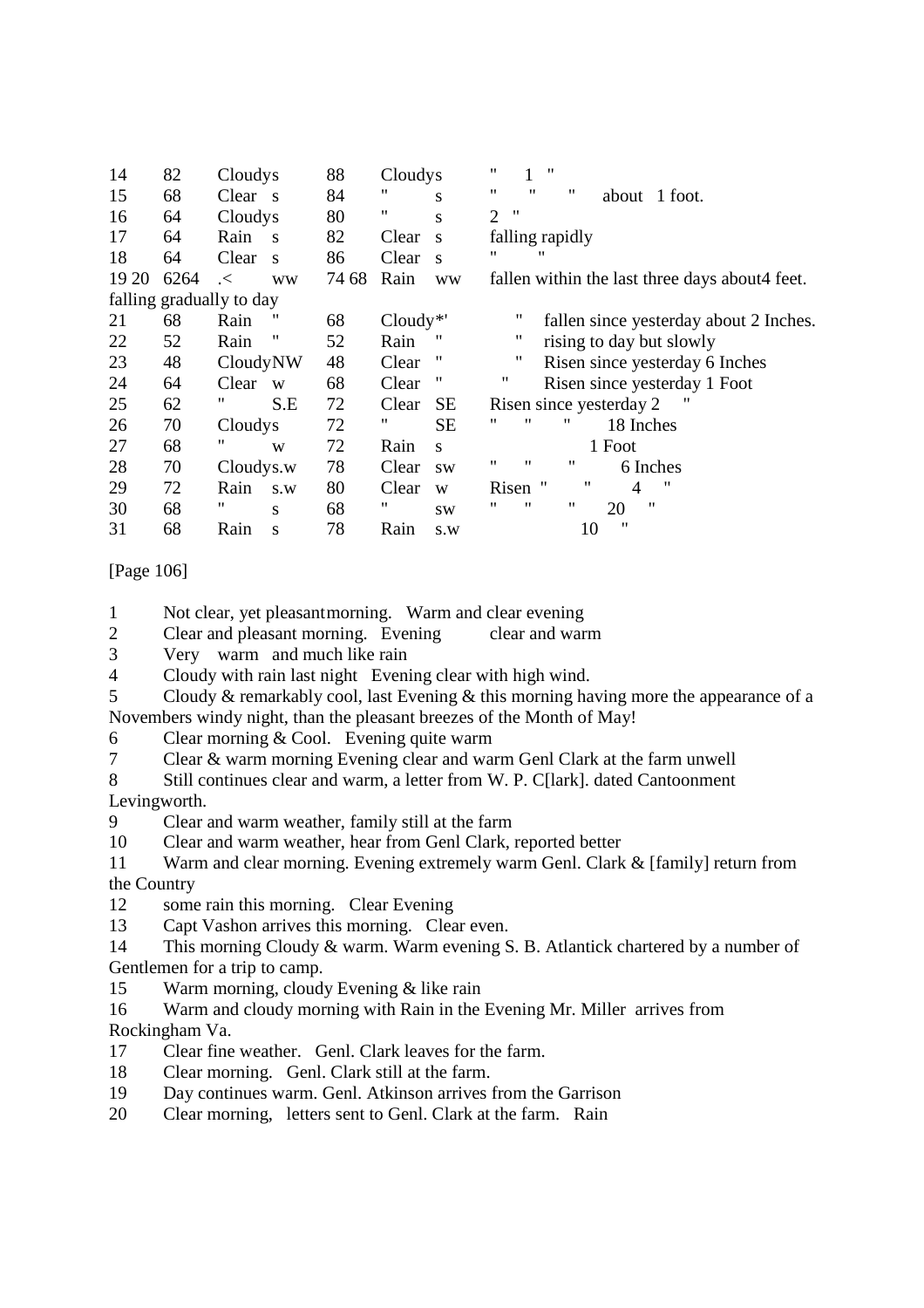21 Rain this morning. Cloud}'" & rather cool Evening. Genl. Clark returns from the farm.

- 22 Rain and very cool to day, continues to rain
- 23 Cloudy morning, still lowering but not raing
- 24 Clear morning & warm. Very warm Evening.
- 25 Not entirely clear this morning & warm. A greateal of drift in the River

26 Cloudy & like rain. Miss Julia Cabanne married last night to Lieut Kingsbery of the U.S. Army.

27 Cloudy morning. Rain this Evening. Mr. Martin, Sent express Yesterday to the Osage Towns.

28 Cloudy & warm Drift floating [in] the River. Clear Evening

29 Rain hard this morning. Clear and warm at intervals during this [day], with frequent showers.

30 Unusually Rainy weather, so much so that for the last week there has been more or less Rain within each 24 hours of that time

31 Hard Rain this morning. Rain this Evening and yet cloudy with a strong appearance of more Rain

[Page 107]

June , 1830

| <b>Thermom</b> | <b>State</b> |              |                     | Points Thermom  | <b>State</b>      |                         | Points                                                                         |
|----------------|--------------|--------------|---------------------|-----------------|-------------------|-------------------------|--------------------------------------------------------------------------------|
| Date           | at           | of           | of                  | at              | of                | of                      |                                                                                |
| 1830           | 8 A.M        | Weather      |                     |                 | Wind 4P.M Weather |                         | Wind Stage oi<br>Height of                                                     |
| River          |              |              |                     |                 |                   |                         |                                                                                |
| June           |              |              |                     |                 |                   |                         |                                                                                |
| 1              | 70           | Clear W      |                     | 72              | Clear W           |                         | River fallen since<br>yesterday<br>6                                           |
| Inches         |              |              |                     |                 |                   |                         |                                                                                |
| $\overline{2}$ | 70           | 11           | W                   | 74              | CloudyS           |                         | $\pmb{\mathsf{H}}$<br>fallen since Yesterday<br>4                              |
| 3              | 70           | CloudyS.W    |                     | 78              | Clear             | $\overline{\mathbf{s}}$ | 11<br>$^{\prime\prime}$<br>$\pmb{\mathsf{H}}$<br>$\pmb{\mathsf{H}}$<br>3<br>11 |
| $\overline{4}$ | 78           | Clear NW     |                     | 84              | Η.                | W                       | $\pmb{\mathsf{H}}$<br>$^{\prime\prime}$<br>3<br>fallen since Yesterday         |
| 5              | 78           | Rain all day |                     | W               | 86                | $\pmb{\mathsf{H}}$      | 5<br>$\pmb{\mathsf{H}}$<br>$^{\prime\prime}$<br>Risine"<br>S.                  |
| 6              | 72           |              | Rain cloudy W. or S |                 | 58                | Cloudyw                 | $\pmb{\mathsf{H}}$<br>Sunday<br>2 feet                                         |
| 7              | 60           | CloudyNW     |                     | 70              | Clear             | NW                      | 11<br>Munday<br>10 Inches                                                      |
| $8\,$          | 64           | Clear W      |                     | 70              | 11                | S.W                     | Ħ<br>11<br>18<br>Tuesday                                                       |
| 9              | 72           | 11           | W                   | 72              |                   | S.W                     | $\pmb{\mathsf{H}}$<br>9<br>Wednesday "                                         |
| 10             | 74           |              | S.W                 | 68              | CloudyS           |                         | $\pmb{\mathsf{H}}$<br>3<br>Thursday Fallen                                     |
| 11             | 78           | CloudyCalm   |                     | 84              | Clear             | W                       | 8<br>11<br>Friday fallen                                                       |
| 12             | 78           | Clear S.E    |                     | 86              | "                 | S.E                     | 1∗<br>$\overline{4}$<br>Saturday fallen                                        |
| 13             | 88           | Clear        | Calm                | 98              | Clear             | Calm                    | Sunday, fallen<br>2 feet                                                       |
| 14             | 82           | 11           | 11                  | 92              | 11                | S.E                     | 18 Inches<br>Munday. fallen                                                    |
| 15             | 84           | 11           | 11                  | 94              | Ħ                 | W                       | 2 feet<br>Tuesday fallen                                                       |
| 16             | 86           | 11           | W                   | 92              | $*$ '             | W                       | Wednesday<br>6 Inches                                                          |
| 17             | 80           | 11           | S.W                 | 80              | CloudyS           |                         | 11<br>$\pmb{\mathsf{H}}$<br>Thursday<br>$\overline{4}$                         |
| 18             | 80           | Π            | W                   | 86              | Clear S.E         |                         | 11<br>$\ll'$<br>Friday<br>6                                                    |
| 19             | 86           | Cloudys      |                     | 86              | Clear             | W                       | $\pmb{\mathsf{H}}$<br>11<br>3<br>Saturday                                      |
| 20             | 76           | Clear W      |                     | SO <sub>1</sub> | Windy w           |                         | $^{\prime\prime}$<br>11<br>11<br>Sunday                                        |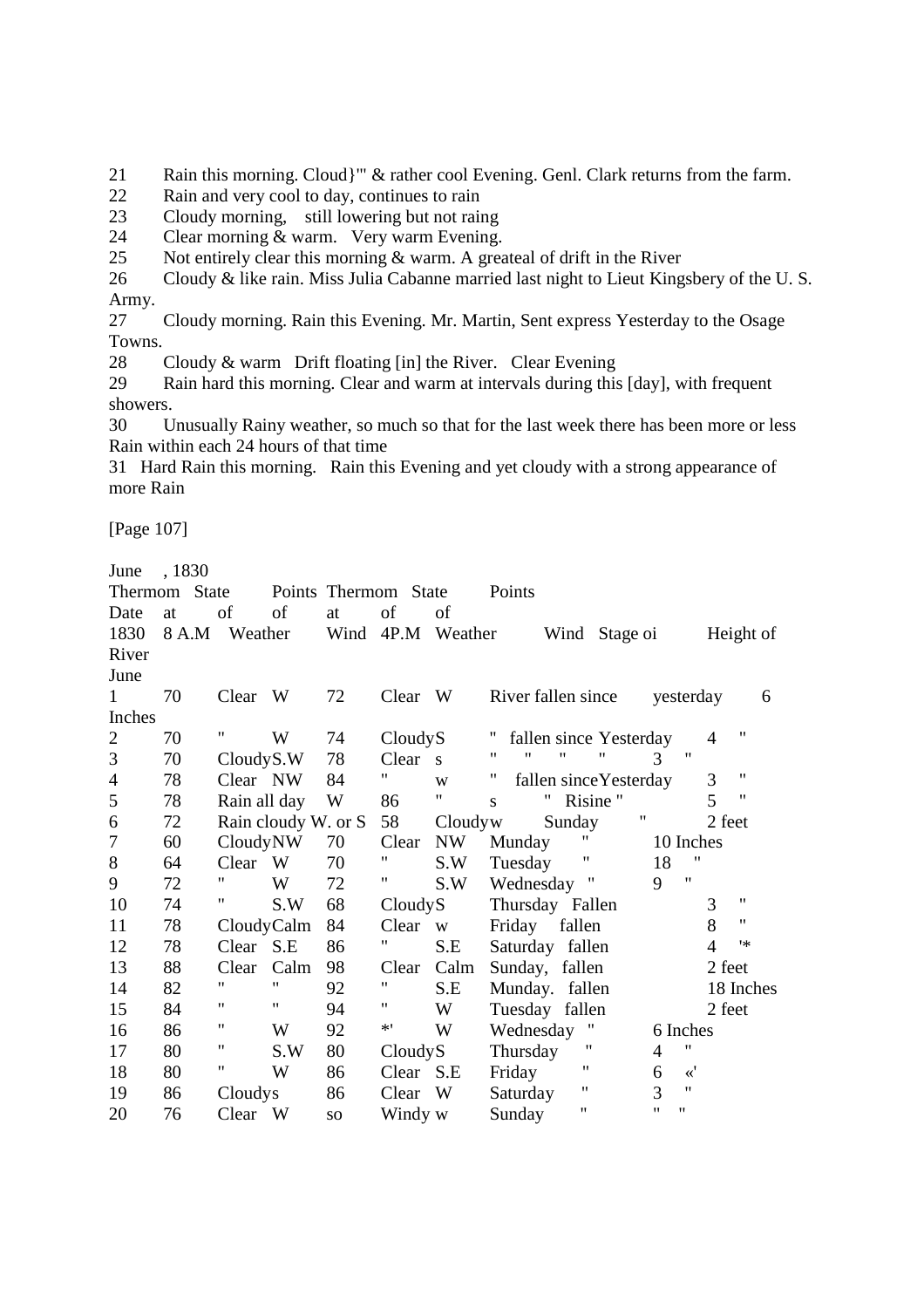| 21 | 76 | "       | " | 80 |       |     | Hard Wind W Munday | "               |              | ,, |        |
|----|----|---------|---|----|-------|-----|--------------------|-----------------|--------------|----|--------|
| 22 | 70 | Clear   | W | 84 | Clear | W   | Tuesday            | risen           |              |    | 1 Inch |
| 23 | 70 | "       | W | 82 | "     | W   | Wednesday.         | Risen 10 Inches |              |    |        |
| 24 | 64 | 11      | W | 70 | 11    | W   | Thursday           | On              | a stand      |    |        |
| 25 | 84 | CloudyE |   | 68 | 11    | W   | Fryday             | Risen           | <b>lFoot</b> |    |        |
| 26 | 86 | Clear   | W | 90 | 11    | W   | Saturdy            | 18 Inches       |              |    |        |
| 27 | 80 | 11      | W | 90 | "     | W   | Sunday             | 2 feet          |              |    |        |
| 28 | 84 | Rain    | S | 90 | Rain  | S   | Monday             | "               |              |    |        |
| 29 | 84 | 11      | S | 90 | 66    | S   | Tuesday            | $2$ "           |              |    |        |
| 30 | 80 | Clear   | S | 90 | Clear | - S | Wednesday          |                 |              |    |        |

[Page 108]

1 This day is the first entire one without Rain experienced here, for the last 11 days (Rain more or less each 24 hours. Mrs. Genl. Ashley dies on board the S. B. Wm. D. Duncan, about dark.

2 Clear & warm morning. Cloudy Evening. Mrs. Ashly buried at 4 P. M. of this day

3 Cloudy this morning, but clear & very warm in the Evening.

4 Clear & warm morning. Very warm Evening. Mr. Caldwells Company of players arrive from Orleans.

5 Clear and very warm morning. Warm Evening. Govnr Miller arrives from City of Jefferson

6 Hard Rain this morning & warm. Unsettled & very warm weather. The Osages leave to day in the Stage

7 This morning remarkable for cool NW. winds. This Evening is calm, clear & not so cool as the morning was.

8 Cool, but clear morning. Evening quite warm & clear

9 Clear and warm morning. This Evening warm and Clear

10 Clear and warm morning. Genl Clark goes to Camp. Warm Evening. Splendid party at Camp.

11 Rain hard last night, this morning very warm Genl Clark returns from Camp.

12 On last evening & on board the S. Boat Atlantic (Capt. Rian) from Orleans, arrived the excentric and no less strange Woman, Mrs. Ann Royal! Her turbulence & wanton vehemence, excites curiosity, while it keeps from her, the real friendship of all.

13 During the last night as well as this morning, it is unusually warm, on from the hours of 10 & 11 to the hours 11 or 12 at night, the day was exceedingly hot.

14 Still very warm. The celebrated Mrs. Royal procures Boarding in One kept in a house of Mrs Shepherd on the hill

15 Since the 11th. Inst, to Yesterday, Mrs. Royal had been unanimously refused appartments by all the Respecible boarding houses of St Louis

16 This morning Madam Royal visited the Office of Supt. Ind. Affairs, and after venting a little of her Spleenatic, left the office & took a hack for Edwardsville Illinois.

17 Clear & warm morning. This Evening Cloudy, warm, air close, and much like the approach of Rain.

18 Hard Rain last night, this morning clear and pleasant. Clear and very warm Evening.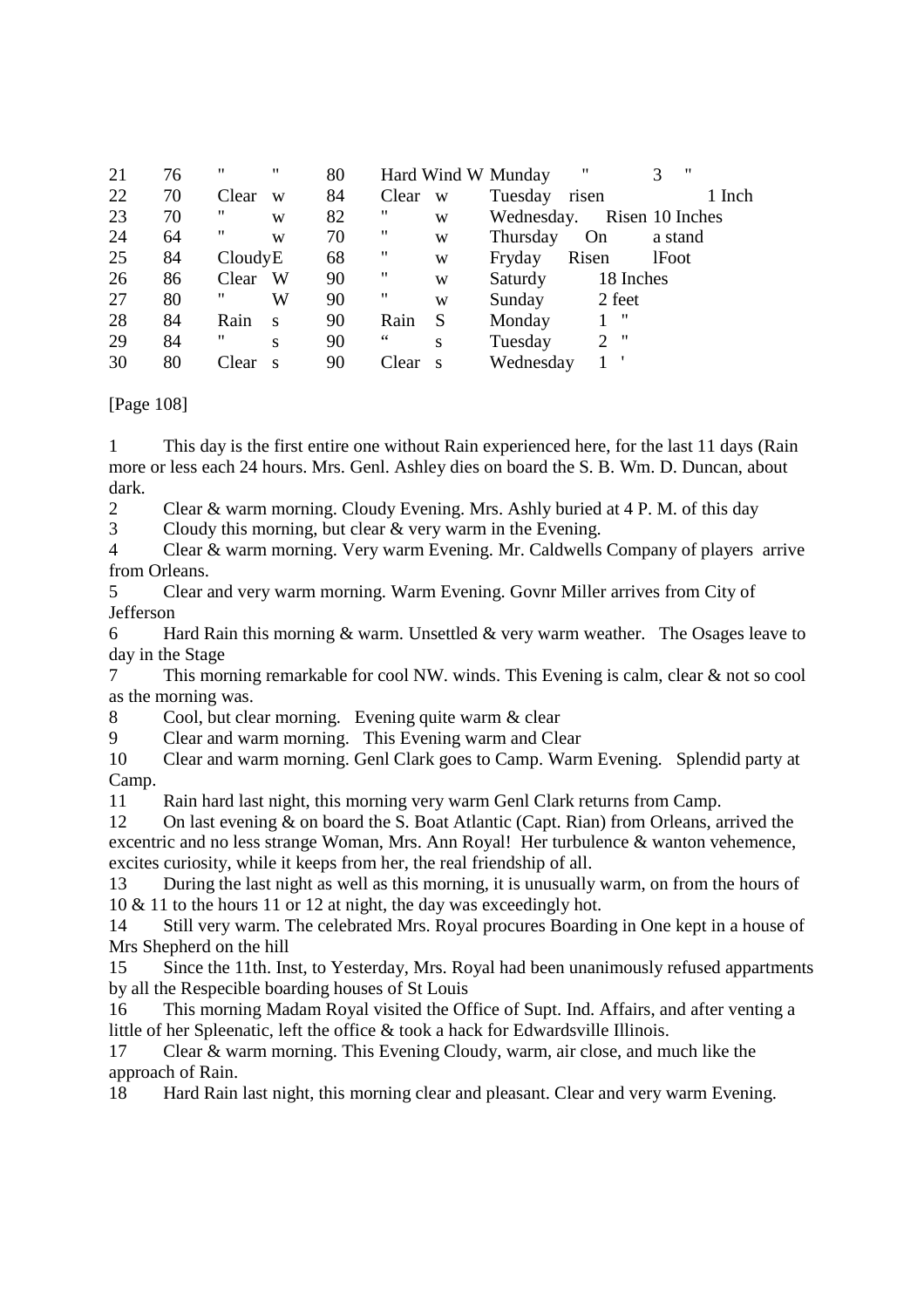19 Dark, cloudy, and very warm morning. Rain about 12 OClock Clear and very warm Evening

20 Clear and rather more pleasant than otherwise, this morning. A number of wind clouds, creating much wind this Evening

21 Clear and pleasant morning. Evening clear and rather warm

22 Clear and pleasant weather. Clear and pleasant Evening

23 This morning is quite pleasant. The sun no<sup>[t]</sup> so intensly hot as it has been for some days past

24 To day at 4 OClock P. M. Genl Clark, Lady, Daughter, and little Son accompanied by Capt. Jno. Ruland, Mr. Magure and Mr. Mettee (Interpreter) leave for P. du Chein, as one of the Commrs to hold a treaty at said place on 4th July.

26 This morning warm with an exceeding Sultry Evening

27 This day the S. B. Chieftain set out with 4 Companies of the 3rd Regt & Mjr Kerny in comm[an]d for P. du Chien.

28 Hard rain last night accompanied with severe thunder & lightning

29 Rain hard this morning and as much so this Evening

30 Very foggy this morning. Clear Evening

[Page 109]

July, 1830

|                          | Points Thermom State<br>Thermom State<br>Points |           |                    |                             |                    |                                                               |  |  |  |  |
|--------------------------|-------------------------------------------------|-----------|--------------------|-----------------------------|--------------------|---------------------------------------------------------------|--|--|--|--|
| Date                     | at                                              | of        | of                 | at                          | of                 | of                                                            |  |  |  |  |
| 1830                     | 8 AM. Weather                                   |           |                    | Wind                        |                    | 4 P.M. Weather<br>Wind<br>Stage or Height of River            |  |  |  |  |
| July                     |                                                 |           |                    |                             |                    |                                                               |  |  |  |  |
| $\mathbf{1}$             | 82                                              | CloudyS   |                    | 90                          | Clear S            | Thursday.<br>River rises 1 foot                               |  |  |  |  |
| $\mathbf{2}$             | 86                                              | Rain      | $S_{-}$            | 94                          | Rain               | Friday *'<br>"2"<br>$S_{-}$                                   |  |  |  |  |
| 3                        | 84                                              | S.        | 94                 | $\mathbf{H}_{\mathrm{max}}$ | S                  | $\pmb{\mathsf{H}}$<br>" $21/2$ "'<br>Saturday                 |  |  |  |  |
| $\overline{\mathcal{A}}$ | 86                                              | Clear     | S                  | 96                          | Clear              | $S \qquad \qquad$<br>Sunday.<br>fallen 2 Inches               |  |  |  |  |
| $\mathfrak{S}$           | 80                                              | Η.        | S.                 | 98                          | Ħ                  | S<br>Munday<br>2 feet                                         |  |  |  |  |
| 6                        | 80                                              | CloudyS   |                    | 98                          | CloudyS            | 11<br>$\overline{\phantom{a}}$<br>$\mathbf{1}$<br>Tuesday     |  |  |  |  |
| $\tau$                   | 86                                              | S.        | 94                 | Clear                       | S.                 | "<br>Wednesday<br>2                                           |  |  |  |  |
| 8                        | 86                                              | Clear     | <b>SE</b>          | 96                          | π.                 | " 11/2"<br>S.E<br>Thursday                                    |  |  |  |  |
| Date                     | at                                              | of        | of                 | at                          | $\sigma$           | of                                                            |  |  |  |  |
| 1830                     | 8 AM. Weather                                   |           |                    | Wind                        | 4P.M               | Wind Stage or Height of River<br>Weather                      |  |  |  |  |
| 9                        | 84                                              | SW        | 90                 |                             | SW <sub>1</sub>    | 11<br>Fryday "2                                               |  |  |  |  |
| 10                       | 84                                              | S.W       | 94                 | $\mathbf{H}_{\perp}$        | SW                 | $^{\prime}$<br>Saturday<br>3 Inches                           |  |  |  |  |
| 11                       | 86                                              | 11        | 11                 | 94                          | 11                 | "<br>$\pmb{\mathsf{H}}$<br>11<br>$\overline{2}$<br>Sunday     |  |  |  |  |
| 12                       | 86                                              | 11        | $\pmb{\mathsf{H}}$ | 96                          | 11                 | $\pmb{\mathsf{H}}$<br>$^{\prime\prime}$<br>11<br>11<br>Munday |  |  |  |  |
| 13                       | 486                                             | 11        | $\pmb{\mathsf{H}}$ | 96                          | $\pmb{\mathsf{H}}$ | Ħ<br>$\mathbf{H}$<br>21/2"<br>Tuesday                         |  |  |  |  |
| 14                       | 86                                              | S         | 96                 | $\pmb{\mathsf{H}}$          | ${\bf S}$          | "<br>$\mathbf{u}$<br>2<br>Wednesday                           |  |  |  |  |
| 15                       | 88                                              | ${\bf S}$ | 96                 | $\pmb{\mathsf{H}}$          | S                  | Thursday On a Stand                                           |  |  |  |  |
| 16                       | 86                                              | ${\bf S}$ | 96                 | $^{\prime\prime}$           | S                  | Fryday Yet on a Stand                                         |  |  |  |  |
| 17                       | 88                                              | ${\bf S}$ | 96                 | Rain                        | S                  | "<br>$^{\prime\prime}$<br>"<br>Saturday                       |  |  |  |  |
| 18                       | 88                                              | S         | 96                 | Clear                       | S                  | Sunday<br>River falls a little                                |  |  |  |  |
| 19                       | 96                                              | S         | 98                 | 11                          | B                  | Munday<br>On a rise since last night                          |  |  |  |  |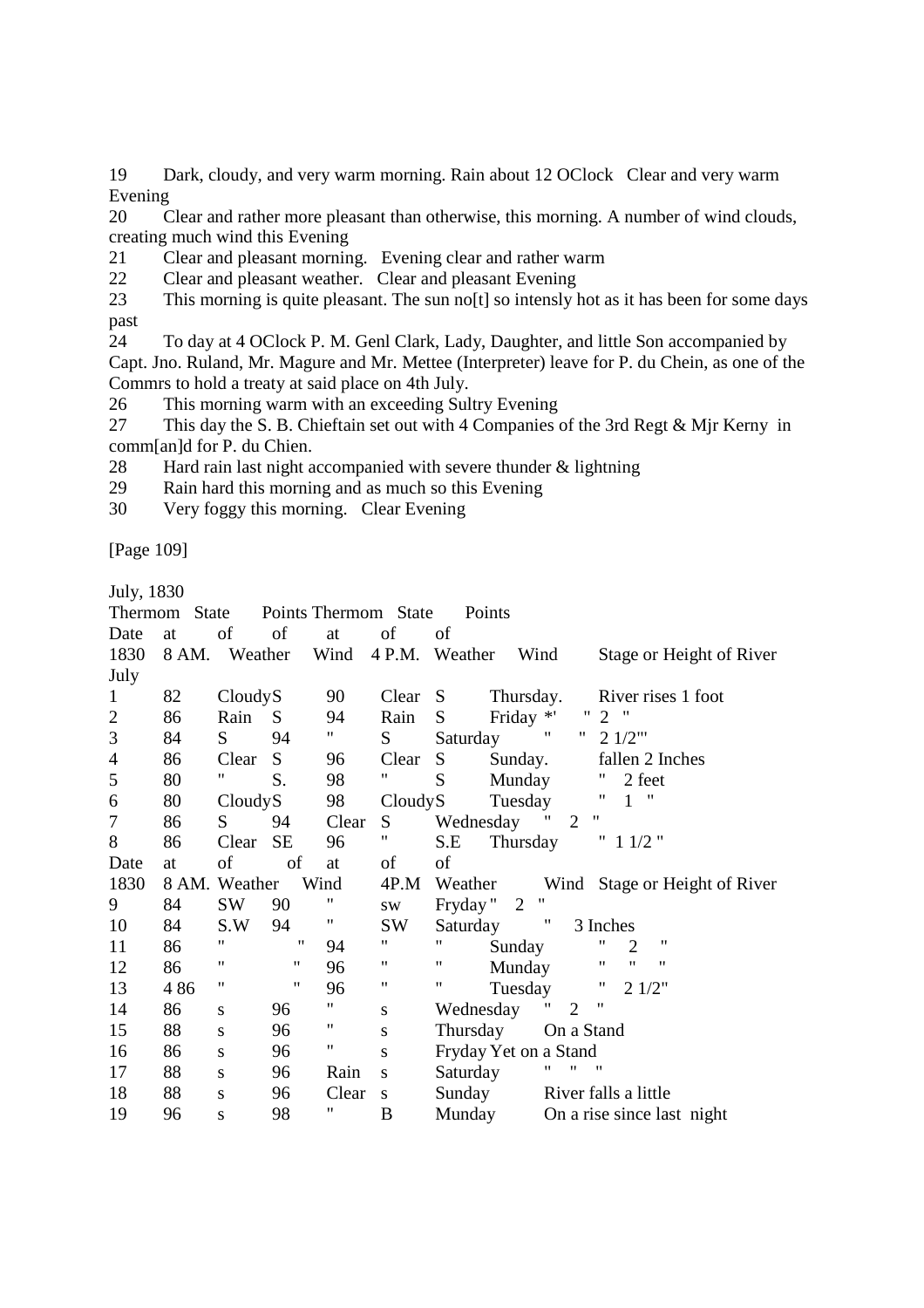| 20 | 96 |           | $99J_i$ | 11    | Calm      | $\pmb{\mathsf{H}}$<br>$\mathbf{H}$<br>Tuesday<br>of about 1 Inch |
|----|----|-----------|---------|-------|-----------|------------------------------------------------------------------|
| 21 | 84 | Clear     | S       | 98M   | Rain      | "<br>"<br>-11<br><b>SE</b><br>,,<br>Wednesday<br>2 Inch          |
| 22 | 82 | S         | 86      | Clear | <b>SE</b> | River rises<br>Thursday<br>1 1/2<br>do                           |
| 23 | 84 | S         | 88      | Clear | S.E       | 11<br>Fryday"<br>2<br>do                                         |
| 24 | 84 | S.W       | 88      |       | S.W       | $^{\prime\prime}$<br>"<br>1/2<br>Saturday<br>do                  |
| 25 | 82 | "         | 11      | 92    |           | $\mathbf{u}$ $\mathbf{u}$<br>"<br>Sunday                         |
| 26 | 84 | 11        | 11      | 91    |           | "<br>Monday                                                      |
| 27 | 85 | 11        | 11      | 92    |           | $*$ '<br>Tuesday                                                 |
| 28 | 86 | W.        | 94      |       | 11        | $^{\prime\prime}$<br>rising<br>Wednesday                         |
| 29 | 84 | 11        | 11      | 88    |           | Thursday<br>S.E.                                                 |
| 30 | 84 | S.        | 93      |       | S.        | Friday River falling fast                                        |
| 31 | 88 | <b>SW</b> | 94      |       | "         | "<br>Saturday                                                    |

[Page 110]

1 This morning Cloudy with some Rain. Clear and very warm Evening

- 2 Incessent Rain, which continues at intervals during the day
- 3 Very unsettled weather, sudden showers of rain.

4 This day continues clear and warm

5 Clear and pleasant weather but the close of day somewhat threatening Rain

6 Cloudy & warm morning. Continues so during the day Col Menard arrives. H. Risque married.

7 Cloudy & very like rain this morning, but clear in the Evening

8 Clear and very warm morning and continues so during the day.

9 Clear and very warm morning and evening. [Mak?]ing the west side of the office quite unplea[sa]ntly warm

10 This morning close air and warm Sun, which continues during the day.

11 This day very warm. S. B. Chieftain leaves for the Prairie

12 Weather warm. Hear a Doctor say that the amt of Medical Bills arrising from the

sickness occasioned by effluvia arising from Water street this year will be more than it would cost for paving of same.

13 Very warm weather. Mr. Wm. Higgins buried to-day

14 The Sun intensley hot with little or no wind

15 The weather very hot & reported to be very sickly.

- 16 The weather still continues very warm.
- 17 Notwithstanding the rain of this Evening, yet the air sultry and very close.
- 18 This day very warm, and a little Cloudy in the Evening

19 This day through marked with intense heat & close air

20 This morning oppressively hot and evening more so.

21 This morning as usual, very warm, though it has rained this-. Evening, yet it is truly hot and disagreeable

22 This morning rather more pleasant than for some days since. Evening Clear and warm.

23 This morng Clear and a little warm. Intensley hot this Eve-ning & no appearance of its getting any cooler.

24 This morning and during last nigh[t], a pleasant Breeze from the S. W. which continues during the day.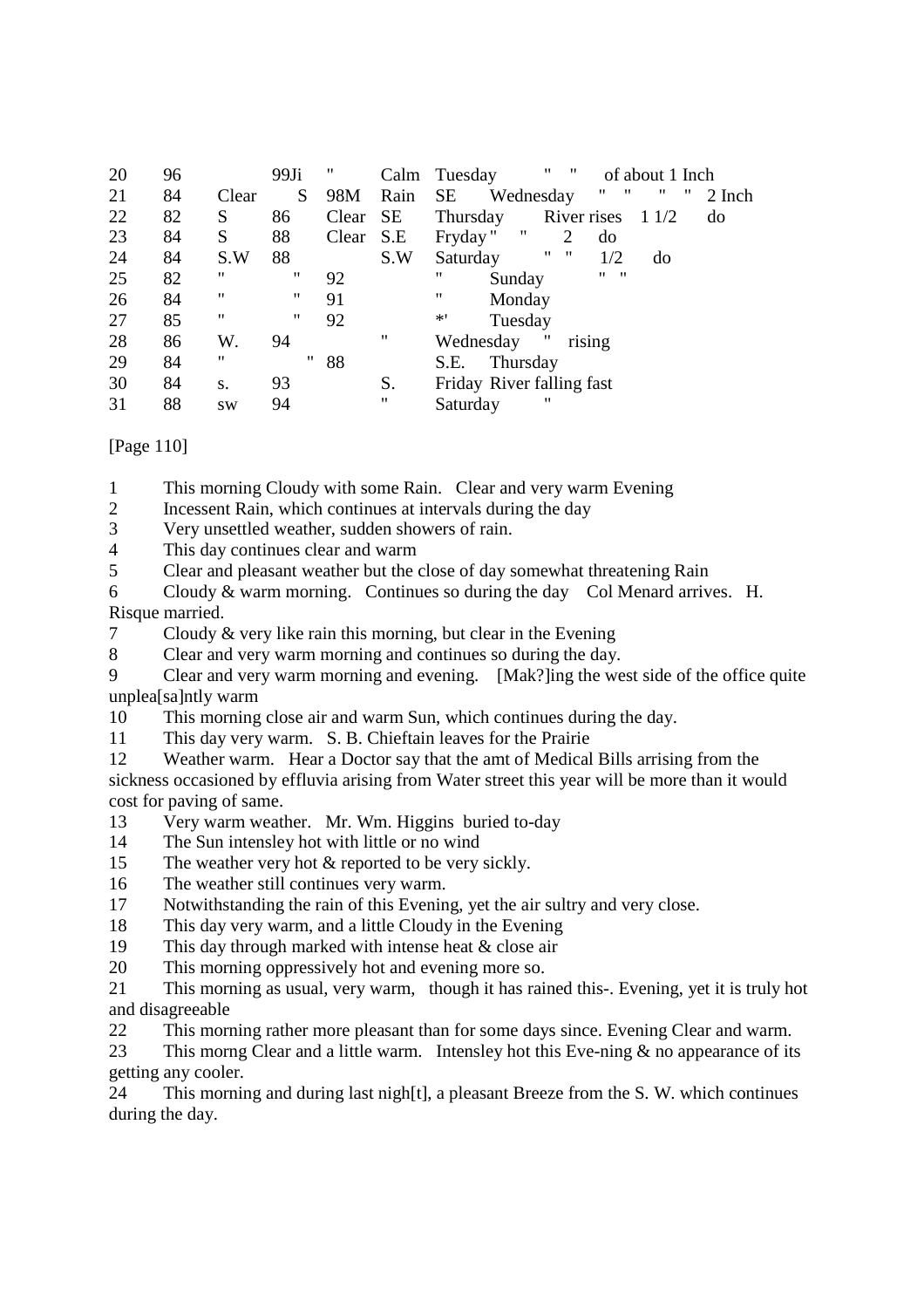- 25 fine breeze in the forenoon— rain during the after [noon]
- 26 Messrs. Bean, Hughes & Kennerly, left town Saturday eveng.<br>28 Perry and his party (16 in all) started home to-day
- 28 Perry and his party (16 in all) started home to-day
- 29 Rain during the day— weather a little more cool than it has been for some days
- 30 very sultry weather.
- 31 do.

[Page 111]

|                | August, 1830  |                    |                   |        |                      |                 |                         |               |  |  |  |
|----------------|---------------|--------------------|-------------------|--------|----------------------|-----------------|-------------------------|---------------|--|--|--|
|                | Thermom State |                    |                   |        | Points Thermom State |                 | Points                  |               |  |  |  |
|                | 8A.M Weather  |                    | Wind              | 4.PM   | Weather              |                 | Wind Stage or Height of |               |  |  |  |
| $\mathbf{1}$   | 78            | CloudyS.E.         |                   | 92     | clear                | W               | Sunday                  | River falling |  |  |  |
| $\overline{c}$ | 82            | clear              | S.E.              | 84 1/2 | $\zeta$ $\zeta$      | $\zeta$ $\zeta$ | Monday                  | 66            |  |  |  |
| 3              | 82            | 66                 | S                 | 86     | $\zeta$ $\zeta$      | S               | Tuesday                 | considerable  |  |  |  |
| $\overline{4}$ | 82            | 66                 | S.W.              | 86     | 66                   | S.E.            | Wednesday               | 66            |  |  |  |
| 5              | 81            | 66                 | <b>SE</b>         | 87     | 66                   | <b>SE</b>       | Thursday                | still falling |  |  |  |
| 6              | 81            | 66                 | <b>SE</b>         | 89     | 66                   | <b>SE</b>       | Friday                  |               |  |  |  |
| 7              | 86            | 66                 | $\zeta$ $\zeta$   | 90     | 66                   | $\epsilon$      | Saturday                |               |  |  |  |
| 8              | 84            | 66                 | $\zeta$ $\zeta$   | 88     | 66                   | 66              | Sunday                  |               |  |  |  |
| 9              | 83            | 66                 | $\zeta$ $\zeta$   | 87     | $\zeta$ $\zeta$      | $\zeta \zeta$   | Monday                  |               |  |  |  |
| 10             | 85            | $\zeta$ $\zeta$    | S                 | 95     | $\zeta$ $\zeta$      | S               | Tuesday                 |               |  |  |  |
| 11             | 86            | "                  | <b>SE</b>         | 98     | $\pmb{\mathsf{H}}$   | <b>SW</b>       | Wednesday               |               |  |  |  |
| 12             | 84            | 11                 | SW.               | 87     | $\pmb{\mathsf{H}}$   | $^{\dagger}$    | Thursday                |               |  |  |  |
| 13             | 81            | "                  | S.E               | 84     | 11                   | S. E.           | Friday                  |               |  |  |  |
| 14             | 82            | cloudy             | $^{\dagger}$      | 86     | cloudy               | 11              | Saturday                |               |  |  |  |
| 15             | 83            | $^{\dagger}$       | $^{\prime\prime}$ | 84     | rain                 | Ħ               | Sunday                  |               |  |  |  |
| 16             | 80            | clear              | W                 | 81     | clear                | W               | Monday                  |               |  |  |  |
| 17             | 77            | 11                 | N.E               | 76     | 11                   | N.              | Tuesday                 |               |  |  |  |
| 18             | 72            | $\pmb{\mathsf{H}}$ | 11                | 80     | $\mathbf{H}$         | Ħ               | Wednesday               |               |  |  |  |
| 19             | 73            | $^{\prime\prime}$  | 75                | 11     | $^{\dagger}$         |                 | hursday                 |               |  |  |  |
| 20             | 72            | '*                 | W                 | 81     | $^{\prime\prime}$    | 11              | Friday                  |               |  |  |  |
| 21             | 78            | 11                 | <b>SE</b>         | 84     | 11                   | 11              | Saturday 22             |               |  |  |  |
| 23             | 80            | 11                 | S.W.              | 91     | $^{\dagger}$         |                 | Munday                  |               |  |  |  |
| 24             | 76            | cloudy             | <b>NW</b>         |        | 90                   | $^{\rm u}$ W    | Tuesday                 |               |  |  |  |
| 25             | 72            | 11                 | W                 | 80     | cloudy               | <b>SW</b>       | Wednesday               |               |  |  |  |
| 26             | 76            | $\pmb{\mathsf{H}}$ | S.W               | 84     | Clear                | S               | Thursday                |               |  |  |  |
| 27             | 86            | 11                 | S                 | 90     | Clear                |                 | Calm<br>Fryday          |               |  |  |  |
| 28             | 88            | Clear              |                   | Calm   | Suterrday            |                 |                         |               |  |  |  |
| 29             | Sunday        |                    |                   |        |                      |                 |                         |               |  |  |  |
| 30             | 82            | Cloudy             |                   |        | Cloudy 82 Cloudy     |                 | W Munday                |               |  |  |  |
| 31             | 82            | Clear              | S.W.              |        | Tuesday              |                 | [?]                     |               |  |  |  |

# [Page 112]

1 Storm last night— heavy rain acompd. by lightning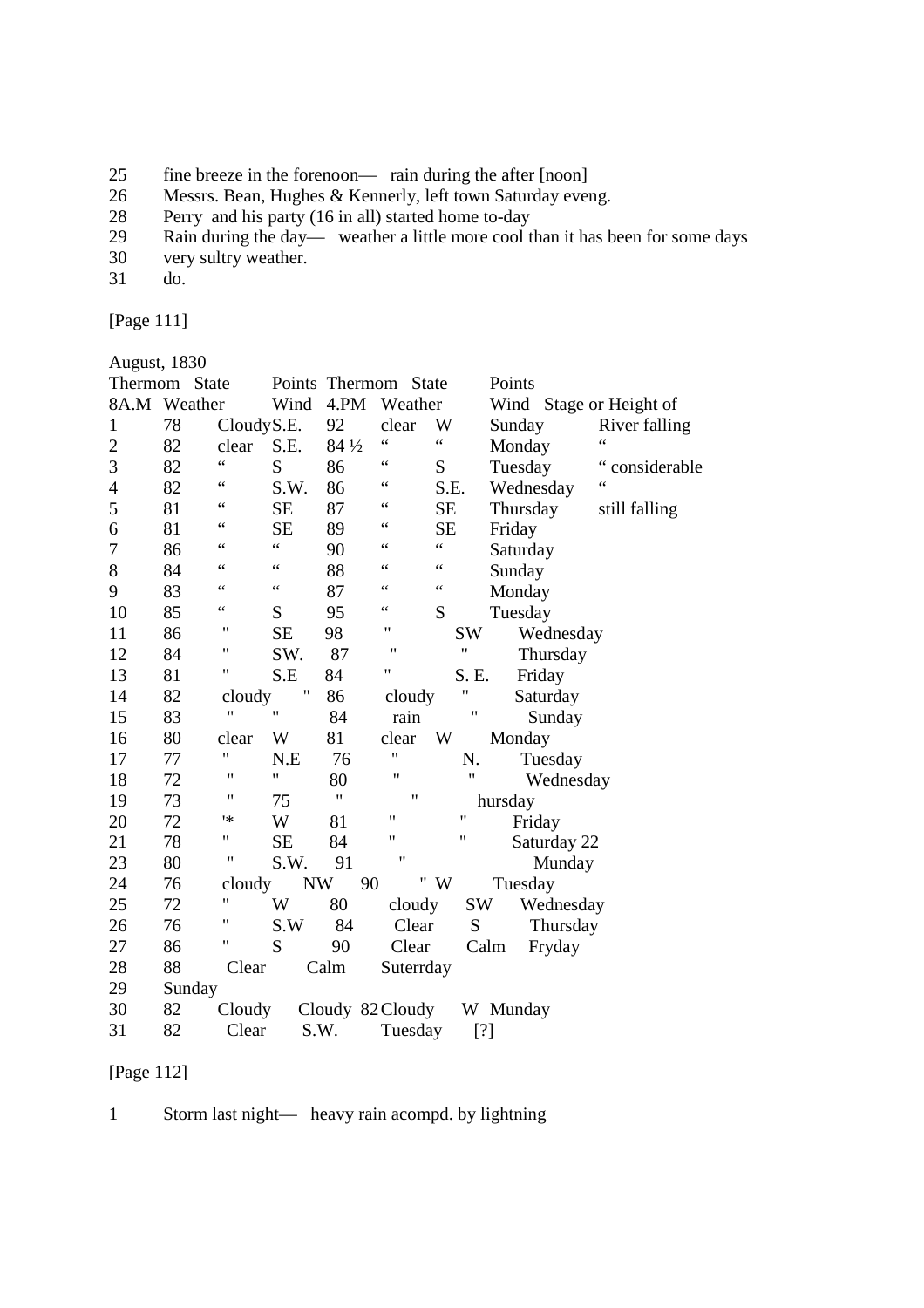- 2 Some air stirring— pleasant Evening
- 3 Weather becoming cooler
- 4 " " "
- 5 Air sultry to day
- 6
- 8 Sultry weather
- 9 very warm
- 10 very hot
- 11 still warm
- 12 weather more moderate<br>13 Rain towards morning—
- Rain towards morning— cool in the forenoon
- 14 Considerable rain during the day— but sultry weather
- 15 considerable q[uie]t rain during the night
- 16 Rain at intervals during the day
- 17 Morning quite Cool— weather pleasant
- 18 pleasant weather 19
- 23 Morning clear and warm.
- 24 Stormy with appearance of rain. Clear & pleasant Evening
- 25 Cloudy and much like rain this morning also like rain this Evening
- 26 Cloudy and cool morning. Clear and quite warm Evening.
- 27 Clear and very warm morning and continues so during the day
- 28 This morning exceedingly unpleasant in consequence of heat.
- 29 This day very hot and clear until about 3 OClock in the Evening, then a little rain
- 30 This morning warm with much the appearance of rain. Evening cloudy & like rain
- 31 M. L. Clark & J. F. A. Sanford arrive from W. Point and City Washington.

[Page 113]

September, 1830

| Date           | at | of            | of        | at   | of        | of        |           |   |                   |                   |                               |
|----------------|----|---------------|-----------|------|-----------|-----------|-----------|---|-------------------|-------------------|-------------------------------|
| 1830           |    | 8A.M. Weather |           | Wind | 4P.M      | . Weather |           |   |                   |                   | Wind Stage or Height of River |
| Sept           |    |               |           |      |           |           |           |   |                   |                   |                               |
| -1             | 84 | S.            | Calm 94   |      | Clear     | S         |           |   |                   |                   | River still low and falling   |
| $\overline{2}$ | 92 | S.            | Cloudy94  |      | 11        | S         | Thursday  |   | "                 | "                 | "<br>"                        |
| 3              | 94 | S.W           | Clear     | 94   | "         | W         | Fryday"   | " |                   |                   | Dredful $\lceil ? \rceil$     |
| $\overline{4}$ | 80 | S             | Rain      | 92   | 11        | S         | Saturday  |   | 11<br>"           |                   |                               |
| 5              | 80 | S             | Clear 94  |      | 11        | S         | Sunday.   |   |                   |                   | Mary Radford married.         |
| 6              | 80 | S.            | Cloudy 84 |      | Cloudys   |           | Munday    |   |                   |                   | River still falling           |
| $\overline{7}$ | 70 | <b>NE</b>     | Rain      | 72   | "         | N.E       | Tuesday   |   | "                 | "                 |                               |
| 8              | 70 | W             | Cloudy72  |      | Cloudyw   |           | Wednesday |   | "                 | "                 | 1                             |
| 9              | 66 | 11            | Clear     | 75   | Clear     | W         | Thursday  |   | 11                | $^{\prime\prime}$ |                               |
| 10             | 66 | 11            | "         | 78   | "         | W         | Fryday"   | " |                   |                   |                               |
| 11             | 78 | <b>SE</b>     | "         | 80   | CloudyS.E |           | Saturdy   |   | "                 | $^{\prime\prime}$ | 1                             |
| 12             | 62 | E             | Cloudy66  |      | "         | W         | Sunday    |   | $^{\prime\prime}$ | "                 | $\cdot$                       |
| 13             | 64 | W             | Clear     | 68   | Clear     | 11        | Munday    |   | $^{\prime\prime}$ | "                 | $\mathbf{r}$                  |
| 14             | 66 | W             | "         | 70   | "         |           | Tuesday   |   | $^{\prime\prime}$ | "                 |                               |
|                |    |               |           |      |           |           |           |   |                   |                   |                               |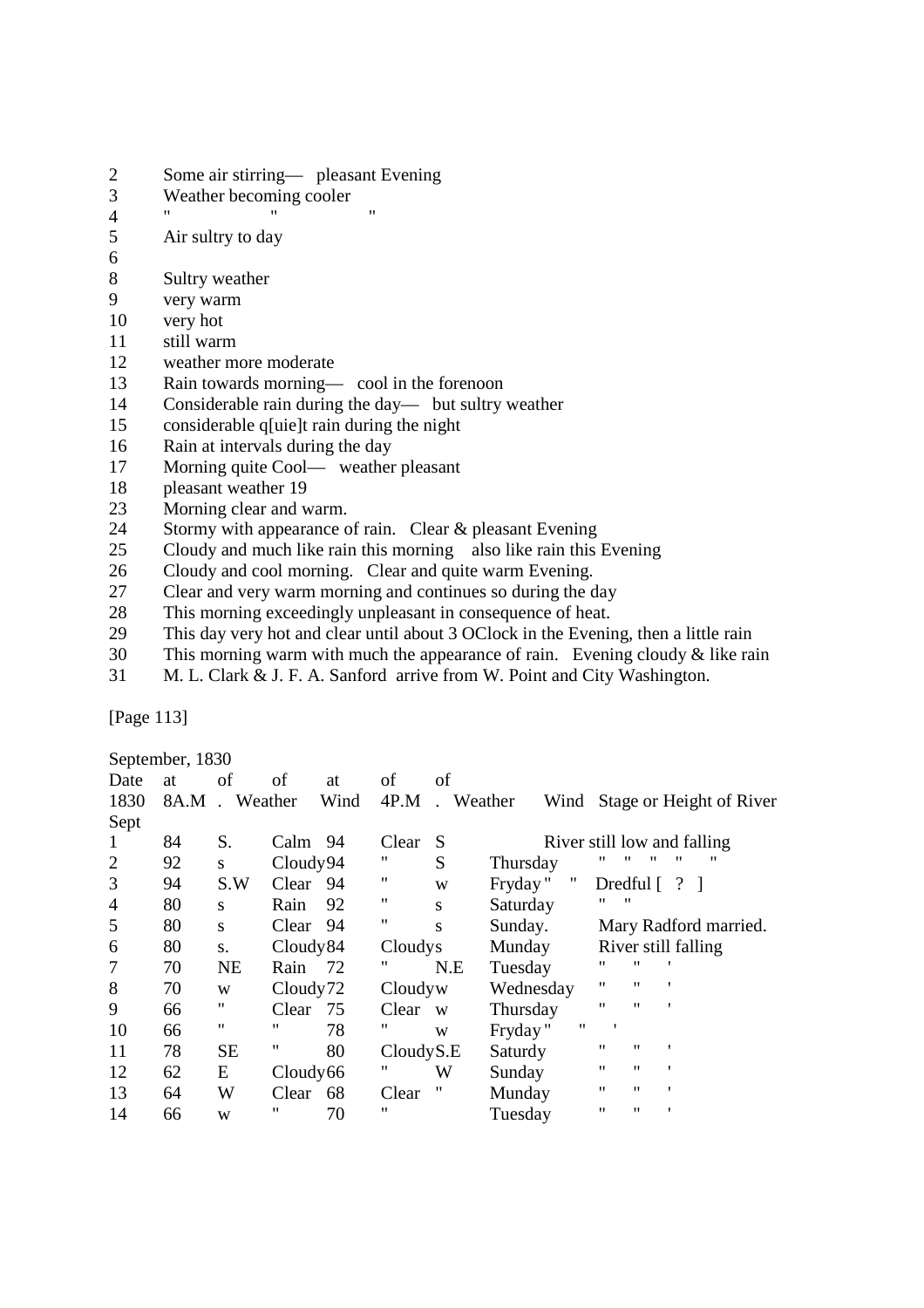| 15 | 62 | W         | Cool                 | 68 | CloudyNE          |                   | Wednesday                     | $^{\prime\prime}$ | "                 |              |
|----|----|-----------|----------------------|----|-------------------|-------------------|-------------------------------|-------------------|-------------------|--------------|
| 16 | 65 | N         | Cloudy70             |    | Clear             | -N                | Thursday                      | $^{\prime\prime}$ | $^{\prime\prime}$ |              |
| 17 | 62 | N         | Clear                | 66 | Clear             | N                 | $^{\prime\prime}$<br>Friday " | $\mathbf{r}$      |                   |              |
| 18 | 60 | <b>NW</b> | "                    | 68 | "                 | $^{\prime\prime}$ | Saturday                      | $^{\prime\prime}$ | "                 |              |
| 19 | 62 | W         | "                    | 64 | 11                | W                 | Sunday                        | $^{\prime\prime}$ | $^{\prime\prime}$ |              |
| 20 | 62 | S.W       | Cloudy <sub>70</sub> |    | CloudyW           |                   | Munday                        | $^{\prime\prime}$ | $^{\prime\prime}$ |              |
| 21 | 70 | S         | Rain                 | 74 | Clear             | W                 | Tuesday                       | $^{\prime\prime}$ | "                 |              |
| 22 | 70 | W         | Cloudy <sub>70</sub> |    | Clear             | W                 | Wednesday                     | $^{\prime\prime}$ | $^{\prime\prime}$ | $\mathbf{r}$ |
| 23 | 70 | S.W       | "                    | 70 | Cloudys           |                   | Thursday                      | $^{\prime\prime}$ | $^{\prime\prime}$ | $\mathbf{r}$ |
| 24 | 68 | S         | "                    | 72 | Clear             | S.W               | $^{\prime\prime}$<br>Friday " | $\mathbf{r}$      |                   |              |
| 25 | 68 | Calm      | Foggy 74             |    | "                 | S                 | Suturday                      | $^{\prime\prime}$ | $^{\prime\prime}$ |              |
| 26 | 66 | Clear     | Clear                |    | $^{\prime\prime}$ | S                 | Sunday                        | $^{\prime\prime}$ | $^{\prime\prime}$ | $\mathbf{r}$ |
| 27 | 68 | W.        | Clear                | 72 | 11                | W                 | Monday                        | $^{\prime\prime}$ | $^{\prime\prime}$ |              |
| 28 | 62 | W         | $^{\prime\prime}$    | 70 | $^{\prime\prime}$ | W                 | Tuesday                       | $^{\prime\prime}$ | $^{\prime\prime}$ | ,            |
| 29 | 64 | W,        | "                    | 70 | "                 | W                 | Wednesday                     | $^{\prime\prime}$ | $^{\prime\prime}$ | ٠            |
| 30 | 68 | W         | "                    | 70 | "                 | W                 | Thursday                      | "                 | $^{\prime\prime}$ |              |

[Page 114]

1 The weather still warm. Evening very warm

2 like the approach of Rain, very warm eveng.

3 Clear and warm Morning. Warm! warm! warm!

4 At 6 oclock this morning it began to rain which has put an end

for the present, to very dusty streets. Clear and warm evening.

5 Clear and warm morning. Marriage of Mary P. Radford & Mjr. Kerny of the 3rd. Regmt. at Maracastor

- 6 This morning clear. The Evening cloudy & warm.
- 7 Rain last night & this morning. Cloudy and cool.

8 This morning has much the appearance of fall, Clouds hard & windy. Evening as much so.

9 Cool and pleasant morning. Evening Clear and quite pleasant.

- 10 Clear and pleasant morning. Evening clear and fine
- 11 This morning clear but warmer than yesterday. Evening Cloudy and warm

12 This morning cool accompanied with rain. Evening Cloudy & cool

13 September has shown its title to the name of a fall month by producing a degree of cold this morning, making fire necessary

- 14 Morning cool & pleasant. Pleasant and fine Evening.
- 15 Morning clear & pleasant. Cloudy & like the approach of falling weather.
- 16 Cloudy morning and cool wind from the North. Clear and pleasant Evening.
- 17 Clear and cool morning. Evening clear and cool
- 18 Clear and pleasant morning. Clear and pleasant Evening
- 19 Foggy until near 8 O Clock this morning. Clear and pleasant Evening.
- 20 Cloudy morning with appearances of Rain. Cloudy Evening with Rain about 12 o clock.
- 21 Some rain last night & this morning. Clear evening
- 22 Cloudy  $\&$  a Little smoky this morning. Clear  $\&$  cool evening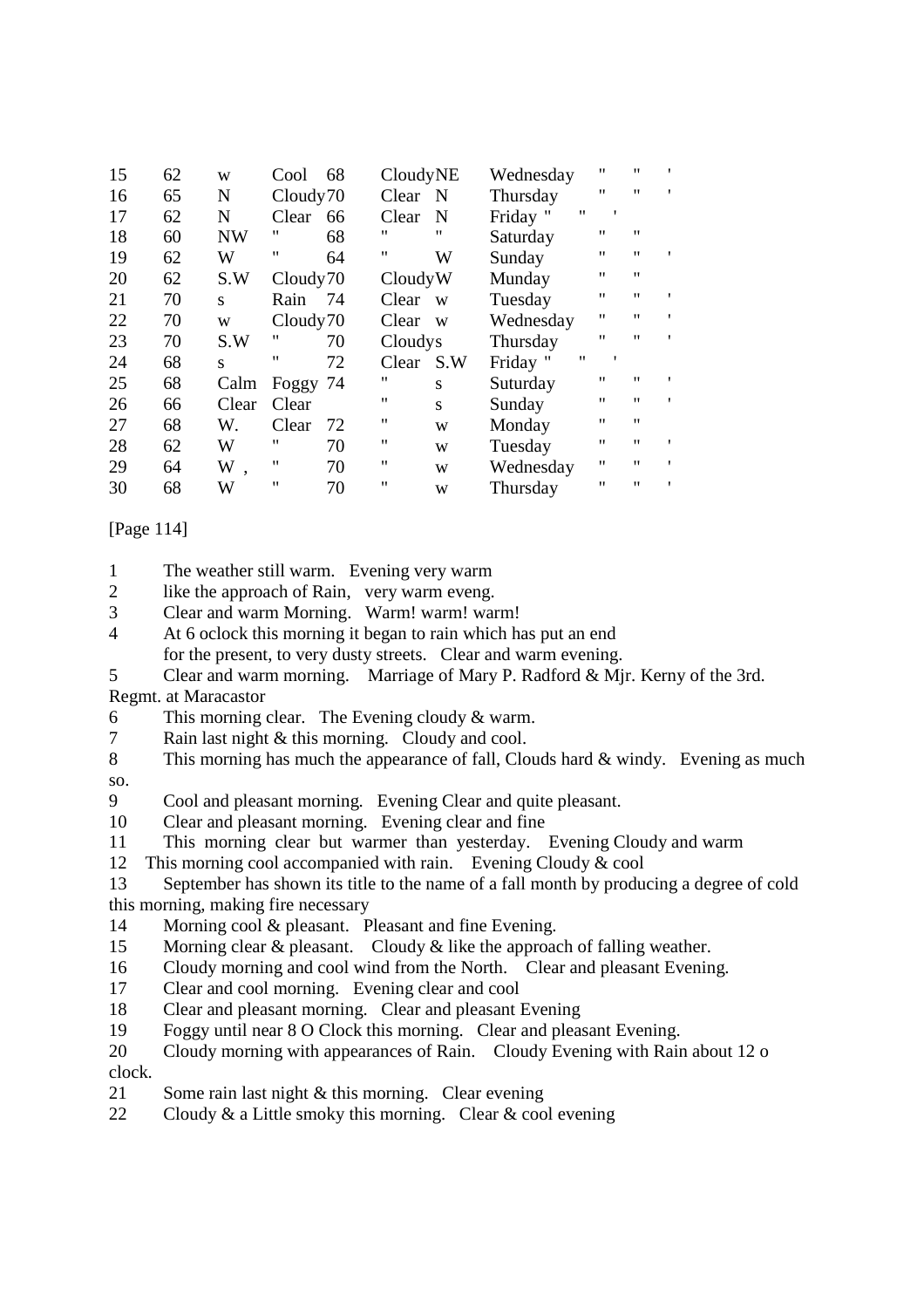- 23 Cloudy morning & more warm than for some, just past. Cloudy Evening & like rain.
- 24 Cloudy morning accompanied by fog. Clear and warm Evening<br>25 Fogg and warm morning. A little cloudy & warm this evening
- Fogg and warm morning. A little cloudy  $\&$  warm this evening
- 26 Smoky morning resembling the beginning of Ind. Summer
- 27 Clear & pleasant morning. Very windy during this day
- 28 Clear & cool morning. Evening clear and pleasant.<br>29 Clear day after a foggy morning. A Criminal hange
- 29 Clear day after a foggy morning. A Criminal hanged to day for murder.<br>
30 Clear & cool morning. Warm evening
- Clear  $& \text{cool morning.}$  Warm evening

[Page 115]

|                | October, 1830 |                    |                                         |                |                    |                                    |           |  |                               |  |  |
|----------------|---------------|--------------------|-----------------------------------------|----------------|--------------------|------------------------------------|-----------|--|-------------------------------|--|--|
|                | Thermom State |                    |                                         | Points Thermom | State              |                                    | Points    |  |                               |  |  |
| Date           | at            | of                 | of                                      | at             | of                 | of                                 |           |  |                               |  |  |
| 1830           |               | 8A.M Weather       |                                         | Wind           | 4P.M               | . Weather                          |           |  | Wind Stage or Height of River |  |  |
| October        |               |                    |                                         |                |                    |                                    |           |  |                               |  |  |
| $\mathbf{1}$   | 62            |                    | S.W                                     | 68             | CloudyS            |                                    |           |  | River very low & falling      |  |  |
| $\overline{2}$ | 60            | Clear              | W                                       | 68             | Clear S.W          |                                    | Saturday  |  | River low                     |  |  |
| 3              | 62            | Clear              | S.W                                     |                |                    |                                    | Sunday    |  |                               |  |  |
| $\overline{4}$ | 62            | 11                 | 11                                      | 72             | Clear              | S.W                                | Monday    |  |                               |  |  |
| 5              | 68            | Clear              | Calm                                    | 78             | '≭                 | Calm                               | Tuesday   |  |                               |  |  |
| 6              | 68            | $\pmb{\mathsf{H}}$ | $\pmb{\mathsf{H}}$                      | 80             | $\pmb{\mathsf{H}}$ | $\pmb{\mathsf{H}}$                 | Wednesday |  |                               |  |  |
| 7              | 70            | $\mathbf{H}$       | S                                       | 78             | $\pmb{\mathsf{H}}$ | S                                  | Thursday  |  |                               |  |  |
| $8\,$          | 68            | Foggy              | S                                       | 78             | 11                 | $\mathbf{s}$                       | Fryday    |  | $\mathbf{I}$                  |  |  |
| 9              | 68            | Clear              | S                                       | 68             | CloudyN.W.         |                                    | Saturday  |  |                               |  |  |
| 10             | 68            | Rain               | S.W                                     | 66             | 11                 | S.W                                | Sunday    |  |                               |  |  |
| 11             | 62            | Cloudy"            | Ħ                                       |                |                    |                                    | . Munday  |  |                               |  |  |
| 12             | 62            | Clear Calm         |                                         | 76             | Clear              | Calm                               | Tuesday   |  |                               |  |  |
| 13             | 64            |                    | S.                                      | 74             | $\pmb{\mathsf{H}}$ | $\pmb{\mathsf{H}}$                 | Wednesday |  |                               |  |  |
| 14             | 60            |                    | S.W                                     | 58             | CloudyNW           |                                    | Thursday  |  | ł                             |  |  |
| 15             | 60            |                    | W                                       | 64             | $\pmb{\mathsf{H}}$ | S.W                                | Fryday    |  |                               |  |  |
| 16             | 64            |                    | S.W                                     | 68             | $\pmb{\mathsf{H}}$ | S.W                                | Saturday  |  | 1                             |  |  |
| 17             | 62            |                    | S.W                                     | 64             | $\pmb{\mathsf{H}}$ | S.W                                | Sunday    |  |                               |  |  |
| 18             | 64            |                    | <b>SW</b>                               | 64             | "                  | <b>SE</b>                          | Monday    |  |                               |  |  |
| 19             | 60            | CloudyNW           |                                         | 50             | CloudyNW           |                                    | Tuesday   |  |                               |  |  |
| 20             | 52            | Clear NW           |                                         | 56             | Clear NE           |                                    | Wednesday |  |                               |  |  |
| 21             | 58            | CloudyNE           |                                         | 58             | Smoky S.W          |                                    | Thursday  |  | ٠                             |  |  |
| 22             | 60            | Clear S.W          |                                         | 62             |                    | Clear $\cdot 1 \leq \text{Friday}$ |           |  | ١                             |  |  |
| 23             | 60            |                    | 11<br>$\pmb{\mathsf{H}}$                | 62             | $\pmb{\mathsf{H}}$ | S.W                                | Suturday  |  |                               |  |  |
| 24             | 68            |                    | $\pmb{\mathsf{H}}$<br>$^{\prime\prime}$ | 70             | 11                 | S                                  | Sunday    |  |                               |  |  |
| 25             | 69            |                    | S                                       | 79             | Cloudys            |                                    | Monday    |  |                               |  |  |
| 26             | 70            |                    | S                                       | 79             | Smoky s            |                                    | Tuesday   |  |                               |  |  |
| 27             | 68            |                    | S                                       | 80             | Rain               | S                                  | Wednesday |  |                               |  |  |
| 28             | 70            |                    | $\bf S$                                 | 70             | Clear              | ${\bf S}$                          | Thursday  |  |                               |  |  |
| 29             | 60            | Foggy S.E.         |                                         | 64             | 11                 | $\mathbf S$                        | Friday    |  | I                             |  |  |
| 30             | 64            | Clear              | "<br>"                                  | 64             | 11                 | S                                  | Saturday  |  |                               |  |  |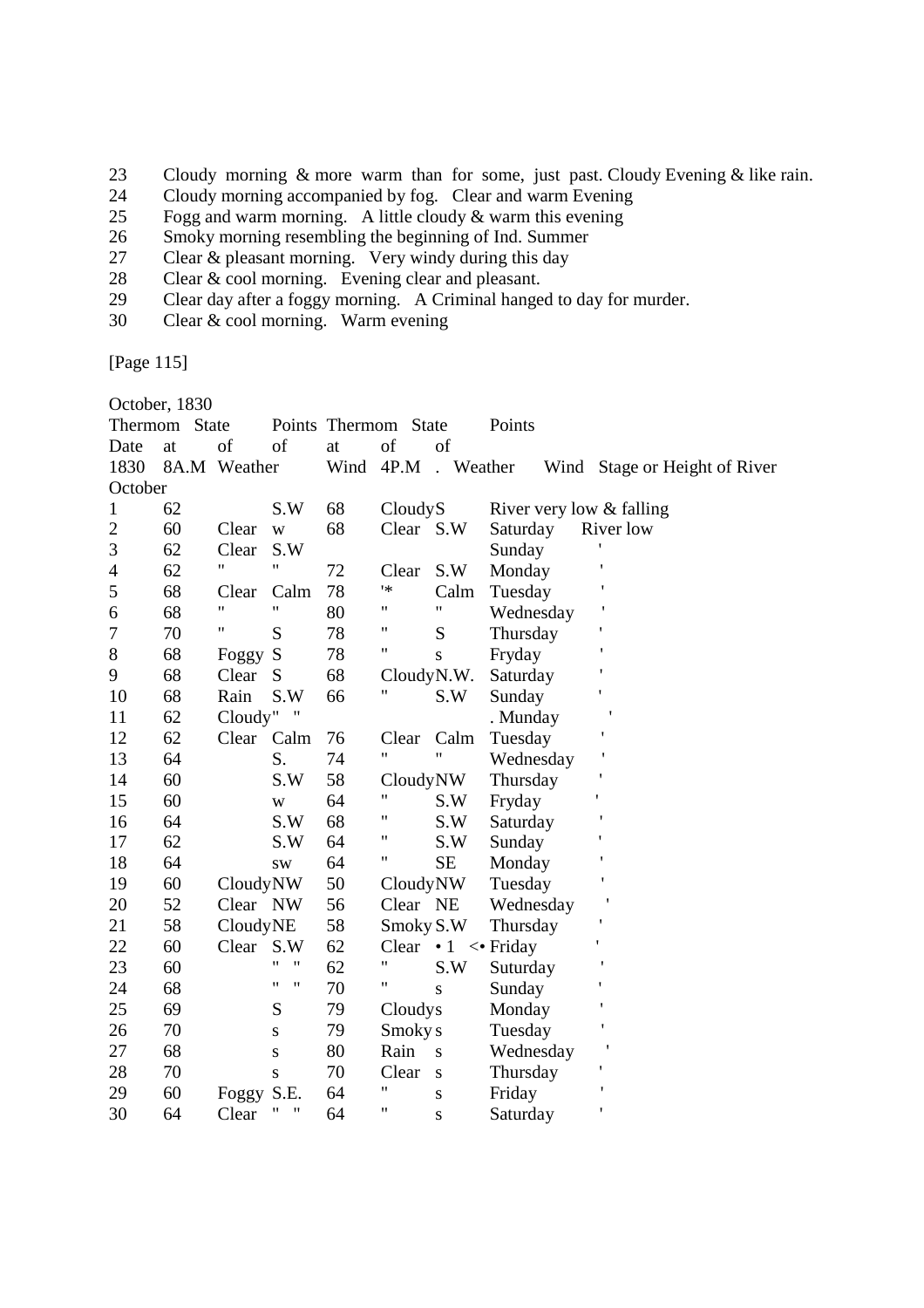31 70 Rain s Sunday '

[Page 116]

1 This morning pleasantly warm. Evening Cloudy A. L. Maginnis Esqr leave [s] for City Washington

2 Clear and warm morning evening warm

3 Clear & warm

4 This morning attended with a heavy fog. Evening clear, but smoky.

5 This morning clear but the atmosphere much mixed with dust & some smoke. Clear and warm Evening

6 Clear & warm morning. Evening warm and clear. Streets un usually dusty

7 Clear, dry and warm morning Clear and warm evening, un usually dusty Streets

8 Foggy & smoky morning. Clear and warm evening

9 last nigh[t] a little rain, appearance of rain this evening.

10 Rain this morning before day, still cloudy & the appearance of continued Rain. Cloudy evening.

- 11 Cloudy morning. Clear and pleasant Evening
- 12 Clear and pleasant morning. Evening clear and warm.
- 13 Rain this morning before day. Clear evening
- 14 Clear and cool morning. This evening more cold than felt this fall.
- 15 Clear and pleasant morning. Cloudy & like rain this Evening.
- 16 last Evening & this morning Cloudy, much like Rain this Evening
- 17 Clear and pleasant morning. Cloudy Evening
- 18 Clear and warm morning. Evening rain
- 19 This morning is quite cold & much like November weather. Cold Evening.
- 20 This morning Clear & cool. Evening clear & pleasant.
- 21 Morning Cloudy smoky & cool. Evening Cloudy & smoky
- 22 Smoky & warm morning. Clear but dry, dusty and Smoky
- 23 Clear, but smoky morning. Clear & Smoky
- 24 Smoky weather like that of Indian Sum[m]er. Very warm
- 25 This morning Clear and very warm, like the approach of rain
- 26 This morning Clear but warm. Evening same
- 27 Clear but smoky & warm morning. A Shower of rain this Evening, continues warm
- 28 Clear morning after a Fine Rain last evening Clear and warm Evening.
- 29 Fog very thick this morning. Very warm Evening
- 30 Very warm weather for the 30th October
- 31 A fine Rain this morning. Clear and fine evening

[Page 117]

| November, 1830 |  |                      |               |
|----------------|--|----------------------|---------------|
| Thermom State  |  | Points Thermom State | <b>Points</b> |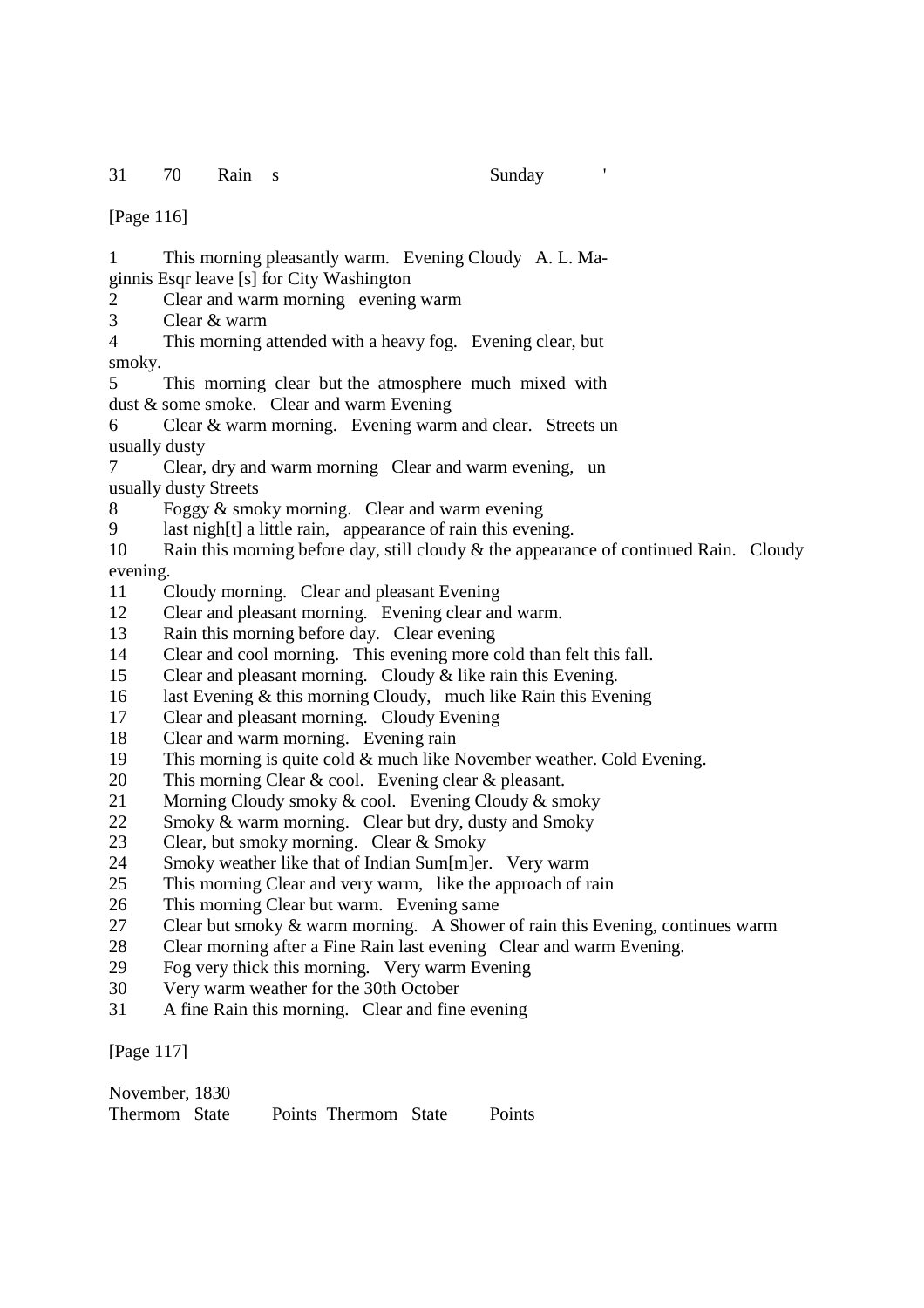| Date             | at       | of                | of                        | at        | of         | of                      |                                                                                                                        |
|------------------|----------|-------------------|---------------------------|-----------|------------|-------------------------|------------------------------------------------------------------------------------------------------------------------|
| 1830             |          | 8 A.M. Weather    |                           | Wind      |            | 4 P.M. Weather          | Wind Stage or Height of River                                                                                          |
|                  | November |                   |                           |           |            |                         |                                                                                                                        |
| $\mathbf{1}$     | 68       | Clear             | S.W                       | 72        | Clear      | S.W                     | River still low and falling                                                                                            |
| $\overline{c}$   | 60       | Rain              | $\mathbf{u} = \mathbf{u}$ | 64        | 11         | W                       | $\pmb{\mathsf{H}}$<br>11<br>11<br>11<br>Tuesday                                                                        |
| 3                | 58       | Clear             | W                         | 60        | 66         | W                       | $\pmb{\mathsf{H}}$<br>$\pmb{\mathsf{H}}$<br>$\pmb{\mathsf{H}}$<br>$\pmb{\mathsf{H}}$<br>$^{\prime\prime}$<br>Wednesday |
| $\overline{4}$   | 60       | Ħ                 | S.W                       | 64        | 11         | S.W                     | 11<br>11<br>$\pmb{\mathsf{H}}$<br>$^{\prime\prime}$<br>$^{\dagger}$<br>Thursday                                        |
| 5                | 64       | Ħ                 | S                         | 70        | 11         | $\mathbf S$             | Fryday.<br>Rising a little                                                                                             |
| 6                |          |                   |                           |           |            |                         | Saturday                                                                                                               |
| $\boldsymbol{7}$ | 54       | Rain              | S.W                       | 54        | Rain       | ${\bf S}$               | Sunday<br>River rising                                                                                                 |
| 8                | 58       | $^{\bullet}$      | S.W                       | 56        | CloudyS.W  |                         | $\pmb{\mathsf{H}}$<br>11<br>Monday                                                                                     |
| 9                | 58       | Cloudy" "         |                           | 60        |            | $\text{SW}\xspace$      | Ħ<br>$\pmb{\mathsf{H}}$<br>Tuesday                                                                                     |
| 10               | 58       | Ħ                 | S.W                       | 58        | CloudyS.W  |                         | Wednesday                                                                                                              |
| 11               | 58       | Cloudys.w         |                           | 58        | Cloudy S.W |                         | Thursday River risen<br>about 4 Inch                                                                                   |
| 12               | 58       | $^{\prime\prime}$ | S.W                       | 58        | Clear s.w. |                         | $\pmb{\mathsf{H}}$<br>Friday "<br>risen<br>1                                                                           |
| 13               | 58       | Clear             | ${\bf S}$                 | 58        | Cloudys    |                         | Ħ<br>$^{\prime}$<br>Saturday<br>risen<br>$\mathbf{1}$                                                                  |
| 14               | 58       | Clear             | s.w                       | 60        | Clear s.w  |                         | 11<br>Sunday<br>upon<br>a stand                                                                                        |
| 15               | 58       | Ħ                 | S.W                       | 60        | 11         | S.W                     | $\pmb{\mathsf{H}}$<br>$^{\dagger}$<br>Monday                                                                           |
| 16               | 60       | Rain              | S                         | 60        | Ħ          | $\text{S}.\text{W}$     | $\pmb{\mathsf{H}}$<br>$\pmb{\mathsf{H}}$<br>Tuesday                                                                    |
| 17               | 58       | Clear             | $\ensuremath{\text{W}}$   | 60        | Ħ          | W                       | Wednesday<br>falling                                                                                                   |
| 18               | 58       | Ħ                 | $\mathbf W$               | 60        | Ħ          | $\ensuremath{\text{W}}$ | 11<br>Thursday                                                                                                         |
| 19               | 54       | Rain              | s.w                       | 60        | Rain       | S.W                     | Friday "                                                                                                               |
| 20               | 58       | Cloudy-           |                           | ${\bf S}$ | 58         | Cloudys                 | $\pmb{\mathsf{H}}$<br>11<br>Saturday                                                                                   |
| 21               | 60       | Rain s.w          |                           | 60        | Rain       | $\text{SW}\xspace$      | $\pmb{\mathsf{H}}$<br>11<br>Sunday                                                                                     |
| 22               | 60       | Cloudys.w         |                           | 58        | Cloudysw   |                         | $\pmb{\mathsf{H}}$<br>11<br>Monday                                                                                     |
| 23               | 58       | Ħ                 | S.W                       | 58        | "          | <b>SW</b>               | Tuesday<br>rising                                                                                                      |
| 24               | 48       | Clear             | W                         | 58        | Clear      | $\mathbf W$             | $\pmb{\mathsf{H}}$<br>$\pmb{\mathsf{H}}$<br>Wednesday                                                                  |
| 25               | 54       | Clear             | W                         | 58        |            | $\mathbf W$             | $\pmb{\mathsf{H}}$<br>$\pmb{\mathsf{H}}$<br>Thursday                                                                   |
| 26               | 56       | CloudyS.E         |                           | 60        | CloudyS.E  |                         | $\pmb{\mathsf{H}}$<br>Friday "                                                                                         |
| 27               | 56       | Rain S.E          |                           | 58        | Rain       | S.E                     | Saturday River risen 2 feet                                                                                            |
| 28               | 58       | Cloudy S.E        |                           | 58        | CloudyS.E  |                         | 11<br>Sunday                                                                                                           |
| 29               | 54       | Ħ                 | S.E                       | 54        | Rain       | <b>SE</b>               | $^{\dagger}$<br>$\pmb{\mathsf{H}}$<br>Monday                                                                           |
| 30               | 54       | 11                | S.E                       | 54        | CloudyS.E  |                         | $\pmb{\mathsf{H}}$<br>Tuesday                                                                                          |

[Page 118]

- 1 This morning Clear and very warm. Clear weather<br>2 Rainy morning Clear and cool evening
- 2 Rainy morning. Clear and cool evening<br>3 Clear and cool morning. Evening clear a
- Clear and cool morning. Evening clear and pleasant.
- 4 Genl. Clark goes to Jefferson Barracks to day. Clear & warm.
- 5 Genl. Clark returned from Camp last evening. Evening Clear and very warm.
- 6 Clear this day until about sun set.
- 7 Rain last night & this morning. Cool evening
- 8 Rain and dark this morning. Very dark evening
- 9 Cloudy & disagreeable morning. Dark cloudy weather
- 10 Cloudy morning. Cloudy and dark evening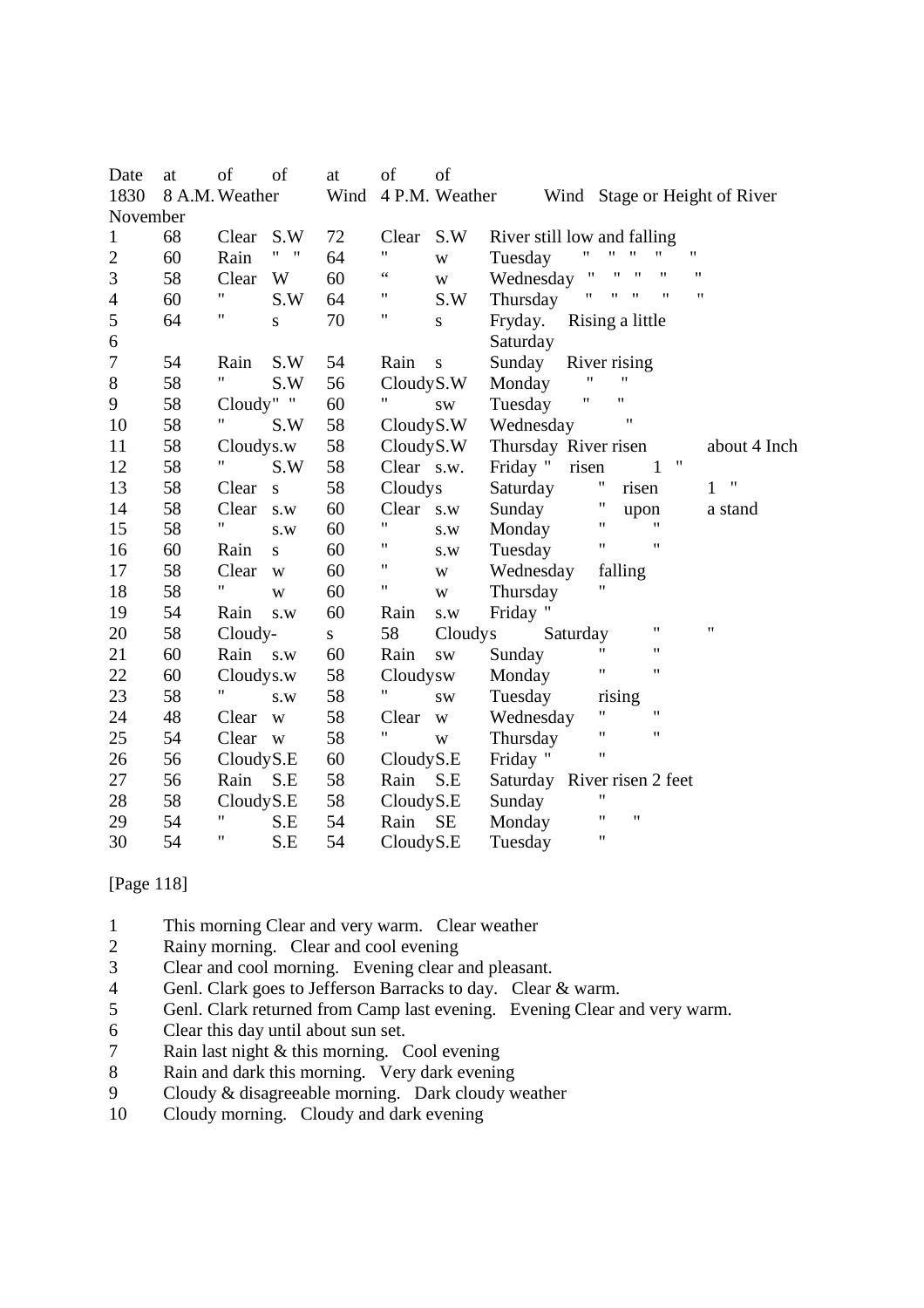- 11 Cloudy and damp weather during the day
- 12 Cloudy & damp weather. Clear & pleasant evening.
- 13 Clear morning but cloudy in the evening, with high South winds.
- 14 This morning clear and pleasant, evening clear and warm.
- 15 This day throughout, clear and warm, attended with smoke
- 16 Cloudy after some rain last night. Cloudy evening
- 17 Clear and cool morning. Clear and cool evening
- 18 A large white frost this morning. Clear evening

19 Rain this morning. Col. Ordan[?] dies in one of the lower rooms of the Office at about 9 at night, after a short illness

20 Cloudy morning, and so until about dark when an unseasing rain began which continued at intervals

21 [Rain] This day rendering our streets very muddy.

22 Cloudy & much like Rain this morning. Genl. Clark, Lady's and son, leave for City Washington.

- 23 Cloudy and some Rain this Evening
- 24 Clear & cool morning. Evening clear and cool.
- 25 Clear with some frost this morning. Evening Clear

26 Mr. Marche dies last night. Duel between Lieut. Wheelright & Lieut. Thomas. No blood spilt

- 27 Rain and still continues warm
- 28 Cloudy and much like rain.
- 29 Cloudy damp and disagreeable weather
- 30 Cloudy and warm like rain.

[Page 119]

December, 1830

| Date 1830      |                    |                  | Thermom State at |                |              | of 8 A.M           | Weather                           | Points Thermom<br><b>State</b> of                              |
|----------------|--------------------|------------------|------------------|----------------|--------------|--------------------|-----------------------------------|----------------------------------------------------------------|
| at             |                    |                  |                  |                |              |                    |                                   | of Wind 4 P.M. Weather Points of Wind Stage or Height of River |
| 'ecembii       |                    | CloudySE<br>r 56 |                  | CloudySE<br>56 |              |                    | Wednesday River risen about 2 1/2 |                                                                |
| feet           |                    |                  |                  |                |              |                    |                                   |                                                                |
| 2              | 62                 | CloudyS.E        |                  | 62             | CloudySE     |                    | Thursday                          | ,,<br>about 3 Inch                                             |
| 3              | 62                 | 11               | S.E              | 62             | "            | S.E                | Pryday'                           |                                                                |
| $\overline{4}$ |                    |                  |                  |                |              |                    | Saturday                          |                                                                |
| S              |                    |                  |                  |                |              |                    | Sunday                            |                                                                |
| 6              |                    |                  |                  |                |              |                    | Munday                            |                                                                |
| 7              |                    |                  |                  |                |              |                    | Tuesday                           |                                                                |
| 8              | 60                 | CloudyS.E        |                  | 48             | CloudyS.W    |                    |                                   | Wednesday River risen within the last 4                        |
|                | days about 2 feet. |                  |                  |                |              |                    |                                   |                                                                |
| 9              | 40                 | Snow S.W         |                  | 40             | Hail         | 11<br>$\mathbf{u}$ | Thursday                          |                                                                |
| 10             | 40                 | Cloudy" "        |                  | 40             | Cloudy*' $"$ |                    | Fryday                            |                                                                |
| 11             | 38                 | Cold             | W                | 38             | Cold         | W                  | Suturdy                           |                                                                |
| 12"            | 38                 | Rain             | S.W              | 38             | Rain         | S.W                | Sunday                            |                                                                |
| 13             | 40                 | CloudyS.W        |                  | 42             | CloudyS.W    |                    | Monday                            |                                                                |
| 14             | 40                 | "                | S.W              | 40             | "            | S.W                | Tuesday                           | River absolut half foot                                        |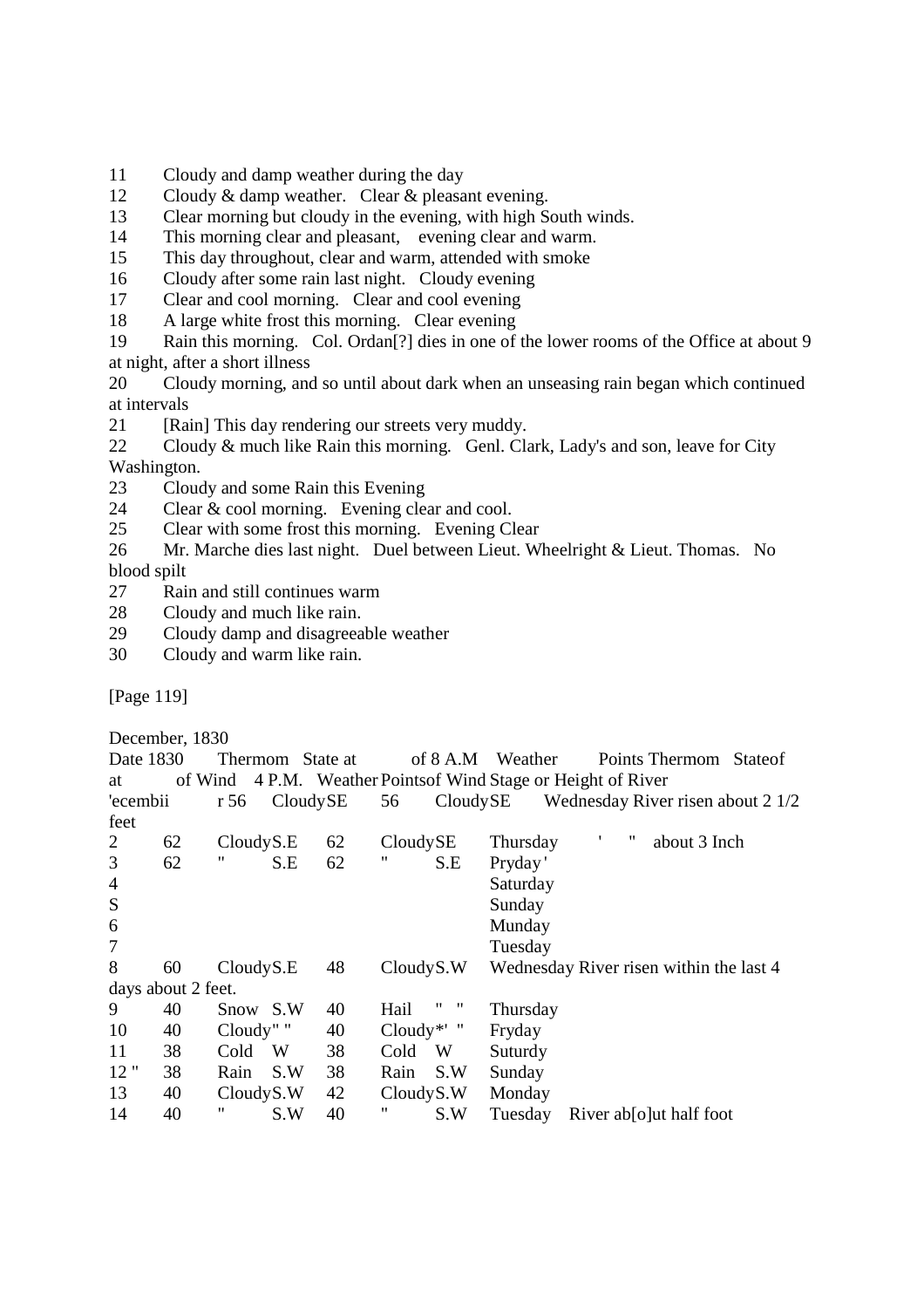| 15<br>16 |    |           |           |    |           |           | Wednesday<br>Thursday River falling |        |   |              |   |
|----------|----|-----------|-----------|----|-----------|-----------|-------------------------------------|--------|---|--------------|---|
| 17       | 30 | CloudyN   |           | 30 | CloudyN   |           | Fryday'                             |        |   |              |   |
| 18       | 30 | "         | N         | 30 | "         | N         | Saturdy                             |        |   | $\mathbf{r}$ |   |
| 19       | 30 | Rain      | S.W       | 30 | Rain      | S.W       | Sunday                              |        |   | $\ast$       |   |
| 20       | 36 | Snow      | S.W       | 30 | Very cold |           | N                                   | Munday |   |              | ٠ |
| 21       | 10 | Clear     | W         | 10 | Cold      | N         | Tuesday                             |        |   | $\ast$       |   |
| 22       | 10 | "         | N         | 10 | "         | N         | Wednesday                           |        |   |              |   |
| 23       | 20 | Sleet     | S.W       | 22 | Sleet     | S.E       | Thursday                            |        |   |              |   |
| 24       | 30 | Rain      | S.E       | 36 | Rain      | S.E.      | Fryday'                             |        |   |              |   |
| 25       | 30 | CloudyS.W |           | 34 | CloudyS.W |           | Saturday                            |        |   |              |   |
| 263'     | 28 | 11        | S.W       | 28 | 11        | S.W       | Sunday                              |        | 1 |              |   |
| 27       | 30 | "         | S         | 32 | 11        | S         | Munday                              |        |   | $\ast$       |   |
| 28       | 34 | Clear     | S.W.      | 36 | Clear     | S.W       | Tuesday                             |        | , | $\mathbf{r}$ |   |
| 29       | 34 | Snow      | <b>NE</b> | 34 | Snow      | <b>NE</b> | Wednesday                           |        | 1 |              |   |
| 30       | 30 | "         | N.E       | 34 | 11        | "         | Thursday                            |        |   | $\mathbf{r}$ |   |
| 31       | 30 | ٠.        | <b>NE</b> | 30 | Cloudy"   |           | Fryday'                             |        |   |              |   |

## [Page 120]

1 Cloudy windy, and very warm, a very hard rain, commencing about 9 P. M. & continuing nearly all night

2 Cloudy and very warm for 2nd Dcr.

3 Cloudy and unpleasant weather to day.

- [4-7] Sent to Kaskaskia on business
- 8 Cloudy and cool

9 This day attended by Snow and some hail Note. 9th Dcr. The weather between the 4th and present Inst, has been almost invariably wet and warm until last evening when it became cool with some appearance of Snow with which, at day light this morning, the Roofs of the houses were slightly covered.

- 10 Cloudy attended by some rain in the eveng.
- 11 Very cold to day and continues until about dark when it be-came warmer with rain.
- 12 Rain and Mud, and Mud and Rain
- 13 Rain and disagreeable weath[er]. Four Oclock and no ap-pearance of clear sky.
- 14 Cloudy and disagreeable. Turns Cold this evening
- 15 Unusually cold to day. Ice commences to run
- 16 Cold and freezing very hard, a greateal of Ice
- 17 Much Ice in the river Ferry boat stops, cold evening
- 18 Ice. still running rapidly. Cold during this day
- 19 Rain this day turns warm until about dark
- 20 Snows about Inch deep. Evening very cold
- 21 This day can be justly termed the cold Tuesday, the night pre-ceeding it, was extremely cold.
- 22 Very Cold. Ice has much the appearance of stopping
- 23 Sleeting this morning. Mr. H. S. Cox & Miss Fitzhugh mar-ried.
- 24 Rain and Sleeting to day. Continues cold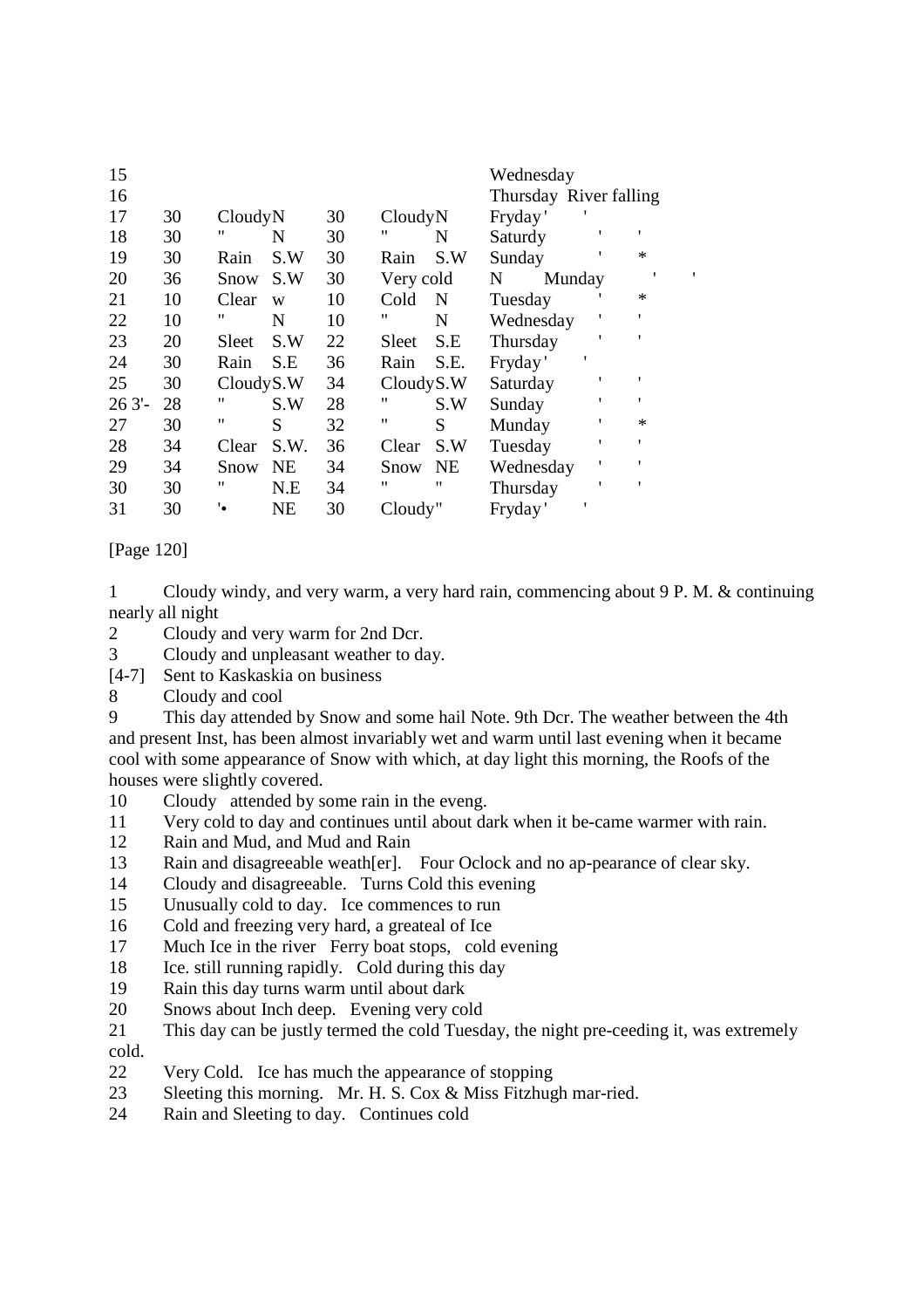- 25 Cloudy and the Streets present a slippery surface
- 26 This morning Cloudy and threatening Snow
- 27 Cloudy & like rain this morning. Cloudy and a little warmer
- 28 Clear and warmer to day than for some days past
- 29 Snow this morning, continues all day
- 30 Cloudy and cold Sleighs running
- 31 Cloudy and cold weather

[Page 121]

January, 1831

|                                        | Thermom State  |                          |                    |            | Points Thermom State |                    | Points                                   |  |  |  |
|----------------------------------------|----------------|--------------------------|--------------------|------------|----------------------|--------------------|------------------------------------------|--|--|--|
| Date 1831                              |                | at 8A.M                  |                    | of Weather |                      | of Wind            | at 4P.M<br>of. Weatherof Wind            |  |  |  |
|                                        |                | Stage or Height of River |                    |            |                      |                    |                                          |  |  |  |
| 1                                      | 30             | Clear NW                 |                    | 30         | Clear                | <b>NW</b>          | Saturday River low                       |  |  |  |
| $\overline{c}$                         | 30             | 11                       | <b>NE</b>          | 30         | Bain                 | <b>SE</b>          | $^{\dagger}$<br>Sunday                   |  |  |  |
| 3                                      | 30             | Snow                     | <b>NW</b>          | 30         | Snow                 | <b>NE</b>          | 11<br>Munday                             |  |  |  |
| $\overline{4}$                         | 28             | Clear                    | <b>NW</b>          | 28         | Clear                | <b>NW</b>          | Ħ<br>$^{\dagger}$<br>Tuesday             |  |  |  |
| 5                                      | 26             | Cold                     | N                  | 26         | Cold                 | N.                 | π<br>Wednesday<br>nea[r]ly closed        |  |  |  |
| 6                                      | 28             | Clear                    | $\mathbf N$        | 26         | Ħ                    | $\mathbf N$        | $^{\dagger}$<br>11<br>Thurday            |  |  |  |
| 7                                      | 32             | Snow                     | <b>NW</b>          | 32         | Snow NW              |                    | Fry day<br>River closed below Vedepouch. |  |  |  |
| 8                                      | 32             | 11                       | 11                 | 32         | Cloudy"              |                    | Suturday<br>closed on the Illenois side  |  |  |  |
| 9                                      | 30             | Clear                    | N                  | 30         | Clear N              |                    | Ħ<br>Sunday<br>clear of Ice on this side |  |  |  |
| from hard Wind.                        |                |                          |                    |            |                      |                    |                                          |  |  |  |
| 10                                     | 30             | Ħ                        | Ħ                  | 32         | CloudyS.W            |                    | Munday. Ice in the River this morning.   |  |  |  |
| 11                                     | 30             |                          | $\mathbf N$        | 30         | Clear N              |                    | Tuesday. River entirely cleare of Ice    |  |  |  |
| opposite the City but closed above and |                |                          |                    |            |                      |                    |                                          |  |  |  |
| 12                                     | 32             | Snow NW                  |                    | 32         | Snow                 | <b>NW</b>          | Wednesday                                |  |  |  |
| 13                                     | 32             | $^{\dagger}$             | 11                 | 32         |                      | $\pmb{\mathsf{H}}$ | Thursday                                 |  |  |  |
| 14                                     | 32             | 11                       | 11                 | 30         | "                    | $\pmb{\mathsf{H}}$ | Fry day                                  |  |  |  |
| 15                                     | 30             | 11                       | 11                 | 32         | 11                   | $\pmb{\mathsf{H}}$ | Saturday                                 |  |  |  |
| 16                                     | 30             | $\pmb{\mathsf{H}}$       | Ħ                  | 32         | 11                   | $\zeta\,\zeta$     | Sunday                                   |  |  |  |
| 17                                     | 28             | Clear                    | N                  | 28         | Clear                | N                  | Monday                                   |  |  |  |
| 18                                     | 30             | 11                       | 11                 | 28         | 11                   | $\zeta$ $\zeta$    | Tuesday                                  |  |  |  |
| 19                                     | 28             | $\pmb{\mathsf{H}}$       | $\pmb{\mathsf{H}}$ | 28         | $\pmb{\mathsf{H}}$   | $\pmb{\mathsf{H}}$ | Wednesday                                |  |  |  |
| 20                                     | 32             | CloudyNE                 |                    | 34         | CloudyS              |                    | Thursday                                 |  |  |  |
| 21                                     | $\overline{4}$ | Ħ                        | <b>NW</b>          | 38         | Ħ                    | NE                 | Fryday                                   |  |  |  |
| 22                                     | 20             | Clear                    | N                  | 20         | Clear                | N                  | Saturday                                 |  |  |  |
| 23                                     | 26             | Ħ                        | S.E.               | 26         | 11                   | S.E.               | Sunday                                   |  |  |  |
| 24                                     | 28             | Cloudy"                  |                    | 28         | "                    | S.W                | Monday                                   |  |  |  |
| 25                                     | 18             | Clear NW                 |                    | 20         | CloudyNW             |                    | Tuesday                                  |  |  |  |
| 26                                     | 28             | Snow                     | S.W                | 30         | Snow S.W             |                    | Wednesday                                |  |  |  |
| 27                                     | 28             | Clear                    | NW                 | 30         | Clear NW             |                    | Thursday                                 |  |  |  |
| 28                                     | 26             | Cloudy"                  |                    | 28         | Cloudy"              |                    | Fryday                                   |  |  |  |
| 29                                     | 20             | Clear                    | $\mathbf N$        | 20         | Clear N              |                    | Saturday                                 |  |  |  |
| 30                                     | 26             | 11                       | S.W                | 30         | 11                   | S.E                | Sunday                                   |  |  |  |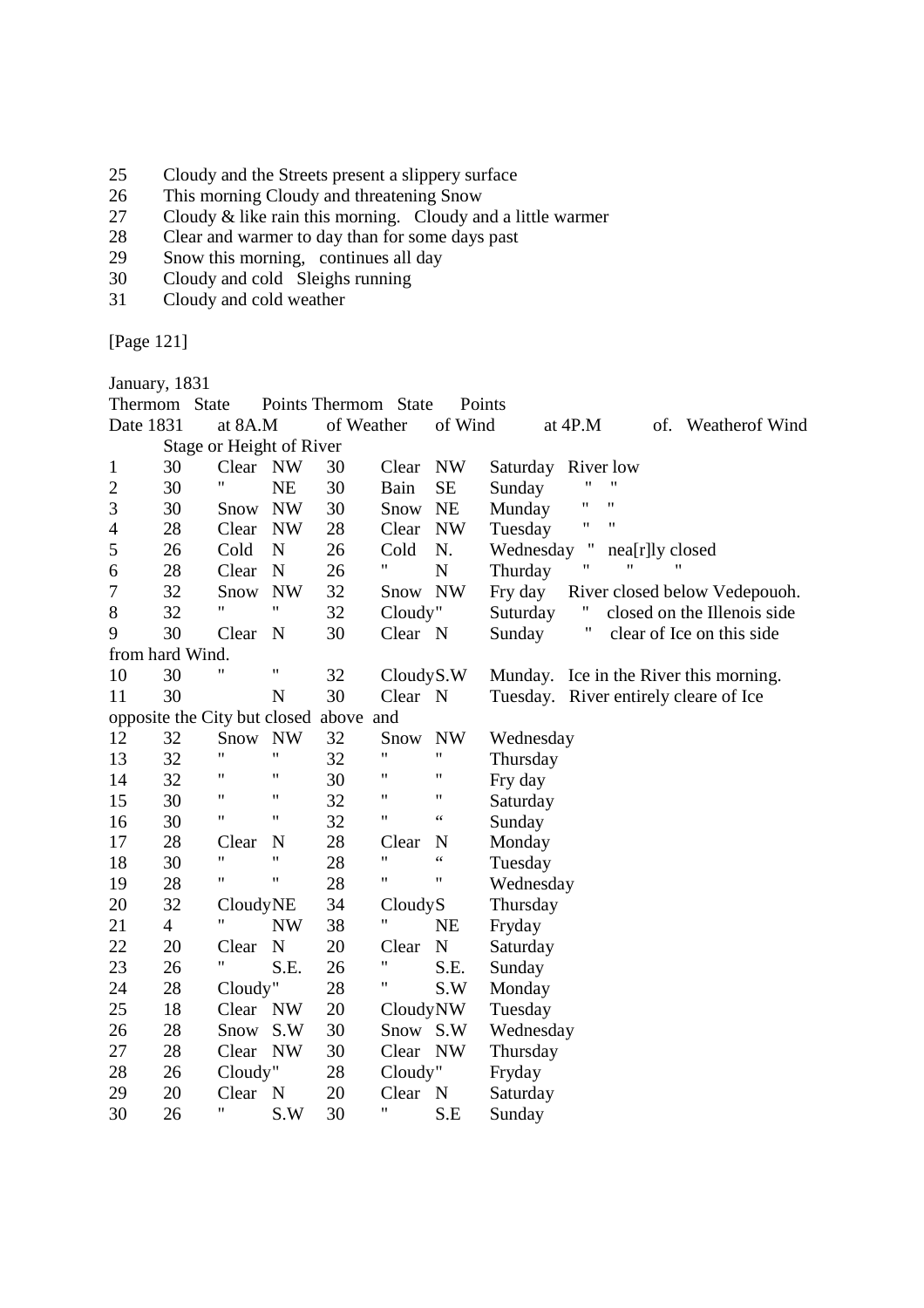31 32 Snow S.E Munday

[Page 122]

- 1 This day clear but cold, much pleasure in the Sleigh way[?].
- 2 Morning clear & cool. Rain and hail
- 3 It commences to snow this morning early
- 4 Snow continued until yesterday about 2 OClock
- 5 Very cold morning accompanied with heavy fog
- 6 Clear & cold. Few persons from Illenois with produce in consequence of Ice in the River
- 7 Snowing very fast, the streets slippery from sleet and running of sleighs
- 8 some Snow this morning, cloudy and cold evening
- 9 no Eastern Mail for the last week
- 10 clear & cold. Cloudy and like Snow
- 12 Snow at intervals during this day with strong NW wind
- 13 Cloudy morning, Some Snow in the Evening
- 14 Continues Cloudy with some Snow
- 15 Cold with Snow this morning. George, the younger son of Geo. H. Kennedy buried to day
- 16 Still Cloudy cold and some Snow
- 17 Clear but cold Morning. Cold Evening
- 18 Clear & cold. Thawing a little about 12 O Clock
- 19 Another clear, yet cold morning, thaws a little about 12
- 20 Weather moderating and a little Cloudy. Very Cloudy Eve-ning
- 21 Some rain last night. Cloudy morning, wind NW. and cold. Cold and cloudy like Snow
- 22 This morning intensly cold and continues so during the day till nightfall when it becomes somewhat warmer, and cloudy, like for Snow.
- 23 This morning a little warmer than yesterday. Cold evening wind S. E.
- 24 Snows some this morning. Clear after about 9 O.Clk and con-tinues so during the day
- 25 Clear and cold this morning. Cloudy Evening
- 26 Snow which continues until about 3 0.Clock, covering the ground about 3 Inches
- 27 This morning clear and cold. Evening Cloudy and like Snow
- 28 Cloudy & very much like Snow. Clear about Sun set and cold
- 29 Clear and Very cold. Evening Clear and cold
- 30 Clear and cold morning. Weather moderated in the Evening. Cloudy & like for Snow
- 31 Began to snow about daylight and continues until about 2 OClock this day, leaving a

depth of about 14 In. on the ground.

[Page 123]

February, 1831

Thermom State Points Thermom State Points

- Date 1831 at 8A.M of Weather of Wind at 4P.M of. Weatherof Wind Stage or Height of River
- 1 38 Cloudy S.E 38 Cloudy S.E River close &c. cross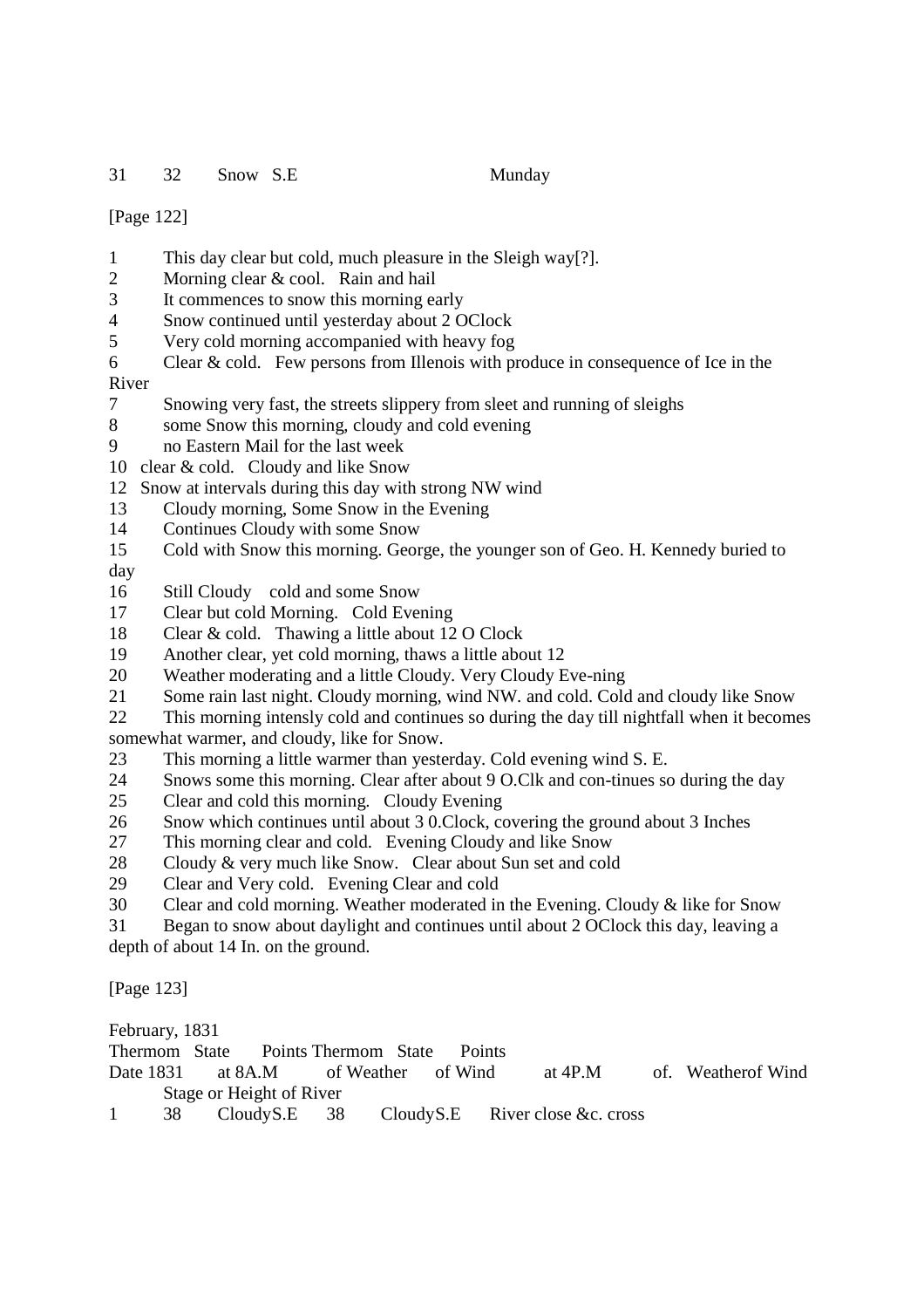| $\overline{c}$ | 38                                  | $\pmb{\mathsf{H}}$ | 11           | 38                 | Snow               | 11           | River clear                                                                 |                                          |  |  |  |
|----------------|-------------------------------------|--------------------|--------------|--------------------|--------------------|--------------|-----------------------------------------------------------------------------|------------------------------------------|--|--|--|
| 3              | 20                                  | Clear              | N            | 20                 | Clear              | N            | $^{\dagger}$<br>11                                                          |                                          |  |  |  |
| $\overline{4}$ | 10                                  |                    | 11           | 10                 |                    | N            | Friday                                                                      | River low and nearly closed              |  |  |  |
| 5              | 10                                  |                    | 11           | 10                 |                    |              | Saturdy                                                                     |                                          |  |  |  |
| 6              | 10                                  |                    | 11           | 10                 |                    |              | Sunday                                                                      |                                          |  |  |  |
| 7              | 8                                   |                    | N            | 8                  |                    |              |                                                                             | MondayRiver closed opposite markethouse  |  |  |  |
| $8\,$          | 10                                  |                    | 11           | 10                 |                    |              | Tuesday                                                                     |                                          |  |  |  |
| 9              | 10                                  |                    | 11           | 10                 |                    |              | Wednesday                                                                   |                                          |  |  |  |
| 10             | 22                                  |                    | <b>NW</b>    | 22                 |                    | NW           | Thursday                                                                    |                                          |  |  |  |
| 11             | 28                                  |                    |              | 28                 | Cloudy             |              | Friday.                                                                     | River remains closed, but it             |  |  |  |
|                |                                     |                    |              |                    |                    |              | appears that the weather will soon remove the Ice with which it is fettered |                                          |  |  |  |
| 12             | 20                                  | Cloudy             |              |                    | Cloudy             |              | Saturday                                                                    |                                          |  |  |  |
| 13             | 28                                  | $\mathbf{H}$       | $^{\dagger}$ | $\pmb{\mathsf{H}}$ | $^{\prime\prime}$  | $\mathbf{H}$ | Sunday                                                                      |                                          |  |  |  |
| 14             | 28                                  | 11                 | S.W          | 30                 | 11                 |              | Monday                                                                      |                                          |  |  |  |
| 15             | 32                                  | Rain               | S            | 36                 | Rain               | S.E          | Tuesday                                                                     |                                          |  |  |  |
| 16             | 34                                  | CloudyNW           |              | 36                 | Clear              | NW.          | Wednesday                                                                   |                                          |  |  |  |
| 17             | 34                                  | Clear w            |              | 34                 | 11                 | W            | Thursday                                                                    | River remains closed                     |  |  |  |
| 18             | 38                                  | Clear              | $S$ .        | 38                 | 11                 | S            | Friday                                                                      |                                          |  |  |  |
| 19             | 38                                  | 11                 | S            | 38                 | $\pmb{\mathsf{H}}$ | S            | Saturday                                                                    |                                          |  |  |  |
| 20             | 36                                  | Η                  | S.W          | 36                 | 11                 | S.W          | Sunday                                                                      |                                          |  |  |  |
| 21             | 36                                  | Cloudyw            |              | 38                 | Rain               | S            | Monday                                                                      |                                          |  |  |  |
| 22             | 36                                  | Rain               | $\mathbf{s}$ | 38                 | 11                 | S            | Tuesday                                                                     |                                          |  |  |  |
| 23             | 38                                  | Cloudyw            |              | 38                 | Cloudys            |              | Wednesday                                                                   |                                          |  |  |  |
| 24             | 38                                  | Clear              | E            | 38                 | Clear S.E          |              | Thursday                                                                    |                                          |  |  |  |
| 25             | 40                                  | 11                 | S.E          | 46                 |                    | S.E          | Friday                                                                      |                                          |  |  |  |
| 26             | 56                                  | CloudyS.           |              | 58                 | CloudyS.E          |              | Saturday                                                                    | River still closed with a rise           |  |  |  |
|                | of about two feet.                  |                    |              |                    |                    |              |                                                                             |                                          |  |  |  |
| 27             | 60                                  |                    | S            | 56                 |                    | S.E          | Sunday                                                                      | River broke up $&$ Ice moving            |  |  |  |
|                | down with much rapidity & thickness |                    |              |                    |                    |              |                                                                             |                                          |  |  |  |
| 28             | 11<br>58                            |                    | W            |                    |                    |              |                                                                             | Monday " getting clear of Ice $&$ rising |  |  |  |

[Page 124]

1 Weather a little more moderate this morning than usual, but we are so much accustomed to Snow that from usual signs we look for more in a day or two. 0! Thou Majestic Stream which flows before our City; a refusal to carry upon thy Sur-face, the S. B. St. Clair, has broken in upon the calculations of its owners, and have almost straightend the Thumb, fore & middle finger of B. W. Invoke the power which now aids thee to stop thy Joint Career, ere thou take into thy Bosome with

boundless flood the house in which poor B....y has counted the

thousands which by thy friendly aid he has been permitted to make

- 2 Cloudy and much like Snow. Snowing and continues till about 9 at Night
- 3 Intensly cold & continues so during the day.
- 4 Intensly cold throughout this day
- 5 Cold, cold, and continues cold.